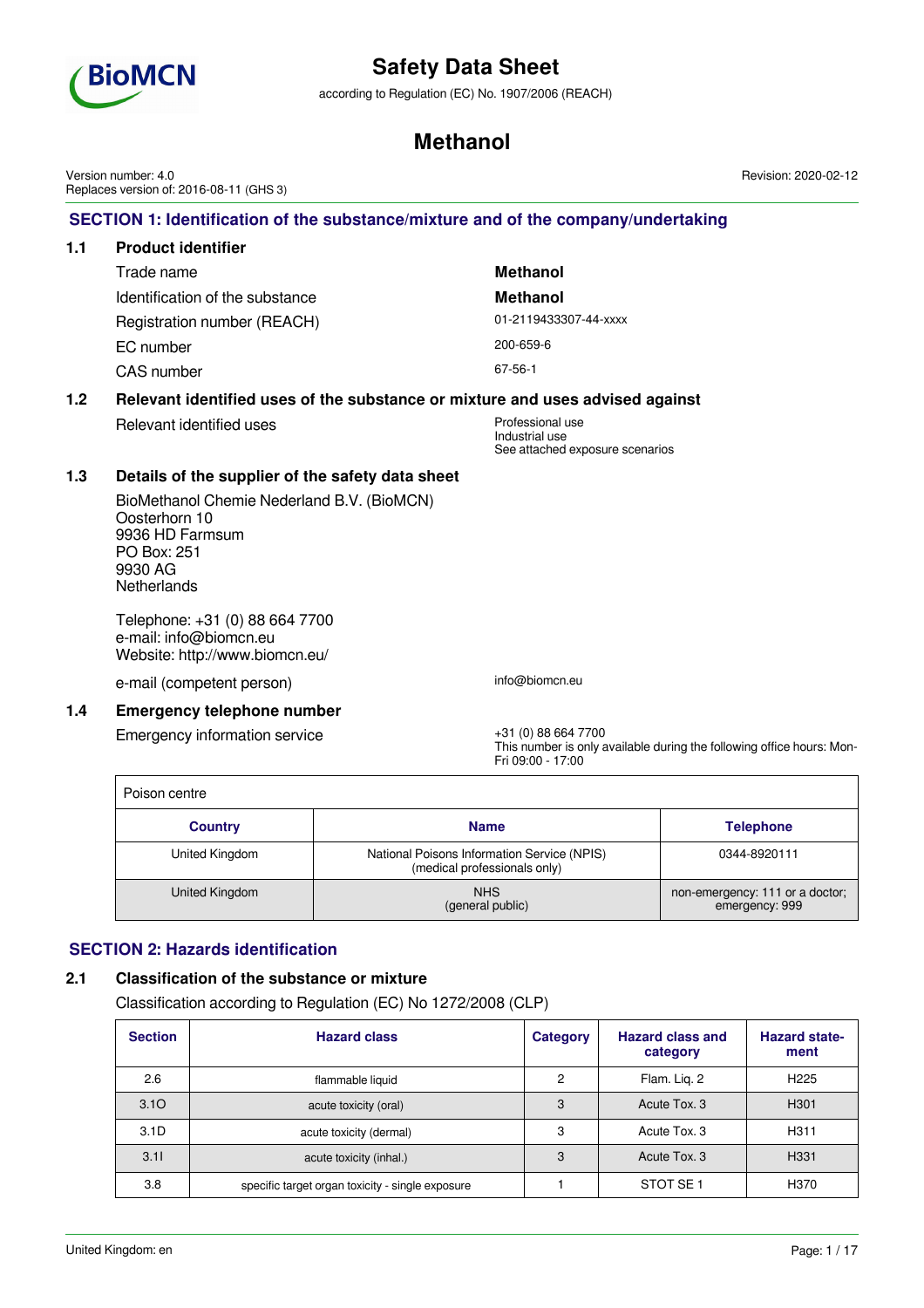

according to Regulation (EC) No. 1907/2006 (REACH)

## **Methanol**

Revision: 2020-02-12

Version number: 4.0 Replaces version of: 2016-08-11 (GHS 3)

For full text of abbreviations: see SECTION 16.

The most important adverse physicochemical, human health and environmental effects

Immediate effects can be expected after short-term exposure. The product is combustible and can be ignited by potential ignition sources.

## **2.2 Label elements**

Labelling according to Regulation (EC) No 1272/2008 (CLP)

- signal word Danger

- pictograms

GHS02, GHS06, GHS08



| - hazard statements |                                                         |
|---------------------|---------------------------------------------------------|
| H <sub>225</sub>    | Highly flammable liquid and vapour.                     |
| H301+H311+H331      | Toxic if swallowed, in contact with skin or if inhaled. |
| H370                | Causes damage to organs (eye, central nervous system).  |

- precautionary statements

| P <sub>210</sub> | Keep away from heat, hot surfaces, sparks, open flames and other ignition sources. No smoking.      |
|------------------|-----------------------------------------------------------------------------------------------------|
| P <sub>241</sub> | Use explosion-proof electrical/ventilating/lighting/tooling equipment.                              |
| P <sub>260</sub> | Do not breathe mist/vapours/spray.                                                                  |
| P <sub>280</sub> | Wear protective gloves/protective clothing/eye protection/face protection.                          |
| P301+P310        | IF SWALLOWED: Immediately call a POISON CENTER/doctor.                                              |
| P303+P361+P353   | IF ON SKIN (or hair): Take off immediately all contaminated clothing. Rinse skin with water/shower. |
| P304+P340        | IF INHALED: Remove person to fresh air and keep comfortable for breathing.                          |
| P403+P235        | Store in a well-ventilated place. Keep cool.                                                        |
| P <sub>501</sub> | Dispose of contents/container in accordance with local/regional/national/international regulations. |
|                  |                                                                                                     |

### **2.3 Other hazards**

Of no significance.

### Results of PBT and vPvB assessment

According to the results of its assessment, this substance is not a PBT or a vPvB. According to the results of its assessment, this substance is not a PBT or a vPvB.

### **SECTION 3: Composition/information on ingredients**

### **3.1 Substances**

| Name of substance  | Methanol                |
|--------------------|-------------------------|
| <b>Identifiers</b> |                         |
| REACH Reg. No      | 01-2119433307-44-xxxx   |
| CAS No             | 67-56-1                 |
| EC No              | 200-659-6               |
| Index No           | 603-001-00-X            |
| Purity             | 100 %                   |
| Molecular formula  | CH <sub>4</sub> O       |
| Molar mass         | 32.04 $9/_{\text{mol}}$ |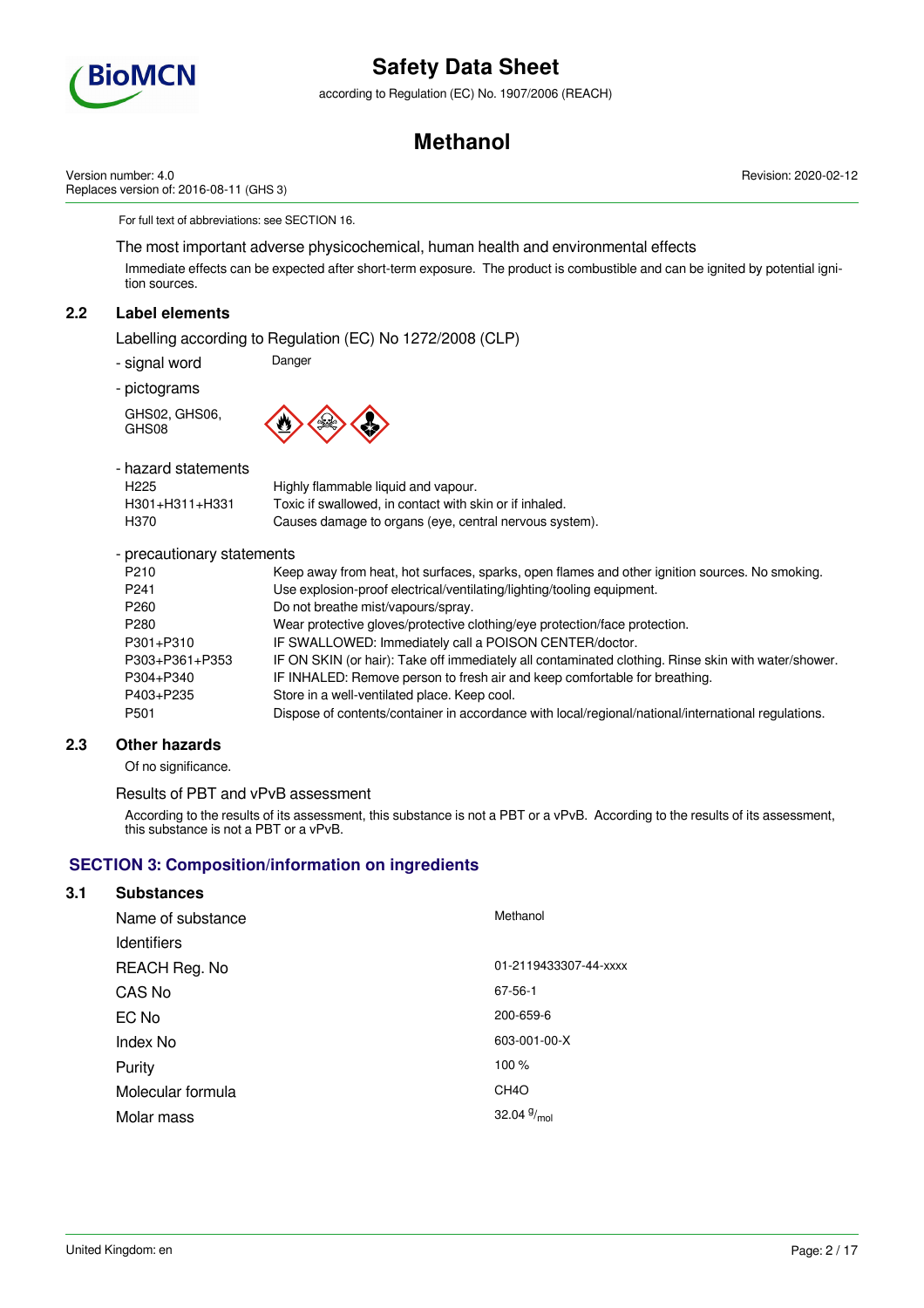

according to Regulation (EC) No. 1907/2006 (REACH)

## **Methanol**

Version number: 4.0 Replaces version of: 2016-08-11 (GHS 3)

Structural formula

 $HO$  ––  $CH<sub>3</sub>$ 

## **SECTION 4: First aid measures**

#### **4.1 Description of first aid measures**

#### General notes

Do not leave affected person unattended. Remove victim out of the danger area. In case of unconsciousness place person in the recovery position. Never give anything by mouth. Take off immediately all contaminated clothing. In all cases of doubt, or when symptoms persist, seek medical advice.

#### Following inhalation

Mouth to mouth resuscitation should be avoided. Use alternative methods, preferably with oxygen or compressed air driven apparatus. Provide fresh air. If breathing is irregular or stopped, immediately seek medical assistance and start first aid actions.

#### Following skin contact

Take off immediately all contaminated clothing. After contact with skin, take off immediately all contaminated clothing, and wash immediately with plenty of water and soap.

#### Following eye contact

Irrigate copiously with clean, fresh water for at least 15 minutes, holding the eyelids apart. Remove contact lenses, if present and easy to do. Continue rinsing. If eye irritation persists: Get medical advice/attention.

#### Following ingestion

Rinse mouth with water (only if the person is conscious). Let water be drunken in little sips (dilution effect). Do NOT induce vomiting. Call a POISON CENTER or doctor if you feel unwell.

#### **4.2 Most important symptoms and effects, both acute and delayed**

Symptoms and effects are not known to date.

#### **4.3 Indication of any immediate medical attention and special treatment needed**

For specialist advice physicians should contact the poison centre. Treat symptomatically.

### **SECTION 5: Firefighting measures**

#### **5.1 Extinguishing media**

#### Suitable extinguishing media

Alcohol resistant foam; Dry extinguishing powder; Carbon dioxide (CO2)

#### Unsuitable extinguishing media

Water jet.

### **5.2 Special hazards arising from the substance or mixture**

In case of insufficient ventilation and/or in use, may form flammable/explosive vapour-air mixture. Solvent vapours are heavier than air and may spread along floors. Places which are not ventilated, e.g. unventilated below ground level areas such as trenches, conduits and shafts, are particularly prone to the presence of flammable substances or mixtures.

#### Hazardous combustion products

During fire hazardous fumes/smoke could be produced, Carbon monoxide (CO), Carbon dioxide (CO2)

### **5.3 Advice for firefighters**

In case of fire and/or explosion do not breathe fumes. Co-ordinate firefighting measures to the fire surroundings. Do not allow firefighting water to enter drains or water courses. Collect contaminated firefighting water separately. Fight fire with normal precautions from a reasonable distance.

#### Special protective equipment for firefighters

Self-contained breathing apparatus (SCBA), Standard protective clothing for firefighters

Revision: 2020-02-12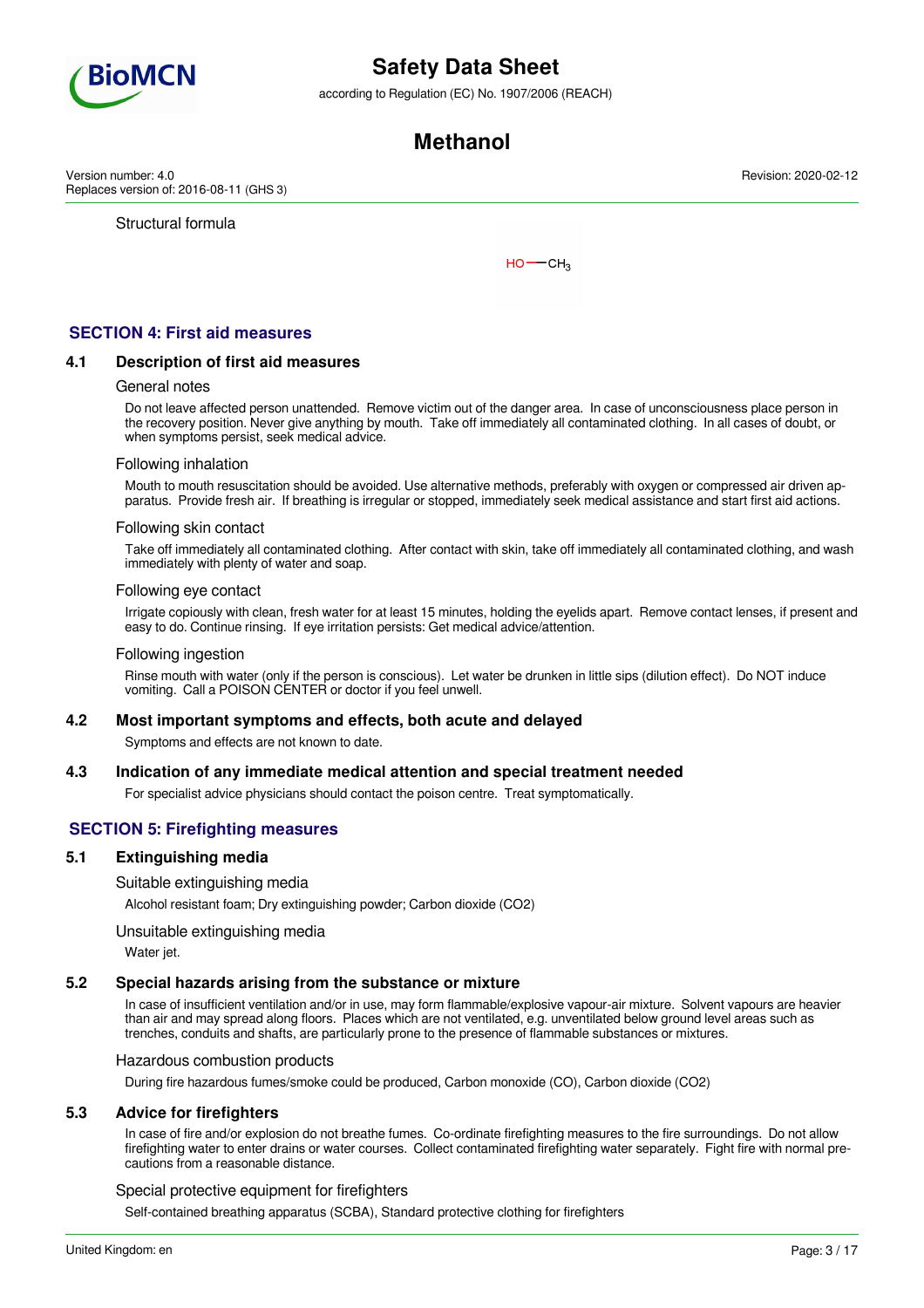

according to Regulation (EC) No. 1907/2006 (REACH)

## **Methanol**

Version number: 4.0 Replaces version of: 2016-08-11 (GHS 3) Revision: 2020-02-12

### **SECTION 6: Accidental release measures**

#### **6.1 Personal precautions, protective equipment and emergency procedures**

For non-emergency personnel

Follow emergency procedures such as the need to evacuate the danger area or to consult an expert. Remove persons to safety. Warning and evacuating people in the neighbourhood. Ventilate affected area. Control of dust. Keep away from sources of ignition - No smoking.

#### For emergency responders

Wear breathing apparatus if exposed to vapours/dust/spray/gases. Use personal protective equipment as required.

#### **6.2 Environmental precautions**

Keep away from drains, surface and ground water. Retain contaminated washing water and dispose of it.

#### **6.3 Methods and material for containment and cleaning up**

Advice on how to contain a spill

Covering of drains.

Advice on how to clean up a spill

Wipe up with absorbent material (e.g. cloth, fleece).

#### Appropriate containment techniques

Use of adsorbent materials.

#### Other information relating to spills and releases

Place in appropriate containers for disposal. Ventilate affected area.

#### **6.4 Reference to other sections**

Hazardous combustion products: see section 5. Personal protective equipment: see section 8. Incompatible materials: see section 10. Disposal considerations: see section 13.

### **SECTION 7: Handling and storage**

### **7.1 Precautions for safe handling**

#### Recommendations

- measures to prevent fire as well as aerosol and dust generation

Use local and general ventilation. Avoidance of ignition sources. Keep away from sources of ignition - No smoking. Take precautionary measures against static discharge. Use only in well-ventilated areas. Due to danger of explosion, prevent leakage of vapours into cellars, flues and ditches. Ground/bond container and receiving equipment. Use explosion-proof electrical/ventilating/lighting/equipment. Use only non-sparking tools.

#### - specific notes/details

Places which are not ventilated, e.g. unventilated below ground level areas such as trenches, conduits and shafts, are particularly prone to the presence of flammable substances or mixtures. Vapours are heavier than air, spread along floors and form explosive mixtures with air. Vapours may form explosive mixtures with air.

#### Advice on general occupational hygiene

Wash hands after use. Do not eat, drink and smoke in work areas. Remove contaminated clothing and protective equipment before entering eating areas. Never keep food or drink in the vicinity of chemicals. Never place chemicals in containers that are normally used for food or drink. Keep away from food, drink and animal feedingstuffs.

### **7.2 Conditions for safe storage, including any incompatibilities**

Managing of associated risks

- explosive atmospheres

Keep container tightly closed and in a well-ventilated place. Use local and general ventilation. Keep cool. Protect from sunlight.

- flammability hazards

Keep away from sources of ignition - No smoking. Keep away from heat, hot surfaces, sparks, open flames and other ignition sources. No smoking. Take precautionary measures against static discharge. Protect from sunlight.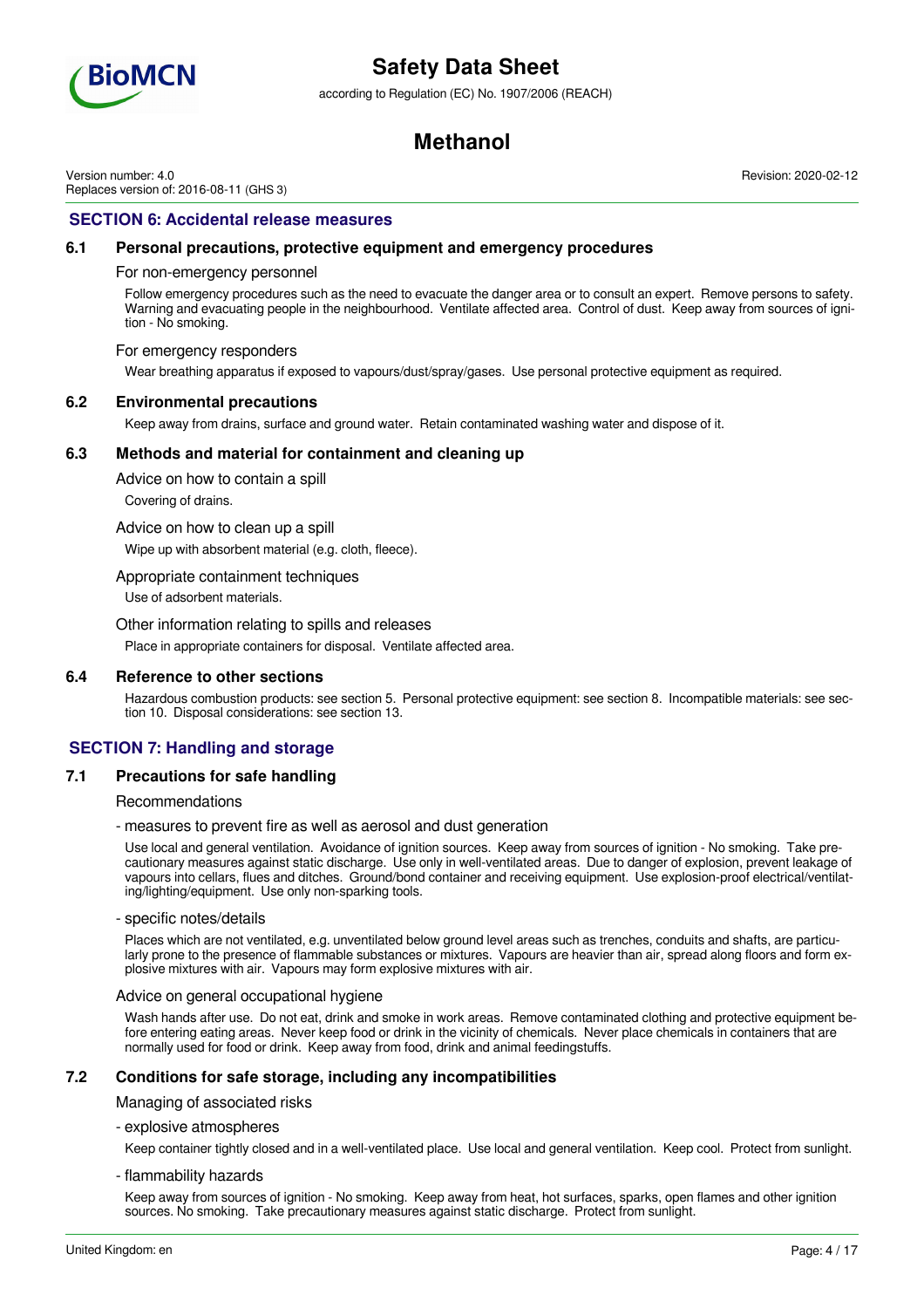

according to Regulation (EC) No. 1907/2006 (REACH)

## **Methanol**

Version number: 4.0 Replaces version of: 2016-08-11 (GHS 3)

### - incompatible substances or mixtures

Observe hints for combined storage. Incompatible materials: see section 10.

#### Control of effects

#### Protect against external exposure, such as

High temperatures. UV-radiation/sunlight. Static discharges.

#### Consideration of other advice

Store in a well-ventilated place. Keep container tightly closed.

#### - ventilation requirements

Keep any substance that emits harmful vapours or gases in a place that allows these to be permanently extracted. Use local and general ventilation. Ground/bond container and receiving equipment.

#### - packaging compatibilities

Only packagings which are approved (e.g. acc. to ADR) may be used.

### **7.3 Specific end use(s)**

There is no additional information.

### **SECTION 8: Exposure controls/personal protection**

### **8.1 Control parameters**

### **National limit values**

|             | Occupational exposure limit values (Workplace Exposure Limits) |               |                 |                     |                                               |                      |                                                |               |               |
|-------------|----------------------------------------------------------------|---------------|-----------------|---------------------|-----------------------------------------------|----------------------|------------------------------------------------|---------------|---------------|
| Cou<br>ntry | Name of agent                                                  | <b>CAS No</b> | Identi-<br>fier | <b>TWA</b><br>[ppm] | <b>TWA</b><br>$\lceil \mathsf{mq/m^3} \rceil$ | <b>STEL</b><br>[ppm] | <b>STEL</b><br>$\lceil \mathsf{mq/m^3} \rceil$ | Nota-<br>tion | <b>Source</b> |
| EU          | methanol                                                       | 67-56-1       | <b>IOELV</b>    | 200                 | 260                                           |                      |                                                |               | 2006/15/EC    |
| <b>GB</b>   | methanol                                                       | 67-56-1       | WEL             | 200                 | 266                                           | 250                  | 333                                            |               | EH40/2005     |

Notation

STEL short-term exposure limit: a limit value above which exposure should not occur and which is related to a 15-minute period (unless otherwise specified)

TWA time-weighted average (long-term exposure limit): measured or calculated in relation to a reference period of 8 hours time-weighted average (unless otherwise specified)

### **Relevant DNELs/DMELs/PNECs and other threshold levels**

| Relevant DNELs and other threshold levels |                           |                                              |                               |                            |
|-------------------------------------------|---------------------------|----------------------------------------------|-------------------------------|----------------------------|
| <b>Endpoint</b>                           | <b>Threshold</b><br>level | <b>Protection goal,</b><br>route of exposure | <b>Used in</b>                | <b>Exposure time</b>       |
| <b>DNEL</b>                               | 130 mg/m $3$              | human, inhalatory                            | worker (industry)             | chronic - systemic effects |
| <b>DNEL</b>                               | 130 mg/m <sup>3</sup>     | human, inhalatory                            | worker (industry)             | acute - systemic effects   |
| <b>DNEL</b>                               | 130 mg/m $3$              | human, inhalatory                            | worker (industry)             | chronic - local effects    |
| <b>DNEL</b>                               | 130 mg/m $3$              | human, inhalatory                            | worker (industry)             | acute - local effects      |
| <b>DNEL</b>                               | 20 mg/kg bw/day           | human, dermal                                | worker (industry)             | chronic - systemic effects |
| <b>DNEL</b>                               | 20 mg/kg bw/day           | human, dermal                                | worker (industry)             | acute - systemic effects   |
| <b>DNEL</b>                               | $26 \text{ mg/m}^3$       | human, inhalatory                            | consumer (private households) | chronic - systemic effects |
| <b>DNEL</b>                               | $26 \text{ mg/m}^3$       | human, inhalatory                            | consumer (private households) | acute - systemic effects   |
| <b>DNEL</b>                               | $26 \text{ mg/m}^3$       | human, inhalatory                            | consumer (private households) | chronic - local effects    |
| <b>DNEL</b>                               | $26 \text{ mg/m}^3$       | human, inhalatory                            | consumer (private households) | acute - local effects      |

Revision: 2020-02-12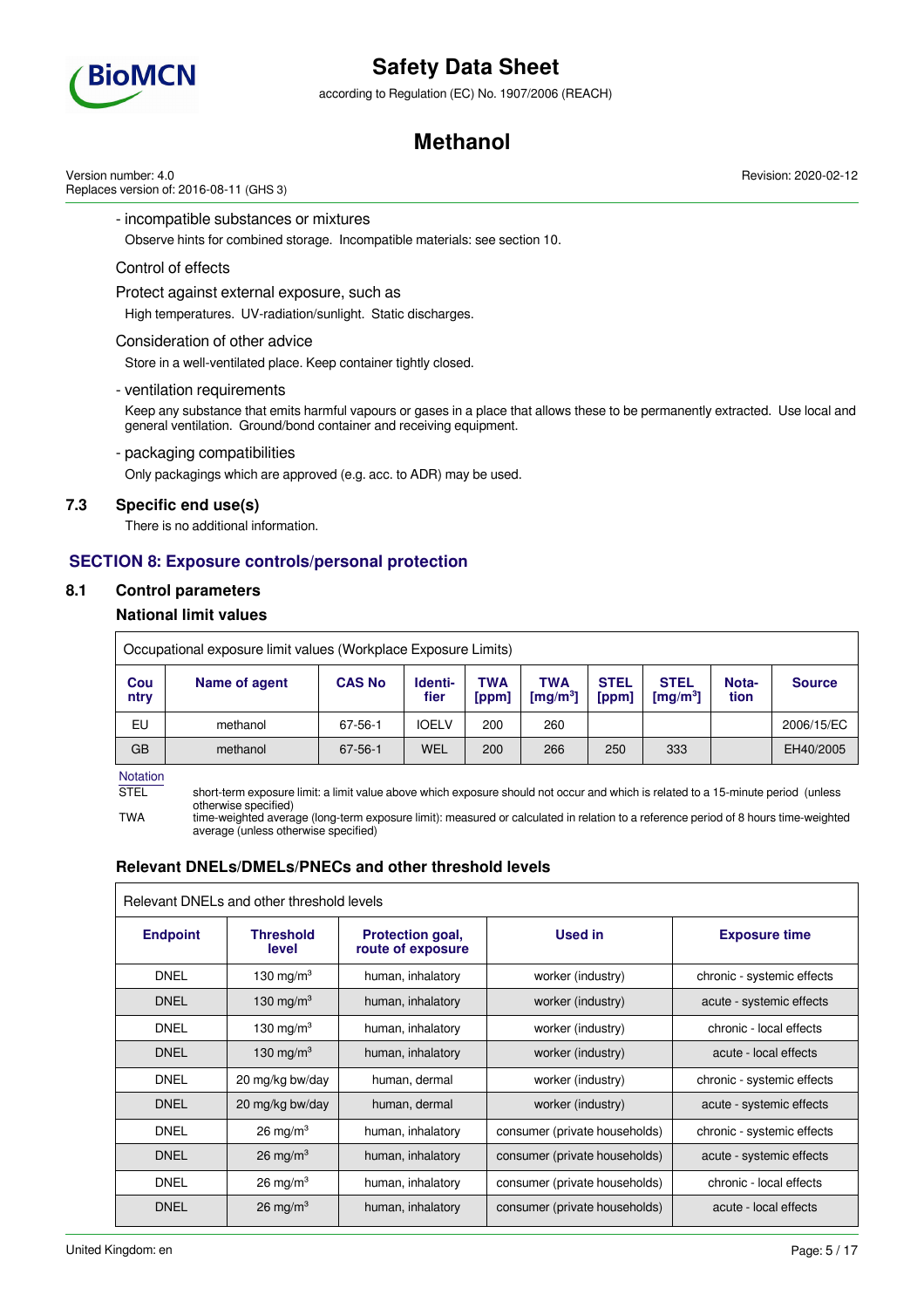

according to Regulation (EC) No. 1907/2006 (REACH)

## **Methanol**

Revision: 2020-02-12

Version number: 4.0 Replaces version of: 2016-08-11 (GHS 3)

| Relevant DNELs and other threshold levels |                           |                                       |                               |                            |
|-------------------------------------------|---------------------------|---------------------------------------|-------------------------------|----------------------------|
| <b>Endpoint</b>                           | <b>Threshold</b><br>level | Protection goal,<br>route of exposure | Used in                       | <b>Exposure time</b>       |
| <b>DNEL</b>                               | 4 mg/kg bw/day            | human, dermal                         | consumer (private households) | chronic - systemic effects |
| <b>DNEL</b>                               | 4 mg/kg bw/day            | human, dermal                         | consumer (private households) | acute - systemic effects   |
| <b>DNEL</b>                               | 4 mg/kg bw/day            | human, oral                           | consumer (private households) | chronic - systemic effects |
| <b>DNEL</b>                               | 4 mg/kg bw/day            | human, oral                           | consumer (private households) | acute - systemic effects   |

Relevant PNECs and other threshold levels

| <b>Endpoint</b> | <b>Threshold</b><br>level | <b>Organism</b>       | <b>Environmental compart-</b><br>ment | <b>Exposure time</b>         |
|-----------------|---------------------------|-----------------------|---------------------------------------|------------------------------|
| <b>PNEC</b>     | $20.8$ mg/                | aquatic organisms     | freshwater                            | short-term (single instance) |
| <b>PNEC</b>     | $2.08 \frac{mg}{l}$       | aquatic organisms     | marine water                          | short-term (single instance) |
| <b>PNEC</b>     | $100 \frac{mg}{l}$        | aquatic organisms     | sewage treatment plant (STP)          | short-term (single instance) |
| <b>PNEC</b>     | 77 $mg/kq$                | aquatic organisms     | freshwater sediment                   | short-term (single instance) |
| <b>PNEC</b>     | 7.7 $mg/kq$               | aquatic organisms     | marine sediment                       | short-term (single instance) |
| <b>PNEC</b>     | 100 $mg/kg$               | terrestrial organisms | soil                                  | short-term (single instance) |

### **8.2 Exposure controls**

Appropriate engineering controls

General ventilation.

Individual protection measures (personal protective equipment)

Eye/face protection

Use safety goggle with side protection (EN 166).

Skin protection

Protective clothing (EN 340 & EN ISO 13688).

- hand protection

Wear suitable gloves. Check leak-tightness/impermeability prior to use. For special purposes, it is recommended to check the resistance to chemicals of the protective gloves mentioned above together with the supplier of these gloves. Chemical protection gloves are suitable, which are tested according to EN 374. The selection of the suitable gloves does not only depend on the material, but also on further marks of quality and varies from manufacturer to manufacturer. As the product is a preparation of several substances, the resistance of the glove material can not be calculated in advance and has therefore to be checked prior to the application.

- type of material Butyl rubber

- material thickness

≥ 0,7 mm

- breakthrough times of the glove material

Use gloves with a minimum breakthrough times of the glove material: >480 minutes (permeation: level 6).

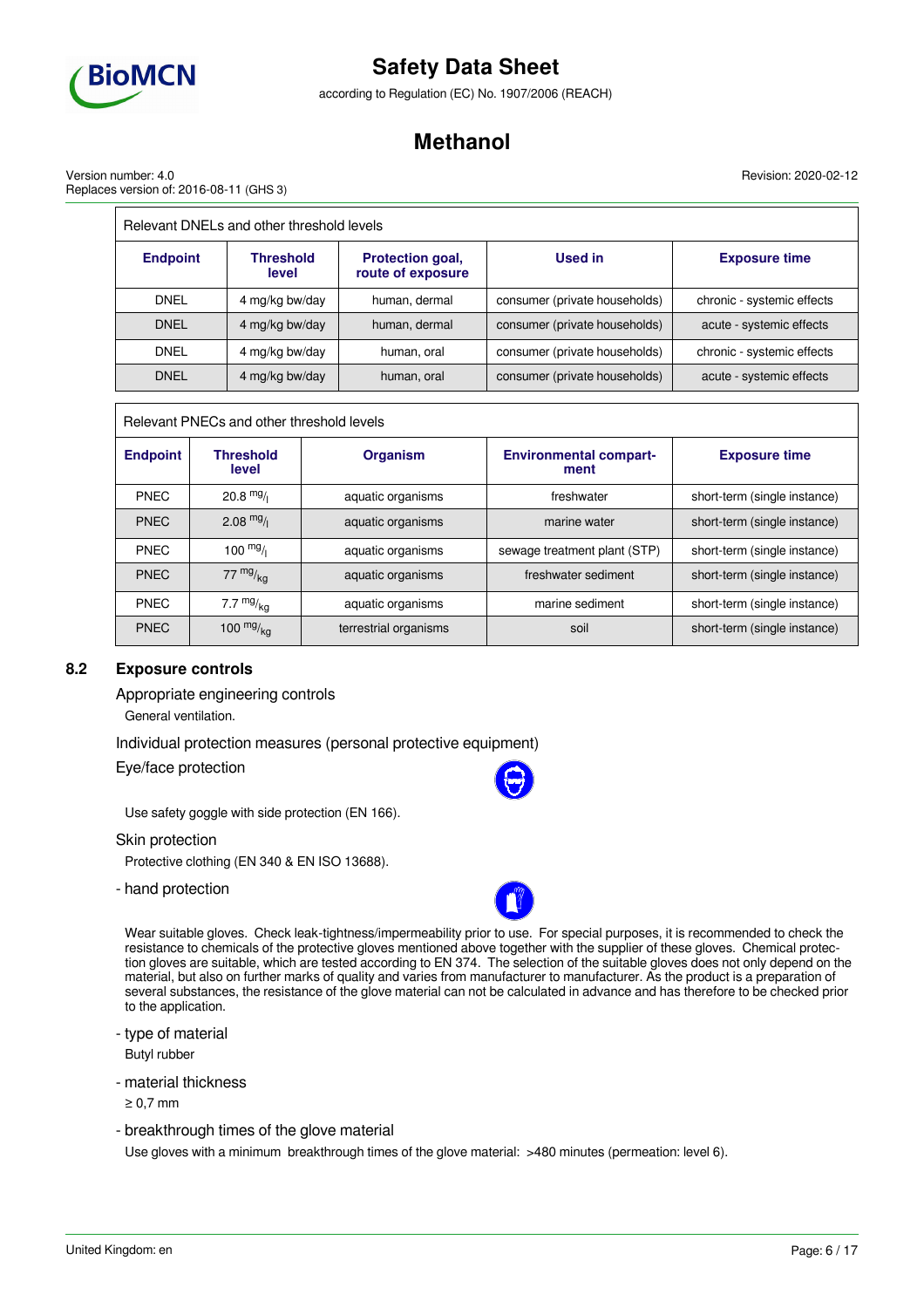

according to Regulation (EC) No. 1907/2006 (REACH)

## **Methanol**

Version number: 4.0 Replaces version of: 2016-08-11 (GHS 3)

### - other protection measures

Take recovery periods for skin regeneration. Preventive skin protection (barrier creams/ointments) is recommended. Wash hands thoroughly after handling.

### Respiratory protection

In case of inadequate ventilation wear respiratory protection. Self-contained breathing apparatus (EN 133).

#### Environmental exposure controls

Use appropriate container to avoid environmental contamination. Keep away from drains, surface and ground water.

### **SECTION 9: Physical and chemical properties**

### **9.1 Information on basic physical and chemical properties**

### **Appearance**

| Physical state | liquid     |
|----------------|------------|
| Colour         | colourless |
| Odour          | pungent    |

### **Other safety parameters**

| pH (value)                              | not determined                |
|-----------------------------------------|-------------------------------|
| Melting point/freezing point            | -97.8 °C                      |
| Initial boiling point and boiling range | 64.7 °C at 1,013 hPa          |
| Flash point                             | 9.7 °C at 1,013 hPa           |
| Evaporation rate                        | 5.3 (ether $= 1$ ) (Supplier) |
| Flammability (solid, gas)               | not relevant, (fluid)         |

Explosive limits

| - lower explosion limit (LEL) | 4.4 vol $%$                          |
|-------------------------------|--------------------------------------|
| - upper explosion limit (UEL) | 38.5 vol%                            |
| Vapour pressure               | 169.3 hPa at 25 $\degree$ C          |
| Density                       | 0.79 – 0.8 $\frac{9}{cm^3}$ at 20 °C |
| Vapour density                | this information is not available    |
| Solubility(ies)               |                                      |

- water solubility

/<sub>l</sub> at 20 °C

Partition coefficient

Revision: 2020-02-12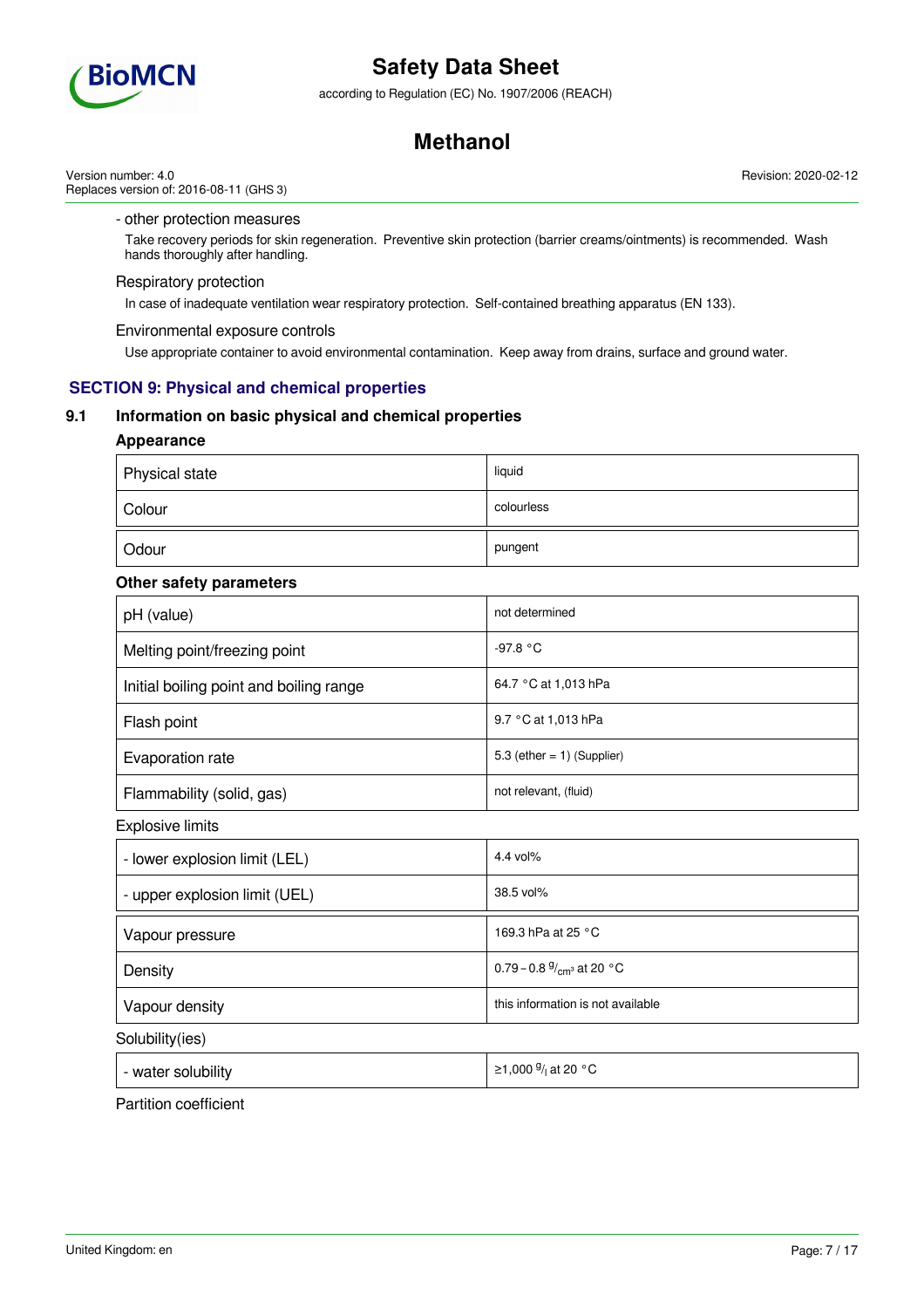

according to Regulation (EC) No. 1907/2006 (REACH)

## **Methanol**

Version number: 4.0 Replaces version of: 2016-08-11 (GHS 3)

| - n-octanol/water (log KOW)           | $-0.77$ (ECHA)                 |
|---------------------------------------|--------------------------------|
| - soil organic carbon/water (log KOC) | $0.13 - 1$                     |
| Auto-ignition temperature             | 455 °C at 1,013 hPa (ECHA)     |
| Viscosity                             |                                |
| - dynamic viscosity                   | $>0.544 - 0.59$ mPa s at 25 °C |
| <b>Explosive properties</b>           | none                           |

## **9.2 Other information**

There is no additional information.

Oxidising properties none none none

## **SECTION 10: Stability and reactivity**

### **10.1 Reactivity**

It's a reactive substance. Risk of ignition.

#### If heated:

Risk of ignition.

#### **10.2 Chemical stability**

See below "Conditions to avoid".

#### **10.3 Possibility of hazardous reactions**

No known hazardous reactions.

#### **10.4 Conditions to avoid**

Keep away from heat, hot surfaces, sparks, open flames and other ignition sources. No smoking.

#### Hints to prevent fire or explosion

Use explosion-proof electrical/ventilating/lighting/equipment. Use only non-sparking tools. Take precautionary measures against static discharge.

#### **10.5 Incompatible materials**

Oxidisers, Sodium, Magnesium

#### **10.6 Hazardous decomposition products**

Reasonably anticipated hazardous decomposition products produced as a result of use, storage, spill and heating are not known. Hazardous combustion products: see section 5.

### **SECTION 11: Toxicological information**

### **11.1 Information on toxicological effects**

#### **Classification according to GHS (1272/2008/EC, CLP)**

### Acute toxicity

Toxic if swallowed. Toxic in contact with skin. Toxic if inhaled.

Revision: 2020-02-12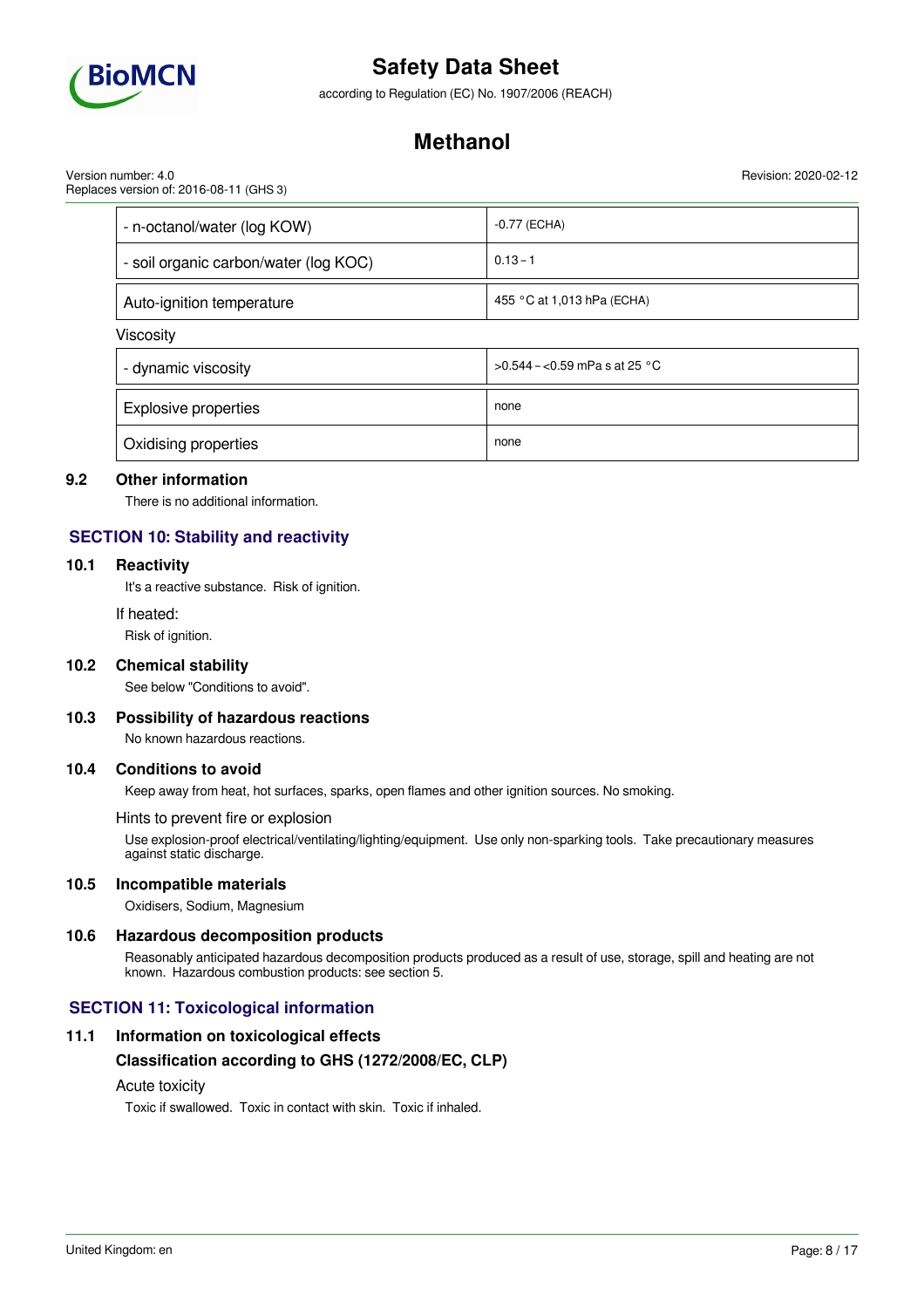

according to Regulation (EC) No. 1907/2006 (REACH)

## **Methanol**

Version number: 4.0 Replaces version of: 2016-08-11 (GHS 3) Revision: 2020-02-12

| Acute toxicity        |                 |                             |                |
|-----------------------|-----------------|-----------------------------|----------------|
| <b>Exposure route</b> | <b>Endpoint</b> | <b>Value</b>                | <b>Species</b> |
| inhalation: vapour    | <b>LC50</b>     | 128,200 $mg/m^3/4h$         | rat            |
| inhalation: vapour    | <b>LC50</b>     | 85,400 mg/ <sub>l</sub> /4h | cat            |
| dermal                | LD50            | 17,100 $mg/kg$              | rabbit         |
| oral                  | LD50            | $>7$ mg/ $_{\text{kg}}$     | monkey         |
| oral                  | LD50            | $>1,187 \frac{mg}{kg}$      | rat            |

#### Skin corrosion/irritation

Shall not be classified as corrosive/irritant to skin.

#### Serious eye damage/eye irritation

Shall not be classified as seriously damaging to the eye or eye irritant.

#### Respiratory or skin sensitisation

Shall not be classified as a respiratory or skin sensitiser.

#### Germ cell mutagenicity

Shall not be classified as germ cell mutagenic.

#### **Carcinogenicity**

Shall not be classified as carcinogenic.

#### Reproductive toxicity

Shall not be classified as a reproductive toxicant. Fertility:  $NOAEC (Rat) = 1.3 mg/L$  $NOAEC (Monkey) = 2.39 mg/L$ NOAEL(Oral) Sperm = 1000 mg/kg bw/day Developmental Toxicity:  $NOAEC (Rat) = 1.33 mg/L$ LOAEL (Mouse) =  $1700$  mg/kg Developmental Toxicity: NOAEC (Rat, Mouse) = 1.33 mg/L  $LOAEL(Mouse) = 5000$  mg/kg.

Specific target organ toxicity - single exposure

Causes damage to organs (eye, central nervous system). Exposure route: Oral. Inhalation.

| <b>Hazard category</b> | <b>Target organ</b>    | <b>Exposure route</b> |
|------------------------|------------------------|-----------------------|
|                        | eve                    | if exposed            |
|                        | central nervous system | if exposed            |

### Specific target organ toxicity - repeated exposure

Shall not be classified as a specific target organ toxicant (repeated exposure).

| <b>Exposure route</b> | <b>Endpoint</b> | Value         | <b>Exposure</b><br>time | <b>Species</b> | <b>Notes</b> |
|-----------------------|-----------------|---------------|-------------------------|----------------|--------------|
| oral                  | <b>LOAEL</b>    | 2,340 $mg/kg$ |                         | not specified  | 3d           |
| inhalation: vapour    | <b>NOAEL</b>    | 13 $mg/m3$    |                         | not specified  | 7mth         |

### Aspiration hazard

Shall not be classified as presenting an aspiration hazard.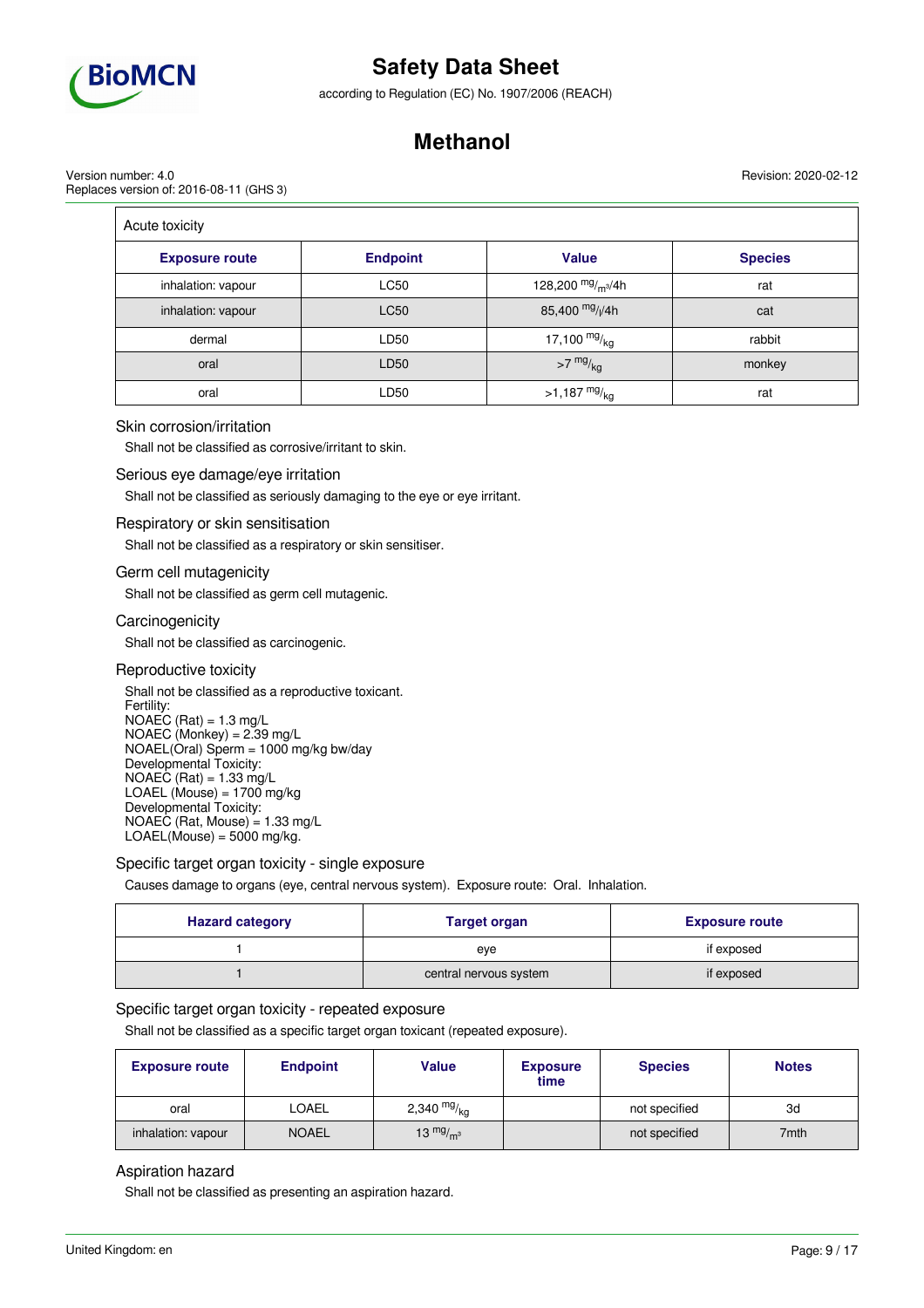

according to Regulation (EC) No. 1907/2006 (REACH)

## **Methanol**

Version number: 4.0 Replaces version of: 2016-08-11 (GHS 3) Revision: 2020-02-12

#### Absorption, metabolism, distribution and excretion studies

Rapidly metabolised. Metabolised to the following: Formaldehyde. Metabolised to the following: water, Carbon dioxide (CO). Metabolised before excretion. Excreted to the air during respiration.

## **SECTION 12: Ecological information**

### **12.1 Toxicity**

Shall not be classified as hazardous to the aquatic environment.

| Aquatic toxicity (acute) |              |                |                                                          |                         |
|--------------------------|--------------|----------------|----------------------------------------------------------|-------------------------|
| <b>Endpoint</b>          | <b>Value</b> | <b>Species</b> | <b>Source</b>                                            | <b>Exposure</b><br>time |
| <b>IC50</b>              | $>880$ mg/   | microorganisms |                                                          | 24 h                    |
| <b>LC50</b>              | $15,400$ mg/ | fish           | European Chemicals<br>Agency, http://<br>echa.europa.eu/ | 96 h                    |
| <b>EC50</b>              | 12,700 $mg/$ | fish           | European Chemicals<br>Agency, http://<br>echa.europa.eu/ | 96 h                    |
| ErC <sub>50</sub>        | 22,000 $mg/$ | algae          | European Chemicals<br>Agency, http://<br>echa.europa.eu/ | 96 h                    |

### Biodegradation

The substance is readily biodegradable. The relevant substances of the mixture are readily biodegradable.

### **12.2 Persistence and degradability**

| Process of degradability |                         |      |                                                      |
|--------------------------|-------------------------|------|------------------------------------------------------|
| <b>Process</b>           | <b>Degradation rate</b> | Time | <b>Source</b>                                        |
| oxygen depletion         | 69%                     | 5 d  | European Chemicals Agency,<br>http://echa.europa.eu/ |

### **12.3 Bioaccumulative potential**

| n-octanol/water (log KOW) | -0.77 (ECHA) |
|---------------------------|--------------|
| <b>BCF</b>                | 10>          |

### **12.4 Mobility in soil**

| Henry's law constant                                    | 0.461 $\mathrm{Pa\,m}^3/_{\mathrm{mol}}$ at 25 °C |
|---------------------------------------------------------|---------------------------------------------------|
| The Organic Carbon normalised adsorption<br>coefficient | $0.13 - 1$                                        |

### **12.5 Results of PBT and vPvB assessment**

According to the results of its assessment, this substance is not a PBT or a vPvB.

### **12.6 Other adverse effects**

Data are not available.

Endocrine disrupting potential

Not listed.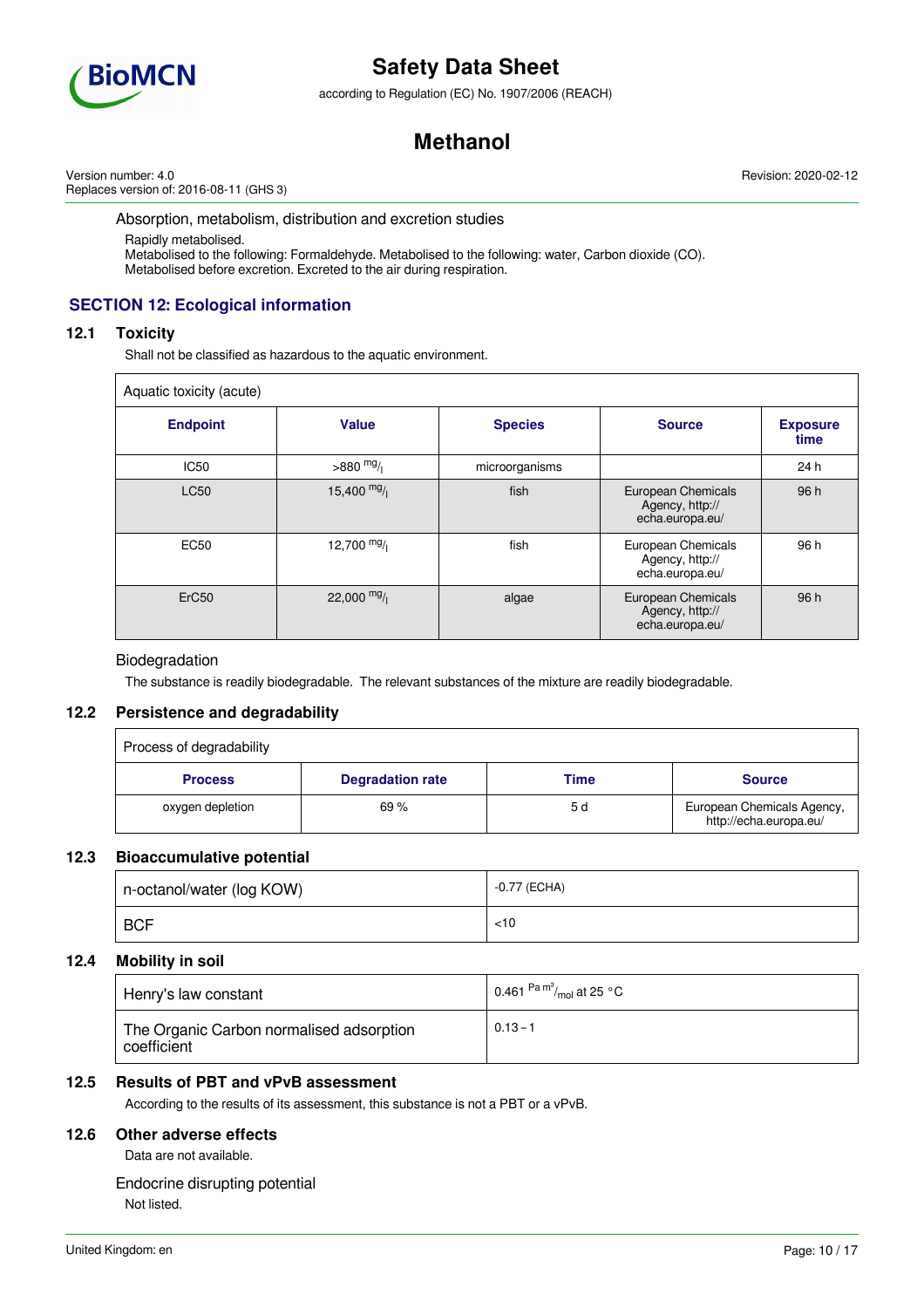

according to Regulation (EC) No. 1907/2006 (REACH)

## **Methanol**

Revision: 2020-02-12

Version number: 4.0 Replaces version of: 2016-08-11 (GHS 3)

## **SECTION 13: Disposal considerations**

### **13.1 Waste treatment methods**

Waste treatment-relevant information

Solvent reclamation/regeneration.

#### Sewage disposal-relevant information

Do not empty into drains. Avoid release to the environment.

### Waste treatment of containers/packagings

It is a dangerous waste; only packagings which are approved (e.g. acc. to ADR) may be used. Completely emptied packages can be recycled. Handle contaminated packages in the same way as the substance itself.

#### **Remarks**

Please consider the relevant national or regional provisions. Waste shall be separated into the categories that can be handled separately by the local or national waste management facilities.

## **SECTION 14: Transport information**

| 14.1 | UN number                         | 1230                                                                       |
|------|-----------------------------------|----------------------------------------------------------------------------|
| 14.2 | UN proper shipping name           | MFTHANOL                                                                   |
| 14.3 | <b>Transport hazard class(es)</b> |                                                                            |
|      | Class                             | 3 (flammable liquids)                                                      |
|      | Subsidiary risk(s)                | 6.1 (acute toxicity)                                                       |
| 14.4 | Packing group                     | II (substance presenting medium danger)                                    |
| 14.5 | <b>Environmental hazards</b>      | non-environmentally hazardous acc. to the dangerous goods regu-<br>lations |

### **14.6 Special precautions for user**

Provisions for dangerous goods (ADR) should be complied within the premises.

### **14.7 Transport in bulk according to Annex II of MARPOL and the IBC Code** No data available.

### **Information for each of the UN Model Regulations**

## **Transport of dangerous goods by road, rail and inland waterway (ADR/RID/ADN)**

| UN number                     | 1230            |
|-------------------------------|-----------------|
| Proper shipping name          | <b>METHANOL</b> |
| Class                         | 3               |
| Classification code           | FT <sub>1</sub> |
| Packing group                 | Ш               |
| Danger label(s)               | $3 + 6.1$       |
| Q                             |                 |
| Special provisions (SP)       | 279, 802(ADN)   |
| Excepted quantities (EQ)      | E <sub>2</sub>  |
| Limited quantities (LQ)       | 1 <sub>L</sub>  |
| Transport category (TC)       | 2               |
| Tunnel restriction code (TRC) | D/E             |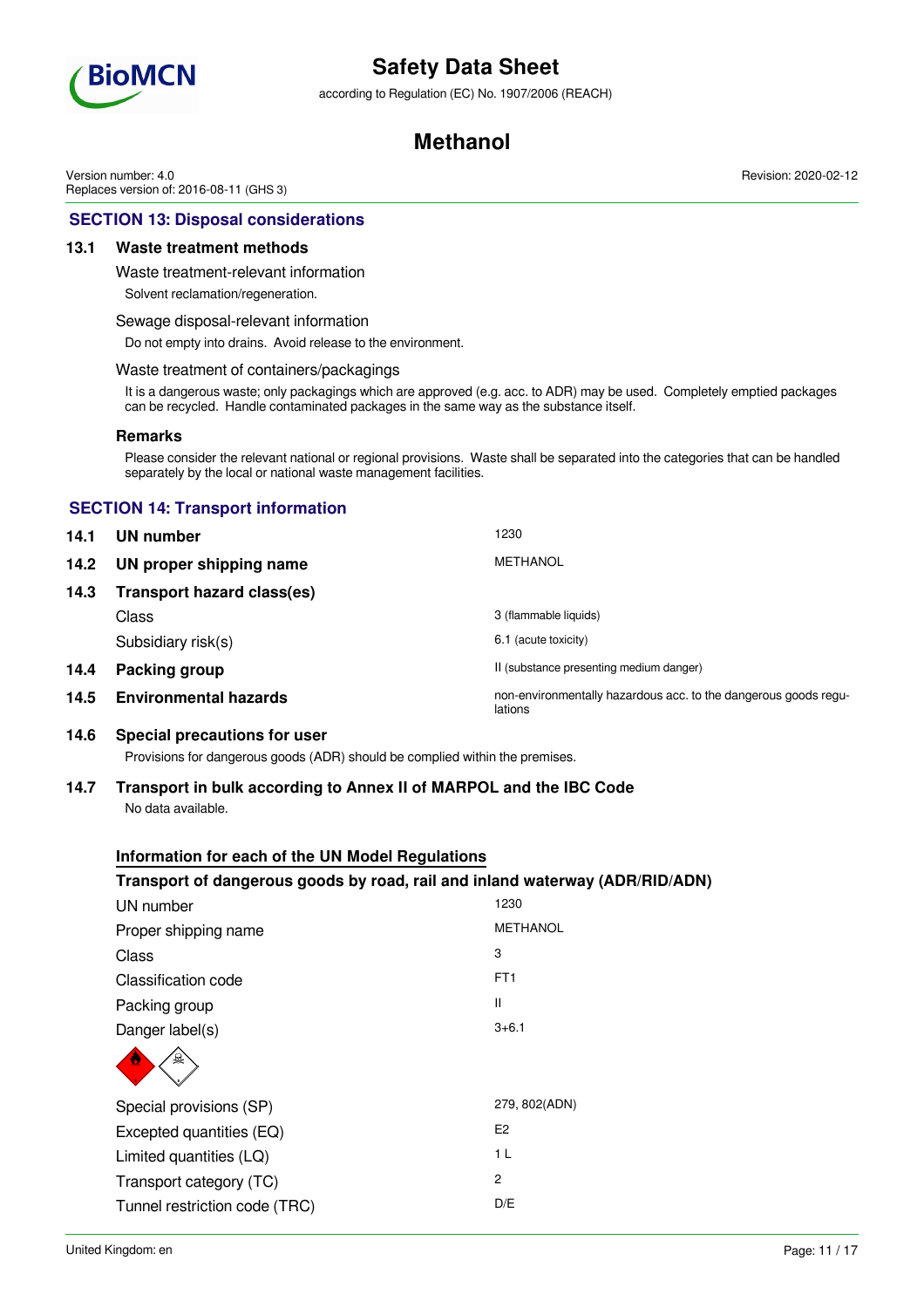

according to Regulation (EC) No. 1907/2006 (REACH)

## **Methanol**

| Version number: 4.0<br>Replaces version of: 2016-08-11 (GHS 3)   |                 | Revision: 2020-02-12 |
|------------------------------------------------------------------|-----------------|----------------------|
| Hazard identification No                                         | 336             |                      |
| <b>Emergency Action Code</b>                                     | 2WE             |                      |
| <b>International Maritime Dangerous Goods Code (IMDG)</b>        |                 |                      |
| UN number                                                        | 1230            |                      |
| Proper shipping name                                             | <b>METHANOL</b> |                      |
| Class                                                            | 3               |                      |
| Subsidiary risk(s)                                               | 6.1             |                      |
| Marine pollutant                                                 |                 |                      |
| Packing group                                                    | Ш               |                      |
| Danger label(s)                                                  | $3 + 6.1$       |                      |
|                                                                  |                 |                      |
| Special provisions (SP)                                          | 279             |                      |
| Excepted quantities (EQ)                                         | E <sub>2</sub>  |                      |
| Limited quantities (LQ)                                          | 1 <sub>L</sub>  |                      |
| EmS                                                              | F-E, S-D        |                      |
| Stowage category                                                 | $\sf B$         |                      |
| <b>International Civil Aviation Organization (ICAO-IATA/DGR)</b> |                 |                      |
| UN number                                                        | 1230            |                      |
| Proper shipping name                                             | Methanol        |                      |
| Class                                                            | 3               |                      |
| Subsidiary risk(s)                                               | 6.1             |                      |
| Packing group                                                    | Ш.              |                      |
| Danger label(s)                                                  | $3 + 6.1$       |                      |
|                                                                  |                 |                      |
| Special provisions (SP)                                          | A113            |                      |
| Excepted quantities (EQ)                                         | E <sub>2</sub>  |                      |
| Limited quantities (LQ)                                          | 1 <sub>L</sub>  |                      |
|                                                                  |                 |                      |

## **SECTION 15: Regulatory information**

## **15.1 Safety, health and environmental regulations/legislation specific for the substance or mixture Relevant provisions of the European Union (EU) Restrictions according to REACH, Annex XVII**

| Dangerous substances with restrictions (REACH, Annex XVII) |                                                                                                          |               |                    |           |
|------------------------------------------------------------|----------------------------------------------------------------------------------------------------------|---------------|--------------------|-----------|
| Name of substance                                          | Name acc. to inventory                                                                                   | <b>CAS No</b> | <b>Restriction</b> | <b>No</b> |
| methanol                                                   | methanol                                                                                                 | 67-56-1       | R <sub>69</sub>    | 69        |
| methanol                                                   | this product meets the criteria for classi-<br>fication in accordance with Regulation No<br>1272/2008/EC |               | R3                 | 3         |
| methanol                                                   | flammable / pyrophoric                                                                                   |               | R40                | 40        |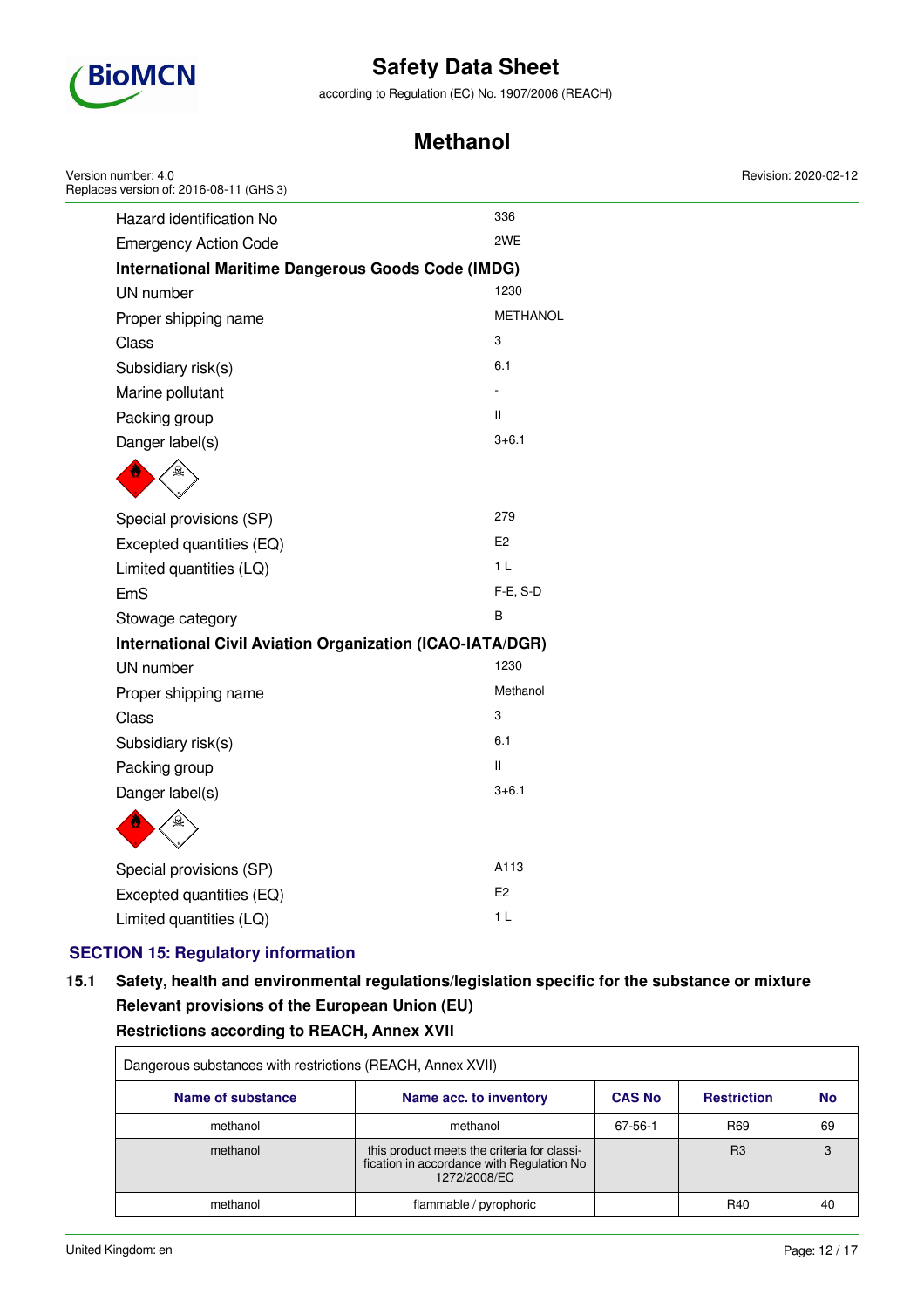

according to Regulation (EC) No. 1907/2006 (REACH)

## **Methanol**

Version number: 4.0 Replaces version of: 2016-08-11 (GHS 3) Revision: 2020-02-12

Legend

R3 1. Shall not be used in:

- ornamental articles intended to produce light or colour effects by means of different phases, for example in ornamental lamps and ashtrays,

- tricks and jokes,
- games for one or more participants, or any article intended to be used as such, even with ornamental aspects,
- 2. Articles not complying with paragraph 1 shall not be placed on the market.
- 3. Shall not be placed on the market if they contain a colouring agent, unless required for fiscal reasons, or perfume, or both, if they: - can be used as fuel in decorative oil lamps for supply to the general public, and,
- present an aspiration hazard and are labelled with R65 or H304,

4. Decorative oil lamps for supply to the general public shall not be placed on the market unless they conform to the European Standard on Decorative oil lamps (EN 14059) adopted by the European Committee for Standardisation (CEN).

5. Without prejudice to the implementation of other Community provisions relating to the classification, packaging and labelling of dangerous substances and mixtures, suppliers shall ensure, before the placing on the market, that the following requirements are met: (a) lamp oils, labelled with R65 or H304, intended for supply to the general public are visibly, legibly and indelibly marked as follows: 'Keep lamps filled with this liquid out of the reach of children'; and, by 1 December 2010, 'Just a sip of lamp oil - or even sucking the wick of lamps - may lead to life-threatening lung damage';

(b) grill lighter fluids, labelled with R65 or H304, intended for supply to the general public are legibly and indelibly marked by 1 December 2010 as follows: 'Just a sip of grill lighter may lead to life threatening lung damage';

(c) lamp oils and grill lighters, labelled with R65 or H304, intended for supply to the general public are packaged in black opaque containers not exceeding 1 litre by 1 December 2010.

6. No later than 1 June 2014, the Commission shall request the European Chemicals Agency to prepare a dossier, in accordance with Article 69 of the present Regulation with a view to ban, if appropriate, grill lighter fluids and fuel for decorative lamps, labelled R65 or H304, intended for supply to the general public.

7. Natural or legal persons placing on the market for the first time lamp oils and grill lighter fluids, labelled with R65 or H304, shall by 1 December 2011, and annually thereafter, provide data on alternatives to lamp oils and grill lighter fluids labelled R65 or H304 to the competent authority in the Member State concerned. Member States shall make those data available to the Commission.

R40 1. Shall not be used, as substance or as mixtures in aerosol dispensers where these aerosol dispensers are intended for supply to the general public for entertainment and decorative purposes such as the following:

- metallic glitter intended mainly for decoration,
- artificial snow and frost,
- 'whoopee' cushions,
- silly string aerosols, - imitation excrement,
- horns for parties,

- decorative flakes and foams,

- artificial cobwebs,
- stink bombs.

2. Without prejudice to the application of other Community provisions on the classification, packaging and labelling of substances, suppliers shall ensure before the placing on the market that the packaging of aerosol dispensers referred to above is marked visibly, legibly and indelibly with:

- 'For professional users only'.
- 3. By way of derogation, paragraphs 1 and 2 shall not apply to the aerosol dispensers referred to Article 8 (1a) of Council Directive 75/ 324/EEC (2).
- 4. The aerosol dispensers referred to in paragraphs 1 and 2 shall not be placed on the market unless they conform to the requirements indicated.
- R69 Shall not be placed on the market to the general public after 9 May 2019 in windscreen washing or defrosting fluids, in a concentration equal to or greater than 0.6 % by weight.

### **List of substances subject to authorisation (REACH, Annex XIV) / SVHC - candidate list**

Not listed.

### **Seveso Directive**

|           | 2012/18/EU (Seveso III)               |                                                                                            |       |              |  |  |
|-----------|---------------------------------------|--------------------------------------------------------------------------------------------|-------|--------------|--|--|
| <b>No</b> | Dangerous substance/hazard categories | Qualifying quantity (tonnes) for the applica-<br>tion of lower and upper-tier requirements |       | <b>Notes</b> |  |  |
| 22        | methanol                              | 500                                                                                        | 5.000 |              |  |  |

### **Regulation 166/2006/EC concerning the establishment of a European Pollutant Release and Transfer Register (PRTR)**

Not listed.

### **Directive 2000/60/EC establishing a framework for Community action in the field of water policy (WFD)**

Not listed.

### **Regulation 98/2013/EU on the marketing and use of explosives precursors**

Not listed.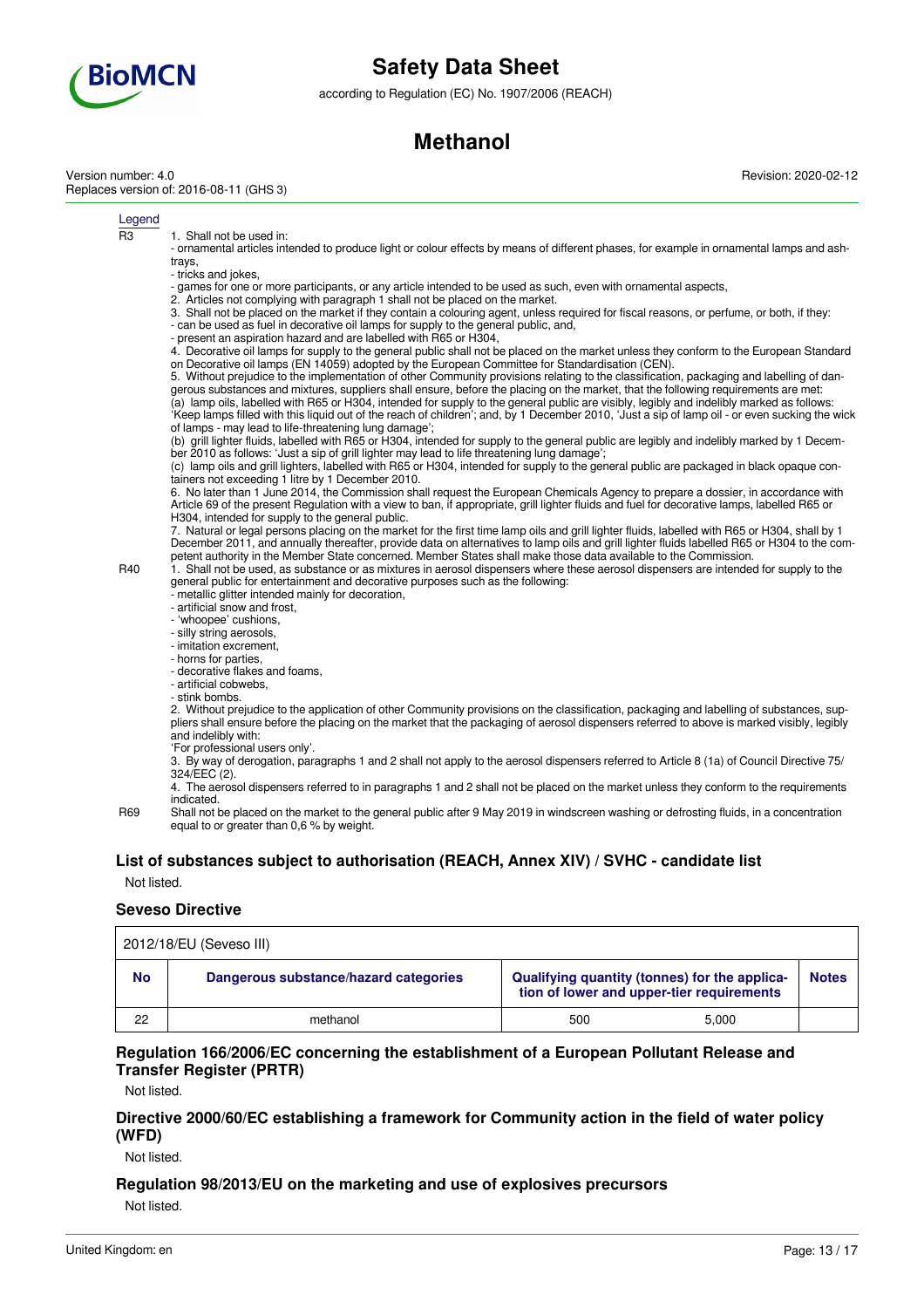

according to Regulation (EC) No. 1907/2006 (REACH)

## **Methanol**

Version number: 4.0 Replaces version of: 2016-08-11 (GHS 3)

### **15.2 Chemical Safety Assessment**

For this substance a chemical safety assessment has been carried out.

### **SECTION 16: Other information**

### **Indication of changes (revised safety data sheet)**

Complete revision of the safety data sheet.

| <b>Section</b> | Former entry (text/value)                                                                                                                                                                                                                                                                                                                                                                                                                                                                                                                                                                                                                                                                                                                                                                                                      | <b>Actual entry (text/value)</b>                                                                                                                                                                                                                                                                                                                                                                                                                                                                                                                                                                                                                                                                                     |  |  |
|----------------|--------------------------------------------------------------------------------------------------------------------------------------------------------------------------------------------------------------------------------------------------------------------------------------------------------------------------------------------------------------------------------------------------------------------------------------------------------------------------------------------------------------------------------------------------------------------------------------------------------------------------------------------------------------------------------------------------------------------------------------------------------------------------------------------------------------------------------|----------------------------------------------------------------------------------------------------------------------------------------------------------------------------------------------------------------------------------------------------------------------------------------------------------------------------------------------------------------------------------------------------------------------------------------------------------------------------------------------------------------------------------------------------------------------------------------------------------------------------------------------------------------------------------------------------------------------|--|--|
| 2.2            |                                                                                                                                                                                                                                                                                                                                                                                                                                                                                                                                                                                                                                                                                                                                                                                                                                | - hazard statements:<br>change in the listing (table)                                                                                                                                                                                                                                                                                                                                                                                                                                                                                                                                                                                                                                                                |  |  |
| 3.1            | Structural formula:<br>structure.jpeg image/jpeg                                                                                                                                                                                                                                                                                                                                                                                                                                                                                                                                                                                                                                                                                                                                                                               | Structural formula:<br>structure.png image/jpeg                                                                                                                                                                                                                                                                                                                                                                                                                                                                                                                                                                                                                                                                      |  |  |
| 3.1            | Remarks:<br>All the percentages given are percentages by weight un-<br>less stated otherwise.                                                                                                                                                                                                                                                                                                                                                                                                                                                                                                                                                                                                                                                                                                                                  |                                                                                                                                                                                                                                                                                                                                                                                                                                                                                                                                                                                                                                                                                                                      |  |  |
| 4.1            | General notes:<br>Do not leave affected person unattended. Remove victim<br>out of the danger area. Keep affected person warm, still<br>and covered. Take off immediately all contaminated<br>clothing. In all cases of doubt, or when symptoms persist,<br>seek medical advice. In case of unconsciousness place<br>person in the recovery position. Never give anything by<br>mouth.                                                                                                                                                                                                                                                                                                                                                                                                                                         | General notes:<br>Do not leave affected person unattended. Remove victim<br>out of the danger area. In case of unconsciousness place<br>person in the recovery position. Never give anything by<br>mouth. Take off immediately all contaminated clothing. In<br>all cases of doubt, or when symptoms persist, seek med-<br>ical advice.                                                                                                                                                                                                                                                                                                                                                                              |  |  |
| 4.1            | Following eye contact:<br>Remove contact lenses, if present and easy to do. Contin-<br>ue rinsing. Irrigate copiously with clean, fresh water for at<br>least 15 minutes, holding the eyelids apart.                                                                                                                                                                                                                                                                                                                                                                                                                                                                                                                                                                                                                           | Following eye contact:<br>Irrigate copiously with clean, fresh water for at least 15<br>minutes, holding the eyelids apart. Remove contact<br>lenses, if present and easy to do. Continue rinsing. If eye<br>irritation persists: Get medical advice/attention.                                                                                                                                                                                                                                                                                                                                                                                                                                                      |  |  |
| 4.3            | Indication of any immediate medical attention and special<br>treatment needed:<br>For specialist advice physicians should contact the anti<br>poison control centre. Treat symptomatically.                                                                                                                                                                                                                                                                                                                                                                                                                                                                                                                                                                                                                                    | Indication of any immediate medical attention and special<br>treatment needed:<br>For specialist advice physicians should contact the pois-<br>on centre. Treat symptomatically.                                                                                                                                                                                                                                                                                                                                                                                                                                                                                                                                     |  |  |
| 5.1            | Suitable extinguishing media:<br>Alcohol resistant foam. Dry extinguishing powder. Car-<br>bon dioxide (CO2). Foam.                                                                                                                                                                                                                                                                                                                                                                                                                                                                                                                                                                                                                                                                                                            | Suitable extinguishing media:<br>Alcohol resistant foam; Dry extinguishing powder; Carbon<br>dioxide (CO2)                                                                                                                                                                                                                                                                                                                                                                                                                                                                                                                                                                                                           |  |  |
| 8.1            |                                                                                                                                                                                                                                                                                                                                                                                                                                                                                                                                                                                                                                                                                                                                                                                                                                | Relevant DNELs and other threshold levels:<br>change in the listing (table)                                                                                                                                                                                                                                                                                                                                                                                                                                                                                                                                                                                                                                          |  |  |
| 8.2            | Skin protection:<br>Protective clothing (EN 340).                                                                                                                                                                                                                                                                                                                                                                                                                                                                                                                                                                                                                                                                                                                                                                              | Skin protection:<br>Protective clothing (EN 340 & EN ISO 13688).                                                                                                                                                                                                                                                                                                                                                                                                                                                                                                                                                                                                                                                     |  |  |
| 8.2            | Hand protection:<br>safety gloves must be worn                                                                                                                                                                                                                                                                                                                                                                                                                                                                                                                                                                                                                                                                                                                                                                                 | Hand protection:<br>safety gloves must be worn                                                                                                                                                                                                                                                                                                                                                                                                                                                                                                                                                                                                                                                                       |  |  |
|                | Wear suitable gloves. Check leak-tightness/impermeabil-<br>ity prior to use. In the case of wanting to use the gloves<br>again, clean them before taking off and air them well. For<br>special purposes, it is recommended to check the resist-<br>ance to chemicals of the protective gloves mentioned<br>above together with the supplier of these gloves. Chemic-<br>al protection gloves are suitable, which are tested accord-<br>ing to EN 374. The selection of the suitable gloves does<br>not only depend on the material, but also on further marks<br>of quality and varies from manufacturer to manufacturer.<br>As the product is a preparation of several substances, the<br>resistance of the glove material can not be calculated in<br>advance and has therefore to be checked prior to the ap-<br>plication. | Wear suitable gloves. Check leak-tightness/impermeabil-<br>ity prior to use. For special purposes, it is recommended<br>to check the resistance to chemicals of the protective<br>gloves mentioned above together with the supplier of<br>these gloves. Chemical protection gloves are suitable,<br>which are tested according to EN 374. The selection of<br>the suitable gloves does not only depend on the material,<br>but also on further marks of quality and varies from manu-<br>facturer to manufacturer. As the product is a preparation<br>of several substances, the resistance of the glove materi-<br>al can not be calculated in advance and has therefore to<br>be checked prior to the application. |  |  |
| 8.2            | Breakthrough times of the glove material:<br>>480 minutes (permeation: level 6)                                                                                                                                                                                                                                                                                                                                                                                                                                                                                                                                                                                                                                                                                                                                                | Breakthrough times of the glove material:<br>Use gloves with a minimum breakthrough times of the<br>glove material: >480 minutes (permeation: level 6).                                                                                                                                                                                                                                                                                                                                                                                                                                                                                                                                                              |  |  |

Revision: 2020-02-12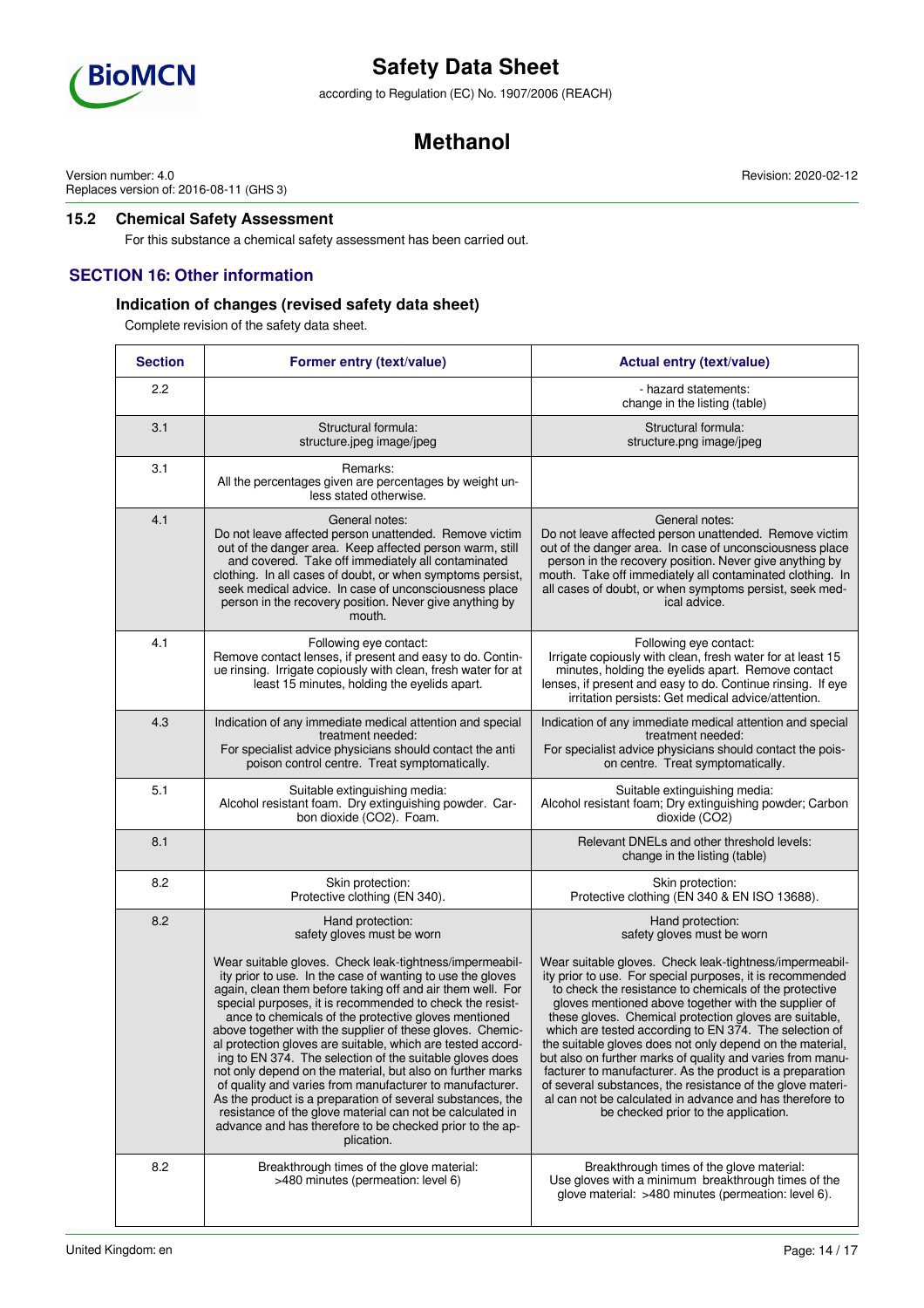

according to Regulation (EC) No. 1907/2006 (REACH)

## **Methanol**

Revision: 2020-02-12

Version number: 4.0 Replaces version of: 2016-08-11 (GHS 3)

| <b>Section</b> | Former entry (text/value)                                                                                                                                               | <b>Actual entry (text/value)</b>                                                                                                                 |
|----------------|-------------------------------------------------------------------------------------------------------------------------------------------------------------------------|--------------------------------------------------------------------------------------------------------------------------------------------------|
| 9.1            | Evaporation rate:<br>not determined                                                                                                                                     | Evaporation rate:<br>5.3 (ether = $1)$ (Supplier)                                                                                                |
| 9.1            | Density:<br>795 kg/ <sub>m<sup>3</sup></sub> at 15 °C                                                                                                                   | Density:<br>0.79 – 0.8 $\frac{9}{cm^3}$ at 20 °C                                                                                                 |
| 9.1            | Water solubility:<br>1000 $\frac{9}{1}$ at 20 °C                                                                                                                        | Water solubility:<br>≥1,000 $\frac{9}{1}$ at 20 °C                                                                                               |
| 9.1            | Auto-ignition temperature:<br>455 °C (ECHA)                                                                                                                             | Auto-ignition temperature:<br>455 °C at 1,013 hPa (ECHA)                                                                                         |
| 9.1            | Dynamic viscosity:<br>0.544 - 0.59 mPa s at 25 °C                                                                                                                       | Dynamic viscosity:<br>$>0.544 - 0.59$ mPa s at 25 °C                                                                                             |
| 9.2            | Other information:<br>Of no significance.                                                                                                                               | Other information:<br>There is no additional information.                                                                                        |
| 11.1           | Specific target organ toxicity - single exposure:<br>Causes damage to organs (eye, heart, brain, liver, cent-<br>ral nervous system). Exposure route: Oral. Inhalation. | Specific target organ toxicity - single exposure:<br>Causes damage to organs (eye, central nervous system).<br>Exposure route: Oral. Inhalation. |
| 11.1           |                                                                                                                                                                         | Specific target organ toxicity - single exposure:<br>change in the listing (table)                                                               |
| 12.1           |                                                                                                                                                                         | Aquatic toxicity (acute):<br>change in the listing (table)                                                                                       |
| 12.2           | Persistence and degradability:<br>Data are not available.                                                                                                               | Persistence and degradability                                                                                                                    |
| 12.2           |                                                                                                                                                                         | Process of degradability:<br>change in the listing (table)                                                                                       |
| 12.3           | Bioaccumulative potential:<br>Data are not available.                                                                                                                   | Bioaccumulative potential                                                                                                                        |
| 12.4           | Mobility in soil:<br>Data are not available.                                                                                                                            | Mobility in soil                                                                                                                                 |
| 14.7           |                                                                                                                                                                         | Marine pollutant:                                                                                                                                |
| 14.7           | Danger label(s):<br>3                                                                                                                                                   | Danger label(s):<br>$3 + 6.1$                                                                                                                    |
| 14.7           |                                                                                                                                                                         | Danger label(s):<br>change in the listing (table)                                                                                                |
| 14.7           | Special provisions (SP):<br>A104, A113                                                                                                                                  | Special provisions (SP):<br>A <sub>113</sub>                                                                                                     |
| 15.1           | Restrictions according to REACH, Annex XVII:<br>not listed                                                                                                              | Restrictions according to REACH, Annex XVII                                                                                                      |
| 15.1           |                                                                                                                                                                         | Dangerous substances with restrictions (REACH, Annex<br>XVIII:<br>change in the listing (table)                                                  |
| 16             |                                                                                                                                                                         | Abbreviations and acronyms:<br>change in the listing (table)                                                                                     |
| 16             |                                                                                                                                                                         | List of relevant phrases (code and full text as stated in<br>chapter 2 and 3):<br>change in the listing (table)                                  |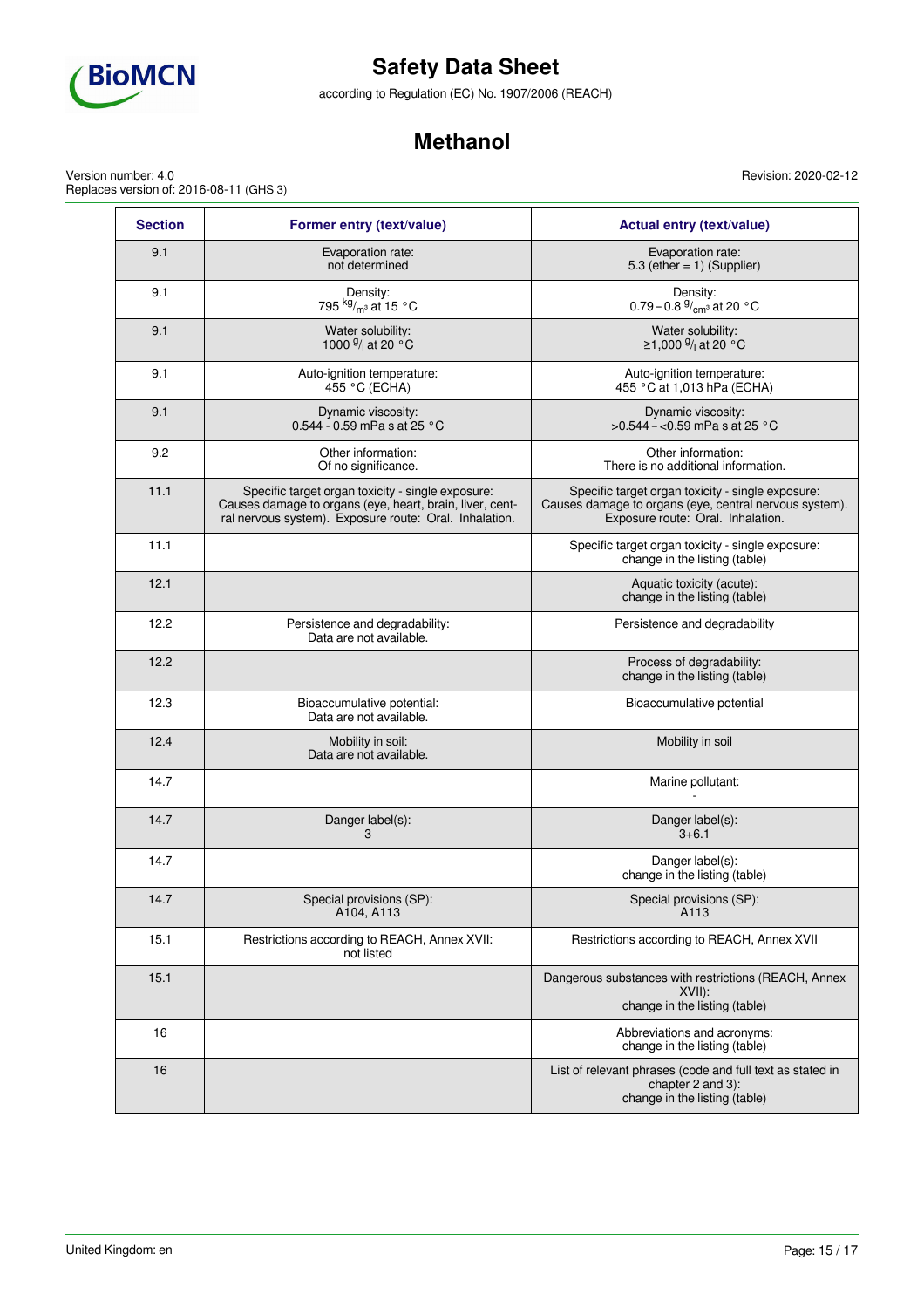

according to Regulation (EC) No. 1907/2006 (REACH)

## **Methanol**

Revision: 2020-02-12

Version number: 4.0 Replaces version of: 2016-08-11 (GHS 3)

### **Abbreviations and acronyms**

| Abbr.             | <b>Descriptions of used abbreviations</b>                                                                                                                                                                                |  |  |
|-------------------|--------------------------------------------------------------------------------------------------------------------------------------------------------------------------------------------------------------------------|--|--|
| 2006/15/EC        | Commission Directive establishing a second list of indicative occupational exposure limit values in implementation<br>of Council Directive 98/24/EC and amending Directives 91/322/EEC and 2000/39/EC                    |  |  |
| <b>ADN</b>        | Accord européen relatif au transport international des marchandises dangereuses par voies de navigation<br>intérieures (European Agreement concerning the International Carriage of Dangerous Goods by Inland Waterways) |  |  |
| <b>ADR</b>        | Accord européen relatif au transport international des marchandises dangereuses par route (European Agreement<br>concerning the International Carriage of Dangerous Goods by Road)                                       |  |  |
| <b>BCF</b>        | <b>Bioconcentration factor</b>                                                                                                                                                                                           |  |  |
| CAS               | Chemical Abstracts Service (service that maintains the most comprehensive list of chemical substances)                                                                                                                   |  |  |
| <b>CLP</b>        | Regulation (EC) No 1272/2008 on classification, labelling and packaging of substances and mixtures                                                                                                                       |  |  |
| <b>DGR</b>        | Dangerous Goods Regulations (see IATA/DGR)                                                                                                                                                                               |  |  |
| <b>DMEL</b>       | Derived Minimal Effect Level                                                                                                                                                                                             |  |  |
| <b>DNEL</b>       | Derived No-Effect Level                                                                                                                                                                                                  |  |  |
| EC <sub>50</sub>  | Effective Concentration 50 %. The EC50 corresponds to the concentration of a tested substance causing 50 %<br>changes in response (e.g. on growth) during a specified time interval                                      |  |  |
| EC No             | The EC Inventory (EINECS, ELINCS and the NLP-list) is the source for the seven-digit EC number, an identifier of<br>substances commercially available within the EU (European Union)                                     |  |  |
| EH40/2005         | EH40/2005 Workplace exposure limits (http://www.nationalarchives.gov.uk/doc/open-government-licence/)                                                                                                                    |  |  |
| <b>FINFCS</b>     | European Inventory of Existing Commercial Chemical Substances                                                                                                                                                            |  |  |
| <b>ELINCS</b>     | European List of Notified Chemical Substances                                                                                                                                                                            |  |  |
| EmS               | <b>Emergency Schedule</b>                                                                                                                                                                                                |  |  |
| ErC <sub>50</sub> | $\equiv$ EC50: in this method, that concentration of test substance which results in a 50 % reduction in either growth<br>(EbC50) or growth rate (ErC50) relative to the control                                         |  |  |
| <b>GHS</b>        | "Globally Harmonized System of Classification and Labelling of Chemicals" developed by the United Nations                                                                                                                |  |  |
| <b>IATA</b>       | International Air Transport Association                                                                                                                                                                                  |  |  |
| <b>IATA/DGR</b>   | Dangerous Goods Regulations (DGR) for the air transport (IATA)                                                                                                                                                           |  |  |
| <b>ICAO</b>       | International Civil Aviation Organization                                                                                                                                                                                |  |  |
| <b>IMDG</b>       | International Maritime Dangerous Goods Code                                                                                                                                                                              |  |  |
| index No          | The Index number is the identification code given to the substance in Part 3 of Annex VI to Regulation (EC) No<br>1272/2008                                                                                              |  |  |
| <b>IOELV</b>      | Indicative occupational exposure limit value                                                                                                                                                                             |  |  |
| <b>LC50</b>       | Lethal Concentration 50%: the LC50 corresponds to the concentration of a tested substance causing 50 % lethal-<br>ity during a specified time interval                                                                   |  |  |
| LD50              | Lethal Dose 50 %: the LD50 corresponds to the dose of a tested substance causing 50 % lethality during a spe-<br>cified time interval                                                                                    |  |  |
| <b>LOAEL</b>      | Lowest Observed Adverse Effect Level                                                                                                                                                                                     |  |  |
| <b>MARPOL</b>     | International Convention for the Prevention of Pollution from Ships (abbr. of "Marine Pollutant")                                                                                                                        |  |  |
| <b>NLP</b>        | No-Longer Polymer                                                                                                                                                                                                        |  |  |
| <b>NOAEL</b>      | No Observed Adverse Effect Level                                                                                                                                                                                         |  |  |
| <b>PBT</b>        | Persistent, Bioaccumulative and Toxic                                                                                                                                                                                    |  |  |
| <b>PNEC</b>       | <b>Predicted No-Effect Concentration</b>                                                                                                                                                                                 |  |  |
| ppm               | Parts per million                                                                                                                                                                                                        |  |  |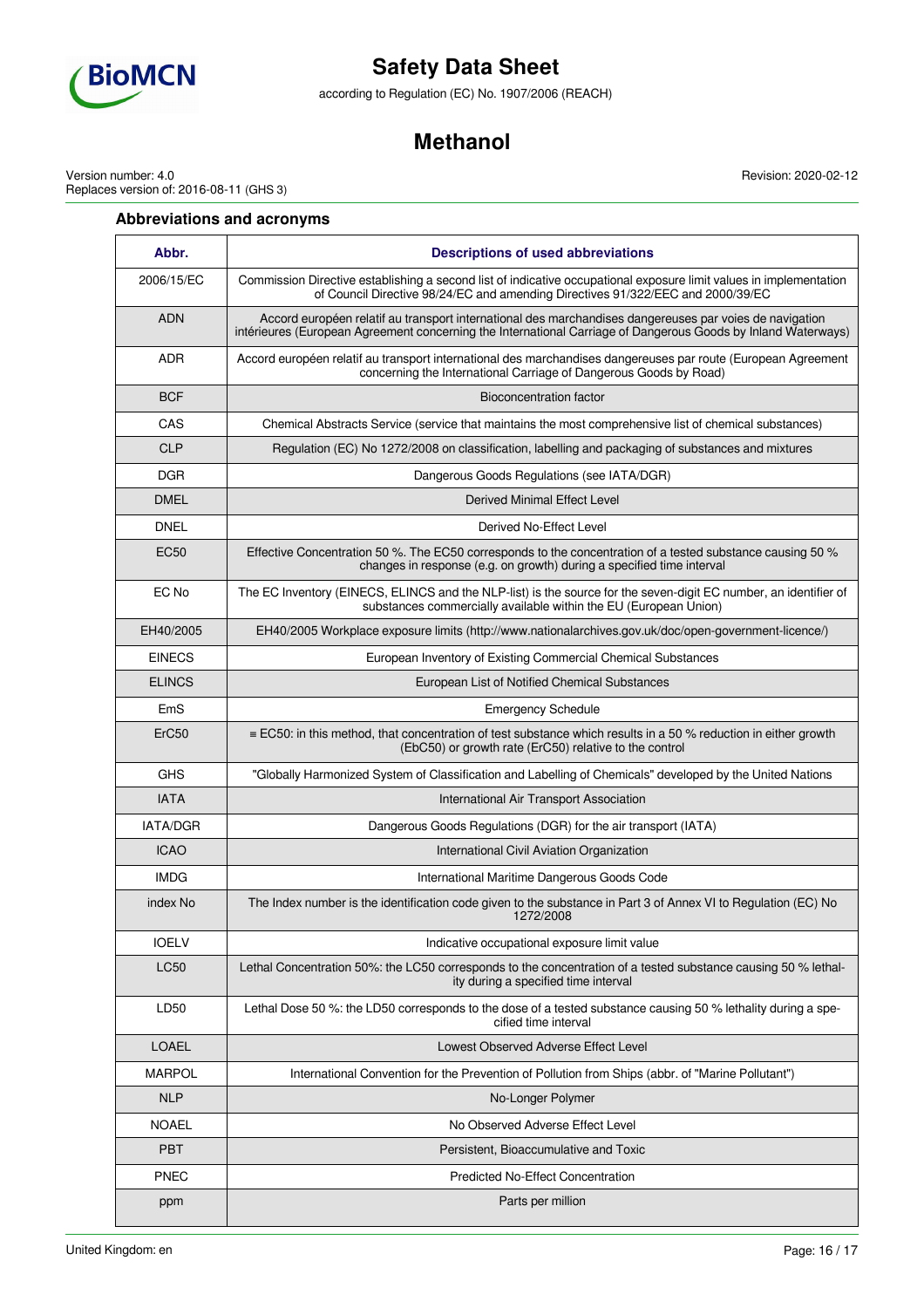

according to Regulation (EC) No. 1907/2006 (REACH)

## **Methanol**

Revision: 2020-02-12

Version number: 4.0 Replaces version of: 2016-08-11 (GHS 3)

| Abbr.        | <b>Descriptions of used abbreviations</b>                                                                                                                                    |  |  |
|--------------|------------------------------------------------------------------------------------------------------------------------------------------------------------------------------|--|--|
| <b>REACH</b> | Registration, Evaluation, Authorisation and Restriction of Chemicals                                                                                                         |  |  |
| <b>RID</b>   | Règlement concernant le transport International ferroviaire des marchandises Dangereuses (Regulations concern-<br>ing the International carriage of Dangerous goods by Rail) |  |  |
| <b>STEL</b>  | Short-term exposure limit                                                                                                                                                    |  |  |
| <b>SVHC</b>  | Substance of Very High Concern                                                                                                                                               |  |  |
| <b>TWA</b>   | Time-weighted average                                                                                                                                                        |  |  |
| vPvB         | Very Persistent and very Bioaccumulative                                                                                                                                     |  |  |
| WEL          | Workplace exposure limit                                                                                                                                                     |  |  |

### **Key literature references and sources for data**

Regulation (EC) No 1272/2008 on classification, labelling and packaging of substances and mixtures. Regulation (EC) No. 1907/2006 (REACH), amended by 2015/830/EU.

Transport of dangerous goods by road, rail and inland waterway (ADR/RID/ADN). International Maritime Dangerous Goods Code (IMDG). Dangerous Goods Regulations (DGR) for the air transport (IATA).

### **List of relevant phrases (code and full text as stated in chapter 2 and 3)**

| Code             | <b>Text</b>                                            |
|------------------|--------------------------------------------------------|
| H <sub>225</sub> | Highly flammable liquid and vapour.                    |
| H <sub>301</sub> | Toxic if swallowed.                                    |
| H311             | Toxic in contact with skin.                            |
| H <sub>331</sub> | Toxic if inhaled.                                      |
| H370             | Causes damage to organs (eye, central nervous system). |

### **Disclaimer**

This information is based upon the present state of our knowledge. This SDS has been compiled and is solely intended for this product.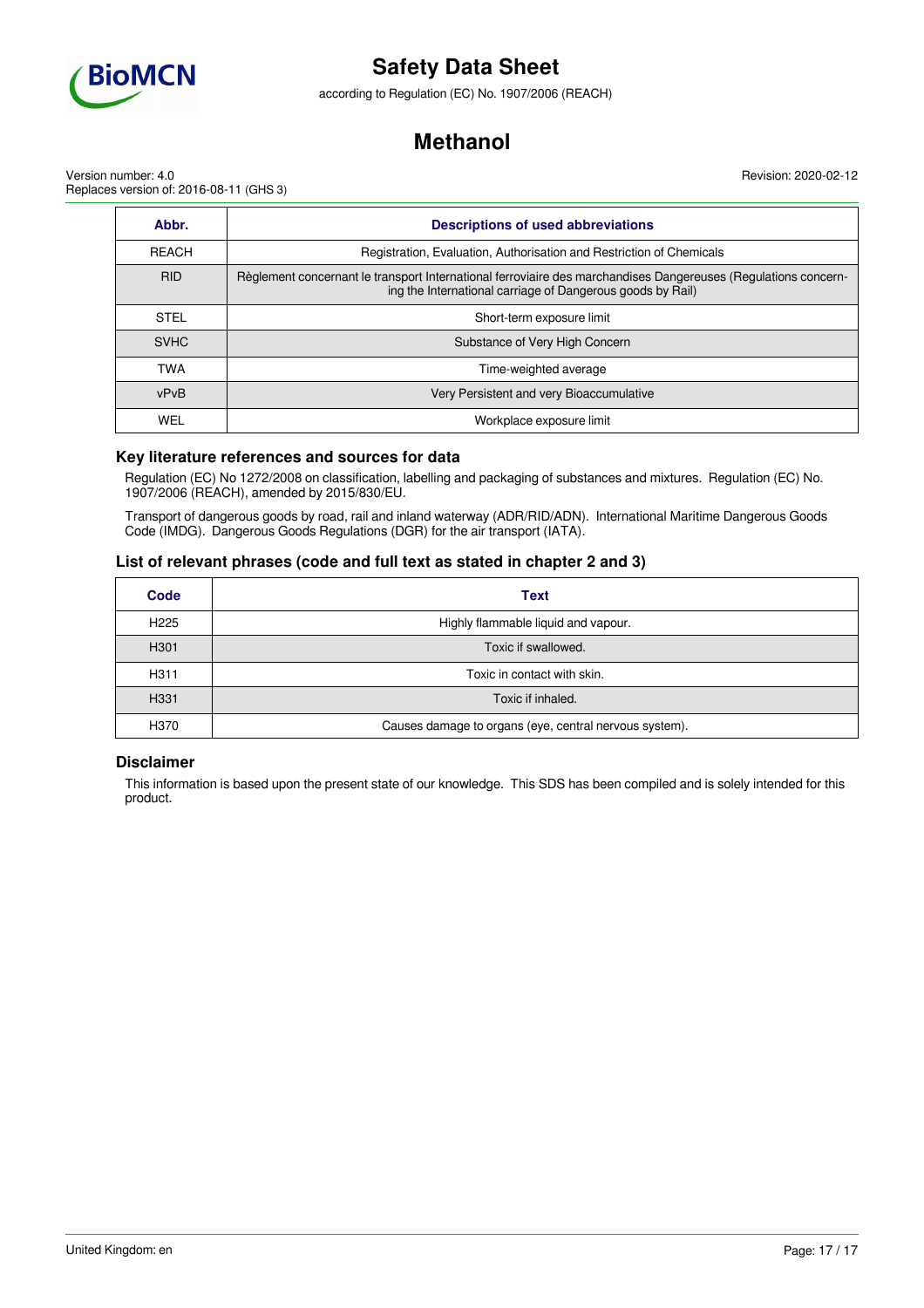

overeenkomstig Verordening (EG) Nr. 1907/2006 (REACH)

## **Methanol**

**RUBRIEK 1: Identificatie van de stof of het mengsel en van de vennootschap/onderneming 1.1 Productidentificatie** Handelsnaam **Methanol** Identificatie van de stof **Methanol** Registratienummer (REACH) 01-2119433307-44-xxxx EG-nummer 200-659-6 CAS-nummer 67-56-1 **1.2 Relevant geïdentificeerd gebruik van de stof of het mengsel en ontraden gebruik** Relevant geïdentificeerde gebruiken Beroepsmatig gebruik Industrieel gebruik Zij bijgevoegde blootstellingsscenario´s **1.3 Details betreffende de verstrekker van het veiligheidsinformatieblad** BioMethanol Chemie Nederland B.V. (BioMCN) Oosterhorn 10 9936 HD Farmsum Postbus: 251 9930 AG Nederland Telefoon: +31 (0) 88 664 7700 e-mail: info@biomcn.eu Website: http://www.biomcn.eu/ e-mail (bevoegde persoon) info@biomcn.eu **1.4 Telefoonnummer voor noodgevallen** Informatiedienst voor noodgevallen +31 (0) 88 664 7700 Dit nummer is alleen beschikbaar tijdens de volgende kantooruren: Ma-Vr 09:00 tot 17:00 uur **Antigifcentrum Land Naam Telefoon** Nederland Nationaal Vergiftigingen Informatie Centrum (UMC Utrecht) Uitsluitend bestemd om professionele hulpverleners te informeren bij acute vergiftigingen +31 30 274 88 88 **RUBRIEK 2: Identificatie van de gevaren 2.1 Indeling van de stof of het mengsel** Indeling overeenkomstig Verordening (EG) Nr. 1272/2008 (CLP) **Rubriek Catego- Categorie Gevarenklasse en categorie Gevarenaanduiding** 2.6 **b** ontvlambare vloeistof **2** Plam. Lig. 2 H225 3.1O 3 Acute orale toxiciteit 3 Acute Tox. 3 H301 Versienummer: 4.0 Vervangt de versie van: 11.08.2016 (GHS 3) Herziening: 12.02.2020

3.1D | acute dermale toxiciteit | 3 | Acute Tox. 3 | H311 3.1I | acute toxiciteit bij inademing | 3 | Acute Tox. 3 | H331 3.8 specifieke doelorgaantoxiciteit bij eenmalige blootstelling | 1 | STOT SE 1 | H370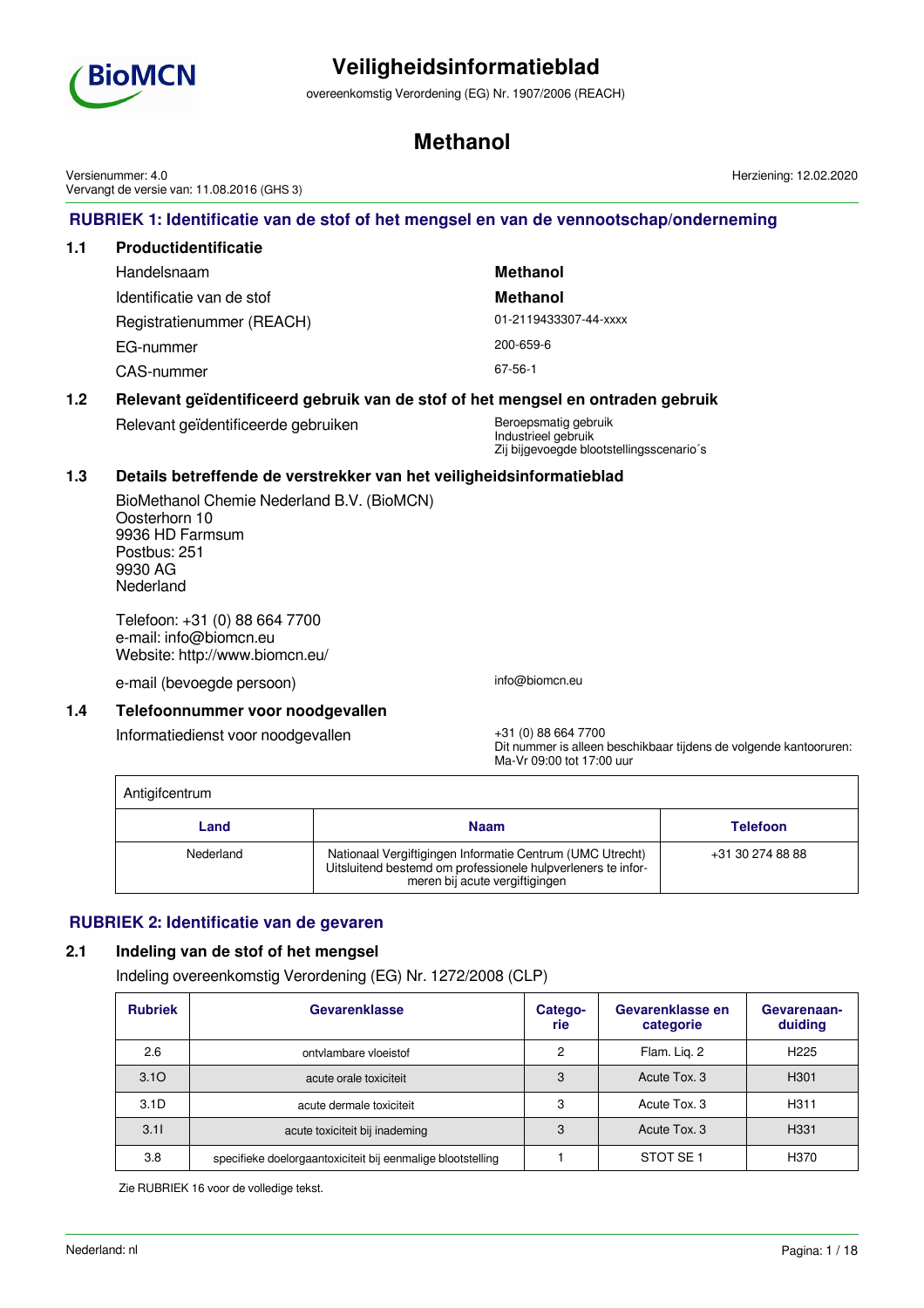

overeenkomstig Verordening (EG) Nr. 1907/2006 (REACH)

## **Methanol**

Versienummer: 4.0 Vervangt de versie van: 11.08.2016 (GHS 3) Herziening: 12.02.2020

De belangrijkste nadelige fysisch-chemische, gezondheids- en milieueffecten

Onmiddellijke effecten kunnen worden verwacht na kortstondige blootstelling. Product is brandbaar en kan tot ontsteking gebracht worden door potentiele ontstekingsbronnen.

## **2.2 Etiketteringselementen**

Etikettering overeenkomstig Verordening (EG) Nr. 1272/2008 (CLP)

- signaalwoord Gevaar
- pictogrammen

GHS02, GHS06, GHS08



- gevarenaanduidingen

| H225           | Licht ontvlambare vloeistof en damp.                            |
|----------------|-----------------------------------------------------------------|
| H301+H311+H331 | Giftig bij inslikken, bij contact met de huid en bij inademing. |
| H370           | Veroorzaakt schade aan organen (oog, centraal zenuwstelsel).    |

### - veiligheidsaanbevelingen

| P <sub>210</sub> | Verwijderd houden van warmte, hete oppervlakken, vonken, open vuur en andere ontstekingsbronnen.<br>Niet roken.               |
|------------------|-------------------------------------------------------------------------------------------------------------------------------|
| P <sub>241</sub> | Explosieveilige elektrische/ventilatie-/verlichtings- apparatuur en werktuigen gebruiken.                                     |
| P <sub>260</sub> | Nevel/damp/spuitnevel niet inademen.                                                                                          |
| P <sub>280</sub> | Beschermende handschoenen/beschermende kleding/oogbescherming/gelaatsbescherming dragen.                                      |
| P301+P310        | NA INSLIKKEN: onmiddellijk een ANTIGIFCENTRUM/arts raadplegen.                                                                |
| P303+P361+P353   | BIJ CONTACT MET DE HUID (of het haar): verontreinigde kleding onmiddellijk uittrekken. Huid met<br>water afspoelen/afdouchen. |
| P304+P340        | NA INADEMING: de persoon in de frisse lucht brengen en ervoor zorgen dat deze gemakkelijk kan<br>ademen.                      |
| P403+P235        | Op een goed geventileerde plaats bewaren. Koel bewaren.                                                                       |
| P <sub>501</sub> | Inhoud/verpakking afvoeren overeenkomstig de plaatselijke/regionale/nationale/internationale voor-<br>schriften.              |

### **2.3 Andere gevaren**

Niet relevant.

### Resultaten van PBT- en zPzB-beoordeling

Uit de resultaten van de beoordeling van de stof blijkt dat deze stof geen PBT- of zPzB-stof is. Uit de resultaten van de beoordeling van de stof blijkt dat deze stof geen PBT- of zPzB-stof is.

### **RUBRIEK 3: Samenstelling en informatie over de bestanddelen**

## **3.1 Stoffen** Naam van de stof Methanol Identificaties REACH reg. nr. 2119433307-44-xxxx CAS No 67-56-1 EC No 200-659-6 Catalogus nr. 603-001-00-X Zuiverheid 100 % Molecuulformule CH4O Molaire massa 32,04 $9/_{mol}$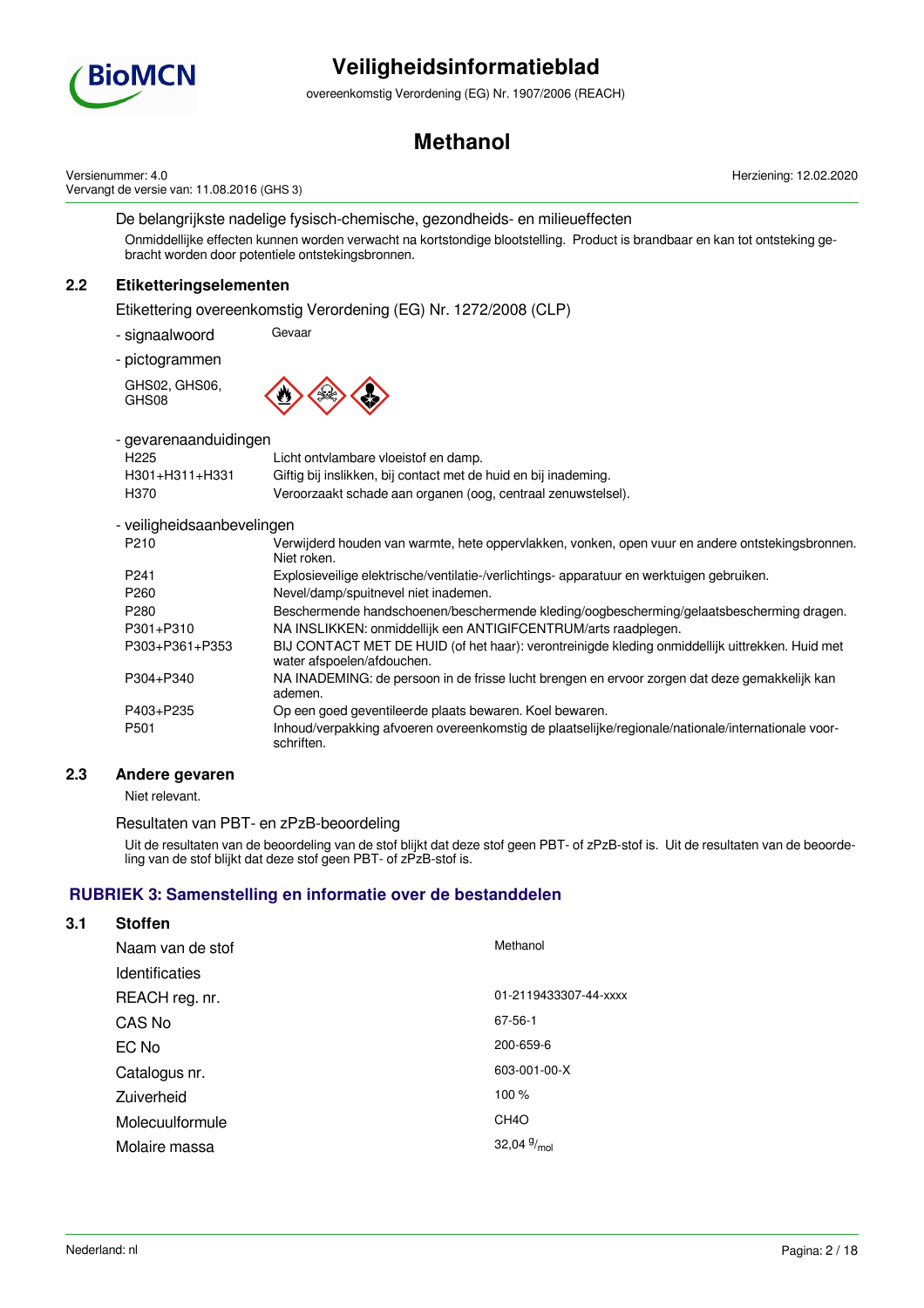

overeenkomstig Verordening (EG) Nr. 1907/2006 (REACH)

## **Methanol**

Versienummer: 4.0 Vervangt de versie van: 11.08.2016 (GHS 3)

**Structuurformule** 

 $HO$  ––  $CH<sub>3</sub>$ 

## **RUBRIEK 4: Eerstehulpmaatregelen**

#### **4.1 Beschrijving van de eerstehulpmaatregelen**

#### Algemene opmerkingen

Laat het slachtoffer niet onbeheerd achter. Verplaats slachtoffer uit de gevarenzone. Bij bewusteloosheid het slachtoffer in stabiele zijligging leggen. Niets via de mond toedienen. Verontreinigde kleding onmiddellijk uittrekken. Bij twijfel of bij aanhoudende symptomen een arts raadplegen.

#### Bij inademing

Mond op mond beademing moet worden vermeden. Maak gebruik van alternatieve methoden, bij voorkeur met zuurstof of perslucht aangedreven apparatuur. Voor verse lucht zorgen. Bij onregelmatige ademhaling of ademstilstand direct een arts raadplegen en eerste hulp toedienen.

#### Bij huidcontact

Verontreinigde kleding onmiddellijk uittrekken. Na aanraking met de huid, alle besmette kleding onmiddellijk uittrekken en de huid onmiddellijk wassen met veel water en zeep.

#### Bij oogcontact

Minstens 15 minuten met schoon, vloeiend water spoelen terwijl de oogleden worden opengehouden. Contactlenzen verwijderen, indien mogelijk. Blijven spoelen. Bij aanhoudende oogirritatie: een arts raadplegen.

#### Bij inslikken

Mond met water spoelen (alleen als de persoon bij bewustzijn is). Veel water in kleine slokken laten drinken (verdunningseffect). GEEN braken opwekken. Bij onwel voelen een ANTIGIFCENTRUM of een arts raadplegen.

#### **4.2 Belangrijkste acute en uitgestelde symptomen en effecten**

Tot nu zijn geen symptomen en effecten bekend.

### **4.3 Vermelding van de onmiddellijke vereiste medische verzorging en speciale behandeling**

Voor specialistisch advies dient de arts contact op te nemen met het antigifcentrum. Behandel symptomatisch.

### **RUBRIEK 5: Brandbestrijdingsmaatregelen**

#### **5.1 Blusmiddelen**

Geschikte blusmiddelen

Alcohol bestendig schuim; Droog bluspoeder; Kooldioxide (CO2)

#### Ongeschikte blusmiddelen

Volle waterstraal.

#### **5.2 Speciale gevaren die door de stof of het mengsel worden veroorzaakt**

Bij ontoereikende ventilatie en/of bij gebruik ontstaan van explosieve/licht ontvlambare damp-luchtmengsels mogelijk. Dampen van oplosmiddelen zijn zwaarder dan lucht en kunnen zich over de vloer verspreiden. Op plaatsen waar geen ventilatie mogelijk is zoals onbeluchte ondergrondse plaatsen bijv. putten, kanalen en schachten is met de aanwezigheid van brandbare stoffen rekening te houden.

#### Gevaarlijke verbrandingsproducten

Tijdens brand kunnen gevaarlijke dampen/rook ontstaan, Koolstofmonoxide (CO), Kooldioxide (CO2)

#### **5.3 Advies voor brandweerlieden**

In geval van brand en/of explosie inademen van rook vermijden. Brandbestrijdingsmaatregelen op de omgeving afstemmen. Bluswater niet in riolering of oppervlaktewater laten vloeien. Gecontamineerd bluswater apart verzamelen. Met normale voorzorgen vanaf een redelijke afstand blussen.

Herziening: 12.02.2020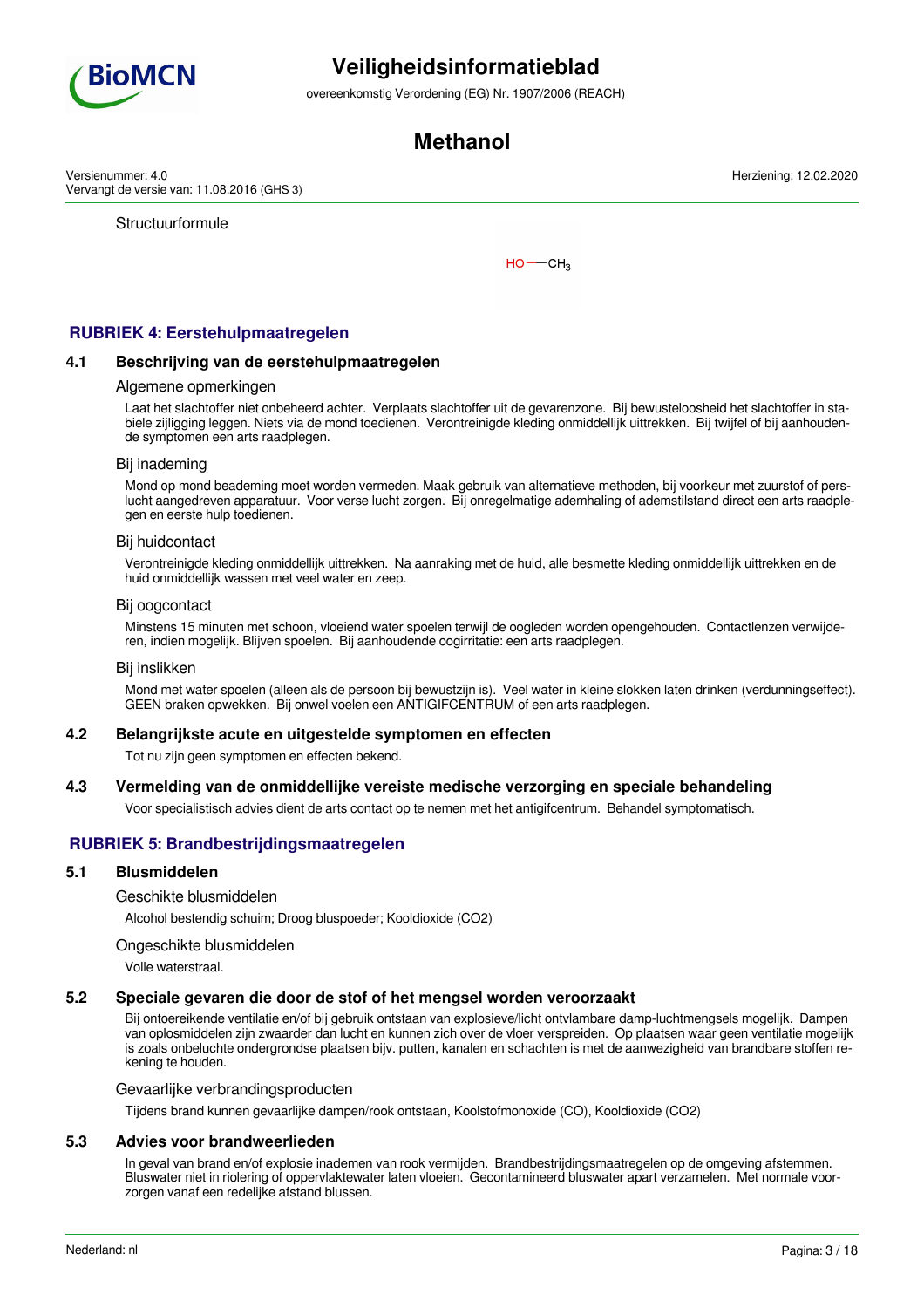

overeenkomstig Verordening (EG) Nr. 1907/2006 (REACH)

## **Methanol**

Versienummer: 4.0 Vervangt de versie van: 11.08.2016 (GHS 3) Herziening: 12.02.2020

#### Speciaal beschermde uitrusting voor brandweerlieden

Onafhankelijke ademhalingsapparatuur (SCBA), Standaard beschermende kleding voor de brandweer

### **RUBRIEK 6: Maatregelen bij het accidenteel vrijkomen van de stof of het mengsel**

#### **6.1 Persoonlijke voorzorgsmaatregelen, beschermingsmiddelen en noodprocedures**

#### Voor andere personen dan de hulpdiensten

Volg noodprocedures zoals de noodzaak om de gevarenzone te evacueren of een deskundige te raadplegen. Personen in veiligheid brengen. Personen uit de omgeving waarschuwen en evacueren. De getroffen zone ventileren. Tegengaan van stofvorming. Verwijderd houden van ontstekingsbronnen - Niet roken.

#### Voor de hulpdiensten

Ademhalingsapparatuur dragen bij blootstelling aan dampen/stofdeeltjes/aërosols/gassen. De nodige persoonlijke beschermingsuitrusting gebruiken.

#### **6.2 Milieuvoorzorgsmaatregelen**

Vermijden dat het product in afvoerkanalen, oppervlaktewater of grondwater terechtkomt. Verontreinigd waswater terughouden en verwijderen.

#### **6.3 Insluitings- en reinigingsmethoden en -materiaal**

Advies over hoe het gemorste product moet worden ingesloten

Afdekken van afvoerkanalen.

#### Advies over hoe het gemorste product moet worden opgeruimd

Afvegen met absorberend materiaal (bv lap, vlies).

#### Passende insluitingsmethoden

Gebruik van absorberende materialen.

Andere informatie met betrekking tot het lozen of vrijkomen In geschikte behouders voor verwijdering brengen. De getroffen zone ventileren.

#### **6.4 Verwijzing naar andere rubrieken**

Gevaarlijke verbrandingsproducten: zie rubriek 5. Persoonlijke beschermingsmiddelen: zie rubriek 8. Chemisch op elkaar inwerkende materialen: zie rubriek 10. Instructies voor verwijdering: zie rubriek 13.

### **RUBRIEK 7: Hantering en opslag**

#### **7.1 Voorzorgsmaatregelen voor het veilig hanteren van de stof of het mengsel**

#### Aanbevelingen

#### - maatregelen ter voorkoming van brand en aerosol- of stofvorming

Gebruik van plaatselijke en algehele ventilatie. Voorkoming van ontstekingsbronnen. Verwijderd houden van ontstekingsbronnen - Niet roken. Voorzorgsmaatregelen treffen tegen ontladingen van statische elektriciteit. Uitsluitend op goed geventileerde plaatsen gebruiken. Door explosiegevaar, voorkom het vrijkomen van dampen in kelders, schachten en putten. Opslag - en opvangreservoir aarden. Explosieveilige elektrische/ventilatie-/ verlichtings-/ apparatuur gebruiken. Uitsluitend vonkvrij gereedschap gebruiken.

#### - specifieke opmerkingen/gegevens

Op plaatsen waar geen ventilatie mogelijk is zoals onbeluchte ondergrondse plaatsen bijv. putten, kanalen en schachten is met de aanwezigheid van brandbare stoffen rekening te houden. Dampen zijn zwaarder dan lucht, verspreiden zich via de grond en vormen samen met lucht een explosief mengsel. Dampen kunnen samen met lucht een explosief mengsel vormen.

#### Advies inzake algemene beroepsmatige hygiëne

Na gebruik handen wassen. Niet eten, drinken of roken op plaatsen waar wordt gewerkt. Verontreinigde kleding en beschermde uitrusting uittrekken alvorens ruimten te betreden waar wordt gegeten. Eten en drinken niet samen met chemische stoffen opbergen. Voor chemische stoffen geen verpakkingen gebruiken die voor levensmiddelen zijn bedoeld. Verwijderd houden van eet- en drinkwaren en van diervoeder.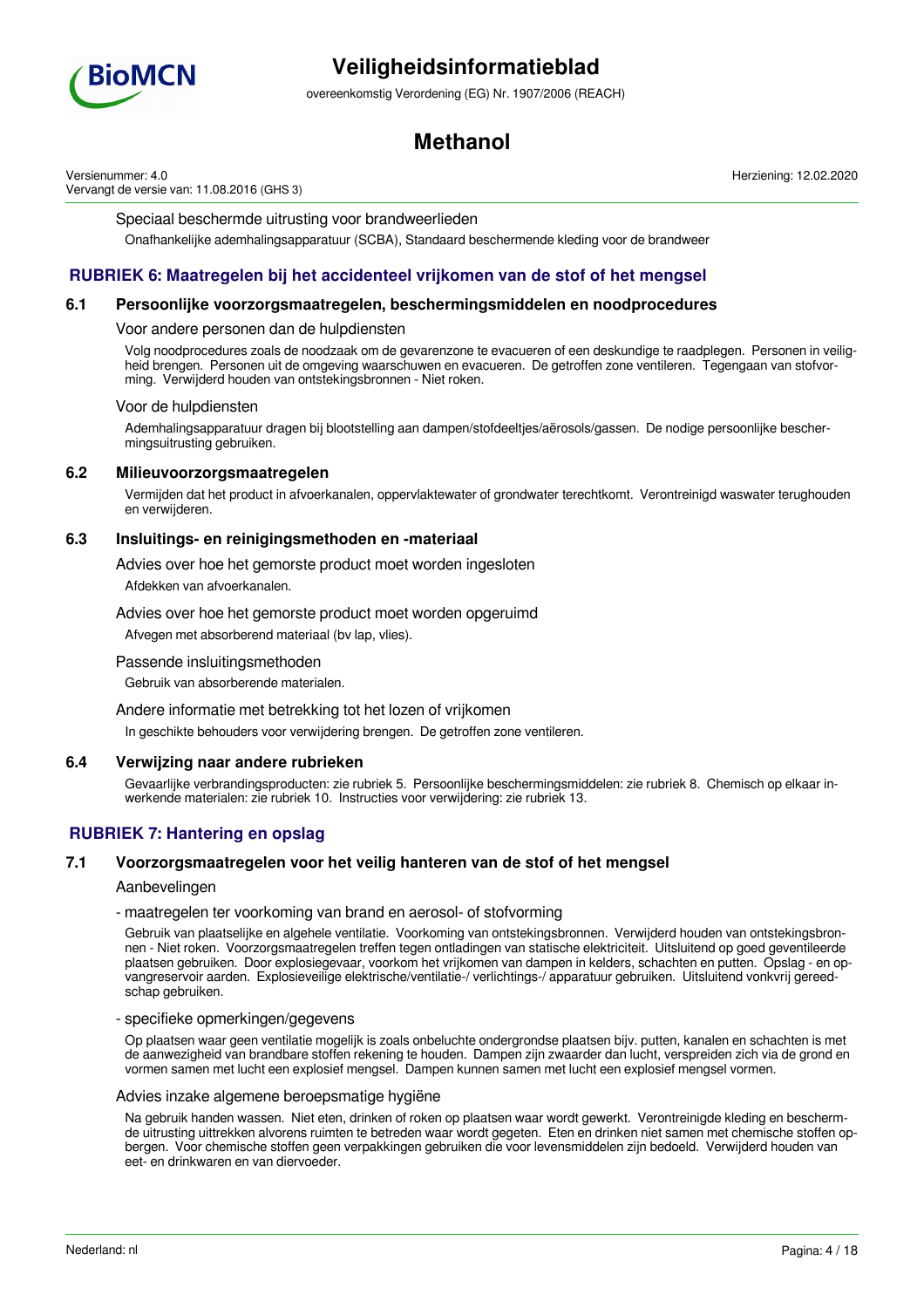

overeenkomstig Verordening (EG) Nr. 1907/2006 (REACH)

## **Methanol**

Versienummer: 4.0 Vervangt de versie van: 11.08.2016 (GHS 3) Herziening: 12.02.2020

### **7.2 Voorwaarden voor een veilige opslag, met inbegrip van incompatibele producten**

Het beheer van de bijbehorende risico's

- explosieve atmosferen

Gesloten verpakking op een goed geventileerde plaats bewaren. Gebruik van plaatselijke en algehele ventilatie. Koel bewaren. Tegen zonlicht beschermen.

- ontvlammingsgevaar

Verwijderd houden van ontstekingsbronnen - Niet roken. Verwijderd houden van warmte, hete oppervlakken, vonken, open vuur en andere ontstekingsbronnen. Niet roken. Voorzorgsmaatregelen treffen tegen ontladingen van statische elektriciteit. Tegen zonlicht beschermen.

- incompatibele stoffen of mengsels

Let op advies voor opslag van chemische stoffen. Chemisch op elkaar inwerkende materialen: zie rubriek 10.

#### Beheersing van de gevolgen

Tegen uitwendige blootstelling beschermen, zoals

Hoge temperaturen. UV straling/zonlicht. Ontladingen van statische elektriciteit.

Overweging van ander advies

Op een goed geventileerde plaats bewaren. In goed gesloten verpakking bewaren.

- ventilatievereisten

Bewaar stoffen, die gezondheidsgevaarlijke dampen of gassen afstaan, op een plaats waar ze permanent afgezogen kunnen worden. Gebruik van plaatselijke en algehele ventilatie. Opslag - en opvangreservoir aarden.

- compatibele verpakkingen

Alleen toegelaten verpakkingen (bv. overeenkomstig ADR) mogen worden gebruikt.

### **7.3 Specifiek eindgebruik**

Er is geen verdere informatie.

### **RUBRIEK 8: Maatregelen ter beheersing van blootstelling/persoonlijke bescherming**

#### **8.1 Controleparameters**

### **Nationale grenswaarden**

|           | Grenswaarden voor beroepsmatige blootstelling (grenzen voor de blootstelling op het werk) |               |                    |                              |                                      |                           |                                     |              |             |
|-----------|-------------------------------------------------------------------------------------------|---------------|--------------------|------------------------------|--------------------------------------|---------------------------|-------------------------------------|--------------|-------------|
| Land      | <b>Stofnaam</b>                                                                           | <b>CAS No</b> | Identi-<br>ficatie | <b>TGG</b><br>8 uur<br>[ppm] | TGG 8<br>uur<br>[mg/m <sup>3</sup> ] | TGG<br>15<br>min<br>[ppm] | <b>TGG 15</b><br>min<br>[ $mg/m3$ ] | Nota-<br>tie | <b>Bron</b> |
| EU        | methanol                                                                                  | 67-56-1       | <b>IOELV</b>       | 200                          | 260                                  |                           |                                     |              | 2006/15/EG  |
| <b>NL</b> | methanol                                                                                  | 67-56-1       | GW                 |                              | 133                                  |                           |                                     |              | SC-SZW      |

**Notatie** 

TGG 15 min kortetijdswaarde (grenswaarde voor kortstondige blootstelling): grenswaarde die niet mag worden overschreden en die geldt, voor een periode van 15 minuten (behoudens anders vermeld)

TGG 8 uur tijd gewogen gemiddelde (grenswaarde voor langdurige blootstelling): gemeten of berekend op basis van een referentieperiode van acht uur (behoudens anders vermeld)

### **Relevante DNEL/DMEL/PNEC en andere drempelwaarden**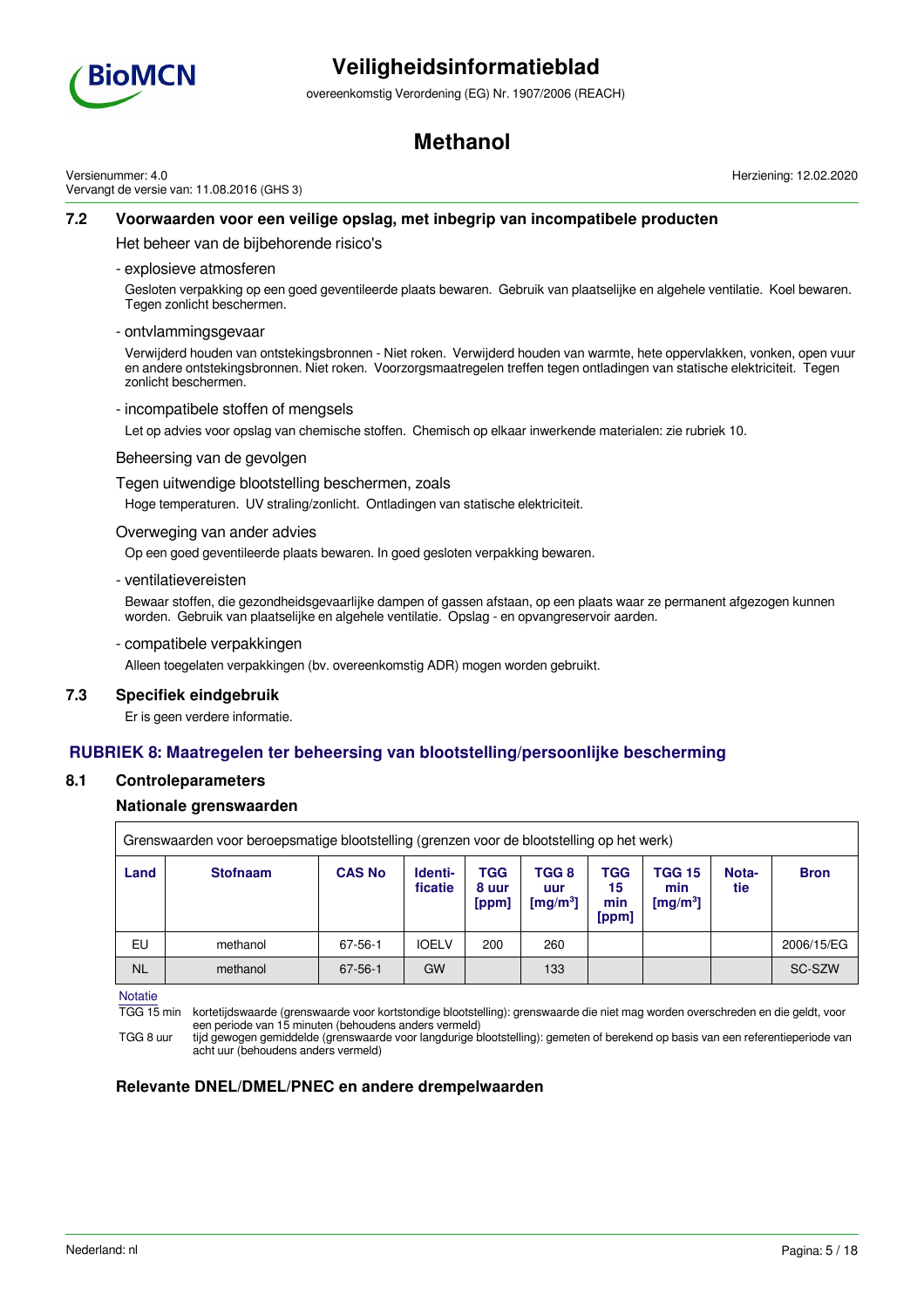

 $\overline{a}$ 

# **Veiligheidsinformatieblad**

overeenkomstig Verordening (EG) Nr. 1907/2006 (REACH)

## **Methanol**

Herziening: 12.02.2020

 $=$ 

Versienummer: 4.0 Vervangt de versie van: 11.08.2016 (GHS 3)

| Relevante DNEL en andere drempelwaarden |                           |                                                                     |                                             |                                       |  |
|-----------------------------------------|---------------------------|---------------------------------------------------------------------|---------------------------------------------|---------------------------------------|--|
| <b>Eindpunt</b>                         | <b>Drempelwaar-</b><br>de | <b>Beschermingsdoel-</b><br>stelling, route van<br>de blootstelling | <b>Gebruikt in</b>                          | <b>Blootstellingsduur</b>             |  |
| <b>DNEL</b>                             | 130 mg/m $3$              | mens, via inademing                                                 | (industriële) medewerkers                   | chronisch - systemische effec-<br>ten |  |
| <b>DNEL</b>                             | 130 mg/m $3$              | mens, via inademing                                                 | (industriële) medewerkers                   | acuut - systemische effecten          |  |
| <b>DNEL</b>                             | 130 mg/m $3$              | mens, via inademing                                                 | (industriële) medewerkers                   | chronisch - lokale effecten           |  |
| <b>DNEL</b>                             | 130 mg/m $3$              | mens, via inademing                                                 | (industriële) medewerkers                   | acuut - lokale effecten               |  |
| <b>DNEL</b>                             | 20 mg/kg lg/dag           | mens, via de huid                                                   | (industriële) medewerkers                   | chronisch - systemische effec-<br>ten |  |
| <b>DNEL</b>                             | 20 mg/kg lg/dag           | mens, via de huid                                                   | (industriële) medewerkers                   | acuut - systemische effecten          |  |
| <b>DNEL</b>                             | 26 mg/m $3$               | mens, via inademing                                                 | consumenten (particuliere huis-<br>houdens) | chronisch - systemische effec-<br>ten |  |
| <b>DNEL</b>                             | $26 \text{ mg/m}^3$       | mens, via inademing                                                 | consumenten (particuliere huis-<br>houdens) | acuut - systemische effecten          |  |
| <b>DNEL</b>                             | $26 \text{ mg/m}^3$       | mens, via inademing                                                 | consumenten (particuliere huis-<br>houdens) | chronisch - lokale effecten           |  |
| <b>DNEL</b>                             | 26 mg/m $3$               | mens, via inademing                                                 | consumenten (particuliere huis-<br>houdens) | acuut - lokale effecten               |  |
| <b>DNEL</b>                             | 4 mg/kg lg/dag            | mens, via de huid                                                   | consumenten (particuliere huis-<br>houdens) | chronisch - systemische effec-<br>ten |  |
| <b>DNEL</b>                             | 4 mg/kg lg/dag            | mens, via de huid                                                   | consumenten (particuliere huis-<br>houdens) | acuut - systemische effecten          |  |
| <b>DNEL</b>                             | 4 mg/kg lg/dag            | mens, oraal                                                         | consumenten (particuliere huis-<br>houdens) | chronisch - systemische effec-<br>ten |  |
| <b>DNEL</b>                             | 4 mg/kg lg/dag            | mens, oraal                                                         | consumenten (particuliere huis-<br>houdens) | acuut - systemische effecten          |  |

| Relevante PNEC en andere drempelwaarden |                           |                          |                                           |                           |  |
|-----------------------------------------|---------------------------|--------------------------|-------------------------------------------|---------------------------|--|
| <b>Eindpunt</b>                         | <b>Drempelwaar-</b><br>de | <b>Organisme</b>         | <b>Milieucompartimenten</b>               | <b>Blootstellingsduur</b> |  |
| <b>PNEC</b>                             | $20.8$ mg/                | waterorganismen          | zoet water                                | korte termijn (eenmalig)  |  |
| <b>PNEC</b>                             | 2,08 $mg/1$               | waterorganismen          | zeewater                                  | korte termijn (eenmalig)  |  |
| <b>PNEC</b>                             | 100 $mg/$                 | waterorganismen          | rioolwaterzuiveringsinstallaties<br>(STP) | korte termijn (eenmalig)  |  |
| <b>PNEC</b>                             | 77 $mg/kq$                | waterorganismen          | zoetwatersediment                         | korte termijn (eenmalig)  |  |
| <b>PNEC</b>                             | 7,7 $mg/kg$               | waterorganismen          | zeewatersediment                          | korte termijn (eenmalig)  |  |
| <b>PNEC</b>                             | 100 $mg/kq$               | terrestrische organismen | bodem                                     | korte termijn (eenmalig)  |  |

## **8.2 Maatregelen ter beheersing van blootstelling**

Passende technische maatregelen Algemene ventilatie.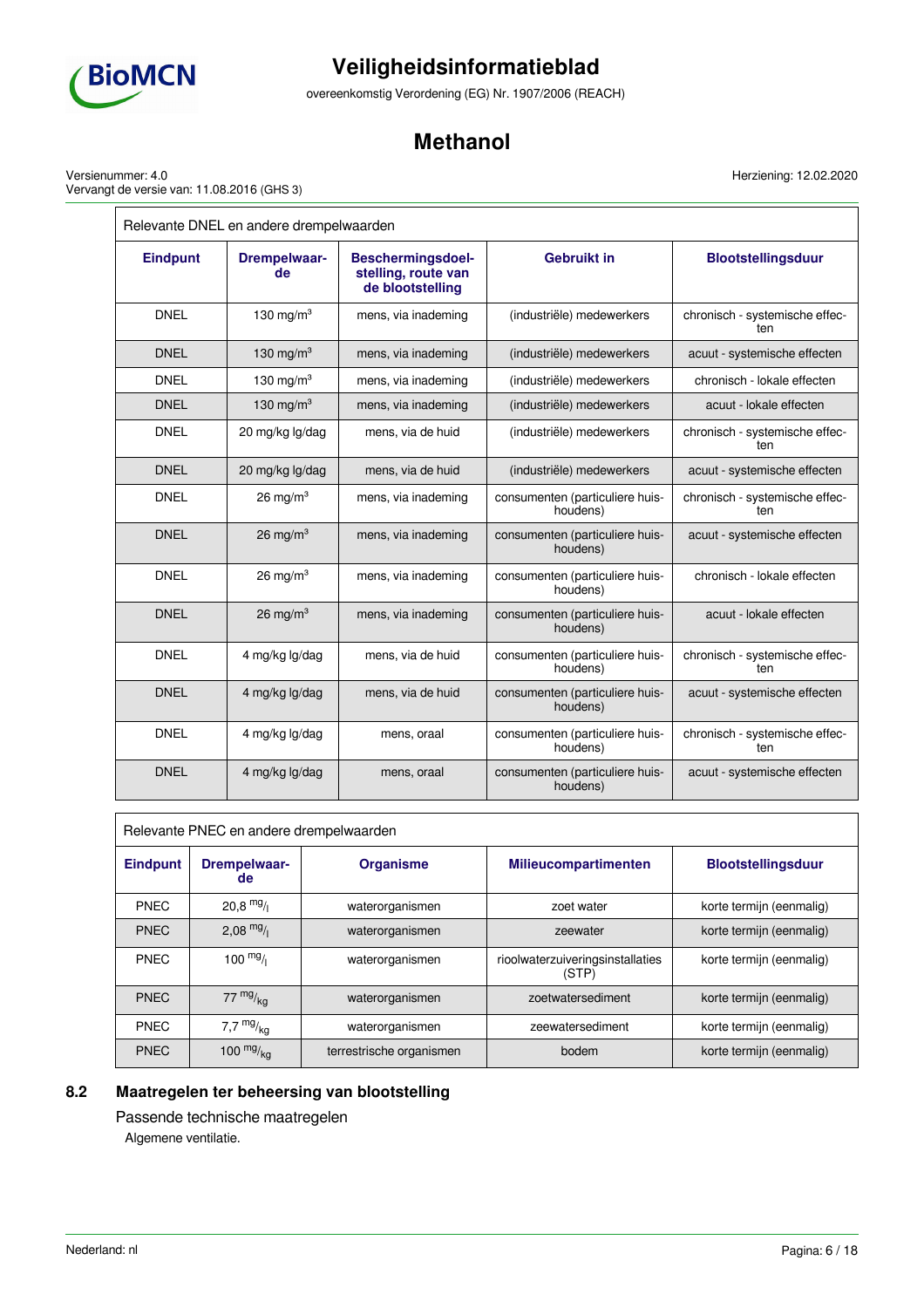

overeenkomstig Verordening (EG) Nr. 1907/2006 (REACH)

## **Methanol**

| Versienummer: 4.0<br>Vervangt de versie van: 11.08.2016 (GHS 3)                                                                                                                                                                                                                                                                                                                                                                                                                                                                                                                                                                                                                                                                   | Herziening: 12.02.2020 |
|-----------------------------------------------------------------------------------------------------------------------------------------------------------------------------------------------------------------------------------------------------------------------------------------------------------------------------------------------------------------------------------------------------------------------------------------------------------------------------------------------------------------------------------------------------------------------------------------------------------------------------------------------------------------------------------------------------------------------------------|------------------------|
| Individuele beschermingsmaatregelen (persoonlijke beschermingsmiddelen)                                                                                                                                                                                                                                                                                                                                                                                                                                                                                                                                                                                                                                                           |                        |
| Bescherming van de ogen/het gezicht                                                                                                                                                                                                                                                                                                                                                                                                                                                                                                                                                                                                                                                                                               |                        |
| Veiligheidsbril met zijbescherming dragen (EN 166).                                                                                                                                                                                                                                                                                                                                                                                                                                                                                                                                                                                                                                                                               |                        |
| Bescherming van de huid<br>Beschermende kleding (EN 340 & EN ISO 13688).                                                                                                                                                                                                                                                                                                                                                                                                                                                                                                                                                                                                                                                          |                        |
| - bescherming van de handen                                                                                                                                                                                                                                                                                                                                                                                                                                                                                                                                                                                                                                                                                                       |                        |
| Draag geschikte handschoenen. Voor gebruik lekdichtheid/ondoordringbaarheid bepalen. Er wordt aangeraden om in geval van<br>speciale applicaties de chemische bestendigheid van de boven genoemde veiligheidshandschoenen samen met de leverancier<br>van de handschoenen na te gaan. Geschikt zijn volgens EN 374 beproefde handschoenen tegen chemicaliën. De keuze van<br>een geschikte handschoen is niet alleen afhankelijk van het materiaal, maar ook van andere kwaliteitskenmerken en verschilt<br>van fabrikant tot fabrikant. Aangezien het product uit meerdere stoffen is samengesteld, is de duurzaamheid van de hand-<br>schoenmaterialen niet vooraf berekenbaar en moet derhalve vóór het gebruik worden getest. |                        |
| - soort materiaal<br>Butyl rubber                                                                                                                                                                                                                                                                                                                                                                                                                                                                                                                                                                                                                                                                                                 |                        |
| - materiaaldikte<br>$\geq 0.7$ mm                                                                                                                                                                                                                                                                                                                                                                                                                                                                                                                                                                                                                                                                                                 |                        |
| - doorbraaktijd van het handschoenmateriaal<br>Gebruik handschoenen met een minimum doorbraaktijd van het handschoenmateriaal: >480 minuten (permeatieniveau: 6).                                                                                                                                                                                                                                                                                                                                                                                                                                                                                                                                                                 |                        |
| - andere beschermingsmiddelen                                                                                                                                                                                                                                                                                                                                                                                                                                                                                                                                                                                                                                                                                                     |                        |

Rustperioden voor regeneratie van de huid inlassen. Preventieve huidbescherming (huidbeschermende crèmes) wordt aanbevolen. Na gebruik handen grondig wassen.

Bescherming van de ademhalingsorganen

Bij ontoereikende ventilatie een geschikte adembescherming dragen. Onafhankelijke ademhalingsapparatuur (EN 133).

#### Beheersing van milieublootstelling

Neem passende maatregelen om verspreiding in het milieu te voorkomen. Vermijden dat het product in afvoerkanalen, oppervlaktewater of grondwater terechtkomt.

## **RUBRIEK 9: Fysische en chemische eigenschappen**

### **9.1 Informatie over fysische en chemische basiseigenschappen**

### **Voorkomen**

| Fysische toestand | vloeibaar |
|-------------------|-----------|
| Kleur             | kleurloos |
| Geur              | stekend   |

### **Andere veiligheidsparameters**

| pH-waarde                    | niet bepaald                     |
|------------------------------|----------------------------------|
| Smelt-/vriespunt             | -97,8 °C                         |
| Beginkookpunt en kooktraject | 64,7 °C bij 1.013 hPa            |
| Vlampunt                     | 9,7 °C bij 1.013 hPa             |
| Verdampingssnelheid          | 5,3 (ether = $1$ ) (leverancier) |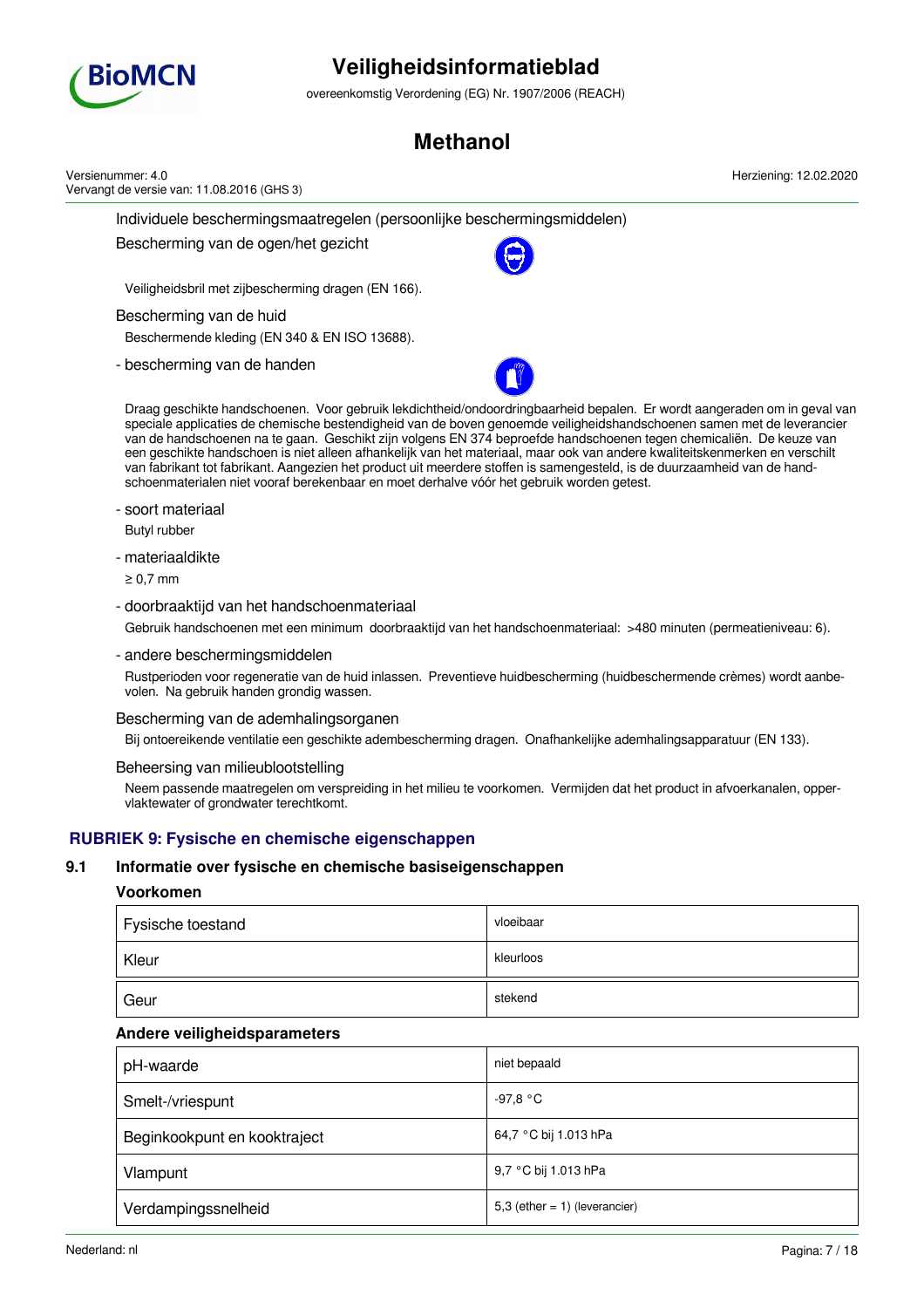

overeenkomstig Verordening (EG) Nr. 1907/2006 (REACH)

## **Methanol**

Versienummer: 4.0 Vervangt de versie van: 11.08.2016 (GHS 3)

| Ontvlambaarheid (vast, gas)                       | niet relevant, (vloeistof)                   |  |  |  |
|---------------------------------------------------|----------------------------------------------|--|--|--|
| Explosiegrenswaarden                              |                                              |  |  |  |
| - onderste explosiegrens (LEL)                    | 4,4 vol%                                     |  |  |  |
| - bovenste explosiegrens (UEL)                    | 38,5 vol%                                    |  |  |  |
| Dampspanning                                      | 169,3 hPa bij 25 °C                          |  |  |  |
| Dichtheid                                         | 0,79 - 0,8 $\frac{9}{cm}$ bij 20 °C          |  |  |  |
| Dampdichtheid                                     | deze informatie is niet beschikbaar          |  |  |  |
| Oplosbaarheid(eden)                               |                                              |  |  |  |
| - oplosbaarheid in water                          | ≥1.000 <sup>g</sup> / <sub>l</sub> bij 20 °C |  |  |  |
| Verdelingscoëfficiënt                             |                                              |  |  |  |
| - n-octanol/water (log KOW)                       | $-0,77$ (ECHA)                               |  |  |  |
| - organische koolstof in de bodem/water (log KOC) | $0, 13 - 1$                                  |  |  |  |
| Zelfontbrandingstemperatuur                       | 455 °C bij 1.013 hPa (ECHA)                  |  |  |  |
| Viscositeit                                       |                                              |  |  |  |
| - dynamische viscositeit                          | >0,544 - <0,59 mPa s bij 25 °C               |  |  |  |
| Ontploffingseigenschappen                         | geen                                         |  |  |  |
| Oxiderende eigenschappen                          | geen                                         |  |  |  |

### **9.2 Overige informatie**

Er is geen verdere informatie.

## **RUBRIEK 10: Stabiliteit en reactiviteit**

### **10.1 Reactiviteit**

Het is een reactieve stof. Gevaar van ontsteking.

#### Bij verhitting:

Gevaar van ontsteking.

### **10.2 Chemische stabiliteit**

Zie onder ''Te vermijden omstandigheden".

### **10.3 Mogelijke gevaarlijke reacties**

Geen gevaarlijke reacties bekend.

### **10.4 Te vermijden omstandigheden**

Verwijderd houden van warmte, hete oppervlakken, vonken, open vuur en andere ontstekingsbronnen. Niet roken.

#### Indicaties hoe brand en ontploffingen vermeden kunnen worden

Explosieveilige elektrische/ventilatie-/ verlichtings-/ apparatuur gebruiken. Uitsluitend vonkvrij gereedschap gebruiken. Voorzorgsmaatregelen treffen tegen ontladingen van statische elektriciteit.

Herziening: 12.02.2020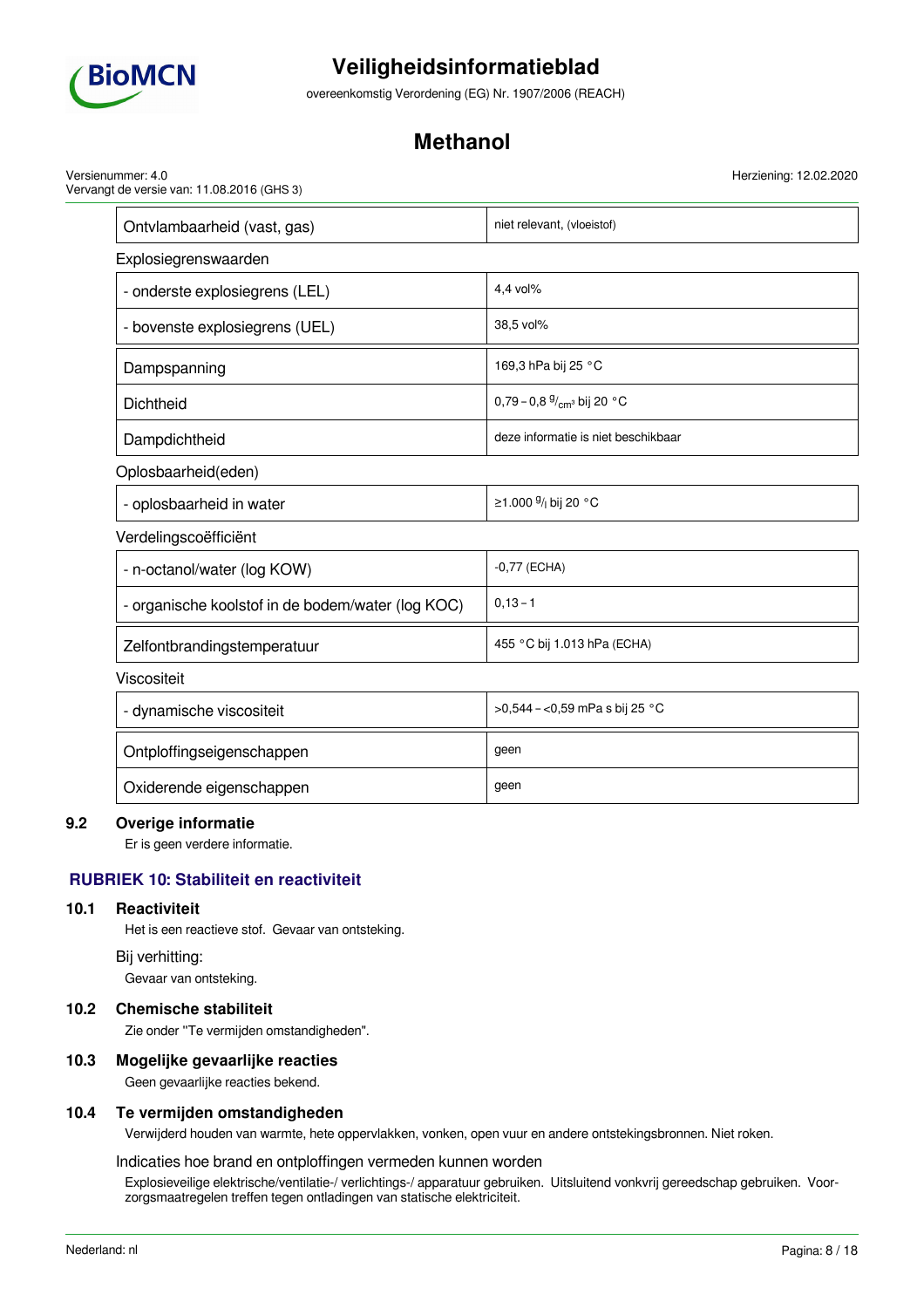

overeenkomstig Verordening (EG) Nr. 1907/2006 (REACH)

## **Methanol**

Versienummer: 4.0 Vervangt de versie van: 11.08.2016 (GHS 3) Herziening: 12.02.2020

## **10.5 Chemisch op elkaar inwerkende materialen**

Oxideringsmiddelen (oxiderend), Natrium, Magnesium

### **10.6 Gevaarlijke ontledingsproducten**

Bekende en redelijkerwijs te verwachten gevaarlijke ontledingsproducten, die bij gebruik, opslag, lozing en verhitting worden geproduceerd, zijn niet bekend. Gevaarlijke verbrandingsproducten: zie rubriek 5.

## **RUBRIEK 11: Toxicologische informatie**

### **11.1 Informatie over toxicologische effecten**

### **Indeling overeenkomstig GHS (1272/2008/EG, CLP)**

#### Acute toxiciteit

Giftig bij inslikken. Giftig bij contact met de huid. Giftig bij inademing.

| Acute toxiciteit           |                 |                             |                |  |
|----------------------------|-----------------|-----------------------------|----------------|--|
| <b>Blootstellingsroute</b> | <b>Eindpunt</b> | Waarde                      | <b>Species</b> |  |
| inademing: damp            | <b>LC50</b>     | 128.200 $mg/m^3/4h$         | rat            |  |
| inademing: damp            | <b>LC50</b>     | 85.400 mg/ <sub>l</sub> /4h | kat            |  |
| dermaal                    | LD50            | 17.100 $mg/_{\rm kq}$       | konijn         |  |
| oraal                      | LD50            | $>7$ mg/ $_{\text{kg}}$     | aap            |  |
| oraal                      | LD50            | >1.187 $mg/_{kq}$           | rat            |  |

### Huidcorrosie/-irritatie

Is niet als bijtend/irriterend voor de huid in te delen.

### Ernstig oogletsel/oogirritatie

Is niet als zwaar oogletsel veroorzakend of irriterend voor de ogen in te delen.

### Sensibilisatie van de luchtwegen of van de huid

Is niet als inhalatie of huidallergeen in te delen.

### Mutageniteit in geslachtscellen

Is niet als mutageen in geslachtscellen (mutageen) in te delen.

#### Kankerverwekkendheid

Is niet als kankerverwekkend in te delen.

#### Voortplantingstoxiciteit

Is niet als giftige stof voor de voortplanting in te delen. Vruchtbaarheid: NOAEC (Rat) =  $1,3$  mg / l NOAEC (Monkey) =  $2,39$  mg / l NOAEL (Oral) Sperm = 1000 mg / kg lichaamsgewicht / dag Ontwikkelingstoxiciteit: NOAEC (Rat) =  $1,33$  mg / l LOAEL (Mouse) =  $1700$  mg / kg Ontwikkelingstoxiciteit: NOAEC (rat, muis) = 1,33 mg / l LOAEL (Mouse) =  $5000$  mg  $\overline{}/$  kg.

### Samenvatting van de evaluatie van CMR-eigenschappen

Het product bevat ingrediënten die voorkomen op de SZW-lijst van kankerverwekkende, mutagene, en voor de voortplanting giftige stoffen. Zie hoofdstuk 15 voor meer informatie over de ingrediënten.

### Specifieke doelorgaantoxiciteit bij eenmalige blootstelling

Veroorzaakt schade aan organen (oog, centraal zenuwstelsel). Blootstellingsroute: Oraal. Inademing.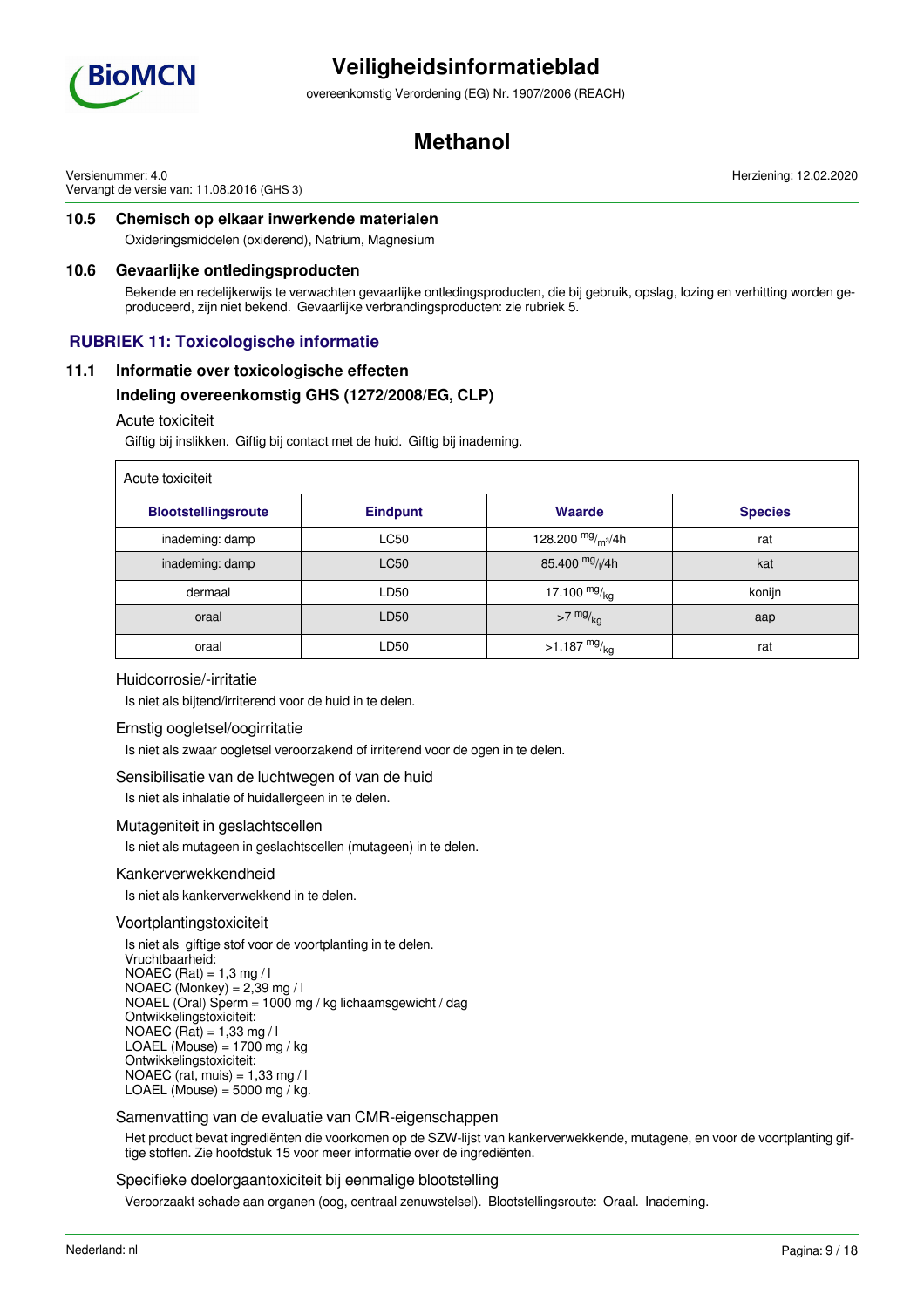

overeenkomstig Verordening (EG) Nr. 1907/2006 (REACH)

## **Methanol**

Versienummer: 4.0 Vervangt de versie van: 11.08.2016 (GHS 3) Herziening: 12.02.2020

| Gevarencategorie | <b>Doelorgaan</b>     | <b>Blootstellingsroute</b> |
|------------------|-----------------------|----------------------------|
|                  | oog                   | na blootstelling           |
|                  | centraal zenuwstelsel | na blootstelling           |

### Specifieke doelorgaantoxiciteit bij herhaalde blootstelling

Is niet als toxisch voor specifieke doelorganen (herhaalde blootstelling) in te delen.

| <b>Blootstellingsrou-</b><br>te | <b>Eindpunt</b> | <b>Waarde</b> | <b>Blootstel-</b><br>lingsduur | <b>Species</b> | <b>Noten</b> |
|---------------------------------|-----------------|---------------|--------------------------------|----------------|--------------|
| oraal                           | <b>LOAEL</b>    | 2.340 $mg/kq$ |                                | niet genoemd   | 3d           |
| inademing: damp                 | <b>NOAEL</b>    | 13 $mg/m3$    |                                | niet genoemd   | 7mth         |

### Gevaar bij inademing

Is niet als gevaarlijk bij aspiratie in te delen.

Studies naar de absorptie, het metabolisme, de distributie en de excretie

Snel gemetaboliseerd.

Gemetaboliseerd tot het volgende: Formaldehyde. Metabolisme tot de volgende: water, Kooldioxide (CO).

Gemetaboliseerd vóór excretie. Uitgescheiden in de lucht tijdens de ademhaling.

## **RUBRIEK 12: Ecologische informatie**

### **12.1 Toxiciteit**

Is niet als gevaarlijk voor het aquatisch milieu in te delen.

| Aquatische toxiciteit (acuut) |              |                  |                                                                          |                                |  |
|-------------------------------|--------------|------------------|--------------------------------------------------------------------------|--------------------------------|--|
| <b>Eindpunt</b>               | Waarde       | <b>Species</b>   | <b>Bron</b>                                                              | <b>Blootstel-</b><br>lingsduur |  |
| <b>IC50</b>                   | $>880$ mg/   | micro-organismen |                                                                          | 24 h                           |  |
| <b>LC50</b>                   | 15.400 $mg/$ | vis              | Europese Agentschap<br>voor chemische stoffen,<br>http://echa.europe.eu/ | 96 h                           |  |
| <b>EC50</b>                   | 12.700 $mg/$ | vis              | Europese Agentschap<br>voor chemische stoffen.<br>http://echa.europe.eu/ | 96 h                           |  |
| ErC <sub>50</sub>             | 22.000 $mg/$ | alg              | Europese Agentschap<br>voor chemische stoffen,<br>http://echa.europe.eu/ | 96 h                           |  |

#### Biologische afbraak

De stof is gemakkelijk biologisch afbreekbaar. De relevante stoffen van het mengsel zijn gemakkelijk biologisch afbreekbaar.

### **12.2 Persistentie en afbreekbaarheid**

| Proces van de afbreekbaarheid |                        |      |                                                                           |  |
|-------------------------------|------------------------|------|---------------------------------------------------------------------------|--|
| <b>Proces</b>                 | <b>Afbraaksnelheid</b> | Tijd | <b>Bron</b>                                                               |  |
| zuurstofdepletie              | 69%                    | 5 d  | Europese Agentschap voor<br>chemische stoffen, http://<br>echa.europe.eu/ |  |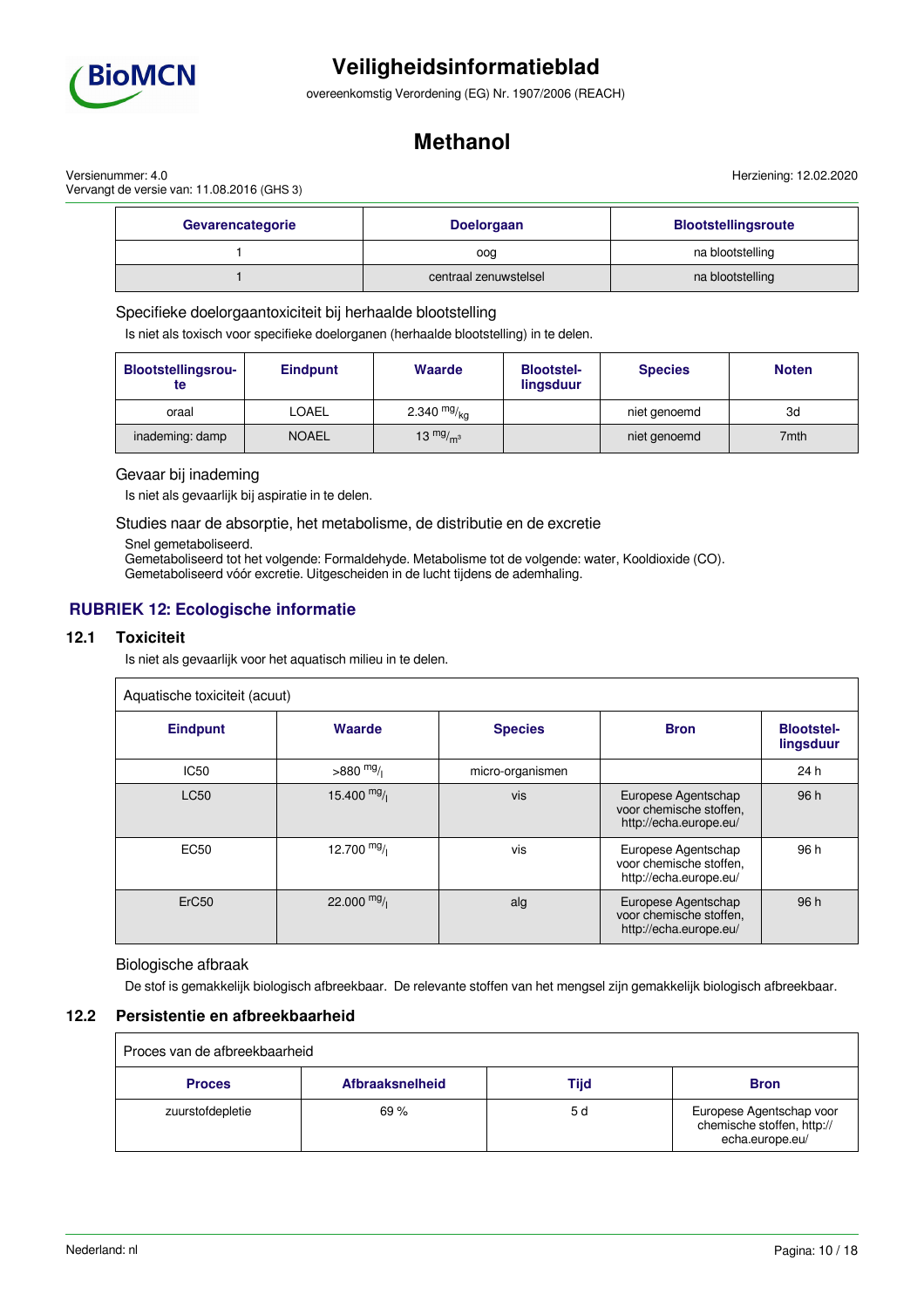

overeenkomstig Verordening (EG) Nr. 1907/2006 (REACH)

## **Methanol**

Versienummer: 4.0 Vervangt de versie van: 11.08.2016 (GHS 3)

### **12.3 Bioaccumulatie**

| n-octanol/water (log KOW) | -0,77 (ECHA) |
|---------------------------|--------------|
| <b>BCF</b>                | $<$ 10       |

### **12.4 Mobiliteit in de bodem**

| Constante van de Wet van Henry                                   | 0,461 <sup>Pa m°/</sup> mol bij 25 °C |
|------------------------------------------------------------------|---------------------------------------|
| Genormaliseerde adsorptiecoëfficiënt voor<br>organische koolstof | $0.13 - 1$                            |

### **12.5 Resultaten van PBT- en zPzB-beoordeling**

Uit de resultaten van de beoordeling van de stof blijkt dat deze stof geen PBT- of zPzB-stof is.

### **12.6 Andere schadelijke effecten**

Er zijn geen gegevens beschikbaar.

Hormoonontregelend vermogen

Niet vermeld.

### **RUBRIEK 13: Instructies voor verwijdering**

### **13.1 Afvalverwerkingsmethoden**

Informatie betreffende afvalverwerking

Terugwinning/regeneratie van oplosmiddelen.

Informatie betreffende afvalwaterlozing

Afval niet in de gootsteen werpen. Voorkom lozing in het milieu.

#### Afvalbehandeling van containers/verpakkingen

Het is gevaarlijke afval; alleen goedgekeurde verpakkingen (bv. overeenkomstig ADR) mogen worden gebruikt. Volledig geleegde verpakkingen kunnen worden gerecycleerd. Gecontamineerde verpakkingen zijn te behandelen zoals de stof zelf.

#### **Opmerkingen**

Let alstublieft op de relevante nationale of regionale bepalingen. Afval wordt gescheiden in de categorieën die afzonderlijk kunnen worden behandeld door de lokale of nationale afvalbeheerdiensten.

### **RUBRIEK 14: Informatie met betrekking tot het vervoer**

| 14.1 | <b>VN-nummer</b>                                                    | 1230                                                                                                   |
|------|---------------------------------------------------------------------|--------------------------------------------------------------------------------------------------------|
| 14.2 | Juiste vervoersnaam overeenkomstig de<br>modelreglementen van de VN | <b>METHANOL</b>                                                                                        |
| 14.3 | Transportgevarenklasse(n)                                           |                                                                                                        |
|      | Klasse                                                              | 3 (brandbare vloeistoffen)                                                                             |
|      | Bijkomendgevaar/bijkomende gevaren                                  | 6.1 (acute toxiciteit)                                                                                 |
| 14.4 | Verpakkingsgroep                                                    | II (middelmatig gevaarlijke stof)                                                                      |
| 14.5 | <b>Milieugevaren</b>                                                | niet gevaarlijk voor het milieu, volgens de voorschriften voor trans-<br>port van gevaarlijke goederen |

### **14.6 Bijzondere voorzorgen voor de gebruiker**

Aan de bepalingen voor gevaarlijke goederen (ADR) moet ook in het bedrijf worden voldaan.

### **14.7 Vervoer in bulk overeenkomstig bijlage II bij MARPOL en de IBC-code**

Geen gegevens beschikbaar.

Herziening: 12.02.2020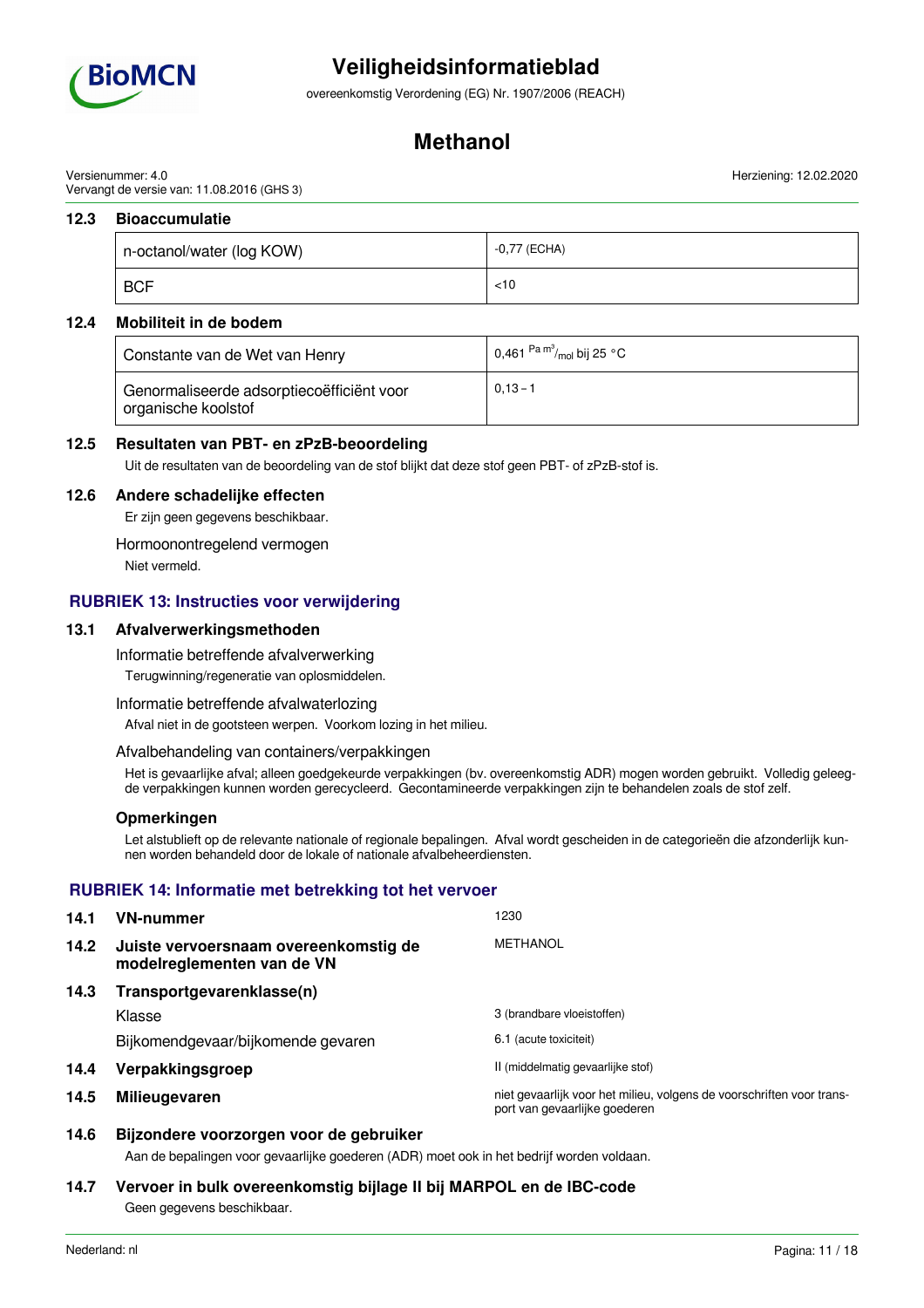

overeenkomstig Verordening (EG) Nr. 1907/2006 (REACH)

## **Methanol**

Versienummer: 4.0 Vervangt de versie van: 11.08.2016 (GHS 3) Herziening: 12.02.2020

|                                                                              | Vervoer van gevaarlijke goederen over de weg, per spoor of over de binnenwateren (ADR/RID/ADN) |
|------------------------------------------------------------------------------|------------------------------------------------------------------------------------------------|
| VN-nummer                                                                    | 1230                                                                                           |
| Juiste vervoersnaam                                                          | <b>METHANOL</b>                                                                                |
| Klasse                                                                       | 3                                                                                              |
| Classificatiecode                                                            | FT <sub>1</sub>                                                                                |
| Verpakkingsgroep                                                             | Ш                                                                                              |
| Gevaarsetiketten                                                             | $3 + 6.1$                                                                                      |
|                                                                              |                                                                                                |
| Bijzondere bepalingen                                                        | 279, 802(ADN)                                                                                  |
| Vrijgestelde hoeveelheden (EQ)                                               | E <sub>2</sub>                                                                                 |
| Gelimiteerde hoeveelheden (LQ)                                               | 1 <sub>L</sub>                                                                                 |
| Vervoerscategorie                                                            | 2                                                                                              |
| Tunnelbeperkingscode                                                         | D/E                                                                                            |
| Gevaarsindentificatienummer (GEVI)                                           | 336                                                                                            |
| Internationale Code voor het vervoer van gevaarlijke stoffen over zee (IMDG) |                                                                                                |
| <b>VN-nummer</b>                                                             | 1230                                                                                           |
| Juiste vervoersnaam                                                          | <b>METHANOL</b>                                                                                |
| Klasse                                                                       | 3                                                                                              |
| Bijkomendgevaar/bijkomende gevaren                                           | 6.1                                                                                            |
| Mariene verontreiniger (Marine Pollutant)                                    |                                                                                                |
| Verpakkingsgroep                                                             | Ш                                                                                              |
| Gevaarsetiketten                                                             | $3 + 6.1$                                                                                      |
|                                                                              |                                                                                                |
| Bijzondere bepalingen                                                        | 279                                                                                            |
| Vrijgestelde hoeveelheden (EQ)                                               | E <sub>2</sub>                                                                                 |
| Gelimiteerde hoeveelheden (LQ)                                               | 1 <sub>L</sub>                                                                                 |
| EmS                                                                          | F-E, S-D                                                                                       |
| Stuwage categorie                                                            | В                                                                                              |
| Internationale Organisatie voor Burgerluchtvaart (ICAO-IATA/DGR)             |                                                                                                |
| <b>VN-nummer</b>                                                             | 1230                                                                                           |
| Juiste vervoersnaam                                                          | Methanol                                                                                       |
| Klasse                                                                       | 3                                                                                              |
| Bijkomendgevaar/bijkomende gevaren                                           | 6.1                                                                                            |
| Verpakkingsgroep                                                             | Ш                                                                                              |
| Gevaarsetiketten                                                             | $3 + 6.1$                                                                                      |
| $\sqrt{2}$<br>A                                                              |                                                                                                |

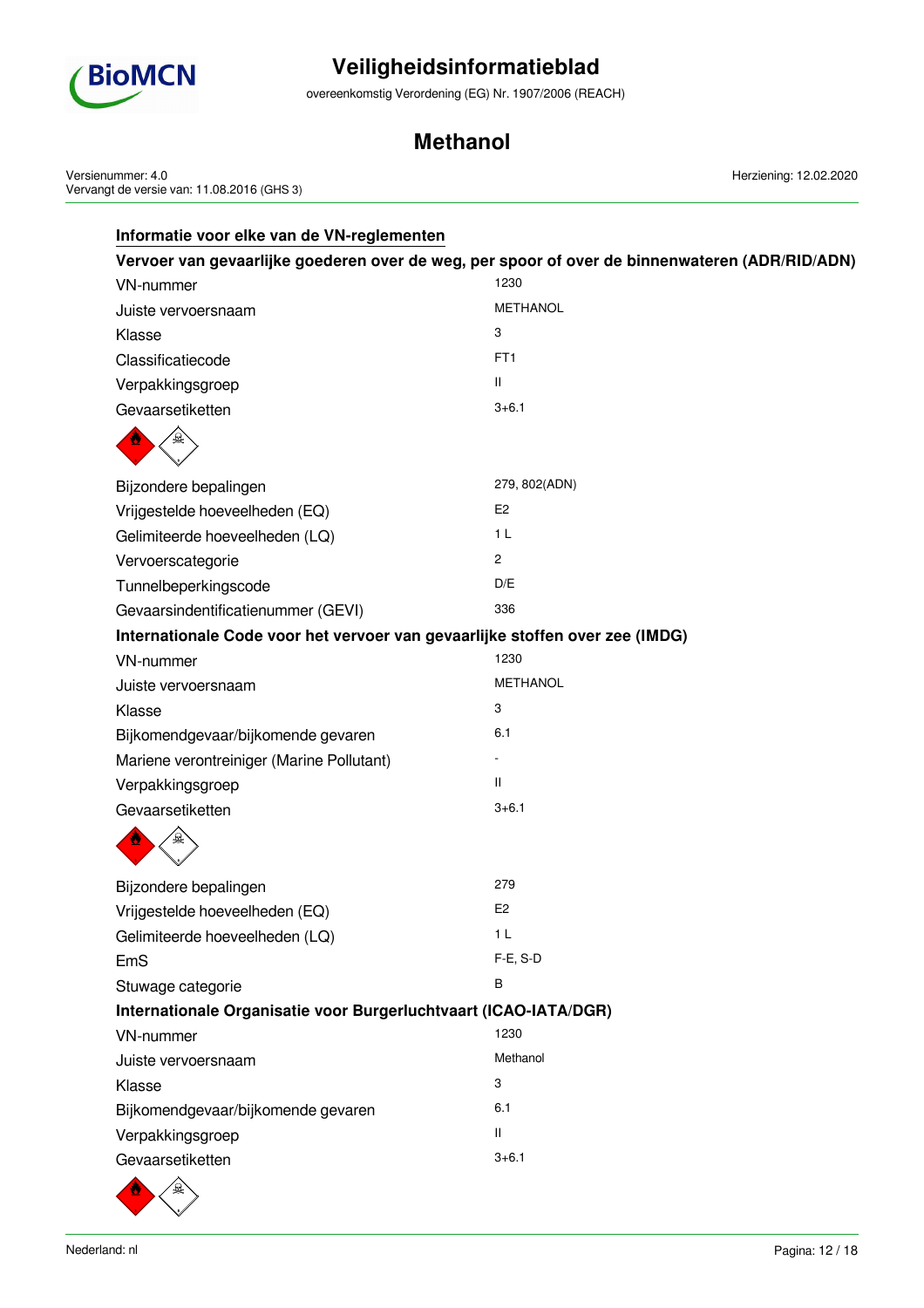

overeenkomstig Verordening (EG) Nr. 1907/2006 (REACH)

## **Methanol**

| Versienummer: 4.0<br>Vervangt de versie van: 11.08.2016 (GHS 3) |      | Herziening: 12.02.2020 |
|-----------------------------------------------------------------|------|------------------------|
| Bijzondere bepalingen                                           | A113 |                        |
| Vrijgestelde hoeveelheden (EQ)                                  | E2   |                        |
| Gelimiteerde hoeveelheden (LQ)                                  |      |                        |

### **RUBRIEK 15: Regelgeving**

### **15.1 Specifieke veiligheids-, gezondheids- en milieureglementen en -wetgeving voor de stof of het mengsel**

## **Relevante bepalingen van de Europese Unie (EU) Beperkingen overeenkomstig REACH, bijlage XVII**

| Gevaarlijke stoffen met beperkingen (REACH, Bijlage XVII) |                                                                                             |               |                  |     |
|-----------------------------------------------------------|---------------------------------------------------------------------------------------------|---------------|------------------|-----|
| Naam van de stof                                          | <b>Naam volgens inventaris</b>                                                              | <b>CAS No</b> | <b>Beperking</b> | Nr. |
| methylalcohol                                             | methanol                                                                                    | 67-56-1       | R <sub>69</sub>  | 69  |
| methylalcohol                                             | dit product voldoet aan de criteria voor in-<br>deling van Verordening nr. 1272/2008/<br>EG |               | R <sub>3</sub>   |     |
| methylalcohol                                             | ontvlambaar / pyrofoor                                                                      |               | R40              | 40  |

Legenda

R3 1. Mogen niet worden gebruikt:

- in siervoorwerpen bestemd om licht- of kleureffecten te verkrijgen door verschillende fasen, bijvoorbeeld in sfeerlampen en asbakken, - in scherts- en fopartikelen,

- in spelen voor een of meer personen of in alle voorwerpen die bestemd zijn om als zodanig te worden gebruikt, zelfs als deze fungeren als siervoorwerp.

2. Voorwerpen die niet met punt 1 in overeenstemming zijn, mogen niet in de handel worden gebracht.

3. Mogen niet in de handel worden gebracht als zij een kleurstof bevatten, tenzij dat om fiscale redenen vereist is, of een geurstof of beide, en als zij:

- als brandstof kunnen worden gebruikt in decoratieve olielampen die bestemd zijn voor het grote publiek, en

- gevaarlijk zijn bij inademing en met R65 of H304 worden gekenmerkt.

4. Decoratieve olielampen die voor het grote publiek bestemd zijn mogen slechts in de handel worden gebracht indien zij voldoen aan de door het Europees Comité voor Normalisatie (CEN) vastgestelde Europese norm inzake decoratieve olielampen (EN 14059).

5. Onverminderd de toepassing van andere communautaire bepalingen inzake de indeling, verpakking en etikettering van gevaarlijke stoffen en mengsels moeten de leveranciers ervoor zorgen dat de producten, voordat zij in de handel worden gebracht, aan de volgende voorschriften voldoen:

a) lampoliën die met R65 of H304 worden gekenmerkt en voor het grote publiek bestemd zijn, moeten zichtbaar, leesbaar en onuitwisbaar de volgende vermeldingen dragen: "Lampen die met deze vloeistof gevuld zijn buiten het bereik van kinderen houden"; en, uiterlijk op 1 december 2010, "Een klein slokje lampolie - of nog maar zuigen aan de pit van lampen - kan levensbedreigende longschade tot gevolg hebben";

b) aanmaakvloeistoffen voor barbecues die met R65 of H304 worden gekenmerkt en voor het grote publiek bestemd zijn, moeten uiterlijk op 1 december 2010 leesbaar en onuitwisbaar de volgende vermelding dragen: "Een klein slokje aanmaakvloeistof kan levensbedreigende longschade tot gevolg hebben";

c) lampoliën en aanmaakvloeistoffen voor barbecues die met R65 of H304 worden gekenmerkt en voor het grote publiek bestemd zijn, worden uiterlijk op 1 december 2010 verpakt in zwarte ondoorzichtige recipiënten van maximaal 1 l.

6. Uiterlijk op 1 juni 2014 verzoekt de Commissie het Europees Agentschap voor chemische stoffen overeenkomstig artikel 69 van deze verordening een dossier samen te stellen met het doel aanmaakvloeistoffen voor barbecues en brandstof voor sierlampen die met R65 of H304 worden gekenmerkt en voor het grote publiek bestemd zijn, indien nodig te verbieden.

7. Natuurlijke personen of rechtspersonen die lampoliën en aanmaakvloeistoffen voor barbecues die met R65 of H304 worden gekenmerkt, voor het eerst in de handel brengen, verstrekken de bevoegde autoriteit in de betrokken lidstaat uiterlijk op 1 december 2011 en daarna elk jaar gegevens over alternatieven voor lampoliën en aanmaakvloeistoffen voor barbecues die met R65 of H304 worden gekenmerkt. De lidstaten stellen die gegevens ter beschikking van de Commissie.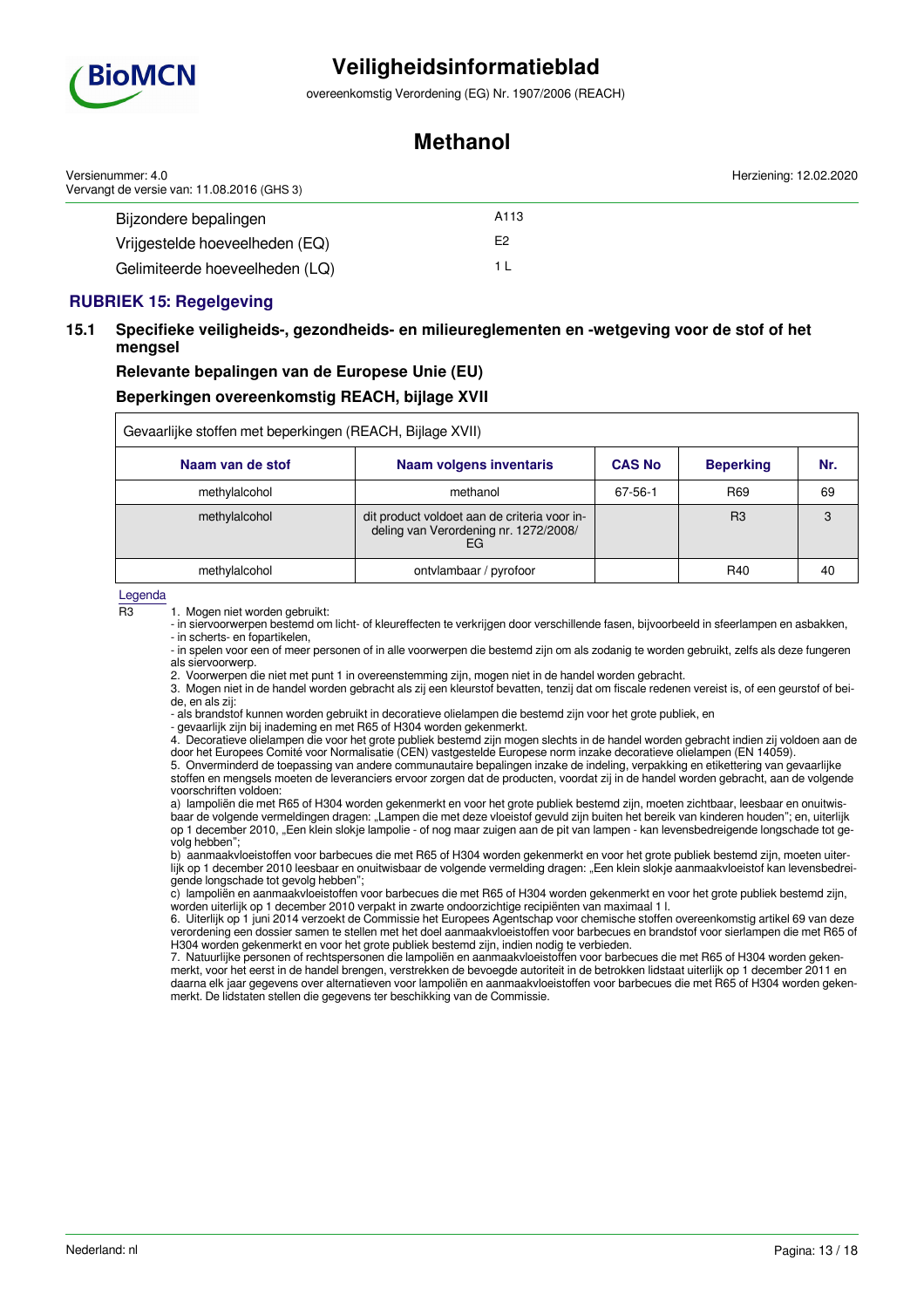

overeenkomstig Verordening (EG) Nr. 1907/2006 (REACH)

## **Methanol**

Versienummer: 4.0 Vervangt de versie van: 11.08.2016 (GHS 3) Herziening: 12.02.2020

#### Legenda

- $\overline{R40}$  1. Mogen niet als stof of in mengsels worden gebruikt in aerosolen die in de handel worden gebracht voor levering aan het grote publiek voor amusements- of decoratiedoeleinden, zoals:
	- metaalglitter (hoofdzakelijk bedoeld als decoratieartikel);
	- kunstsneeuw en -rijp (decoratieartikel);
	- "scheetkussens" (fopartikel);
	- "silly string" (schertsartikel);
	- nepdrollen (fopartikel);
	- feesttoeters (amusementsartikel);
	- vlokken en schuim (decoratieartikel); - imitatiespinnenwebben (fopartikel);
	- stinkbommen (schertsartikel).

2. Onverminderd de toepassing van andere communautaire bepalingen inzake de indeling, verpakking en etikettering van stoffen zorgen de leveranciers er vóór het in de handel brengen voor dat op de verpakking van de bovenbedoelde aerosolen zichtbaar, leesbaar en onuitwisbaar het volgende wordt vermeld:

- "Uitsluitend bestemd voor professionele gebruikers".
- 3. De punten 1 en 2 gelden echter niet voor aerosolen als bedoeld in artikel 8, lid 1 bis, van Richtlijn 75/324/EEG van de Raad (2).

4. De in de punten 1 en 2 bedoelde aerosolen mogen niet in de handel worden gebracht, tenzij zij voldoen aan de in die punten genoemde voorschriften.

R69 Mag na 9 mei 2019 niet in een concentratie van 0,6 gewichtsprocent of meer in ruitensproeiervloeistoffen of ruitontdooiers voor het grote publiek in de handel worden gebracht.

### **Lijst van autorisatieplichtige stoffen (REACH, bijlage XIV) / SVHC - kandidaat lijst**

Niet vermeld.

### **Seveso Richtlijn**

| 2012/18/EU (Seveso III) |                                     |     |                                                                                                                      |              |  |
|-------------------------|-------------------------------------|-----|----------------------------------------------------------------------------------------------------------------------|--------------|--|
| Nr.                     | Gevaarlijke stof/gevarencategorieën |     | Drempelwaarden (ton) voor toepassing van<br>voorschriften voor lagedrempelinrichtingen<br>en hogedrempelinrichtingen | <b>Noten</b> |  |
| 22                      | methanol                            | 500 | 5.000                                                                                                                |              |  |

### **Verordening 166/2006/EG betreffende de instelling van een Europees register inzake de uitstoot en overbrenging van verontreinigende stoffen (PRTR)**

Niet vermeld.

### **Richtlijn 2000/60/EG tot vaststelling van een kader voor communautaire maatregelen betreffende het waterbeleid**

Niet vermeld.

### **Verordening 98/2013/EU over het op de markt brengen en het gebruik van precursoren voor explosieven**

Niet vermeld.

### **Nationale voorschriften (Nederland)**

### **SZW-lijst CMR-effecten**

| Lijst van kankerverwekkende, mutagene, en voor de voortplanting giftige stoffen (SZW-lijst) |               |                                  |                     |                                          |
|---------------------------------------------------------------------------------------------|---------------|----------------------------------|---------------------|------------------------------------------|
| Naam volgens inventaris                                                                     | <b>CAS No</b> | <b>Kankerverwek-</b><br>kendheid | <b>Mutageniteit</b> | Giftigheid voor<br>de voortplan-<br>ting |
| methanol                                                                                    | 67-56-1       |                                  |                     | repr                                     |

**Legenda** 

repr Opgenomen in "NIET-limitatieve lijst van voor de voortplanting giftige stoffen"

### **15.2 Chemische veiligheidsbeoordeling**

Voor deze stof werd een chemische veiligheidsbeoordeling uitgevoerd.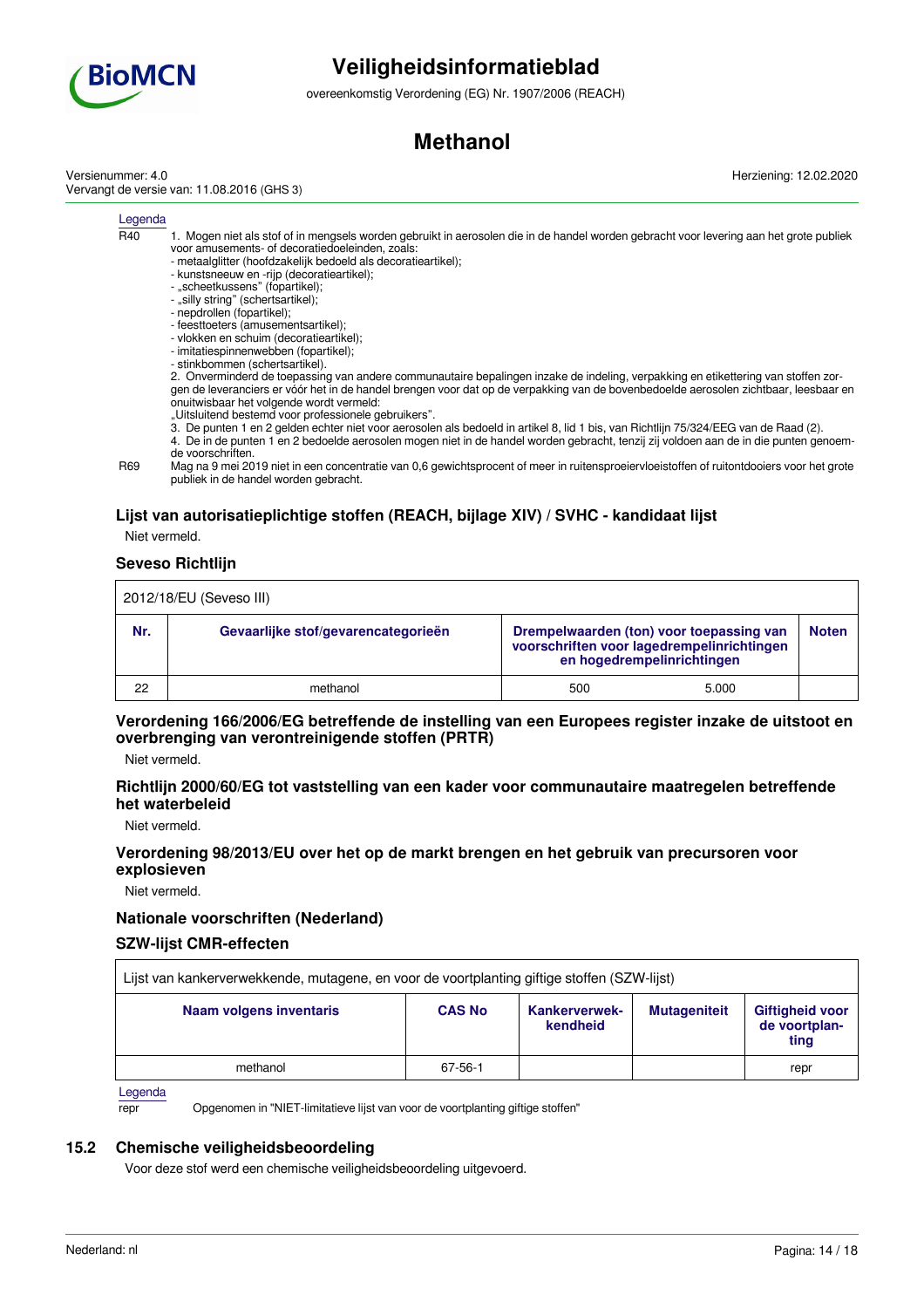

overeenkomstig Verordening (EG) Nr. 1907/2006 (REACH)

## **Methanol**

Versienummer: 4.0 Vervangt de versie van: 11.08.2016 (GHS 3)

## **RUBRIEK 16: Overige informatie**

## **Vermelding van wijzigingen (herzien veiligheidsinformatieblad)**

Volledige herziening van het veiligheidsinformatieblad.

| <b>Rubriek</b> | Eerdere vermelding (tekst/waarde)                                                                                                                                                                                                                                                                                                                                                                                                                                                                                                                                                                                                                                                                                                                                                                                                                                                                                                      | Actuele vermelding (tekst/waarde)                                                                                                                                                                                                                                                                                                                                                                                                                                                                                                                                                                                                                                                                                                                                                                                                         |  |
|----------------|----------------------------------------------------------------------------------------------------------------------------------------------------------------------------------------------------------------------------------------------------------------------------------------------------------------------------------------------------------------------------------------------------------------------------------------------------------------------------------------------------------------------------------------------------------------------------------------------------------------------------------------------------------------------------------------------------------------------------------------------------------------------------------------------------------------------------------------------------------------------------------------------------------------------------------------|-------------------------------------------------------------------------------------------------------------------------------------------------------------------------------------------------------------------------------------------------------------------------------------------------------------------------------------------------------------------------------------------------------------------------------------------------------------------------------------------------------------------------------------------------------------------------------------------------------------------------------------------------------------------------------------------------------------------------------------------------------------------------------------------------------------------------------------------|--|
| 1.4            |                                                                                                                                                                                                                                                                                                                                                                                                                                                                                                                                                                                                                                                                                                                                                                                                                                                                                                                                        | Antigifcentrum:<br>verandering in de lijst (tabel)                                                                                                                                                                                                                                                                                                                                                                                                                                                                                                                                                                                                                                                                                                                                                                                        |  |
| 2.2            |                                                                                                                                                                                                                                                                                                                                                                                                                                                                                                                                                                                                                                                                                                                                                                                                                                                                                                                                        | - gevarenaanduidingen:<br>verandering in de lijst (tabel)                                                                                                                                                                                                                                                                                                                                                                                                                                                                                                                                                                                                                                                                                                                                                                                 |  |
| 3.1            | Structuurformule:<br>structure.jpeg image/jpeg                                                                                                                                                                                                                                                                                                                                                                                                                                                                                                                                                                                                                                                                                                                                                                                                                                                                                         | Structuurformule:<br>structure.png image/jpeg                                                                                                                                                                                                                                                                                                                                                                                                                                                                                                                                                                                                                                                                                                                                                                                             |  |
| 3.1            | Opmerkingen:<br>Alle vermelde percentages zijn gewichtspercentages ten-<br>zij anders vermeld.                                                                                                                                                                                                                                                                                                                                                                                                                                                                                                                                                                                                                                                                                                                                                                                                                                         |                                                                                                                                                                                                                                                                                                                                                                                                                                                                                                                                                                                                                                                                                                                                                                                                                                           |  |
| 4.1            | Algemene opmerkingen:<br>Laat het slachtoffer niet onbeheerd achter. Verplaats<br>slachtoffer uit de gevarenzone. Houd het slachtoffer<br>warm, rustig en bedekt. Verontreinigde kleding onmid-<br>dellijk uittrekken. Bij twijfel of bij aanhoudende sympto-<br>men een arts raadplegen. Bij bewusteloosheid het slacht-<br>offer in stabiele zijligging leggen. Niets via de mond toe-<br>dienen.                                                                                                                                                                                                                                                                                                                                                                                                                                                                                                                                    | Algemene opmerkingen:<br>Laat het slachtoffer niet onbeheerd achter. Verplaats<br>slachtoffer uit de gevarenzone. Bij bewusteloosheid het<br>slachtoffer in stabiele zijligging leggen. Niets via de mond<br>toedienen. Verontreinigde kleding onmiddellijk uittrekken.<br>Bij twijfel of bij aanhoudende symptomen een arts raad-<br>plegen.                                                                                                                                                                                                                                                                                                                                                                                                                                                                                             |  |
| 4.1            | Bij oogcontact:<br>Contactlenzen verwijderen, indien mogelijk. Blijven spoe-<br>len. Minstens 15 minuten met schoon, vloeiend water<br>spoelen terwijl de oogleden worden opengehouden.                                                                                                                                                                                                                                                                                                                                                                                                                                                                                                                                                                                                                                                                                                                                                | Bij oogcontact:<br>Minstens 15 minuten met schoon, vloeiend water spoelen<br>terwijl de oogleden worden opengehouden. Contactlen-<br>zen verwijderen, indien mogelijk. Blijven spoelen. Bij aan-<br>houdende oogirritatie: een arts raadplegen.                                                                                                                                                                                                                                                                                                                                                                                                                                                                                                                                                                                           |  |
| 4.3            | Vermelding van de onmiddellijke vereiste medische ver-<br>zorging en speciale behandeling:<br>Voor specialistisch advies dient de arts contact op te ne-<br>men met het NVIC. Behandel symptomatisch.                                                                                                                                                                                                                                                                                                                                                                                                                                                                                                                                                                                                                                                                                                                                  | Vermelding van de onmiddellijke vereiste medische ver-<br>zorging en speciale behandeling:<br>Voor specialistisch advies dient de arts contact op te ne-<br>men met het antigifcentrum. Behandel symptomatisch.                                                                                                                                                                                                                                                                                                                                                                                                                                                                                                                                                                                                                           |  |
| 5.1            | Geschikte blusmiddelen:<br>Alcohol bestendig schuim. Droog bluspoeder. Kooldioxi-<br>de (CO2). Schuim.                                                                                                                                                                                                                                                                                                                                                                                                                                                                                                                                                                                                                                                                                                                                                                                                                                 | Geschikte blusmiddelen:<br>Alcohol bestendig schuim; Droog bluspoeder; Kooldioxi-<br>de (CO2)                                                                                                                                                                                                                                                                                                                                                                                                                                                                                                                                                                                                                                                                                                                                             |  |
| 8.1            |                                                                                                                                                                                                                                                                                                                                                                                                                                                                                                                                                                                                                                                                                                                                                                                                                                                                                                                                        | Grenswaarden voor beroepsmatige blootstelling (gren-<br>zen voor de blootstelling op het werk):<br>verandering in de lijst (tabel)                                                                                                                                                                                                                                                                                                                                                                                                                                                                                                                                                                                                                                                                                                        |  |
| 8.1            |                                                                                                                                                                                                                                                                                                                                                                                                                                                                                                                                                                                                                                                                                                                                                                                                                                                                                                                                        | Relevante DNEL en andere drempelwaarden:<br>verandering in de lijst (tabel)                                                                                                                                                                                                                                                                                                                                                                                                                                                                                                                                                                                                                                                                                                                                                               |  |
| 8.2            | Bescherming van de huid:<br>Beschermende kleding (EN 340).                                                                                                                                                                                                                                                                                                                                                                                                                                                                                                                                                                                                                                                                                                                                                                                                                                                                             | Bescherming van de huid:<br>Beschermende kleding (EN 340 & EN ISO 13688).                                                                                                                                                                                                                                                                                                                                                                                                                                                                                                                                                                                                                                                                                                                                                                 |  |
| 8.2            | Bescherming van de handen:<br>veiligheidshandschoenen verplicht<br>Draag geschikte handschoenen. Voor gebruik lekdicht-<br>heid/ondoordringbaarheid bepalen. Bij hergebruik van de<br>handschoenen, voor het uittrekken reinigen en daarna<br>goed laten luchten. Er wordt aangeraden om in geval van<br>speciale applicaties de chemische bestendigheid van de<br>boven genoemde veiligheidshandschoenen samen met<br>de leverancier van de handschoenen na te gaan. Ge-<br>schikt zijn volgens EN 374 beproefde handschoenen te-<br>gen chemicaliën. De keuze van een geschikte hand-<br>schoen is niet alleen afhankelijk van het materiaal, maar<br>ook van andere kwaliteitskenmerken en verschilt van fa-<br>brikant tot fabrikant. Aangezien het product uit meerdere<br>stoffen is samengesteld, is de duurzaamheid van de<br>handschoenmaterialen niet vooraf berekenbaar en moet<br>derhalve vóór het gebruik worden getest. | Bescherming van de handen:<br>veiligheidshandschoenen verplicht<br>Draag geschikte handschoenen. Voor gebruik lekdicht-<br>heid/ondoordringbaarheid bepalen. Er wordt aangeraden<br>om in geval van speciale applicaties de chemische be-<br>stendigheid van de boven genoemde veiligheidshand-<br>schoenen samen met de leverancier van de handschoe-<br>nen na te gaan. Geschikt zijn volgens EN 374 beproefde<br>handschoenen tegen chemicaliën. De keuze van een ge-<br>schikte handschoen is niet alleen afhankelijk van het ma-<br>teriaal, maar ook van andere kwaliteitskenmerken en ver-<br>schilt van fabrikant tot fabrikant. Aangezien het product<br>uit meerdere stoffen is samengesteld, is de duurzaam-<br>heid van de handschoenmaterialen niet vooraf bereken-<br>baar en moet derhalve vóór het gebruik worden getest. |  |

Herziening: 12.02.2020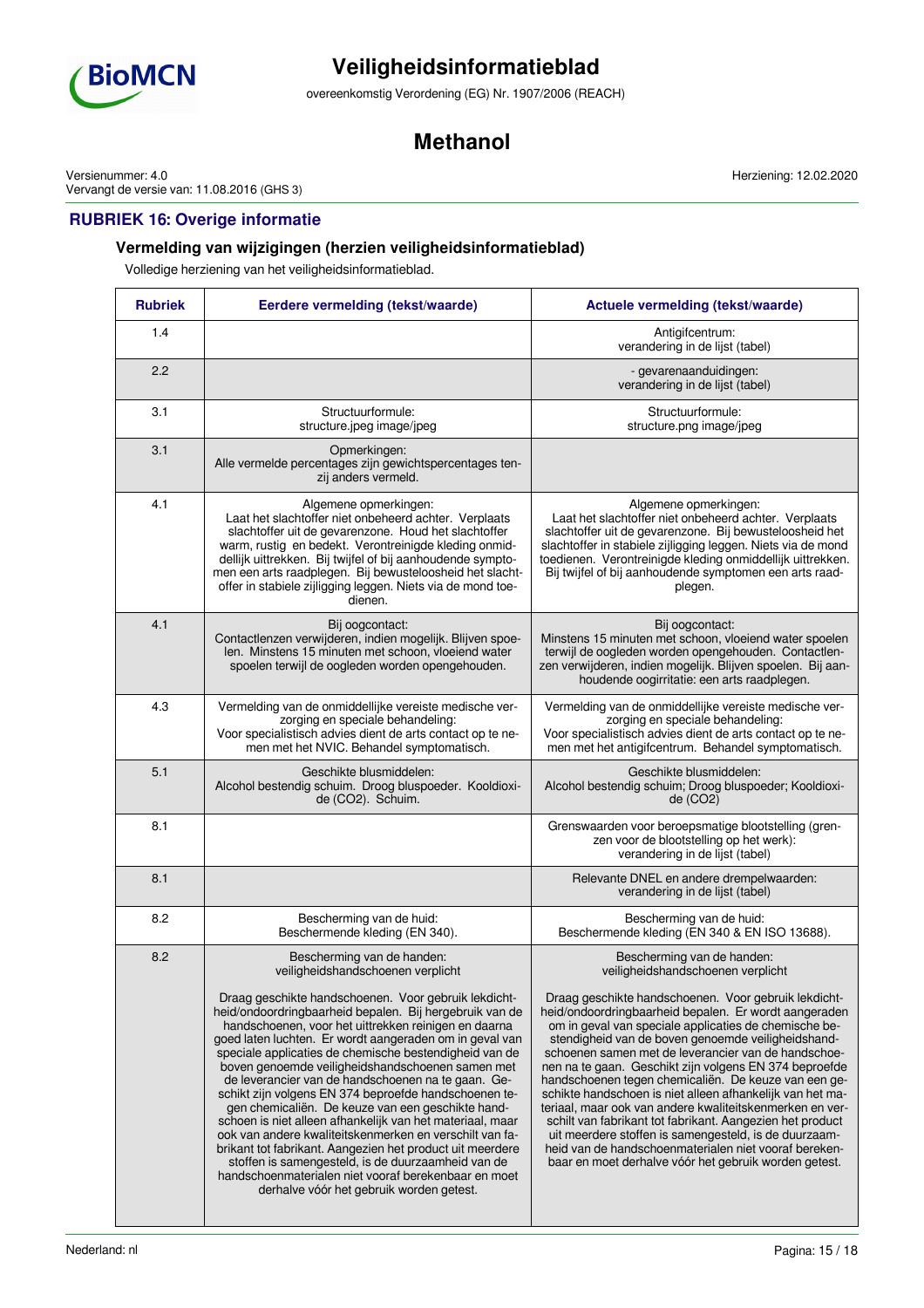

overeenkomstig Verordening (EG) Nr. 1907/2006 (REACH)

## **Methanol**

Herziening: 12.02.2020

Versienummer: 4.0 Vervangt de versie van: 11.08.2016 (GHS 3)

| <b>Rubriek</b> | Eerdere vermelding (tekst/waarde)                                                                                                                                                                  | Actuele vermelding (tekst/waarde)                                                                                                                                        |
|----------------|----------------------------------------------------------------------------------------------------------------------------------------------------------------------------------------------------|--------------------------------------------------------------------------------------------------------------------------------------------------------------------------|
| 8.2            | Doorbraaktijd van het handschoenmateriaal:<br>>480 minuten (permeatieniveau: 6)                                                                                                                    | Doorbraaktijd van het handschoenmateriaal:<br>Gebruik handschoenen met een minimum doorbraaktijd<br>van het handschoenmateriaal: >480 minuten (permeatie-<br>niveau: 6). |
| 9.1            | Verdampingssnelheid:<br>niet bepaald                                                                                                                                                               | Verdampingssnelheid:<br>5,3 (ether $= 1$ ) (leverancier)                                                                                                                 |
| 9.1            | Dichtheid:<br>795 kg/m <sup>3</sup> bij 15 °C                                                                                                                                                      | Dichtheid:<br>0,79 - 0,8 $\frac{9}{cm}$ bij 20 °C                                                                                                                        |
| 9.1            | Oplosbaarheid in water:<br>1000 <sup>g</sup> / <sub>l</sub> bij 20 °C                                                                                                                              | Oplosbaarheid in water:<br>≥1.000 <sup>g</sup> / <sub>l</sub> bij 20 °C                                                                                                  |
| 9.1            | Zelfontbrandingstemperatuur:<br>455 °C (ECHA)                                                                                                                                                      | Zelfontbrandingstemperatuur:<br>455 °C bij 1.013 hPa (ECHA)                                                                                                              |
| 9.1            | Dynamische viscositeit:<br>0.544 - 0.59 mPa s bij 25 °C                                                                                                                                            | Dynamische viscositeit:<br>>0,544 - <0,59 mPa s bij 25 °C                                                                                                                |
| 9.2            | Overige informatie:<br>Niet relevant.                                                                                                                                                              | Overige informatie:<br>Er is geen verdere informatie.                                                                                                                    |
| 11.1           | Specifieke doelorgaantoxiciteit bij eenmalige blootstelling:<br>Veroorzaakt schade aan organen (oog, hart, hersenen, le-<br>ver, centraal zenuwstelsel). Blootstellingsroute: Oraal.<br>Inademing. | Specifieke doelorgaantoxiciteit bij eenmalige blootstelling:<br>Veroorzaakt schade aan organen (oog, centraal zenuw-<br>stelsel). Blootstellingsroute: Oraal. Inademing. |
| 11.1           |                                                                                                                                                                                                    | Specifieke doelorgaantoxiciteit bij eenmalige blootstelling:<br>verandering in de lijst (tabel)                                                                          |
| 12.1           |                                                                                                                                                                                                    | Aquatische toxiciteit (acuut):<br>verandering in de lijst (tabel)                                                                                                        |
| 12.2           | Persistentie en afbreekbaarheid:<br>Er zijn geen gegevens beschikbaar.                                                                                                                             | Persistentie en afbreekbaarheid                                                                                                                                          |
| 12.2           |                                                                                                                                                                                                    | Proces van de afbreekbaarheid:<br>verandering in de lijst (tabel)                                                                                                        |
| 12.3           | Bioaccumulatie:<br>Er zijn geen gegevens beschikbaar.                                                                                                                                              | Bioaccumulatie                                                                                                                                                           |
| 12.4           | Mobiliteit in de bodem:<br>Er zijn geen gegevens beschikbaar.                                                                                                                                      | Mobiliteit in de bodem                                                                                                                                                   |
| 14.7           | Vervoer in bulk overeenkomstig bijlage II bij MARPOL en<br>de IBC-code:<br>Geen informatie beschikbaar.                                                                                            | Vervoer in bulk overeenkomstig bijlage II bij MARPOL en<br>de IBC-code:<br>Geen gegevens beschikbaar.                                                                    |
| 14.7           |                                                                                                                                                                                                    | Mariene verontreiniger (Marine Pollutant):                                                                                                                               |
| 14.7           | Gevaarsetiketten:<br>3                                                                                                                                                                             | Gevaarsetiketten:<br>$3 + 6.1$                                                                                                                                           |
| 14.7           |                                                                                                                                                                                                    | Gevaarsetiketten:<br>verandering in de lijst (tabel)                                                                                                                     |
| 14.7           | Bijzondere bepalingen:<br>A104, A113                                                                                                                                                               | Bijzondere bepalingen:<br>A113                                                                                                                                           |
| 15.1           | Beperkingen overeenkomstig REACH, bijlage XVII:<br>niet vermeld                                                                                                                                    | Beperkingen overeenkomstig REACH, bijlage XVII                                                                                                                           |
| 15.1           |                                                                                                                                                                                                    | Gevaarlijke stoffen met beperkingen (REACH, Bijlage<br>XVIII:<br>verandering in de lijst (tabel)                                                                         |
| 15.1           |                                                                                                                                                                                                    | Lijst van kankerverwekkende, mutagene, en voor de<br>voortplanting giftige stoffen (SZW-lijst):<br>verandering in de lijst (tabel)                                       |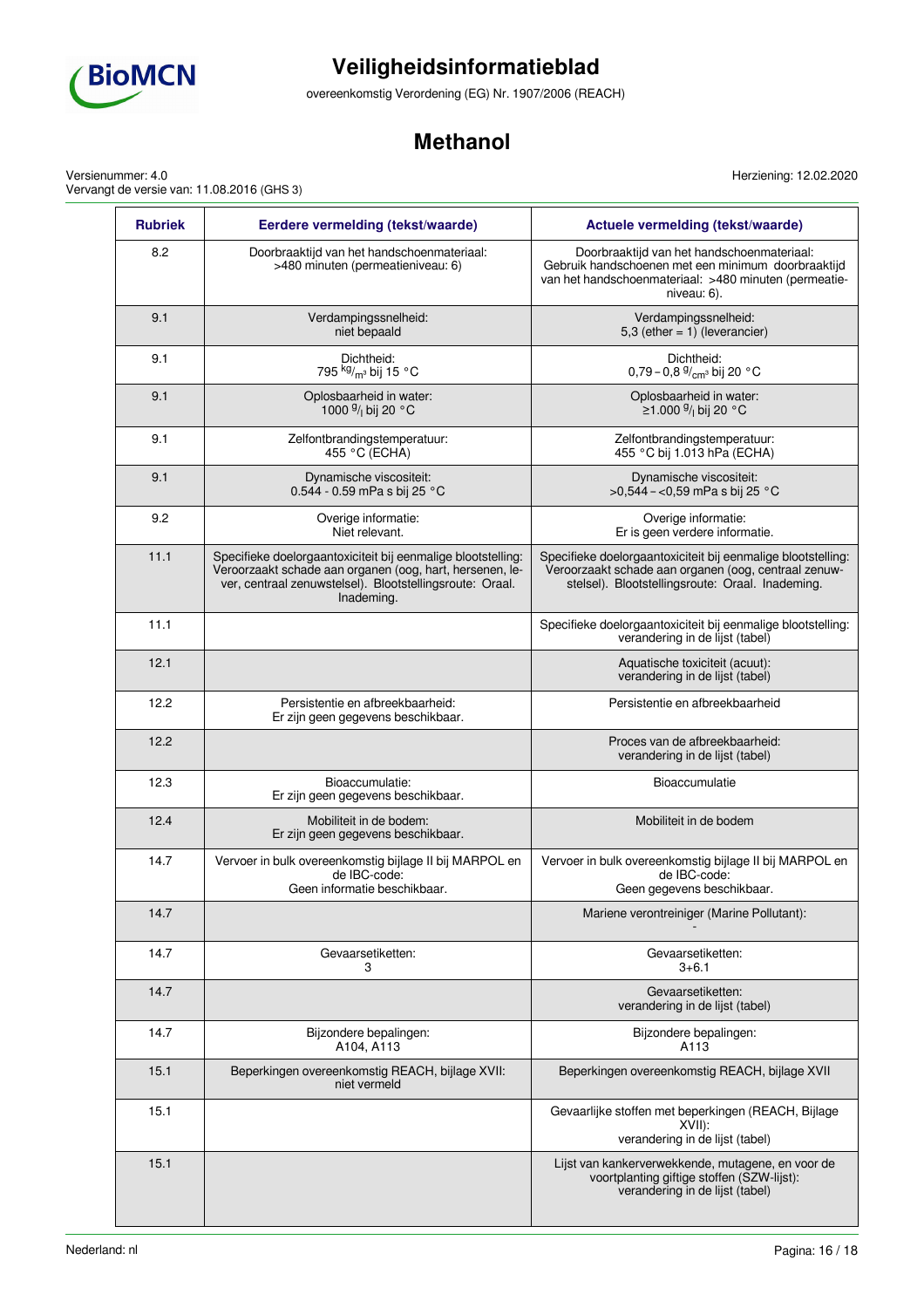

overeenkomstig Verordening (EG) Nr. 1907/2006 (REACH)

## **Methanol**

Versienummer: 4.0 Vervangt de versie van: 11.08.2016 (GHS 3)

| Herziening: 12.02.2020 |
|------------------------|
|                        |
|                        |

| <b>Rubriek</b> | Eerdere vermelding (tekst/waarde) | Actuele vermelding (tekst/waarde)                                                                                                     |
|----------------|-----------------------------------|---------------------------------------------------------------------------------------------------------------------------------------|
| 16             |                                   | Afkortingen en acroniemen:<br>verandering in de lijst (tabel)                                                                         |
| 16             |                                   | Lijst van relevante zinnen (code en voluit geschreven<br>tekst zoals in hoofdstuk 2 en 3 vermeld):<br>verandering in de lijst (tabel) |

## **Afkortingen en acroniemen**

| Afk.            | Beschrijvingen van de gebruikte afkortingen                                                                                                                                                                                                         |
|-----------------|-----------------------------------------------------------------------------------------------------------------------------------------------------------------------------------------------------------------------------------------------------|
| 2006/15/EG      | Richtlijn van de Commissie tot vaststelling van een tweede lijst van indicatieve grenswaarden voor beroepsmatige<br>blootstelling ter uitvoering van Richtlijn 98/24/EG van de Raad en tot wijziging van de Richtlijnen 91/322/EEG en<br>2000/39/EG |
| <b>ADN</b>      | Accord européen relatif au transport internationale des marchandises Dangereuses par voies de navigation Intéri-<br>eures (Europese Overeenkomst betreffende het internationale vervoer van gevaarlijke goederen over de binnen-<br>wateren)        |
| <b>ADR</b>      | Accord européen relatif au transport internationale des marchandises Dangereuses par route (Europese Overeen-<br>komst betreffende het internationale vervoer van gevaarlijke goederen over de weg)                                                 |
| <b>BCF</b>      | Bioconcentratiefactor                                                                                                                                                                                                                               |
| CAS             | Chemical Abstracts Service (database voor chemische stoffen en hun uniekenummer, het CAS registratienummer)                                                                                                                                         |
| catalogus nr.   | Het catalogusnummer is de in deel 3 van bijlage VI bij Verordening (EG) nr. 1272/2008 gebruikte identificatiecode                                                                                                                                   |
| <b>CLP</b>      | Verordening (EG) nr. 1272/2008 betreffende de indeling, etikettering en verpakking (Classification, Labelling and<br>Packaging) van stoffen en mengsels                                                                                             |
| <b>CMR</b>      | Carcinogeen, Mutageen of Reproductietoxisch                                                                                                                                                                                                         |
| <b>DGR</b>      | Dangerous Goods Regulations, voorschriften voor het vervoer van gevaarlijke goederen, zie IATA/DGR                                                                                                                                                  |
| <b>DMEL</b>     | Derived Minimal Effect Level (afgeleide dosis met minimaal effect)                                                                                                                                                                                  |
| <b>DNEL</b>     | Derived No-Effect Level (afgeleide dosis zonder effect)                                                                                                                                                                                             |
| <b>EC50</b>     | Effectieve concentratie 50 %. De EC50 komt overeen met de concentratie van een geteste stof die 50 % verande-<br>ring in de respons veroorzaakt (bvb. op de groei) gedurende een gespecificeerde tijdsinterval                                      |
| EC No           | Het EG-register (EINECS, ELINCS en het NLP-register) is de bron voor het zevencijferige EC-getal als kengetal<br>voor stoffen (Europese Unie)                                                                                                       |
| <b>EINECS</b>   | European Inventory of Existing Commercial Chemical Substances (europese inventaris van bestaande chemische<br>handelsstoffen)                                                                                                                       |
| <b>ELINCS</b>   | European List of Notified Chemical Substances (Europese lijst van bekendgemaakte chemische stoffen)                                                                                                                                                 |
| EmS             | Emergency Schedule (rampenplan)                                                                                                                                                                                                                     |
| ErC50           | $\equiv$ EC50: in deze methode de concentratie van een teststof waarbij ten opzichte van de controle een 50 % vermin-<br>dering van de groei (EbC50) of de groeisnelheid (ErC50) optreedt                                                           |
| <b>GHS</b>      | "Wereldwijd geharmoniseerd systeem voor de indeling en etikettering van chemische stoffen", ontwikkeld door de<br>Verenigde Naties                                                                                                                  |
| <b>IATA</b>     | International Air Transport Association                                                                                                                                                                                                             |
| <b>IATA/DGR</b> | Dangerous Goods Regulations (DGR) voor de luchtvaart (IATA)                                                                                                                                                                                         |
| <b>ICAO</b>     | International Civil Aviation Organization (Internationale Organisatie voor Burgerluchtvaart)                                                                                                                                                        |
| <b>IMDG</b>     | Internationale Code voor het vervoer van gevaarlijke stoffen over zee (IMDG-code)                                                                                                                                                                   |
| <b>IOELV</b>    | Indicatieve grenswaard voor beroepsmatige blootstelling                                                                                                                                                                                             |
| <b>LC50</b>     | Letale concentratie 50 %: is de concentratie waarde in lucht van het materiaal waarbij 50 % van de testobjecten<br>sterft gedurende een bepaalde tijdsinterval                                                                                      |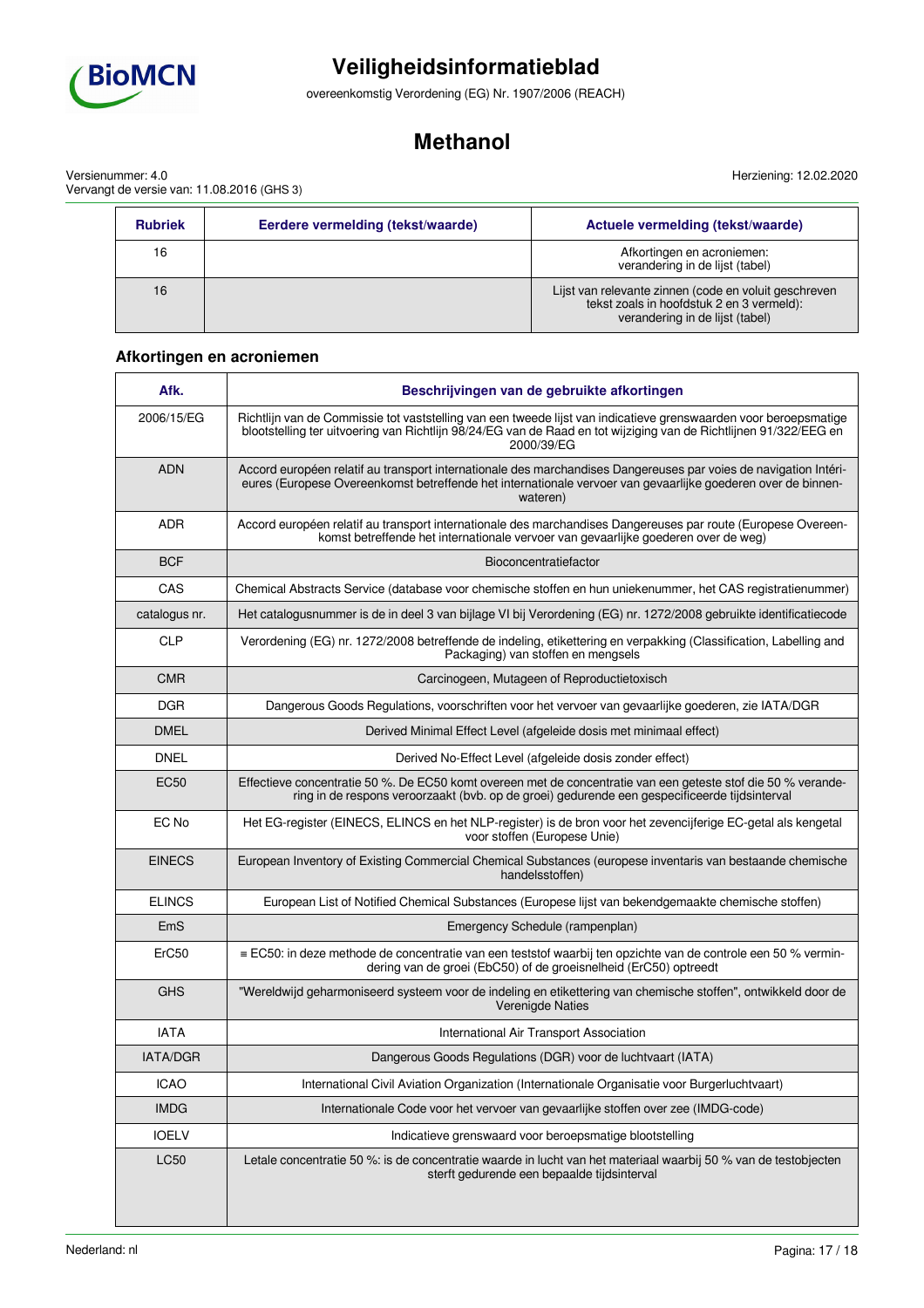

overeenkomstig Verordening (EG) Nr. 1907/2006 (REACH)

## **Methanol**

Versienummer: 4.0 Vervangt de versie van: 11.08.2016 (GHS 3)

| Afk.          | Beschrijvingen van de gebruikte afkortingen                                                                                                                                              |
|---------------|------------------------------------------------------------------------------------------------------------------------------------------------------------------------------------------|
| <b>ID50</b>   | Letale dosis 50 %: de LD50 komt overeen met de dosis van een geteste stof waarbij 50 % van de testobjecten<br>sterft gedurende een gespecificeerde tijdsinterval                         |
| <b>LOAFL</b>  | Lowest Observed Adverse Effect Level (laagste dosis of concentratie waarbij een schadelijk effect werd vastge-<br>steld)                                                                 |
| <b>MARPOL</b> | Internationaal Verdrag ter voorkoming van verontreiniging door schepen (afk. van mariene verontreiniger)                                                                                 |
| <b>NLP</b>    | No-Longer Polymer (niet langer polymeer)                                                                                                                                                 |
| <b>NOAEL</b>  | Dosis of concentratie waarbij geen schadelijk effect werd vastgesteld                                                                                                                    |
| <b>PBT</b>    | Persistent, Bioaccumulerend en Toxisch                                                                                                                                                   |
| <b>PNFC</b>   | Voorspelde concentratie zonder effect                                                                                                                                                    |
| ppm           | Deeltjes per miljoen                                                                                                                                                                     |
| <b>REACH</b>  | Registration, Evaluation, Authorisation and Restriction of Chemicals (registratie en beoordeling van, en autorisatie<br>en beperkingen ten aanzien van chemische stoffen)                |
| <b>RID</b>    | Règlement concernant le transport International ferroviaire des marchandises Dangereuses (Reglement betreffen-<br>de het internationaal vervoer van gevaarlijke goederen over het spoor) |
| SC-SZW        | Staatscourant: Regeling van de Minister van Sociale Zaken en Werkgelegenheid tot wijziging van de Arbeidsom-<br>standighedenregeling                                                     |
| <b>SVHC</b>   | Zeer zorgwekkende stof                                                                                                                                                                   |
| TGG 15 min    | Kortetijdswaarde                                                                                                                                                                         |
| TGG 8 uur     | Tijd gewogen gemiddelde                                                                                                                                                                  |
| zPzB          | Zeer persistent en zeer bioaccumulerend                                                                                                                                                  |

### **Belangrijke literatuurreferenties en gegevensbronnen**

Verordening (EG) nr. 1272/2008 betreffende de indeling, etikettering en verpakking (Classification, Labelling and Packaging) van stoffen en mengsels. Verordening (EG) Nr. 1907/2006 (REACH), gewijzigd door 2015/830/EU.

Vervoer van gevaarlijke goederen over de weg, per spoor of over de binnenwateren (ADR/RID/ADN). Internationale Code voor het vervoer van gevaarlijke stoffen over zee (IMDG). Dangerous Goods Regulations (DGR) voor de luchtvaart (IATA).

### **Lijst van relevante zinnen (code en voluit geschreven tekst zoals in hoofdstuk 2 en 3 vermeld)**

| Code             | <b>Tekst</b>                                                 |
|------------------|--------------------------------------------------------------|
| H <sub>225</sub> | Licht ontvlambare vloeistof en damp.                         |
| H301             | Giftig bij inslikken.                                        |
| H311             | Giftig bij contact met de huid.                              |
| H <sub>331</sub> | Giftig bij inademing.                                        |
| H <sub>370</sub> | Veroorzaakt schade aan organen (oog, centraal zenuwstelsel). |

### **Disclaimer**

Deze informatie is gebaseerd op de huidige stand van onze kennis. Dit ViB is samengesteld en uitsluitend bedoeld voor dit product.

Herziening: 12.02.2020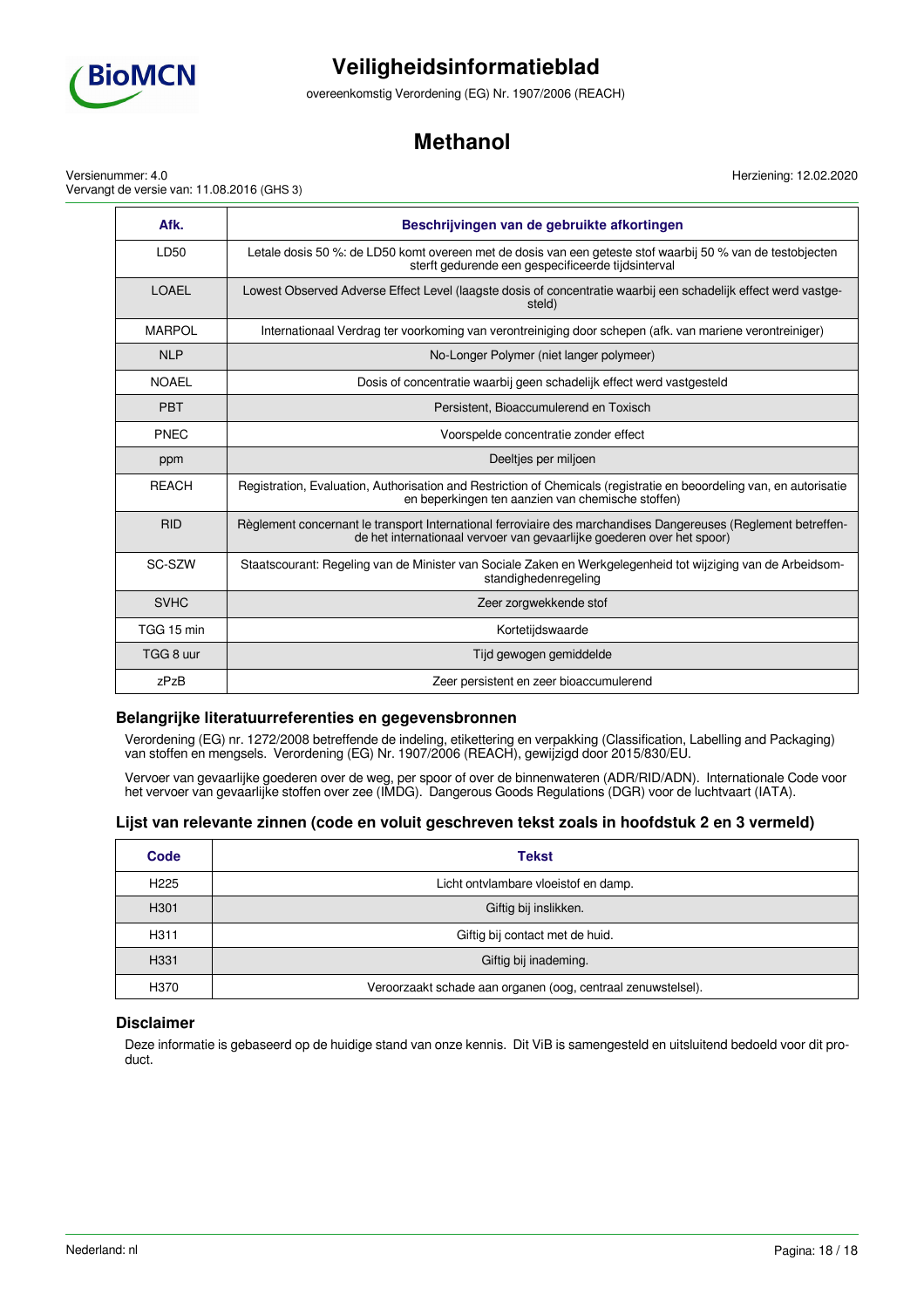

selon le Règlement (CE) no 1907/2006 (REACH)

## **Méthanol**

**RUBRIQUE 1: Identification de la substance/du mélange et de la société/l'entreprise 1.1 Identificateur de produit** Marque commerciale **Méthanol** Identification de la substance **Methanol** Numéro d'enregistrement (REACH) 01-2119433307-44-xxxx Numéro CE 200-659-6 Numéro CAS 67-56-1 **1.2 Utilisations identifiées pertinentes de la substance ou du mélange et utilisations déconseillées** Utilisations identifiées pertinentes **Utilisation professionnelle** Utilisation industrielle Voir scénarios d'exposition jointes en annexe **1.3 Renseignements concernant le fournisseur de la fiche de données de sécurité** BioMethanol Chemie Nederland B.V. (BioMCN) Oosterhorn 10 9936 HD Farmsum Boîte postale: 251 9930 AG Pays-Bas Téléphone: +31 (0) 88 664 7700 e-mail: info@biomcn.eu Site web: http://www.biomcn.eu/ e-mail (personne compétente) info@biomcn.eu **1.4 Numéro d'appel d'urgence** Service d'information d'urgence  $+31$  (0) 88 664 7700 Ce numéro de téléphone est uniquement disponible aux heures de bureau suivantes: Lun. au ven. 09:00 à 17:00 h Centre antipoison **Pays Nom Nom Nom Téléphone** France **CRELA (INRS)** + 33 (0) 1 45 42 59 59 **RUBRIQUE 2: Identification des dangers 2.1 Classification de la substance ou du mélange** Classification opérée conformément au règlement (CE) no 1272/2008 (CLP) **Rubrique Classe de danger Catégo-Classe et catégorie Mention de** Numéro de la version: 4.0 Remplace la version de: 11.08.2016 (GHS 3) Révision: 12.02.2020

| <b>Rubrique</b>  | Classe de danger                                                        | Catego-<br>rie | Classe et categorie<br>de danger | <b>Mention de</b><br>danger |
|------------------|-------------------------------------------------------------------------|----------------|----------------------------------|-----------------------------|
| 2.6              | liquide inflammable                                                     | 2              | Flam. Lig. 2                     | H <sub>225</sub>            |
| 3.10             | toxicité aiguë (orale)                                                  | 3              | Acute Tox, 3                     | H <sub>301</sub>            |
| 3.1 <sub>D</sub> | toxicité aiguë (cutanée)                                                | 3              | Acute Tox, 3                     | H311                        |
| 3.11             | toxicité aiguë (inhalation)                                             | 3              | Acute Tox, 3                     | H <sub>331</sub>            |
| 3.8              | toxicité spécifique pour certains organes cibles - exposition<br>unique |                | STOT SE <sub>1</sub>             | H370                        |

Pour le texte intégral: voir la RUBRIQUE 16.

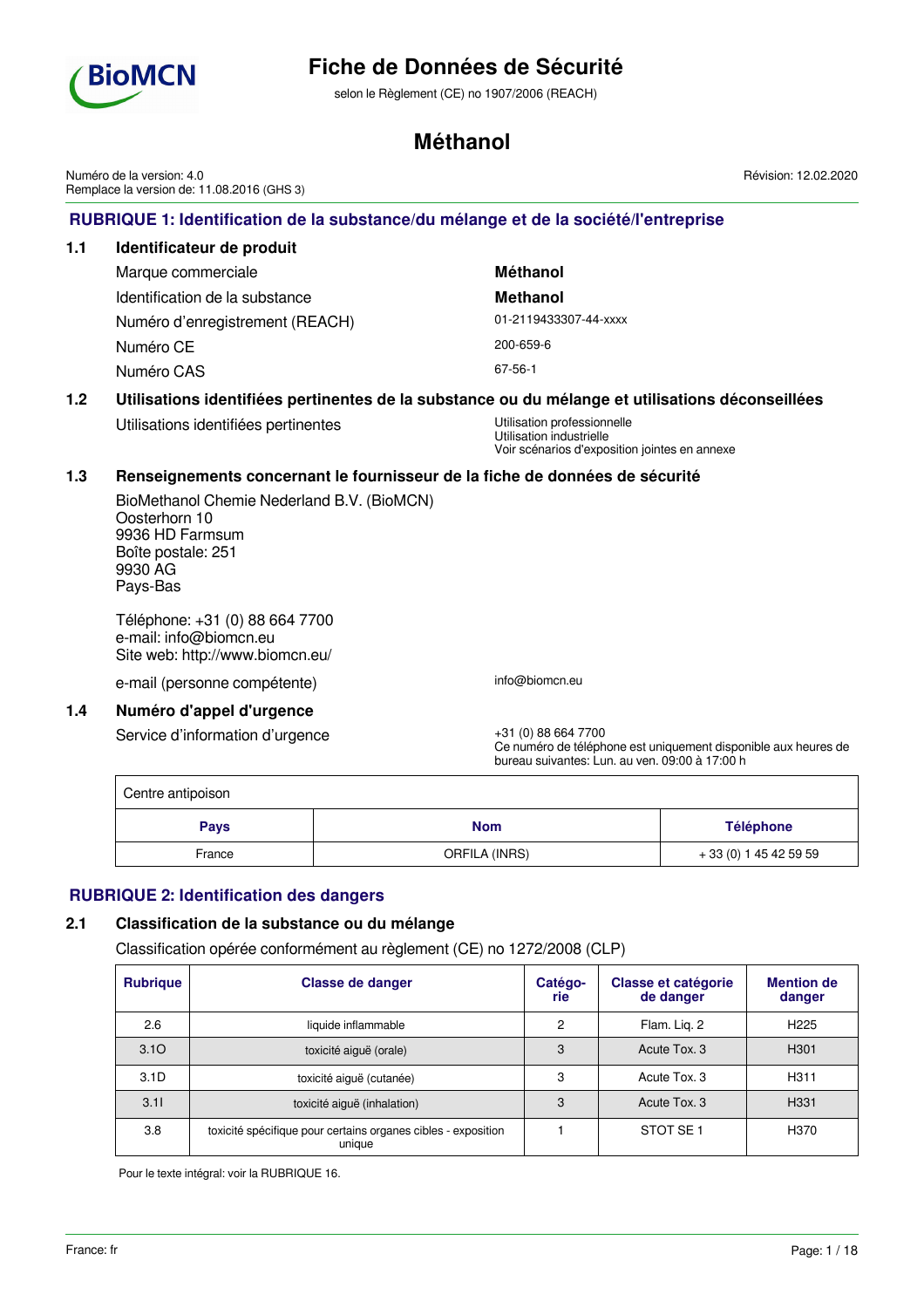

selon le Règlement (CE) no 1907/2006 (REACH)

# **Méthanol**

Numéro de la version: 4.0 Remplace la version de: 11.08.2016 (GHS 3) Révision: 12.02.2020

Les principaux effets néfastes physicochimiques, pour la santé humaine et pour l'environnement Des effets immédiats sont à craindre après une exposition de courte durée. Le produit est combustible et il peut s'enflammer au contact avec des sources d'inflammation potentielles.

# **2.2 Éléments d'étiquetage**

Étiquetage selon le règlement (CE) no 1272/2008 (CLP)

- mention Danger

d'avertissement

- pictogrammes

GHS02, GHS06, GHS08



| - mentions de danger<br>H <sub>225</sub><br>H301+H311+H331<br>H370 | Liquide et vapeurs très inflammables.<br>Toxique par ingestion, par contact cutané ou par inhalation.<br>Risque avéré d'effets graves pour les organes (oeil, système nerveux central). |
|--------------------------------------------------------------------|-----------------------------------------------------------------------------------------------------------------------------------------------------------------------------------------|
| - conseils de prudence                                             |                                                                                                                                                                                         |
| P <sub>210</sub>                                                   | Tenir à l'écart de la chaleur, des surfaces chaudes, des étincelles, des flammes nues et de toute autre<br>source d'inflammation. Ne pas fumer.                                         |
| P <sub>241</sub>                                                   | Utiliser du matériel électrique/de ventilation/d'éclairage/d'outils/antidéflagrant.                                                                                                     |
| P <sub>260</sub>                                                   | Ne pas respirer les brouillards/vapeurs/aérosols.                                                                                                                                       |
| P <sub>280</sub>                                                   | Porter des gants de protection/des vêtements de protection/un équipement de protection des yeux/du<br>visage.                                                                           |
| P301+P310                                                          | EN CAS D'INGESTION: Appeler immédiatement un CENTRE ANTIPOISON/un médecin.                                                                                                              |
| P303+P361+P353                                                     | EN CAS DE CONTACT AVEC LA PEAU (ou les cheveux): Enlever immédiatement tous les vête-<br>ments contaminés. Rincer la peau à l'eau/Se doucher.                                           |
| P304+P340                                                          | EN CAS D'INHALATION: transporter la personne à l'extérieur et la maintenir dans une position où elle<br>peut confortablement respirer.                                                  |
| P403+P235                                                          | Stocker dans un endroit bien ventilé. Tenir au frais.                                                                                                                                   |
| P <sub>501</sub>                                                   | Éliminer le contenu/récipient conformément à la réglementation locale/régionale/nationale/internatio-<br>nale.                                                                          |

# **2.3 Autres dangers**

Sans importance.

Résultats des évaluations PBT et vPvB

Conformément aux résultats de son évaluation, cette substance n'est pas une substance PBT ou vPvB. Conformément aux résultats de son évaluation, cette substance n'est pas une substance PBT ou vPvB.

# **RUBRIQUE 3: Composition/informations sur les composants**

### **3.1 Substances**

| Nom de la substance | Methanol              |
|---------------------|-----------------------|
| Identificateurs     |                       |
| No d'enreg. REACH   | 01-2119433307-44-xxxx |
| No CAS              | 67-56-1               |
| No CE               | 200-659-6             |
| No index            | 603-001-00-X          |
| Pureté              | 100 %                 |
| Formule moléculaire | CH <sub>4</sub> O     |
| Masse molaire       | 32,04 $\frac{9}{mol}$ |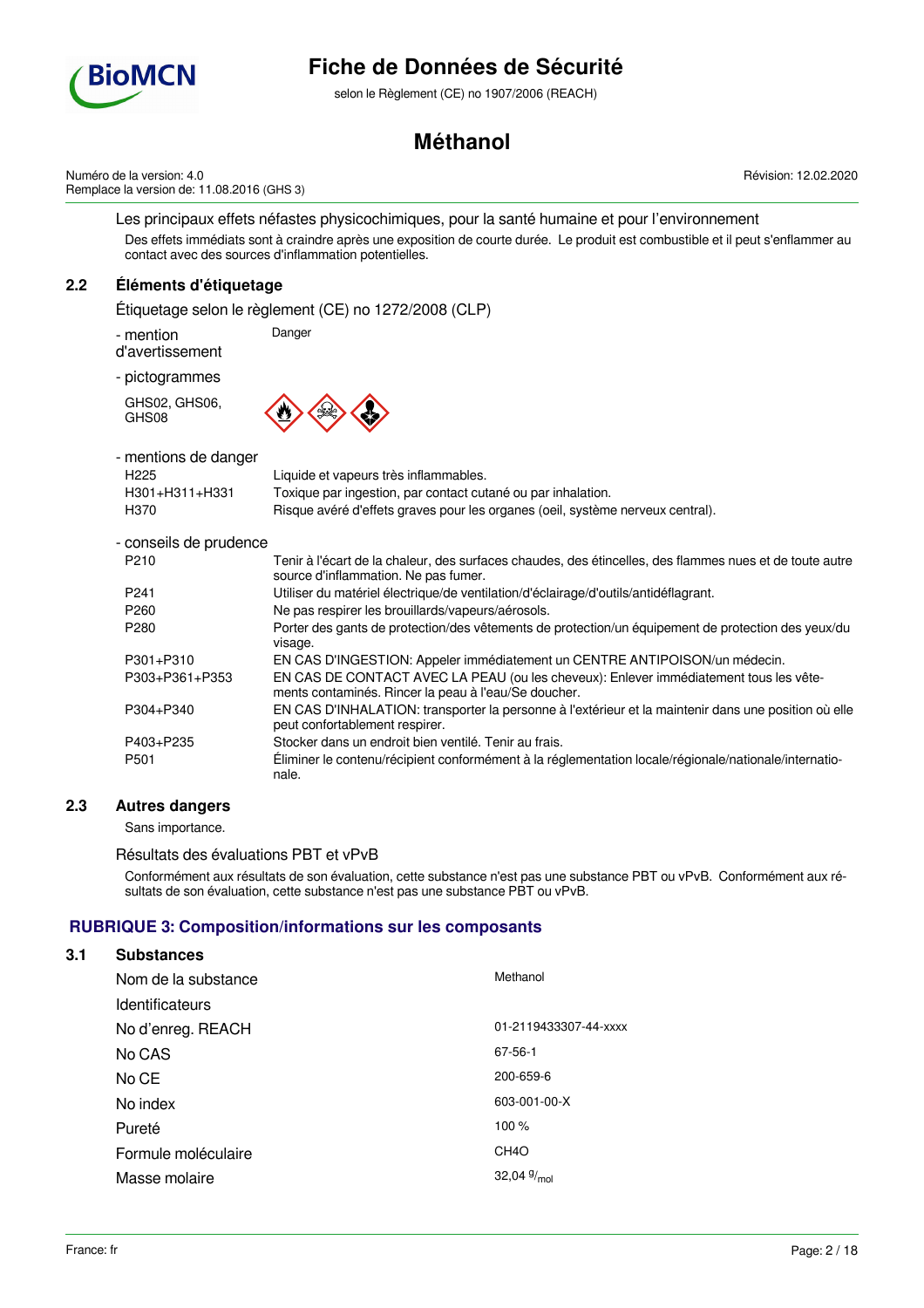

selon le Règlement (CE) no 1907/2006 (REACH)

# **Méthanol**

Numéro de la version: 4.0 Remplace la version de: 11.08.2016 (GHS 3)

Formule structurelle

 $HO$  ––  $CH<sub>3</sub>$ 

# **RUBRIQUE 4: Premiers secours**

### **4.1 Description des premiers secours**

#### Notes générales

Ne pas laisser la personne concernée sans surveillance. Éloigner la victime de la zone de danger. En cas de perte de conscience, mettre en position latérale de sécurité et ne rien administrer par la bouche. Enlever immédiatement tout vêtement souillé ou éclaboussé. En cas de malaise ou en cas de doute, consulter un médecin.

#### Après inhalation

La réanimation par le bouche à bouche doit être évitée. Utiliser les méthodes alternatives, de préférence par appareil d'assistance avec oxygène ou air. Fournir de l'air frais. En cas de respiration irrégulière ou d'arrêt de respiration, envoyer immédiatement chercher un médecin et ordonner les premiers secours.

#### Après contact cutané

Enlever immédiatement tous les vêtements contaminés. Après contact avec la peau, enlever immédiatement tout vêtement souillé ou éclaboussé et se laver immédiatement et abondamment avec de l'eau et du savon.

#### Après contact oculaire

Tenir les paupières ouvertes et rincer abondamment les yeux pendant 15 minutes à l'eau courante. Enlever les lentilles de contact si la victime en porte et si elles peuvent être facilement enlevées. Continuer à rincer. Si l'irritation oculaire persiste: consulter un médecin.

#### Après ingestion

Rincer la bouche avec de l'eau (seulement si la personne est consciente). Laisser boire de l'eau en petites gorgées (effet de dilution). NE PAS faire vomir. Appeler un CENTRE ANTIPOISON ou un médecin en cas de malaise.

#### **4.2 Principaux symptômes et effets, aigus et différés**

Jusqu'à présent pas de symptômes et effets connus.

#### **4.3 Indication des éventuels soins médicaux immédiats et traitements particuliers nécessaires**

Pour des conseils specialisé, les médecins doivent contacter le Centres Antipoison et de Toxicovigilance. Traiter de façon symptomatique.

## **RUBRIQUE 5: Mesures de lutte contre l'incendie**

## **5.1 Moyens d'extinction**

#### Moyens d'extinction appropriés

Mousse résistant aux alcools; Poudre d'extincteur à sec; Dioxyde de carbone (CO2)

#### Moyens d'extinction inappropriés

Jet d'eau à pleine puissance.

### **5.2 Dangers particuliers résultant de la substance ou du mélange**

En cas de ventilation insuffisante et/ou lors de l'utilisation, formation de mélange vapeur-air inflammable/explosif possible. Les vapeurs de solvants sont plus lourdes que l'air et se propagent au sol. Les substances ou les mélanges inflammables sont susceptibles de se présenter en particulier dans des emplacements sans aération, par ex. des points bas non ventilés tels que les fosses, les conduites et les puits.

#### Produits de combustion dangereux

En cas d'incendie, des vapeurs et fumées peuvent être produites, Monoxyde de carbone (CO), Dioxyde de carbone (CO2)

Révision: 12.02.2020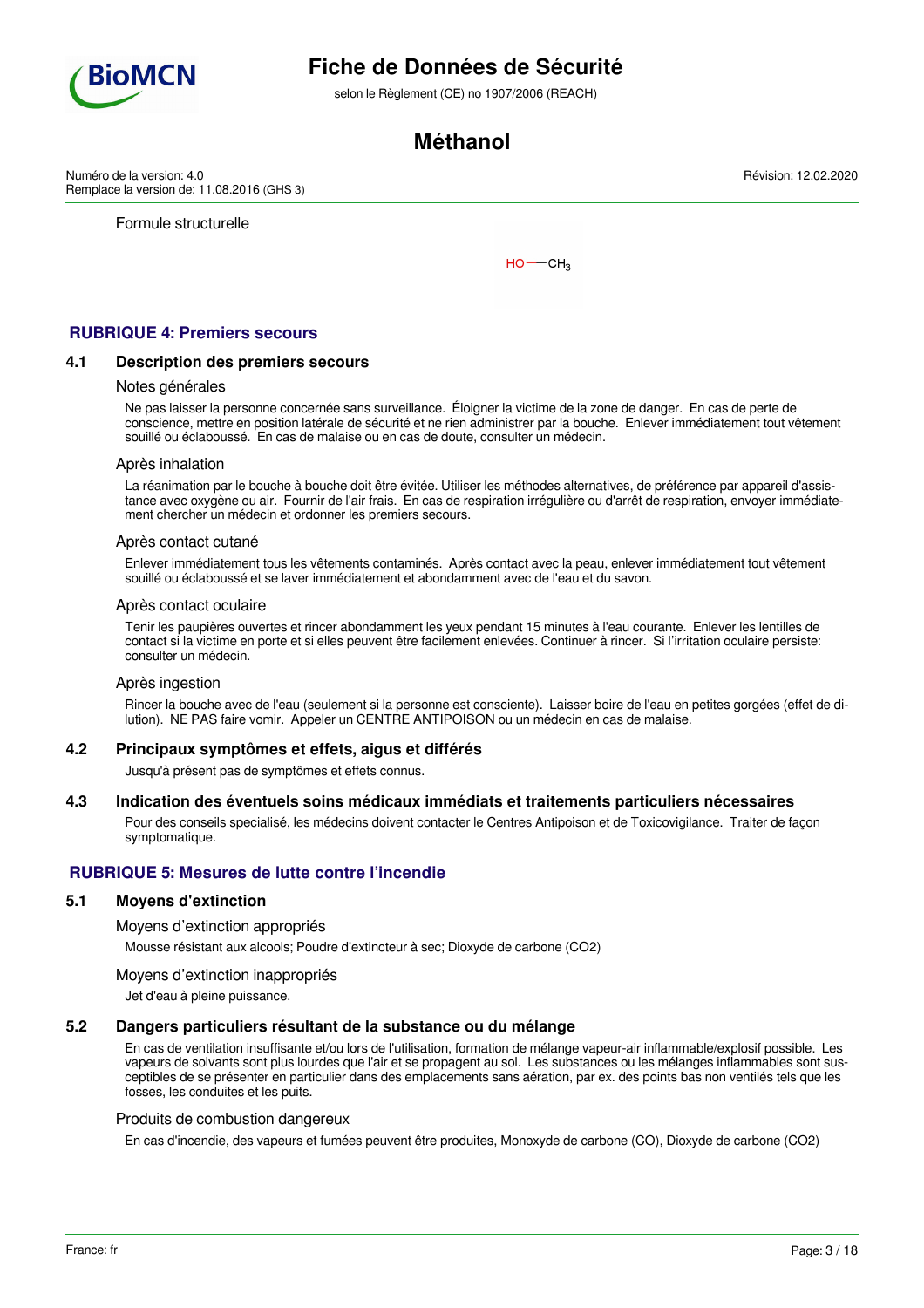

selon le Règlement (CE) no 1907/2006 (REACH)

# **Méthanol**

Numéro de la version: 4.0 Remplace la version de: 11.08.2016 (GHS 3)

## **5.3 Conseils aux pompiers**

En cas d'incendie et/ou d'explosion, ne pas respirer les fumées. Coordonner les mesures de lutte contre l'incendie à l'environnement. Ne pas laisser l'eau d'extinction s'écouler dans les égouts. Collecter l'eau d'extinction contaminée séparément. Combattre l'incendie à distance en prenant les précautions normales.

#### Équipements de protection particuliers des pompiers

Appareil respiratoire autonome (APR), Vêtement de protection standard pour les pompiers

## **RUBRIQUE 6: Mesures à prendre en cas de dispersion accidentelle**

### **6.1 Précautions individuelles, équipement de protection et procédures d'urgence**

#### Pour les non-secouristes

Suivre les procédures d'urgence, y compris la nécessité d'évacuer la zone à risque ou de consulter un expert. Mettre les personnes à l'abri. Alerter et évacuer les gens du quartier. Aérer la zone touchée. La lutte contre les poussières. Conserver à l'écart de toute flamme ou source d'étincelles - Ne pas fumer.

#### Pour les secouristes

Porter un appareil respiratoire en cas d'exposition aux vapeurs/poussières/aérosols/gaz. Utiliser l'équipement de protection individuel requis.

## **6.2 Précautions pour la protection de l'environnement**

Éviter la contamination des égouts, des eaux de surface et des eaux souterraines. Retenir et éliminer l'eau de lavage contaminé.

### **6.3 Méthodes et matériel de confinement et de nettoyage**

Conseils concernant le confinement d'un déversement

Couverture des égouts.

Conseils concernant le nettoyage d'un déversement

Essuyer avec une matière absorbante (p. ex. chiffon, toison).

### Méthodes de confinement

Utilisation des matériaux adsorbants.

Toute autre information concernant les déversements et les dispersions

Placer dans un récipient approprié pour l'élimination. Aérer la zone touchée.

### **6.4 Référence à d'autres rubriques**

Produits de combustion dangereux: voir la rubrique 5. Équipement de protection individuel: voir rubrique 8. Matières incompatibles: voir rubrique 10. Considérations relatives à l'élimination: voir rubrique 13.

## **RUBRIQUE 7: Manipulation et stockage**

### **7.1 Précautions à prendre pour une manipulation sans danger**

#### Recommandations

- mesures destinées à prévenir les incendies et à empêcher la production de particules en suspension et de poussières

Utilisation d'une ventilation locale et générale. Éviter les sources d'inflammation. Conserver à l'écart de toute flamme ou source d'étincelles - Ne pas fumer. Prendre des mesures de précaution contre les décharges électrostatiques. Utiliser seulement dans des zones bien ventilées. En raison du danger d'explosion éviter tout écoulement des vapeurs dans les caves, les cheminées et les fosses. Mise à la terre/liaison équipotentielle du récipient et du matériel de réception. Utiliser du matériel électrique/de ventilation/d'éclairage/antidéflagrant. Ne pas utiliser d'outils produisant des étincelles.

#### - indications/informations spécifiques

Les substances ou les mélanges inflammables sont susceptibles de se présenter en particulier dans des emplacements sans aération, par ex. des points bas non ventilés tels que les fosses, les conduites et les puits. Les vapeurs sont plus lourdes que l'air, ils se propagent au sol et forment avec l'air un mélange explosif. Les vapeurs peuvent former avec l'air un mélange explosif.

Révision: 12.02.2020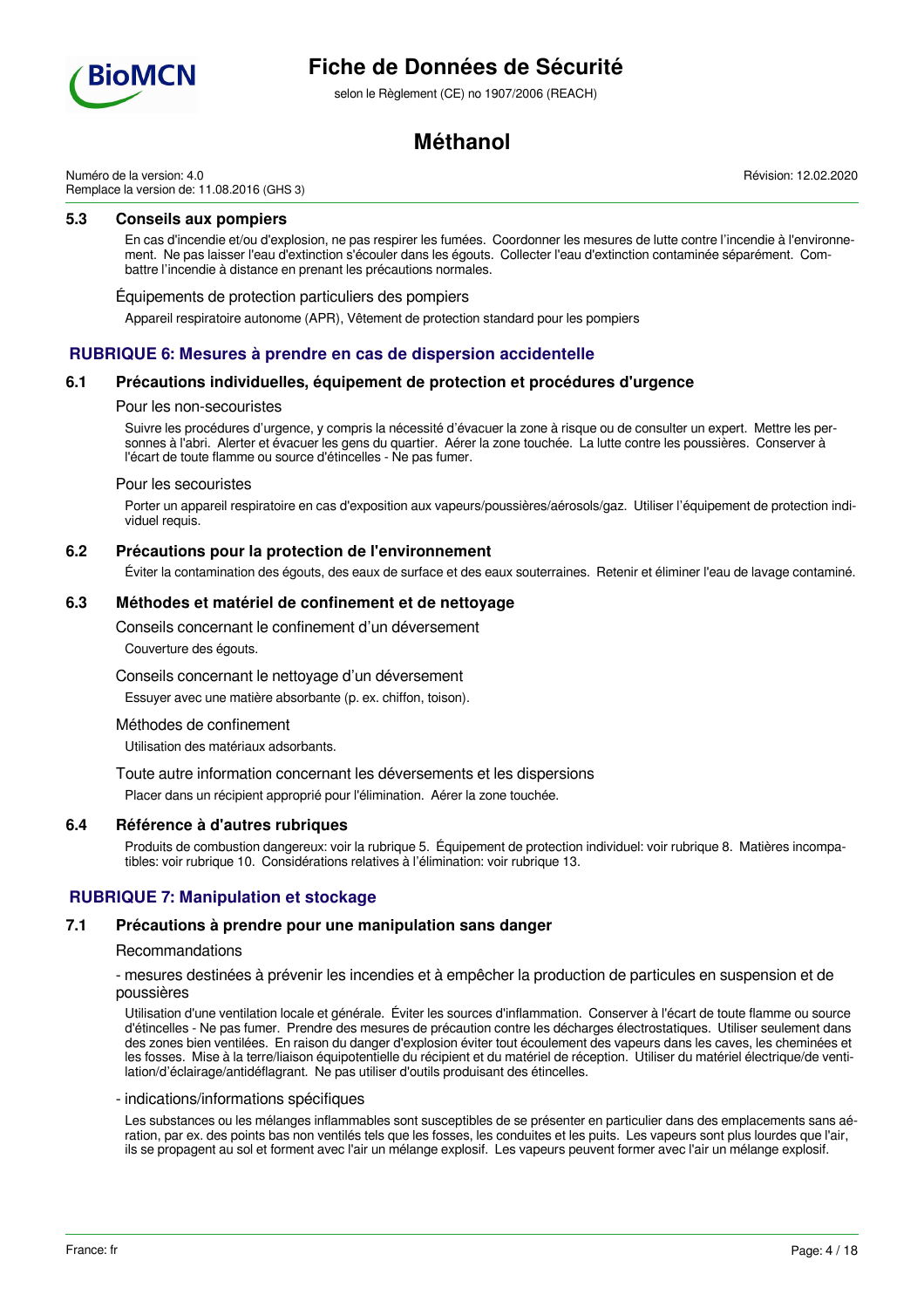

selon le Règlement (CE) no 1907/2006 (REACH)

# **Méthanol**

Numéro de la version: 4.0 Remplace la version de: 11.08.2016 (GHS 3) Révision: 12.02.2020

### Conseils d'ordre général en matière d'hygiène du travail

Lavez les mains après chaque utilisation. Ne pas manger, boire et fumer dans les zones de travail. Enlevez les vêtements contaminés et l'équipement de protection avant d'entrer dans une zone de restauration. Ne conservez jamais des aliments ou des boissons à proximité de produits chimiques. Ne placez jamais des produits chimiques dans des récipients qui sont normalement utilisés pour la nourriture ou la boisson. Conserver à l'écart des aliments et boissons, y compris ceux pour animaux.

## **7.2 Conditions d'un stockage sûr, y compris d'éventuelles incompatibilités**

Gérer les risques associés

- atmosphères explosives

Conserver le récipient bien fermé et dans un endroit bien ventilé. Utilisation d'une ventilation locale et générale. Tenir au frais. Protéger du rayonnement solaire.

#### - risques d'inflammabilité

Conserver à l'écart de toute flamme ou source d'étincelles - Ne pas fumer. Tenir à l'écart de la chaleur, des surfaces chaudes, des étincelles, des flammes nues et de toute autre source d'inflammation. Ne pas fumer. Prendre des mesures de précaution contre les décharges électrostatiques. Protéger du rayonnement solaire.

#### - substances ou mélanges incompatibles

Observez le stockage compatible de produits chimiques. Matières incompatibles: voir rubrique 10.

#### Maîtriser les effets

Protéger contre l'exposition externe tel(s) que

Températures hautes. Rayonnement UV/la lumière naturelle. Décharges électrostatiques.

#### Considération des autres conseils

Stocker dans un endroit bien ventilé. Maintenir le récipient fermé de manière étanche.

#### - exigences en matière de ventilation

Conservez à un endroit facile d'accès toutes les substances qui émettent des vapeurs ou des gaz toxiques. Utilisation d'une ventilation locale et générale. Mise à la terre/liaison équipotentielle du récipient et du matériel de réception.

#### - compatibilités en matière de conditionnement

Seuls peuvent être utilisés les emballages agréés (par ex. selon ADR).

## **7.3 Utilisation(s) finale(s) particulière(s)**

Il n'y a aucune information additionnelle.

## **RUBRIQUE 8: Contrôles de l'exposition/protection individuelle**

## **8.1 Paramètres de contrôle**

## **Valeurs limites nationales**

| Valeurs limites d'exposition professionnelle (limites d'exposition sur le lieu de travail) |                   |               |                          |                     |                                               |                      |                                     |              |               |
|--------------------------------------------------------------------------------------------|-------------------|---------------|--------------------------|---------------------|-----------------------------------------------|----------------------|-------------------------------------|--------------|---------------|
| <b>Pays</b>                                                                                | Nom de l'agent    | <b>No CAS</b> | Identi-<br>fica-<br>teur | <b>VME</b><br>[ppm] | <b>VME</b><br>$\lceil \mathsf{mq/m^3} \rceil$ | <b>VLCT</b><br>[ppm] | <b>VLCT</b><br>[mg/m <sup>3</sup> ] | Men-<br>tion | <b>Source</b> |
| EU                                                                                         | méthanol          | 67-56-1       | <b>IOELV</b>             | 200                 | 260                                           |                      |                                     |              | 2006/15/CE    |
| <b>FR</b>                                                                                  | alcool méthylique | 67-56-1       | <b>VME</b>               | 200                 | 260                                           | 1.000                | 1.300                               |              | <b>INRS</b>   |

Mention

VLCT valeur limite court terme (limite d'exposition à court terme): valeur limite au-dessus de laquelle il ne devrait pas y avoir d'exposition et qui se rapporte à une période de quinze minutes (sauf indication contraire)

VME valeur limite de moyenne d'exposition (limite d'exposition à long terme): mesuré ou calculé par rapport à une période de référence de huit heures, moyenne pondérée dans le temps (sauf indication contraire)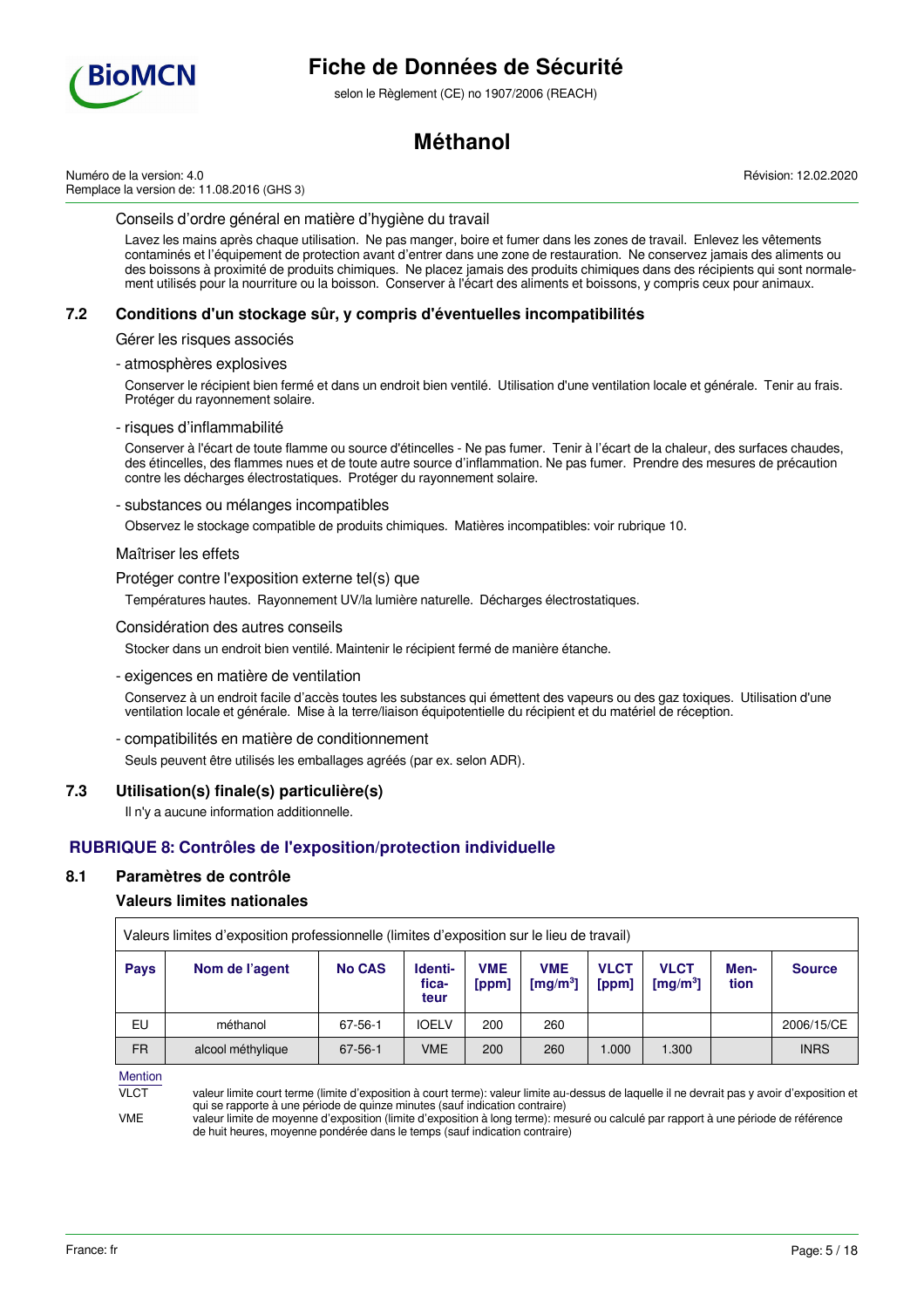

selon le Règlement (CE) no 1907/2006 (REACH)

# **Méthanol**

Numéro de la version: 4.0 Remplace la version de: 11.08.2016 (GHS 3) Révision: 12.02.2020

# **DNEL/DMEL/PNEC pertinents et autres seuils d'exposition**

| DNEL pertinents et autres seuils d'exposition |                         |                                                            |                                    |                                |  |
|-----------------------------------------------|-------------------------|------------------------------------------------------------|------------------------------------|--------------------------------|--|
| <b>Effet</b>                                  | Seuil d'exposi-<br>tion | <b>Objectif de protec-</b><br>tion, voie d'exposi-<br>tion | Utilisé dans                       | <b>Durée d'exposition</b>      |  |
| <b>DNEL</b>                                   | 130 mg/m $3$            | homme, par inhalation                                      | travailleur (industriel)           | chronique - effets systémiques |  |
| <b>DNEL</b>                                   | 130 mg/m <sup>3</sup>   | homme, par inhalation                                      | travailleur (industriel)           | aiguë - effets systémiques     |  |
| <b>DNEL</b>                                   | 130 mg/m $3$            | homme, par inhalation                                      | travailleur (industriel)           | chronique - effets locaux      |  |
| <b>DNEL</b>                                   | 130 mg/m $3$            | homme, par inhalation                                      | travailleur (industriel)           | aiquë - effets locaux          |  |
| <b>DNEL</b>                                   | 20 mg/kg de pc/<br>jour | homme, cutané                                              | travailleur (industriel)           | chronique - effets systémiques |  |
| <b>DNEL</b>                                   | 20 mg/kg de pc/<br>jour | homme, cutané                                              | travailleur (industriel)           | aiguë - effets systémiques     |  |
| <b>DNEL</b>                                   | $26 \text{ mg/m}^3$     | homme, par inhalation                                      | consommateur (ménages pri-<br>vés) | chronique - effets systémiques |  |
| <b>DNEL</b>                                   | $26 \text{ mg/m}^3$     | homme, par inhalation                                      | consommateur (ménages pri-<br>vés) | aiguë - effets systémiques     |  |
| <b>DNEL</b>                                   | $26 \text{ mg/m}^3$     | homme, par inhalation                                      | consommateur (ménages pri-<br>vés) | chronique - effets locaux      |  |
| <b>DNEL</b>                                   | $26 \text{ mg/m}^3$     | homme, par inhalation                                      | consommateur (ménages pri-<br>vés) | aiguë - effets locaux          |  |
| <b>DNEL</b>                                   | 4 mg/kg de pc/<br>jour  | homme, cutané                                              | consommateur (ménages pri-<br>vés) | chronique - effets systémiques |  |
| <b>DNEL</b>                                   | 4 mg/kg de pc/<br>jour  | homme, cutané                                              | consommateur (ménages pri-<br>vés) | aiguë - effets systémiques     |  |
| <b>DNEL</b>                                   | 4 mg/kg de pc/<br>jour  | homme, oral                                                | consommateur (ménages pri-<br>vés) | chronique - effets systémiques |  |
| <b>DNEL</b>                                   | 4 mg/kg de pc/<br>jour  | homme, oral                                                | consommateur (ménages pri-<br>vés) | aiguë - effets systémiques     |  |

| PNEC pertinents et autres seuils d'exposition |                         |                       |                                                    |                         |  |  |
|-----------------------------------------------|-------------------------|-----------------------|----------------------------------------------------|-------------------------|--|--|
| <b>Effet</b>                                  | Seuil d'exposi-<br>tion | Organisme             | <b>Milieu de l'environnement</b>                   | Durée d'exposition      |  |  |
| <b>PNEC</b>                                   | $20.8$ mg/              | organismes aquatiques | eau douce                                          | court terme (cas isolé) |  |  |
| <b>PNEC</b>                                   | $2,08$ mg/              | organismes aquatiques | eau de mer                                         | court terme (cas isolé) |  |  |
| <b>PNEC</b>                                   | $100 \frac{mg}{l}$      | organismes aquatiques | installation de traitement des<br>eaux usées (STP) | court terme (cas isolé) |  |  |
| <b>PNEC</b>                                   | $77 \frac{mg}{ka}$      | organismes aquatiques | sédiments d'eau douce                              | court terme (cas isolé) |  |  |
| <b>PNEC</b>                                   | 7,7 $mg/kg$             | organismes aquatiques | sédiments marins                                   | court terme (cas isolé) |  |  |
| <b>PNEC</b>                                   | 100 $mg/kq$             | organismes terrestres | sol                                                | court terme (cas isolé) |  |  |

# **8.2 Contrôles de l'exposition**

Contrôles techniques appropriés Ventilation générale.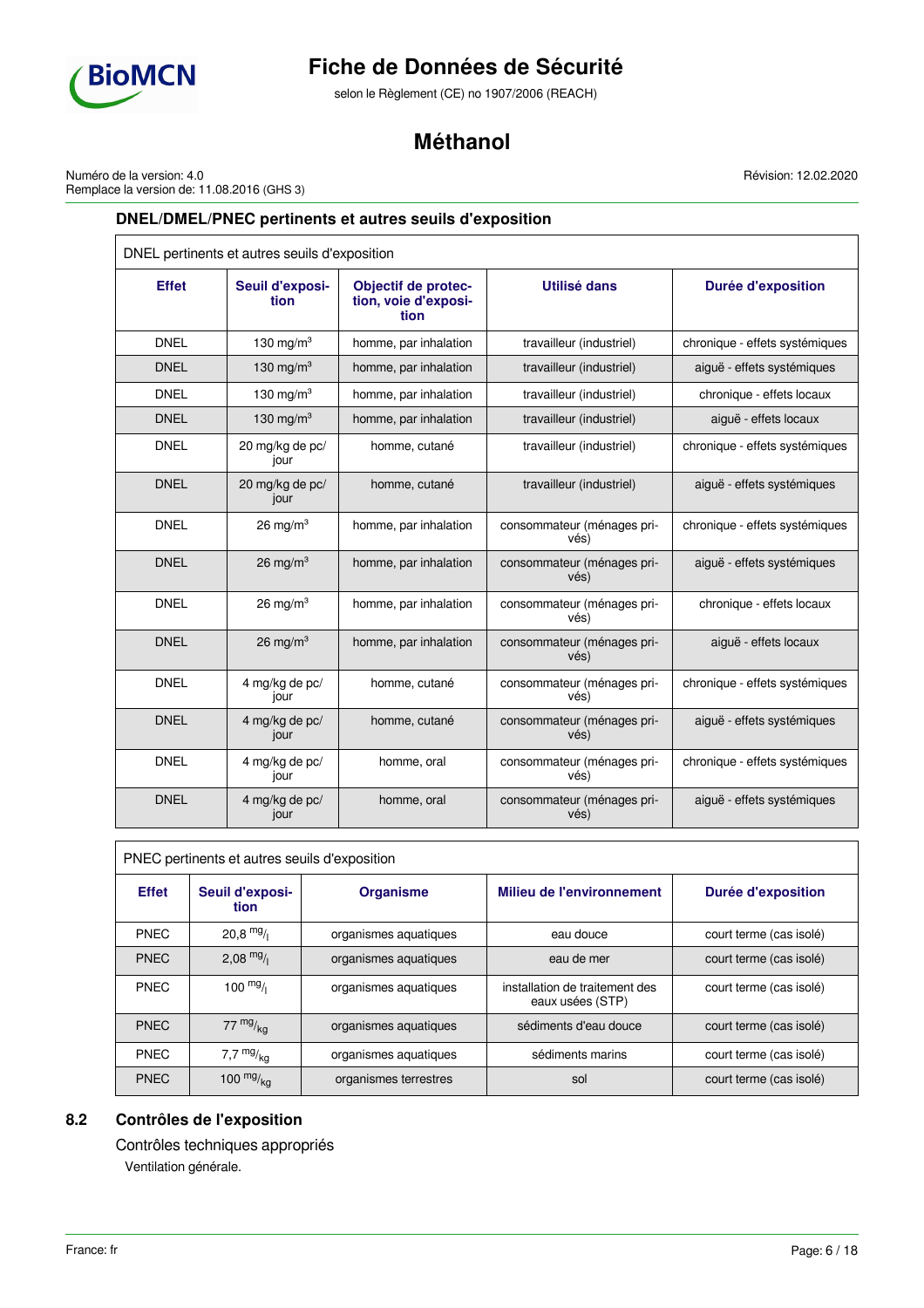

selon le Règlement (CE) no 1907/2006 (REACH)

# **Méthanol**

Mesures de protection individuelle (équipement de protection individuelle) Protection des yeux/du visage Utilisation des lunettes de protection avec une protection sur les côtés (EN 166). Protection de la peau Vêtements de protection (EN 340 & EN ISO 13688). - protection des mains Porter des gants appropriés. Avant usage vérifier l'étanchéité/l'imperméabilité. Pour un usage spécial il est recommandé de vérifier la résistance des gants de protection indiqué plus haut contre les produits chimiques avec le fournisseur de ces gants. Un gant de protection contre les substances chimiques selon la norme EN 374 est approprié. Le choix de gants appropriés dépend non seulement du matériau, mais aussi d'autres critères de qualité qui peuvent varier d'un fabricant à l'autre. Puisque le produit représente une préparation composée de plusieurs substances, la résistance des matériaux des gants ne peut pas être calculée à l'avance et doit, alors, être contrôlée avant l'utilisation. - type de matière Caoutchouc butyle - épaisseur de la matière ≥ 0,7 mm - délai normal ou minimal de rupture de la matière constitutive du gant Utiliser des gants avec un minimum délai normal ou minimal de rupture de la matière constitutive du gant: >480 minutes (perméation: niveau 6). - mesures de protection diverse Faire des périodes de récupération pour la régénération de la peau. Une protection de la peau (crèmes barrières/pommades) est recommandée. Se laver les mains soigneusement après manipulation. Protection respiratoire Lorsque la ventilation du local est insuffisante, porter un équipement de protection respiratoire. Appareil respiratoire autonome (EN 133). Contrôles d'exposition liés à la protection de l'environnement Utiliser un récipient approprié pour éviter toute contamination du milieu ambiant. Éviter la contamination des égouts, des eaux de surface et des eaux souterraines. **RUBRIQUE 9: Propriétés physiques et chimiques 9.1 Informations sur les propriétés physiques et chimiques essentielles** Numéro de la version: 4.0 Remplace la version de: 11.08.2016 (GHS 3)

## **Aspect**

| État physique | liquide  |
|---------------|----------|
| Couleur       | incolore |
| Odeur         | piquante |

## **Autres paramètres de sécurité**

| (valeur de) pH                                        | non déterminé       |
|-------------------------------------------------------|---------------------|
| Point de fusion/point de congélation                  | -97,8 °C            |
| Point initial d'ébullition et intervalle d'ébullition | 64,7 °C à 1.013 hPa |
| Point d'éclair                                        | 9,7 °C à 1.013 hPa  |

Révision: 12.02.2020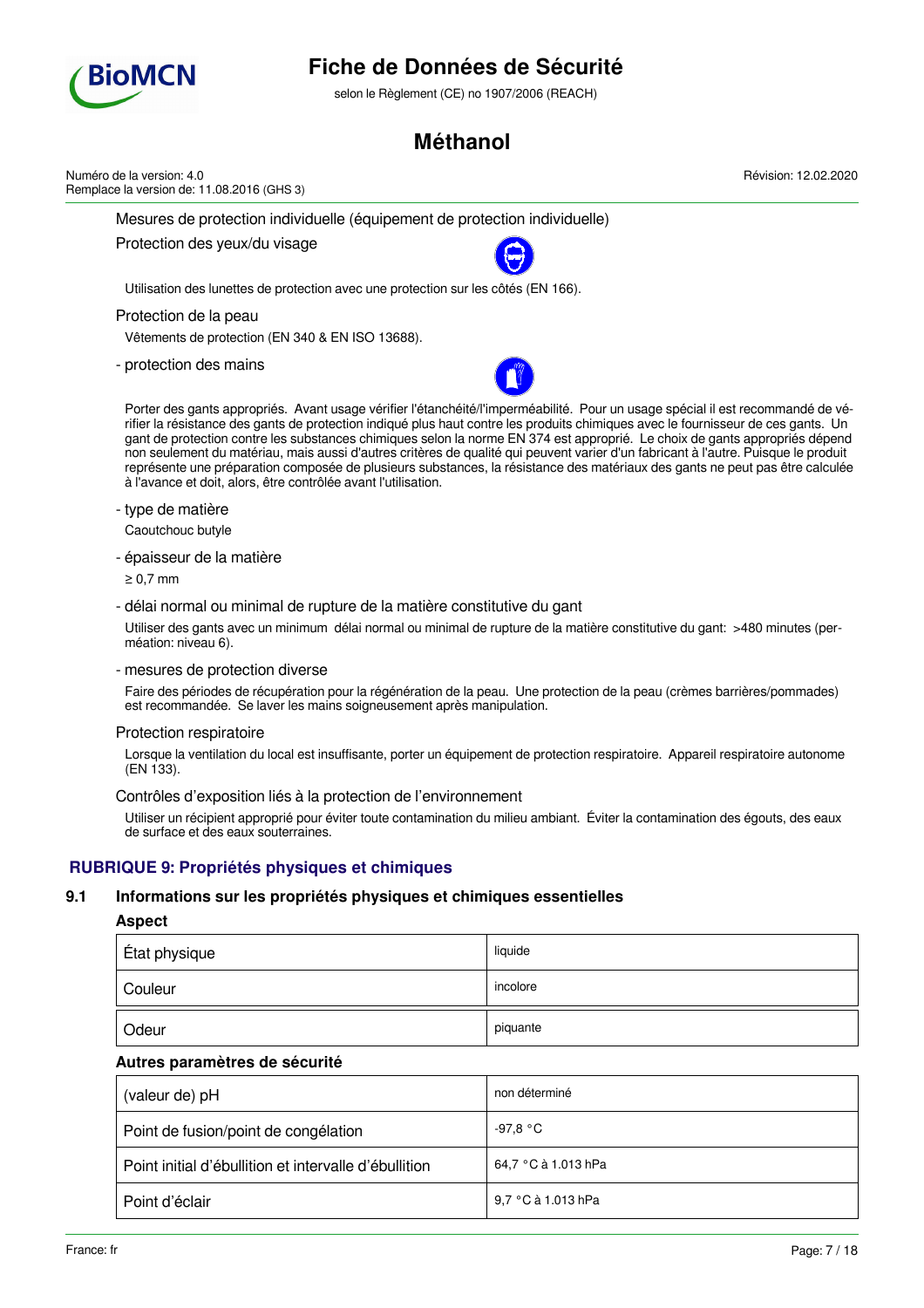

selon le Règlement (CE) no 1907/2006 (REACH)

# **Méthanol**

Numéro de la version: 4.0 Remplace la version de: 11.08.2016 (GHS 3)

| Taux d'évaporation                            | 5,3 (éther = $1)$ (Supplier)               |
|-----------------------------------------------|--------------------------------------------|
| Inflammabilité (solide, gaz)                  | non pertinent, (fluide)                    |
| Limites d'explosivité                         |                                            |
| - limite inférieure d'explosivité (LIE)       | 4,4 % vol                                  |
| - limite supérieure d'explosivité (LSE)       | 38,5 % vol                                 |
| Pression de vapeur                            | 169,3 hPa à 25 °C                          |
| Densité                                       | 0,79 - 0,8 $\frac{9}{cm}$ à 20 °C          |
| Densité de vapeur                             | cette information n'est pas disponible     |
| Solubilité(s)                                 |                                            |
| - solubilité dans l'eau                       | ≥1.000 <sup>g</sup> / <sub>i</sub> à 20 °C |
| Coefficient de partage                        |                                            |
| - n-octanol/eau (log KOW)                     | $-0,77$ (ECHA)                             |
| - carbone organique du sol/de l'eau (log KOC) | $0,13 - 1$                                 |
| Température d'auto-inflammabilité             | 455 °C à 1.013 hPa (ECHA)                  |
| Viscosité                                     |                                            |
| - viscosité dynamique                         | >0,544 - <0,59 mPa s à 25 °C               |
| Propriétés explosives                         | aucune                                     |
| Propriétés comburantes                        | aucune                                     |

## **9.2 Autres informations**

Il n'y a aucune information additionnelle.

# **RUBRIQUE 10: Stabilité et réactivité**

# **10.1 Réactivité**

C'est une substance réactive. Risque d'allumage.

En cas de chauffage: Risque d'allumage.

## **10.2 Stabilité chimique**

Voir en bas "Conditions à éviter".

# **10.3 Possibilité de réactions dangereuses**

Pas de réactions dangereuses connues.

## **10.4 Conditions à éviter**

Tenir à l'écart de la chaleur, des surfaces chaudes, des étincelles, des flammes nues et de toute autre source d'inflammation. Ne pas fumer.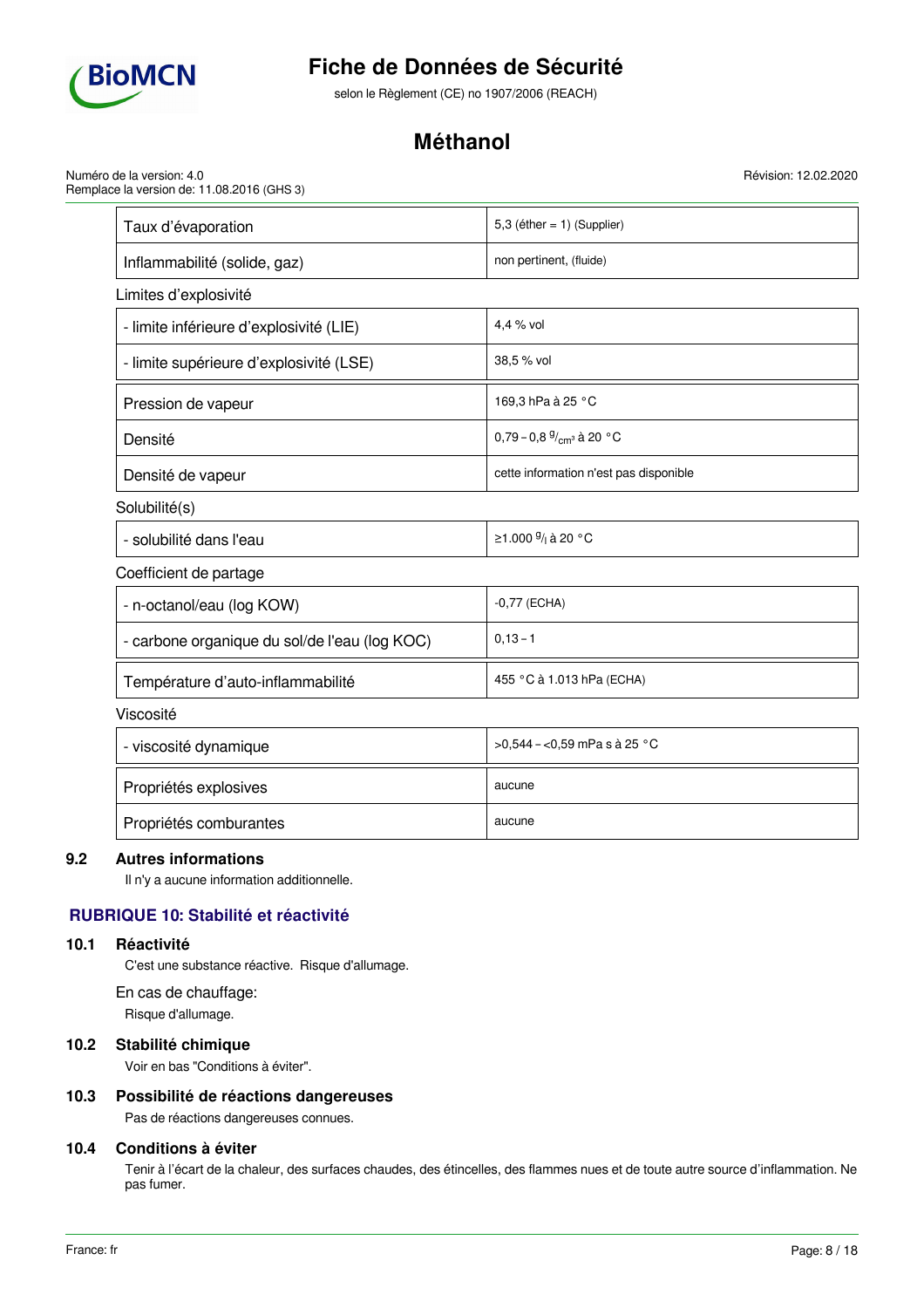

selon le Règlement (CE) no 1907/2006 (REACH)

# **Méthanol**

Numéro de la version: 4.0 Remplace la version de: 11.08.2016 (GHS 3)

Indications comment éviter des incendies et des explosions

Utiliser du matériel électrique/de ventilation/d'éclairage/antidéflagrant. Ne pas utiliser d'outils produisant des étincelles. Prendre des mesures de précaution contre les décharges électrostatiques.

## **10.5 Matières incompatibles**

Comburants, Sodium, Magnesium

## **10.6 Produits de décomposition dangereux**

Les produits de décomposition dangereux que l'on peut raisonnablement prévoir à la suite de l'utilisation, du stockage, du déversement et de l'échauffement, ne sont pas connus. Produits de combustion dangereux: voir la rubrique 5.

# **RUBRIQUE 11: Informations toxicologiques**

## **11.1 Informations sur les effets toxicologiques**

## **Classification opérée conformément au SGH (1272/2008/CE, CLP)**

### Toxicité aiguë

Toxique en cas d'ingestion. Toxique par contact cutané. Toxique par inhalation.

| Toxicité aiguë           |              |                             |               |  |  |
|--------------------------|--------------|-----------------------------|---------------|--|--|
| <b>Voie d'exposition</b> | <b>Effet</b> | <b>Valeur</b>               | <b>Espèce</b> |  |  |
| inhalation: vapeur       | <b>LC50</b>  | 128.200 $mg/m^3/4h$         | rat           |  |  |
| inhalation: vapeur       | <b>LC50</b>  | 85.400 mg/ <sub>l</sub> /4h | chat          |  |  |
| cutané                   | LD50         | 17.100 $mg/kq$              | lapin         |  |  |
| oral                     | LD50         | $>7$ mg/ $_{\text{kg}}$     | singe         |  |  |
| oral                     | LD50         | $>1.187 \frac{mg}{kg}$      | rat           |  |  |

### Corrosion/irritation cutanée

N'est pas classé comme corrosif ou irritant pour la peau.

#### Lésion oculaire grave/sévère irritation des yeux

N'est pas classé comme causant des lésions graves aux yeux ou comme irritant pour les yeux.

#### Sensibilisation respiratoire ou cutanée

N'est pas classé comme sensibilisant respiratoire ou sensibilisant cutané.

## Mutagénicité sur cellules germinales

N'est pas classé comme mutagène sur les cellules germinales.

## Cancérogénicité

N'est pas classé comme cancérogène.

## Toxicité pour la reproduction

N'est pas classé comme toxique pour la reproduction. La fertilité:  $NOAEC (Rat) = 1,3 mg/L$ NOAEC (Monkey) = 2.39 mg / L NOAEL (Oral) Sperm = 1000 mg / kg de poids corporel / jour Toxicité pour le développement: NOAEC  $(Rat) = 1,33$  mg / L  $DMENO$  (souris) = 1700 mg / kg Toxicité pour le développement: NOAEC (Rat, souris) =  $1,33$  mg / L DMENO (souris) =  $5000$  mg / kg.

Toxicité spécifique pour certains organes cibles - exposition unique

Risque avéré d'effets graves pour les organes (oeil, système nerveux central). Voie d'exposition: Oral. Inhalation.

Révision: 12.02.2020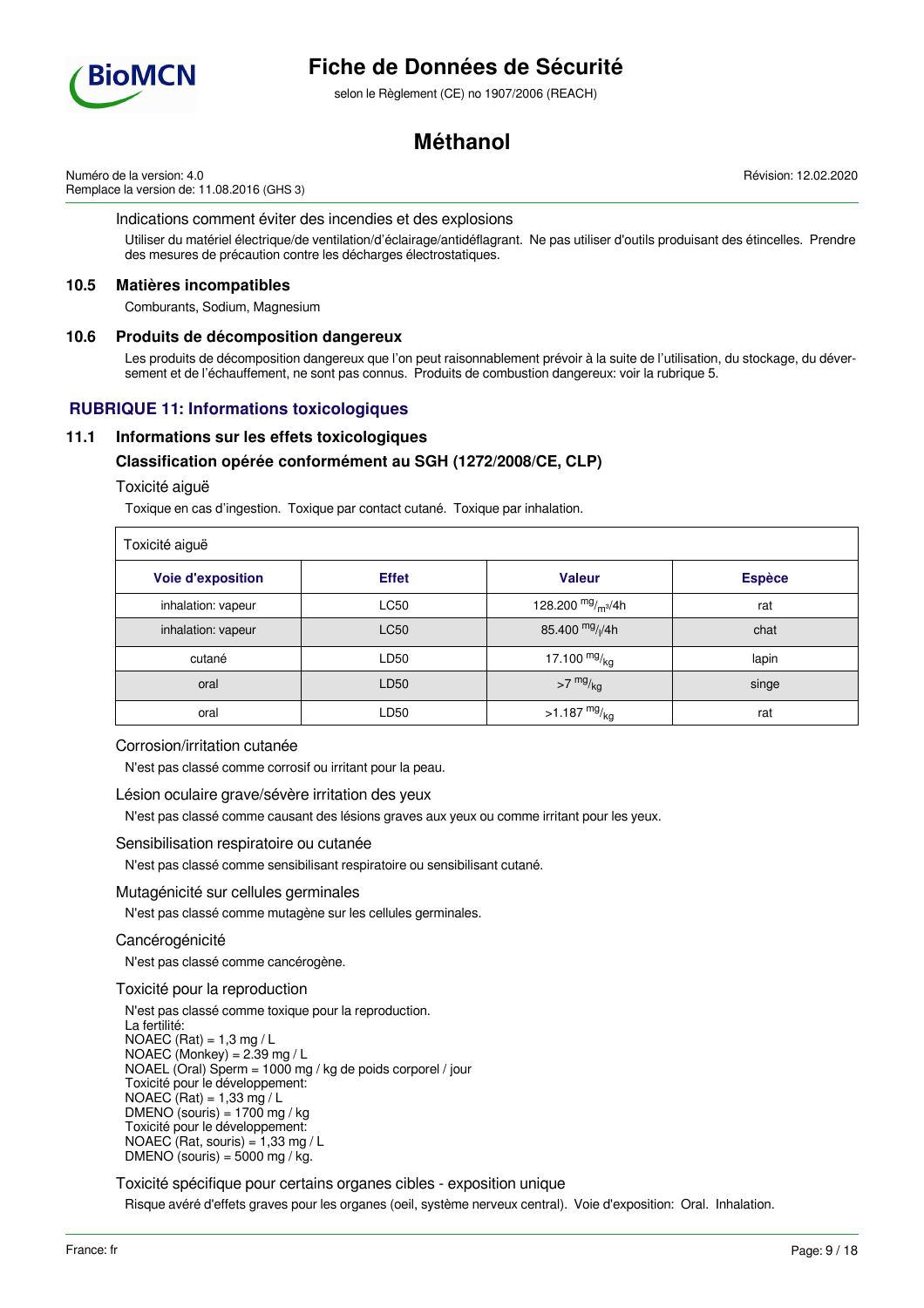

selon le Règlement (CE) no 1907/2006 (REACH)

# **Méthanol**

Révision: 12.02.2020

Numéro de la version: 4.0 Remplace la version de: 11.08.2016 (GHS 3)

| Catégorie de danger | Organe cible            | <b>Voie d'exposition</b> |  |
|---------------------|-------------------------|--------------------------|--|
|                     | oeil                    | en cas d'exposition      |  |
|                     | système nerveux central | en cas d'exposition      |  |

Toxicité spécifique pour certains organes cibles - exposition répétée

N'est pas classé comme un toxique spécifique pour certains organes cibles (exposition répétée).

| <b>Voie d'exposition</b> | <b>Effet</b> | Valeur        | Durée d'ex-<br>position | <b>Espèce</b> | <b>Notes</b> |
|--------------------------|--------------|---------------|-------------------------|---------------|--------------|
| oral                     | LOAEL        | 2.340 $mg/kq$ |                         | non spécifié  | 3d           |
| inhalation: vapeur       | <b>NOAEL</b> | 13 $mg/m3$    |                         | non spécifié  | 7mth         |

### Danger en cas d'aspiration

N'est pas classé comme présentant un danger en cas d'aspiration.

Études sur l'absorption, le métabolisme, la distribution et l'excrétion

Rapidement métabolisé.

Métabolisé à ce qui suit: Formaldéhyde. Métabolisme à ce qui suit: l'eau, Le dioxyde de carbone (CO). Métabolisé avant l'excrétion. Excrété à l'air pendant la respiration.

# **RUBRIQUE 12: Informations écologiques**

## **12.1 Toxicité**

N'est pas classé comme dangereux pour le milieu aquatique.

| Toxicité aquatique (aiguë) |               |                  |                                                           |                         |
|----------------------------|---------------|------------------|-----------------------------------------------------------|-------------------------|
| <b>Effet</b>               | <b>Valeur</b> | <b>Espèce</b>    | <b>Source</b>                                             | Durée d'ex-<br>position |
| <b>IC50</b>                | $>880$ mg/    | micro-organismes |                                                           | 24h                     |
| <b>LC50</b>                | 15.400 $mg/$  | poisson          | European Chemicals<br>Agency, http://echa.euro-<br>pa.eu/ | 96 h                    |
| <b>EC50</b>                | 12.700 $mg/$  | poisson          | European Chemicals<br>Agency, http://echa.euro-<br>pa.eu/ | 96 h                    |
| ErC <sub>50</sub>          | 22.000 $mg/$  | algue            | European Chemicals<br>Agency, http://echa.euro-<br>pa.eu/ | 96 h                    |

## Biodégradation

La substance est facilement biodégradable. Les substances pertinentes du mélange sont facilement biodégradables.

## **12.2 Persistance et dégradabilité**

| Processus de la dégradabilité |                        |       |                                                      |
|-------------------------------|------------------------|-------|------------------------------------------------------|
| <b>Processus</b>              | Vitesse de dégradation | Temps | <b>Source</b>                                        |
| disparition de l'oxygène      | 69%                    | 5 d   | European Chemicals Agency,<br>http://echa.europa.eu/ |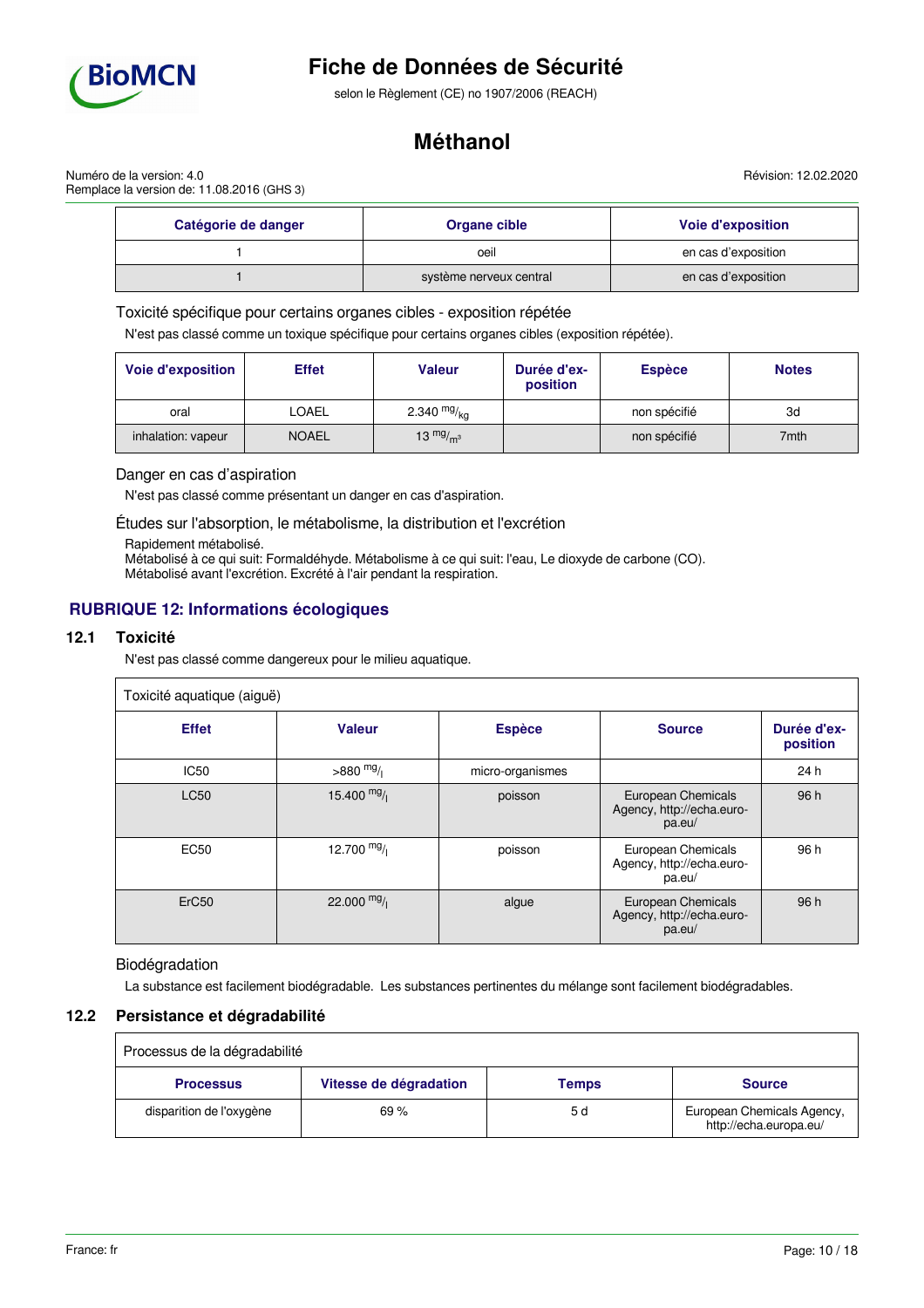

selon le Règlement (CE) no 1907/2006 (REACH)

# **Méthanol**

Numéro de la version: 4.0 Remplace la version de: 11.08.2016 (GHS 3)

## **12.3 Potentiel de bioaccumulation**

| n-octanol/eau (log KOW) |            | -0,77 (ECHA) |
|-------------------------|------------|--------------|
|                         | <b>FBC</b> | $<$ 10       |

## **12.4 Mobilité dans le sol**

| Constante de la loi de Henry                                                         | 0,461 $\mathrm{^{Pa}}$ $\mathrm{^{m^3}_{\prime mol}}$ à 25 $\mathrm{^{\circ}C}$ |
|--------------------------------------------------------------------------------------|---------------------------------------------------------------------------------|
| Le coefficient normalisé basé sur la teneur en<br>carbone organique (Organic Carbon) | $0.13 - 1$                                                                      |

## **12.5 Résultats des évaluations PBT et vPvB**

Conformément aux résultats de son évaluation, cette substance n'est pas une substance PBT ou vPvB.

### **12.6 Autres effets néfastes**

Des données ne sont pas disponibles.

Potentiel de perturbation du système endocrinien

Pas énuméré.

# **RUBRIQUE 13: Considérations relatives à l'élimination**

## **13.1 Méthodes de traitement des déchets**

Informations pertinentes pour le traitement des déchets

Récupération ou régénération des solvants.

Informations pertinentes pour l'évacuation des eaux usées

Ne pas jeter les résidus à l'égout. Éviter le rejet dans l'environnement.

## Traitement des déchets des conteneurs/emballages

Il s'agit de déchets dangereux; seuls peuvent être utilisés les emballages agréés (par exemple selon ADR). Des emballages complètements vides peuvent être recyclés. Manipuler des emballages contaminés de la même manière que la substance.

## **Remarques**

Veuillez bien noter toute disposition nationale ou régionale pertinente. Les déchets sont à trier selon les catégories qui peuvent être traitées séparément dans les installations locales ou nationales de gestion des déchets.

# **RUBRIQUE 14: Informations relatives au transport**

| 14.1 | Numéro ONU                                   | 1230                                                                                                     |
|------|----------------------------------------------|----------------------------------------------------------------------------------------------------------|
| 14.2 | Désignation officielle de transport de l'ONU | MÉTHANOL                                                                                                 |
| 14.3 | Classe(s) de danger pour le transport        |                                                                                                          |
|      | Classe                                       | 3 (liquides inflammables)                                                                                |
|      | $Risque(s)$ subsidiaire $(s)$                | 6.1 (toxicité aiguë)                                                                                     |
| 14.4 | Groupe d'emballage                           | II (matière moyennement dangereuse)                                                                      |
| 14.5 | Dangers pour l'environnement                 | pas dangereux pour l'environnement selon le règlement sur les<br>transports des marchandises dangereuses |

# **14.6 Précautions particulières à prendre par l'utilisateur**

Les dispositions concernant les marchandises dangereuses (ADR) devront être aussi respectées à l'intérieur de ses installations.

# **14.7 Transport en vrac conformément à l'annexe II de la convention MARPOL et au recueil IBC** Il n'existe pas de données disponibles.

Révision: 12.02.2020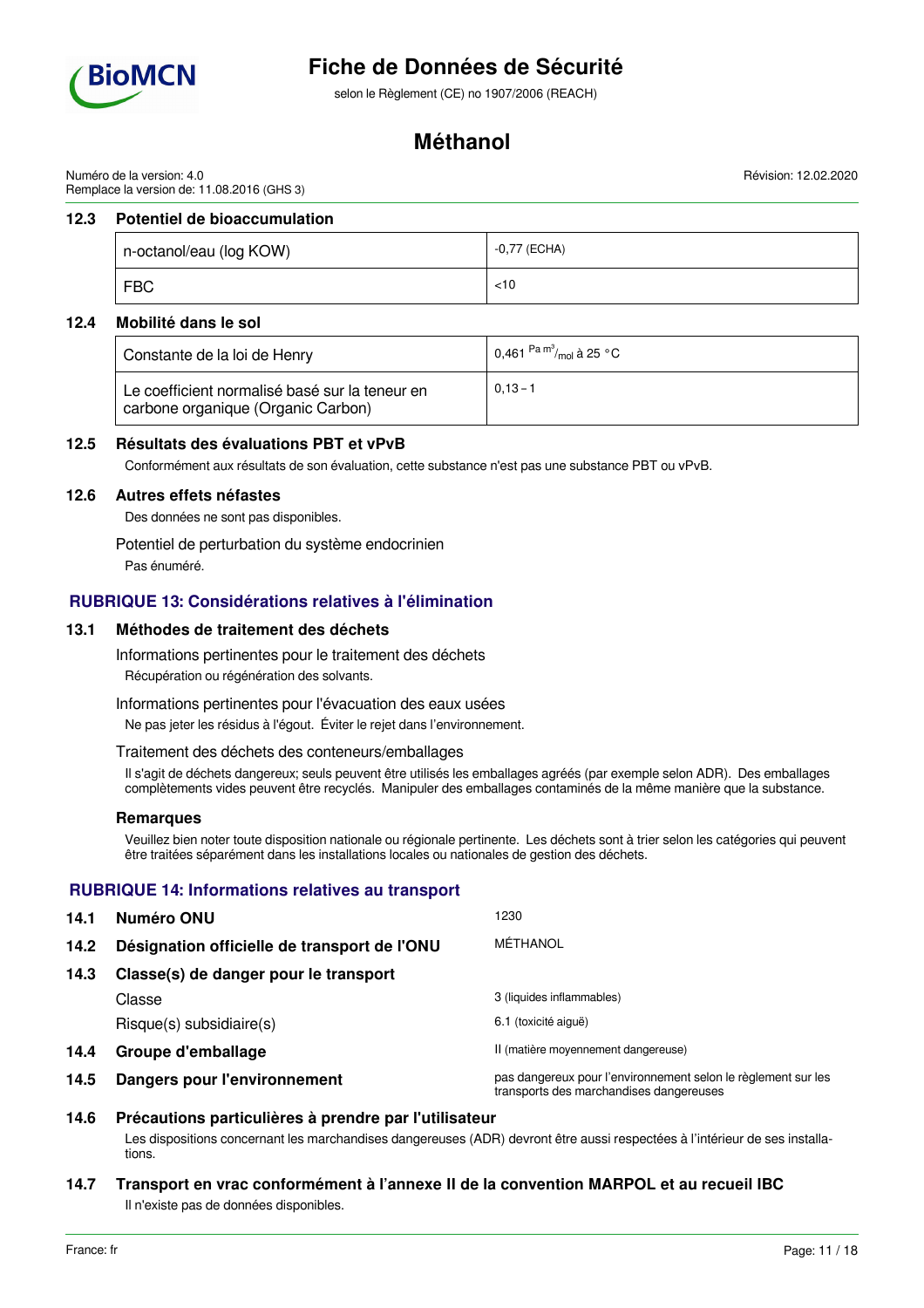

selon le Règlement (CE) no 1907/2006 (REACH)

# **Méthanol**

Numéro de la version: 4.0 Remplace la version de: 11.08.2016 (GHS 3) Révision: 12.02.2020

| Informations pour chacun des règlements types des Nations unies  |                                                                                               |
|------------------------------------------------------------------|-----------------------------------------------------------------------------------------------|
|                                                                  | Transport par route, par rail ou par voie navigable de marchandises dangereuses (ADR/RID/ADN) |
| Numéro ONU                                                       | 1230                                                                                          |
| Désignation officielle                                           | MÉTHANOL                                                                                      |
| Classe                                                           | 3                                                                                             |
| Code de classification                                           | FT <sub>1</sub>                                                                               |
| Groupe d'emballage                                               | $\mathbf{H}$                                                                                  |
| Étiquette(s) de danger                                           | $3 + 6.1$                                                                                     |
|                                                                  |                                                                                               |
| Dispositions spéciales (DS)                                      | 279, 802(ADN)                                                                                 |
| Quantités exceptées (EQ)                                         | E <sub>2</sub>                                                                                |
| Quantités limitées (LQ)                                          | 1 <sub>L</sub>                                                                                |
| Catégorie de transport (CT)                                      | 2                                                                                             |
| Code de restriction en tunnels (CRT)                             | D/E                                                                                           |
| Numéro d'identification du danger                                | 336                                                                                           |
| Code maritime international des marchandises dangereuses (IMDG)  |                                                                                               |
| Numéro ONU                                                       | 1230                                                                                          |
| Désignation officielle                                           | MÉTHANOL                                                                                      |
| Classe                                                           | 3                                                                                             |
| Risque(s) subsidiaire(s)                                         | 6.1                                                                                           |
| Polluant marin                                                   |                                                                                               |
| Groupe d'emballage                                               | $\mathbf{H}$                                                                                  |
| Étiquette(s) de danger                                           | $3 + 6.1$                                                                                     |
|                                                                  |                                                                                               |
| Dispositions spéciales (DS)                                      | 279                                                                                           |
| Quantités exceptées (EQ)                                         | E <sub>2</sub>                                                                                |
| Quantités limitées (LQ)                                          | 1 <sub>L</sub>                                                                                |
| EmS                                                              | F-E, S-D                                                                                      |
| Catégorie de rangement (stowage category)                        | В                                                                                             |
| Organisation de l'aviation civile internationale (OACI-IATA/DGR) |                                                                                               |
| Numéro ONU                                                       | 1230                                                                                          |
| Désignation officielle                                           | Méthanol                                                                                      |
| Classe                                                           | 3                                                                                             |
| Risque(s) subsidiaire(s)                                         | 6.1                                                                                           |
| Groupe d'emballage                                               | Ш                                                                                             |
| Étiquette(s) de danger                                           | $3 + 6.1$                                                                                     |
|                                                                  |                                                                                               |

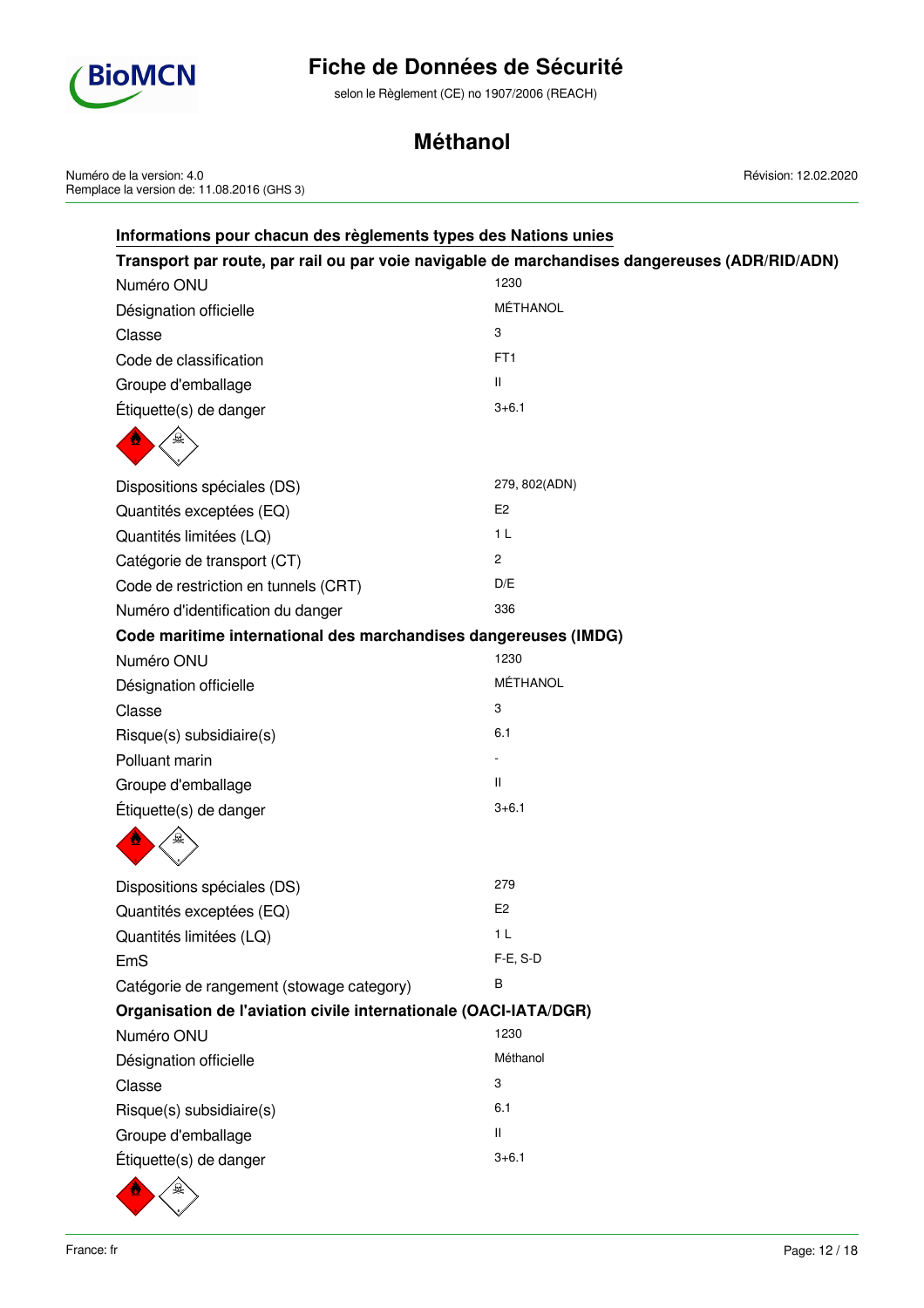

## selon le Règlement (CE) no 1907/2006 (REACH)

# **Méthanol**

| Numéro de la version: 4.0<br>Remplace la version de: 11.08.2016 (GHS 3) | Révision: 12.02.2020 |  |
|-------------------------------------------------------------------------|----------------------|--|
| Dispositions spéciales (DS)                                             | A113                 |  |
| Quantités exceptées (EQ)                                                | E2                   |  |
| Quantités limitées (LQ)                                                 |                      |  |

## **RUBRIQUE 15: Informations relatives à la réglementation**

## **15.1 Réglementations/législation particulières à la substance ou au mélange en matière de sécurité, de santé et d'environnement**

**Dispositions pertinentes de l'Union européenne (UE)**

## **Restrictions selon REACH, Annexe XVII**

| Substances dangereuses avec restrictions (REACH, Annexe XVII) |                                                                                                    |               |                    |    |
|---------------------------------------------------------------|----------------------------------------------------------------------------------------------------|---------------|--------------------|----|
| Nom de la substance                                           | Nom selon l'inventaire                                                                             | <b>No CAS</b> | <b>Restriction</b> | No |
| Méthanol                                                      | méthanol                                                                                           | 67-56-1       | R <sub>69</sub>    | 69 |
| Méthanol                                                      | ce produit répond aux critères de classifi-<br>cation conformément au Règlement no<br>1272/2008/CE |               | R3                 | 3  |
| Méthanol                                                      | inflammable / pyrophorique                                                                         |               | R40                | 40 |

#### Légende

 $\overline{R3}$  1. Ne peuvent être utilisés:

- dans des articles décoratifs destinés à produire des effets de lumière ou de couleur obtenus par des phases différentes, par exemple dans des lampes d'ambiance et des cendriers,

- dans des jeux destinés à un ou plusieurs participants ou dans tout article destiné à être utilisé comme tel, même sous des aspects décoratifs.

2. Les articles non conformes aux exigences du paragraphe 1 ne peuvent être mis sur le marché.

3. Ne peuvent être mis sur le marché s'ils contiennent un colorant, excepté pour des raisons fiscales, un parfum ou les deux et:

- s'ils peuvent être utilisés comme combustible dans des lampes à huile décoratives destinées au grand public,

- s'ils présentent un danger en cas d'aspiration et sont étiquetés R65 ou H304.

4. Les lampes à huile décoratives destinées au grand public ne peuvent être mises sur le marché que si elles sont conformes à la norme européenne sur les lampes à huiles décoratives (EN 14059) adoptée par le Comité européen de normalisation (CEN).

5. Sans préjudice de l'application d'autres dispositions communautaires relatives à la classification, à l'emballage et à l'étiquetage des substances et mélanges dangereux, les fournisseurs veillent à ce que les produits qu'ils mettent sur le marché respectent les exigences suivantes:

a) l'emballage des huiles lampantes étiquetées avec R65 ou H304 et destinées au grand public porte la mention ci-après, inscrite de manière lisible et indélébile: «Tenir les lampes remplies de ce liquide hors de portée des enfants» et, à compter du 1er décembre 2010, «L'ingestion d'huile, même en petite quantité ou par succion de la mèche, peut causer des lésions pulmonaires potentiellement fatales»;

b) l'emballage des allume-feu liquides étiquetés avec R65 ou H304 et destinés au grand public porte, à compter du 1er décembre 2010, la mention ci-après, inscrite de manière lisible et indélébile: «Une seule gorgée d'allume-feu peut causer des lésions pulmonaires potentiellement fatales»;

c) les huiles lampantes et les allume-feu liquides étiquetés avec R65 ou H304 et destinés au grand public sont conditionnés dans des récipients noirs opaques d'une capacité qui ne peut excéder un litre, à compter du 1er décembre 2010.

6. Au plus tard le 1er juin 2014, la Commission invite l'Agence européenne des produits chimiques à élaborer un dossier, conformément à l'article 69 du présent règlement, en vue de l'interdiction éventuelle des huiles lampantes et des allume-feu liquides étiquetés avec R65 ou H304 et destinés au grand public.

7. Les personnes physiques ou morales qui mettent sur le marché, pour la première fois, des huiles lampantes et des allume-feu liquides étiquetés avec R65 ou H304 communiquent, pour le 1er décembre 2011, puis sur une base annuelle, à l'autorité compétente de l'État membre concerné des informations sur les produits de substitution pour les huiles lampantes et les allume-feu liquides étiquetés avec R65 ou H304. Les États membres mettent ces données à la disposition de la Commission.

<sup>-</sup> dans des farces et attrapes,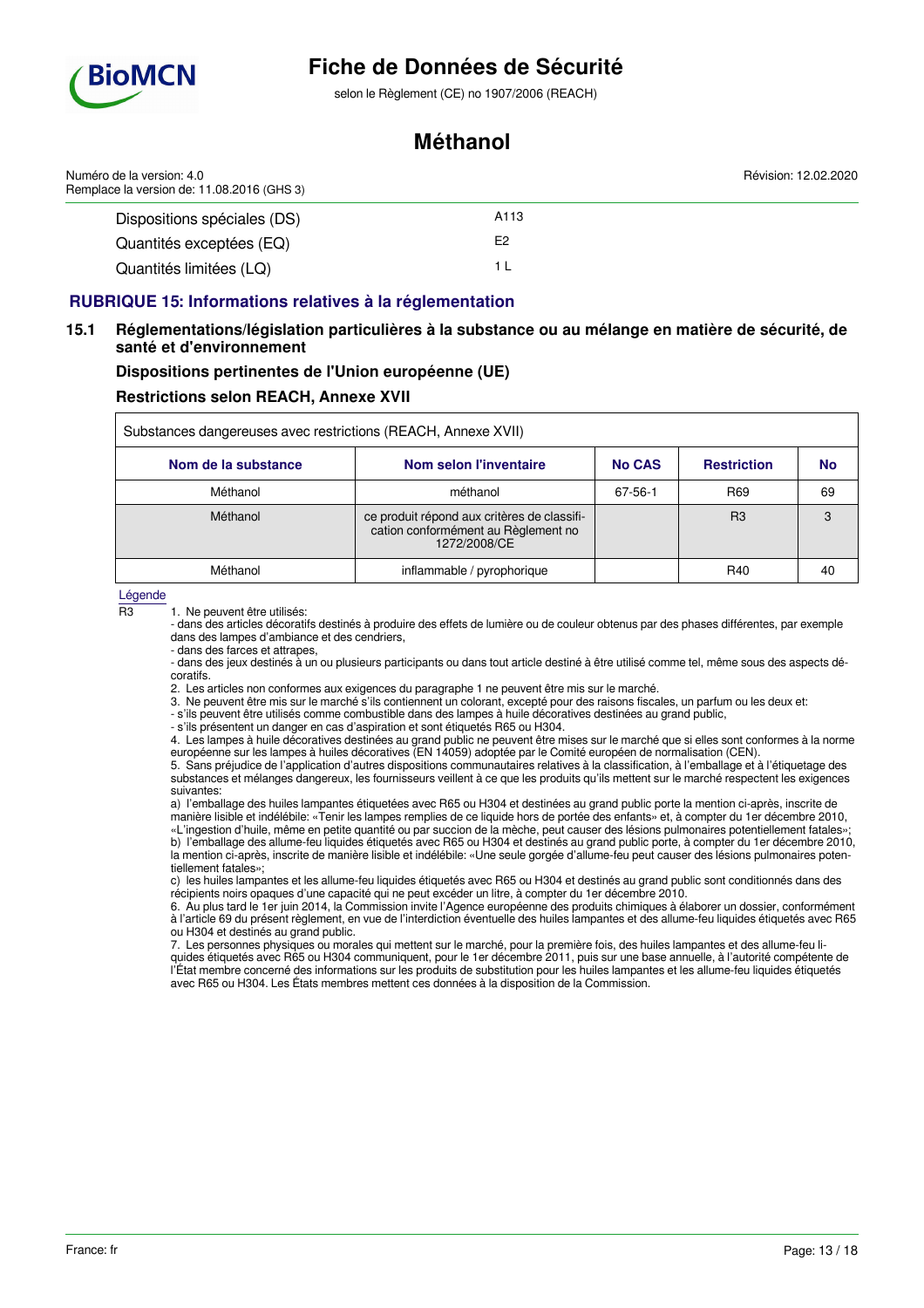

selon le Règlement (CE) no 1907/2006 (REACH)

# **Méthanol**

Numéro de la version: 4.0 Remplace la version de: 11.08.2016 (GHS 3) Révision: 12.02.2020

#### Légende

- R40 1. Ne peuvent être utilisées en tant que substances ou dans des mélanges contenus dans des générateurs d'aérosols mis sur le marché à l'intention du grand public à des fins de divertissement et de décoration comme:
	- les scintillants métallisés destinés principalement à la décoration,
	- la neige et le givre artificiels,
	- les coussins «péteurs»,
	- les bombes à serpentins, - les excréments factices,
	- les mirlitons,
	- les paillettes et les mousses décoratives,
	- les toiles d'araignée artificielles,
	- les boules puantes.

2. Sans préjudice de l'application d'autres dispositions communautaires en matière de classification, d'emballage et d'étiquetage des substances, les fournisseurs veillent à ce que, avant la mise sur le marché, l'emballage des générateurs d'aérosols visés ci-dessus porte d'une manière visible, lisible et indélébile la mention suivante:

«Usage réservé aux utilisateurs professionnels.»

3. Par dérogation, les paragraphes 1 et 2 ne sont pas applicables aux générateurs d'aérosols visés à l'article 8, paragraphe 1 bis, de la directive 75/324/CEE du Conseil (2).

4. Les générateurs d'aérosols visés aux paragraphes 1 et 2 ne peuvent être mis sur le marché que s'ils satisfont aux exigences qui y sont énoncées.

R69 Ne peut être mis sur le marché pour le grand public après le 9 mai 2019 dans les liquides pour lave-glace ou liquides de dégivrage à une concentration supérieure ou égale à 0,6 % en poids.

# **Liste des substances soumises à autorisation (REACH, Annexe XIV) / SVHC - liste des candidats**

# Pas énuméré.

## **Directive Seveso**

| 2012/18/UE (Seveso III) |                                           |     |                                                                                                        |              |
|-------------------------|-------------------------------------------|-----|--------------------------------------------------------------------------------------------------------|--------------|
| <b>No</b>               | Substance dangereuse/catégories de danger |     | Quantité seuil (tonnes) pour l'application<br>des exigences relatives au seuil bas et au<br>seuil haut | <b>Notes</b> |
| 22                      | méthanol                                  | 500 | 5.000                                                                                                  |              |

## **Règlement 166/2006/CE concernant la création d'un registre européen des rejets et des transferts de polluants (PRTR)**

Pas énuméré.

## **Directive 2000/60/CE établissant un cadre pour une politique communautaire dans le domaine de l'eau**

Pas énuméré.

# **Régelement 98/2013/UE sur la commercialisation et l'utilisation de précurseurs d'explosifs**

Pas énuméré.

## **15.2 Évaluation de la sécurité chimique**

Une évaluation de la sécurité chimique pour cette substance a été effectuée.

# **RUBRIQUE 16: Autres informations**

## **Indication des modifications (fiche révisée de données de sécurité)**

Révision complète de la fiche de données de sécurité.

| <b>Rubrique</b> | Inscription ancienne (texte/valeur)                | Inscription courante (texte/valeur)                         |
|-----------------|----------------------------------------------------|-------------------------------------------------------------|
| 2.2             |                                                    | - mentions de danger:<br>changement dans la liste (tableau) |
| 3.1             | Nom de la substance:<br>Méthanol                   | Nom de la substance:<br>Methanol                            |
| 3.1             | Formule structurelle:<br>structure.jpeg image/jpeg | Formule structurelle:<br>structure.png image/jpeg           |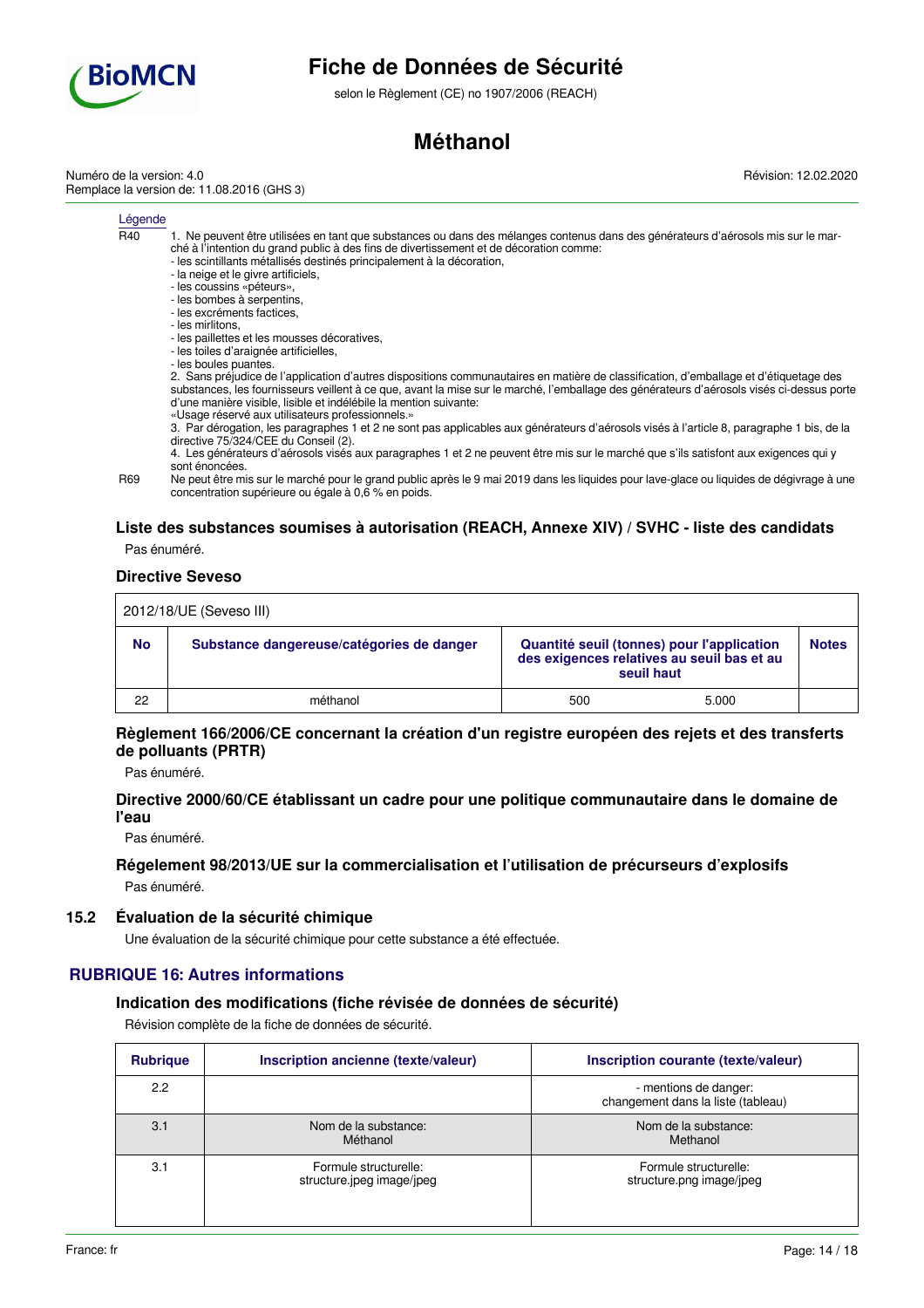

Numéro de la version: 4.0

# **Fiche de Données de Sécurité**

selon le Règlement (CE) no 1907/2006 (REACH)

# **Méthanol**

Révision: 12.02.2020

| <b>Rubrique</b> | Inscription ancienne (texte/valeur)                                                                                                                                                                                                                                                                                                                                                                                                                                                                                                                                                                                                                                                                                                                                                                                                                                | Inscription courante (texte/valeur)                                                                                                                                                                                                                                                                                                                                                                                                                                                                                                                                                                                                                                                                                                                                        |
|-----------------|--------------------------------------------------------------------------------------------------------------------------------------------------------------------------------------------------------------------------------------------------------------------------------------------------------------------------------------------------------------------------------------------------------------------------------------------------------------------------------------------------------------------------------------------------------------------------------------------------------------------------------------------------------------------------------------------------------------------------------------------------------------------------------------------------------------------------------------------------------------------|----------------------------------------------------------------------------------------------------------------------------------------------------------------------------------------------------------------------------------------------------------------------------------------------------------------------------------------------------------------------------------------------------------------------------------------------------------------------------------------------------------------------------------------------------------------------------------------------------------------------------------------------------------------------------------------------------------------------------------------------------------------------------|
| 3.1             | Remarques:<br>Tous les pourcentages indiqués sont des pourcentages<br>en poids, sauf indication contraire.                                                                                                                                                                                                                                                                                                                                                                                                                                                                                                                                                                                                                                                                                                                                                         |                                                                                                                                                                                                                                                                                                                                                                                                                                                                                                                                                                                                                                                                                                                                                                            |
| 4.1             | Notes générales:<br>Ne pas laisser la personne concernée sans surveillance.<br>Éloigner la victime de la zone de danger. Tenir la per-<br>sonne concernée tranquille, au chaud et couvert. Enlever<br>immédiatement tout vêtement souillé ou éclaboussé. En<br>cas de malaise ou en cas de doute, consulter un médecin.<br>En cas de perte de conscience, mettre en position laté-<br>rale de sécurité et ne rien administrer par la bouche.                                                                                                                                                                                                                                                                                                                                                                                                                       | Notes générales:<br>Ne pas laisser la personne concernée sans surveillance.<br>Éloigner la victime de la zone de danger. En cas de perte<br>de conscience, mettre en position latérale de sécurité et<br>ne rien administrer par la bouche. Enlever immédiate-<br>ment tout vêtement souillé ou éclaboussé. En cas de ma-<br>laise ou en cas de doute, consulter un médecin.                                                                                                                                                                                                                                                                                                                                                                                               |
| 4.1             | Après contact oculaire:<br>Enlever les lentilles de contact si la victime en porte et si<br>elles peuvent être facilement enlevées. Continuer à rincer.<br>Tenir les paupières ouvertes et rincer abondamment les<br>yeux pendant 15 minutes à l'eau courante.                                                                                                                                                                                                                                                                                                                                                                                                                                                                                                                                                                                                     | Après contact oculaire:<br>Tenir les paupières ouvertes et rincer abondamment les<br>yeux pendant 15 minutes à l'eau courante. Enlever les<br>lentilles de contact si la victime en porte et si elles<br>peuvent être facilement enlevées. Continuer à rincer. Si<br>l'irritation oculaire persiste: consulter un médecin.                                                                                                                                                                                                                                                                                                                                                                                                                                                 |
| 4.3             | Indication des éventuels soins médicaux immédiats et<br>traitements particuliers nécessaires:<br>Pour les médecins de conseils de spécialistes, devraient<br>communiquer avec le centre de lutte anti-poison. Traiter<br>symptomatiquement.                                                                                                                                                                                                                                                                                                                                                                                                                                                                                                                                                                                                                        | Indication des éventuels soins médicaux immédiats et<br>traitements particuliers nécessaires:<br>Pour des conseils specialisé, les médecins doivent<br>contacter le Centres Antipoison et de Toxicovigilance.<br>Traiter de façon symptomatique.                                                                                                                                                                                                                                                                                                                                                                                                                                                                                                                           |
| 5.1             | Moyens d'extinction appropriés:<br>Mousse résistant aux alcools. Poudre d'extincteur à sec.<br>Dioxyde de carbone (CO2). Mousse.                                                                                                                                                                                                                                                                                                                                                                                                                                                                                                                                                                                                                                                                                                                                   | Moyens d'extinction appropriés:<br>Mousse résistant aux alcools: Poudre d'extincteur à sec:<br>Dioxyde de carbone (CO2)                                                                                                                                                                                                                                                                                                                                                                                                                                                                                                                                                                                                                                                    |
| 5.2             | Produits de combustion dangereux:<br>Au cours des fumées dangereuses de feu / fumée pour-<br>rait être produite, Monoxyde de carbone (CO), Dioxyde<br>de carbone (CO2)                                                                                                                                                                                                                                                                                                                                                                                                                                                                                                                                                                                                                                                                                             | Produits de combustion dangereux:<br>En cas d'incendie, des vapeurs et fumées peuvent être<br>produites, Monoxyde de carbone (CO), Dioxyde de car-<br>bone (CO2)                                                                                                                                                                                                                                                                                                                                                                                                                                                                                                                                                                                                           |
| 5.3             | Équipements de protection particuliers des pompiers:<br>Appareil respiratoire autonome (APR), Vêtements de pro-<br>tection standard pour les pompiers.                                                                                                                                                                                                                                                                                                                                                                                                                                                                                                                                                                                                                                                                                                             | Équipements de protection particuliers des pompiers:<br>Appareil respiratoire autonome (APR), Vêtement de pro-<br>tection standard pour les pompiers                                                                                                                                                                                                                                                                                                                                                                                                                                                                                                                                                                                                                       |
| 8.1             |                                                                                                                                                                                                                                                                                                                                                                                                                                                                                                                                                                                                                                                                                                                                                                                                                                                                    | DNEL pertinents et autres seuils d'exposition:<br>changement dans la liste (tableau)                                                                                                                                                                                                                                                                                                                                                                                                                                                                                                                                                                                                                                                                                       |
| 8.2             | Protection de la peau:<br>Vêtements de protection (EN 340).                                                                                                                                                                                                                                                                                                                                                                                                                                                                                                                                                                                                                                                                                                                                                                                                        | Protection de la peau:<br>Vêtements de protection (EN 340 & EN ISO 13688).                                                                                                                                                                                                                                                                                                                                                                                                                                                                                                                                                                                                                                                                                                 |
| 8.2             | Protection des mains:<br>protection obligatoire des mains                                                                                                                                                                                                                                                                                                                                                                                                                                                                                                                                                                                                                                                                                                                                                                                                          | Protection des mains:<br>protection obligatoire des mains                                                                                                                                                                                                                                                                                                                                                                                                                                                                                                                                                                                                                                                                                                                  |
|                 | Porter des gants appropriés. Avant usage vérifier l'étan-<br>chéité/l'imperméabilité. En cas de réutilisation des gants,<br>bien nettoyer avant de les enlever puis bien aérer. Pour<br>un usage spécial il est recommandé de vérifier la résis-<br>tance des gants de protection indiqué plus haut contre les<br>produits chimiques avec le fournisseur de ces gants. Un<br>gant de protection contre les substances chimiques selon<br>la norme EN 374 est approprié. Le choix de gants appro-<br>priés dépend non seulement du matériau, mais aussi<br>d'autres critères de qualité qui peuvent varier d'un fabri-<br>cant à l'autre. Puisque le produit représente une prépara-<br>tion composée de plusieurs substances, la résistance des<br>matériaux des gants ne peut pas être calculée à l'avance<br>et doit, alors, être contrôlée avant l'utilisation. | Porter des gants appropriés. Avant usage vérifier l'étan-<br>chéité/l'imperméabilité. Pour un usage spécial il est re-<br>commandé de vérifier la résistance des gants de protec-<br>tion indiqué plus haut contre les produits chimiques avec<br>le fournisseur de ces gants. Un gant de protection contre<br>les substances chimiques selon la norme EN 374 est ap-<br>proprié. Le choix de gants appropriés dépend non seule-<br>ment du matériau, mais aussi d'autres critères de qualité<br>qui peuvent varier d'un fabricant à l'autre. Puisque le pro-<br>duit représente une préparation composée de plusieurs<br>substances, la résistance des matériaux des gants ne<br>peut pas être calculée à l'avance et doit, alors, être<br>contrôlée avant l'utilisation. |
| 8.2             | Type de matière:<br>Butyl rubber                                                                                                                                                                                                                                                                                                                                                                                                                                                                                                                                                                                                                                                                                                                                                                                                                                   | Type de matière:<br>Caoutchouc butyle                                                                                                                                                                                                                                                                                                                                                                                                                                                                                                                                                                                                                                                                                                                                      |
| 8.2             | Délai normal ou minimal de rupture de la matière constitu-<br>tive du gant:<br>>480 minutes (perméation: niveau 6)                                                                                                                                                                                                                                                                                                                                                                                                                                                                                                                                                                                                                                                                                                                                                 | Délai normal ou minimal de rupture de la matière constitu-<br>tive du gant:<br>Utiliser des gants avec un minimum délai normal ou mini-<br>mal de rupture de la matière constitutive du gant: >480<br>minutes (perméation: niveau 6).                                                                                                                                                                                                                                                                                                                                                                                                                                                                                                                                      |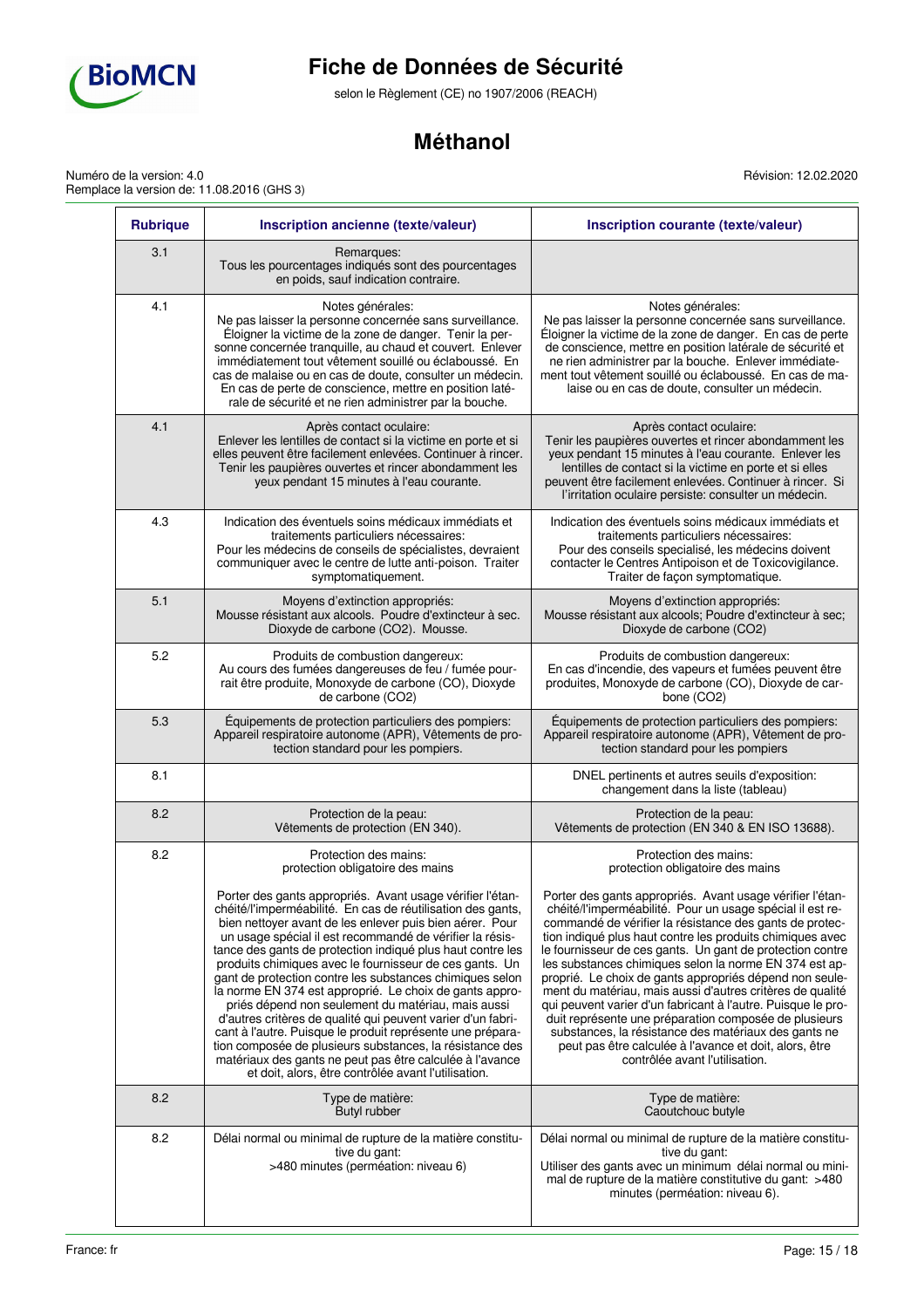

selon le Règlement (CE) no 1907/2006 (REACH)

# **Méthanol**

Révision: 12.02.2020

Numéro de la version: 4.0 Remplace la version de: 11.08.2016 (GHS 3)

| <b>Rubrique</b> | Inscription ancienne (texte/valeur)                                                                                                                                                                                            | Inscription courante (texte/valeur)                                                                                                                                                                         |
|-----------------|--------------------------------------------------------------------------------------------------------------------------------------------------------------------------------------------------------------------------------|-------------------------------------------------------------------------------------------------------------------------------------------------------------------------------------------------------------|
| 9.1             | Taux d'évaporation:<br>non déterminé                                                                                                                                                                                           | Taux d'évaporation:<br>5,3 (éther = $1)$ (Supplier)                                                                                                                                                         |
| 9.1             | Densité:<br>795 <sup>kg</sup> / <sub>m</sub> 3 à 15 °C                                                                                                                                                                         | Densité:<br>0,79 - 0,8 $\frac{9}{cm}$ à 20 °C                                                                                                                                                               |
| 9.1             | Solubilité dans l'eau:<br>1000 <sup>g</sup> / <sub>1</sub> à 20 °C                                                                                                                                                             | Solubilité dans l'eau:<br>≥1.000 <sup>9</sup> / <sub>1</sub> à 20 °C                                                                                                                                        |
| 9.1             | Température d'auto-inflammabilité:<br>455 °C (ECHA)                                                                                                                                                                            | Température d'auto-inflammabilité:<br>455 °C à 1.013 hPa (ECHA)                                                                                                                                             |
| 9.1             | Viscosité dynamique:<br>0.544 - 0.59 mPa s à 25 °C                                                                                                                                                                             | Viscosité dynamique:<br>>0,544 - <0,59 mPa s à 25 °C                                                                                                                                                        |
| 9.2             | Autres informations:<br>Sans importance.                                                                                                                                                                                       | Autres informations:<br>Il n'y a aucune information additionnelle.                                                                                                                                          |
| 11.1            | Toxicité spécifique pour certains organes cibles - exposi-<br>tion unique:<br>Risque avéré d'effets graves pour les organes (oeil, cœur,<br>cerveau, foie, système nerveux central). Voie d'exposi-<br>tion: Oral. Inhalation. | Toxicité spécifique pour certains organes cibles - exposi-<br>tion unique:<br>Risque avéré d'effets graves pour les organes (oeil, sys-<br>tème nerveux central). Voie d'exposition: Oral. Inhala-<br>tion. |
| 11.1            |                                                                                                                                                                                                                                | Toxicité spécifique pour certains organes cibles - exposi-<br>tion unique:<br>changement dans la liste (tableau)                                                                                            |
| 12.1            |                                                                                                                                                                                                                                | Toxicité aquatique (aiguë):<br>changement dans la liste (tableau)                                                                                                                                           |
| 12.1            | Biodégradation:<br>La substance est facilement biodégradable. Les subt-<br>sances pertinentes du mélange sont facilement biodégra-<br>dables.                                                                                  | Biodégradation:<br>La substance est facilement biodégradable. Les sub-<br>stances pertinentes du mélange sont facilement biodégra-<br>dables.                                                               |
| 12.2            | Persistance et dégradabilité:<br>Des données ne sont pas disponibles.                                                                                                                                                          | Persistance et dégradabilité                                                                                                                                                                                |
| 12.2            |                                                                                                                                                                                                                                | Processus de la dégradabilité:<br>changement dans la liste (tableau)                                                                                                                                        |
| 12.3            | Potentiel de bioaccumulation:<br>Des données ne sont pas disponibles.                                                                                                                                                          | Potentiel de bioaccumulation                                                                                                                                                                                |
| 12.4            | Mobilité dans le sol:<br>Des données ne sont pas disponibles.                                                                                                                                                                  | Mobilité dans le sol                                                                                                                                                                                        |
| 14.7            |                                                                                                                                                                                                                                | Polluant marin:                                                                                                                                                                                             |
| 14.7            | Étiquette(s) de danger:<br>3                                                                                                                                                                                                   | Étiquette(s) de danger:<br>$3 + 6.1$                                                                                                                                                                        |
| 14.7            |                                                                                                                                                                                                                                | Étiquette(s) de danger:<br>changement dans la liste (tableau)                                                                                                                                               |
| 14.7            | Dispositions spéciales (DS):<br>A104, A113                                                                                                                                                                                     | Dispositions spéciales (DS):<br>A113                                                                                                                                                                        |
| 15.1            | Restrictions selon REACH, Annexe XVII:<br>pas énuméré                                                                                                                                                                          | Restrictions selon REACH, Annexe XVII                                                                                                                                                                       |
| 15.1            |                                                                                                                                                                                                                                | Substances dangereuses avec restrictions (REACH, An-<br>nexe XVII):<br>changement dans la liste (tableau)                                                                                                   |
| 16              |                                                                                                                                                                                                                                | Abréviations et acronymes:<br>changement dans la liste (tableau)                                                                                                                                            |
| 16              |                                                                                                                                                                                                                                | Liste des phrases (code et texte intégral comme indiqué<br>dans le chapitre 2 et 3):<br>changement dans la liste (tableau)                                                                                  |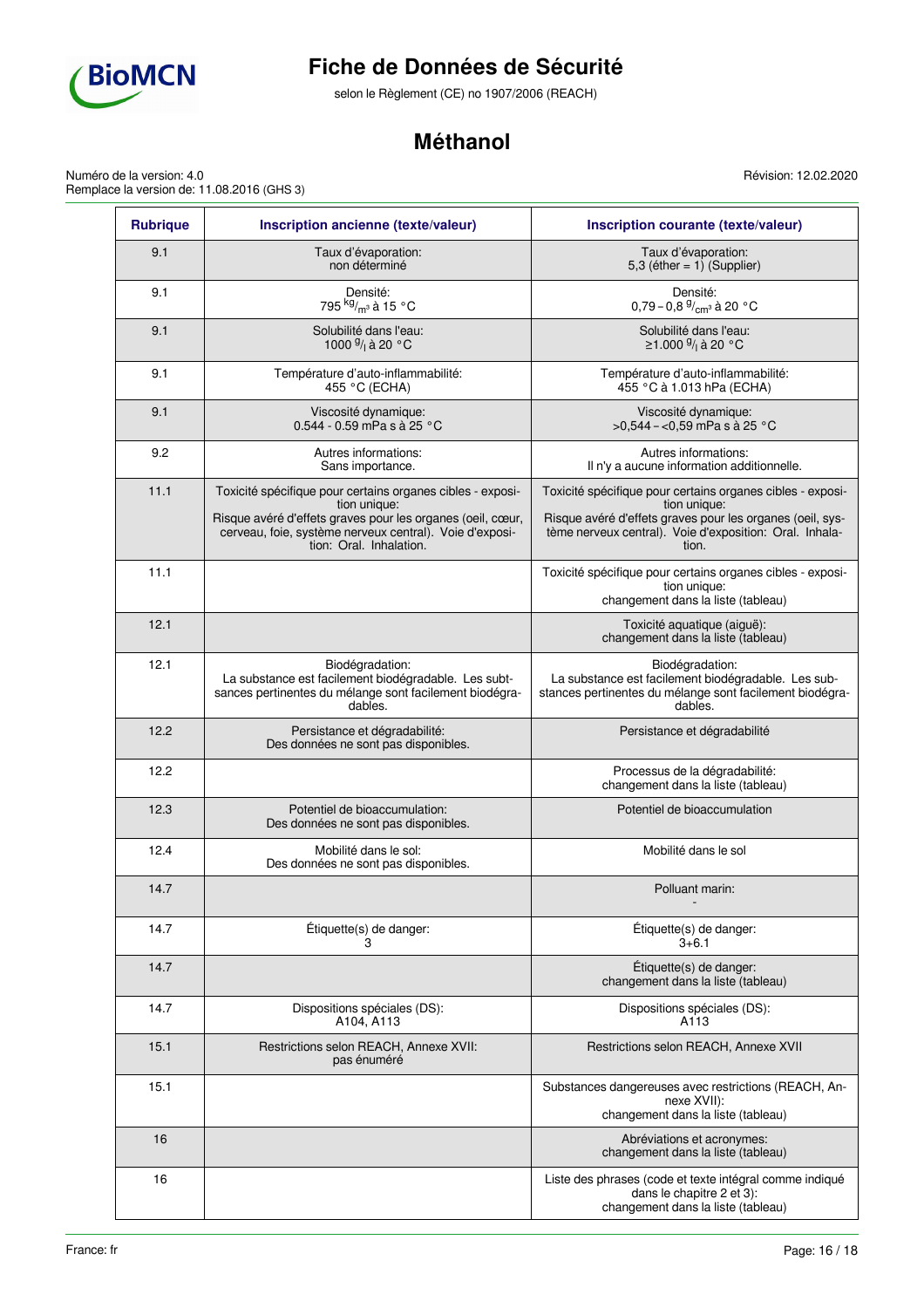

selon le Règlement (CE) no 1907/2006 (REACH)

# **Méthanol**

Numéro de la version: 4.0 Remplace la version de: 11.08.2016 (GHS 3)

## **Abréviations et acronymes**

**Abr. Description des abréviations utilisées** 2006/15/CE Directive de la Commission établissant une deuxième liste de valeurs limites indicatives d'exposition professionnelle en application de la directive 98/24/CE du Conseil et portant modification des directives 91/322/CEE et 2000/ 39/CE ADN Accord européen relatif au transport international des marchandises dangereuses par voies de navigation intérieures ADR Accord européen relatif au transport international des marchandises dangereuses par route CAS Chemical Abstracts Service (numéro d'enregistrement auprès du Chemical Abstracts Service. Identifiant numérique unique n'ayant aucune signification chimique) CLP Règlement (CE) no 1272/2008 relatif à la classification, à l'étiquetage et à l'emballage (Classification, Labelling and Packaging) des substances et des mélanges DGR **DANGER** Dangerous Goods Regulations (règlement sur les transports des marchandises dangereuses - voir IATA/DGR) DMEL **DERIVER DERIVED DES** Derived Minimal Effect Level (dose dérivée avec effet minimum) DNEL Derived No-Effect Level (dose dérivée sans effet) EC50 Effective Concentration 50 % (Concentration efficace 50 %). La CE50 correspond à la concentration d'une substance testée entraînant 50 % de modifications de la réponse (e50.: sur la croissance) au cours d'une période donnée EINECS European Inventory of Existing Commercial Chemical Substances (inventaire européen des substances chimiques commerciales existantes) ELINCS European List of Notified Chemical Substances (liste européenne des substances chimiques notifiées) EmS Emergency Schedule (plan d'urgence) ErC50 ≡ CE50: dans cette méthode, la concentration de la substance à étudier qui provoque une réduction de 50 %, soit de la croissance (CE50b), soit du taux de croissance (CE50r) par rapport au témoin FBC Facteur de bioconcentration IATA Association Internationale du Transport Aérien IATA/DGR | Dangerous Goods Regulations (DGR) for the air transport (IATA) (Règlement sur les transports des marchandises dangereuses pour le transport aérien) IMDG International Maritime Dangerous Goods Code (code maritime international des marchandises dangereuses) INRS Aide mémoire technique INRS sur les valeurs limites d'exposition (ED 984) (http://www.inrs.fr/accueil/produits/mediatheque/doc/publications.html?refINRS=ED%20984) IOELV Valeur limite indicative d'exposition professionnelle LC50 Lethal Concentration 50 % (concentration létale 50 %): la CL50 correspond à la concentration d'une substance testée entraînant une létalité de 50 % au cours d'une période donnée LD50 Lethal Dose 50 % (dose létale 50 %): la DL50 correspond à la dose d'une substance testée entraînant une létalité à 50 % au cours d'une période donnée LOAEL **LOAEL** Lowest Observed Adverse Effect Level (dose minimale avec effet nocif observé) MARPOL La convention internationale concernant la pollution de la mer (abrev. de "Marine Pollutant") NLP No-Longer Polymer (ne figure plus sur la liste des polymères) NOAEL NOAEL No Observed Adverse Effect Level (dose sans effet nocif observé) No CE L'inventaire CE (EINECS, ELINCS et NLP) est la source pour le numéro CE comme identifiant des substances dans l'Union européenne No index Le numéro index est le code d'identification attribué à la substance à l'annexe VI, partie 3, du règlement (CE) no 1272/2008 OACI Organisation de l'Aviation Civile Internationale PBT PBT PET PET PERSISTANT, Bioaccumulable et Toxique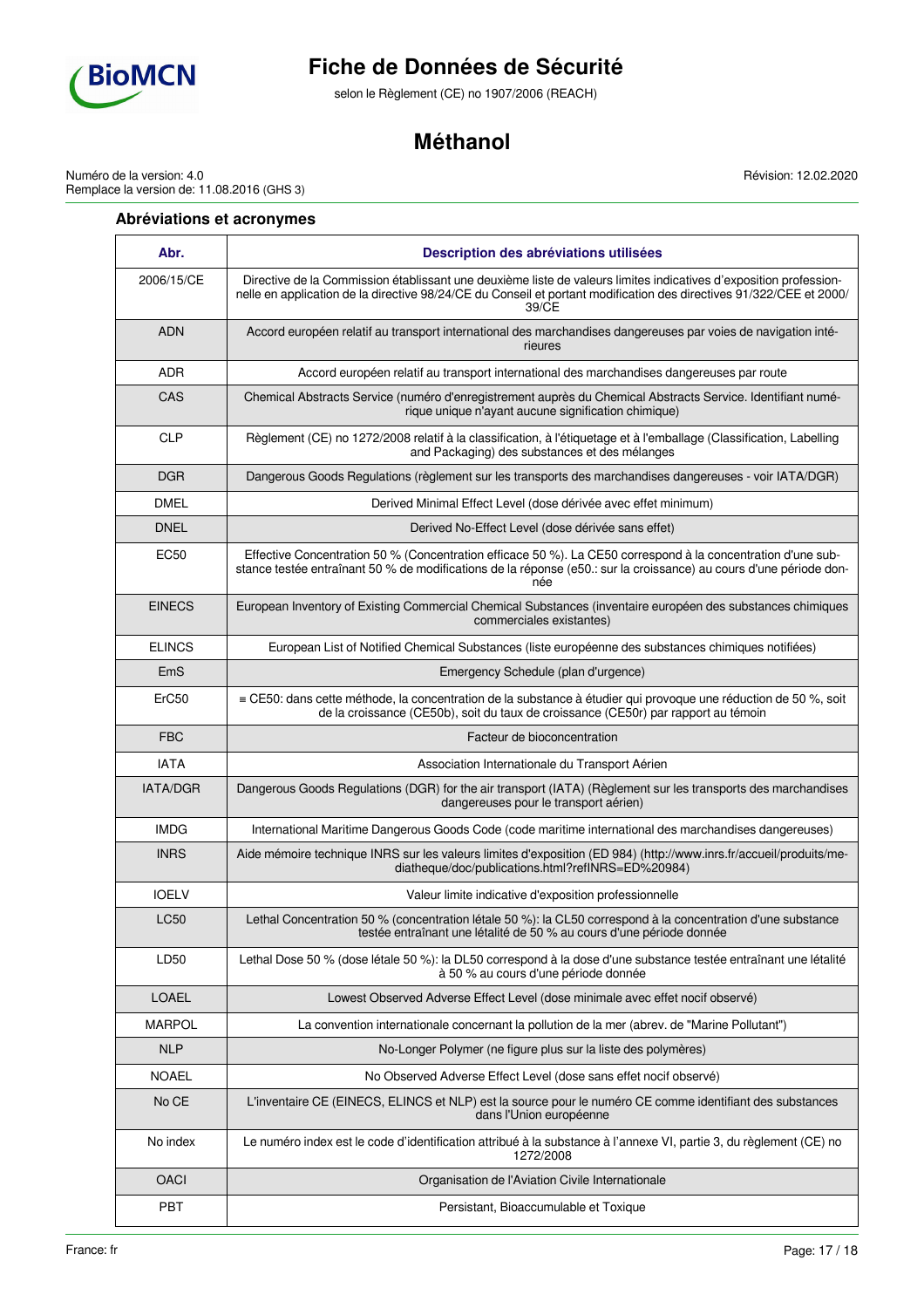

selon le Règlement (CE) no 1907/2006 (REACH)

# **Méthanol**

Révision: 12.02.2020

Numéro de la version: 4.0 Remplace la version de: 11.08.2016 (GHS 3)

| Abr.         | Description des abréviations utilisées                                                                                                                     |  |  |  |
|--------------|------------------------------------------------------------------------------------------------------------------------------------------------------------|--|--|--|
| <b>PNEC</b>  | Predicted No-Effect Concentration (concentration prédite sans effet)                                                                                       |  |  |  |
| ppm          | Parties par million                                                                                                                                        |  |  |  |
| <b>REACH</b> | Registration, Evaluation, Authorisation and Restriction of Chemicals (enregistrement, évaluation, autorisation et<br>restriction des substances chimiques) |  |  |  |
| <b>RID</b>   | Règlement concernant le transport International ferroviaire des marchandises Dangereuses                                                                   |  |  |  |
| <b>SGH</b>   | "Système Général Harmonisé pour la classification et l'étiquetage des produits chimiques" développé par les Na-<br>tions unies                             |  |  |  |
| <b>SVHC</b>  | Substance of Very High Concern (substance extrêmement préoccupante)                                                                                        |  |  |  |
| <b>VLCT</b>  | Valeur limite court terme                                                                                                                                  |  |  |  |
| <b>VME</b>   | Valeur limite de moyenne d'exposition                                                                                                                      |  |  |  |
| vPvB         | Very Persistent and very Bioaccumulative (très persistant et très bioaccumulable)                                                                          |  |  |  |

## **Principales références bibliographiques et sources de données**

Règlement (CE) no 1272/2008 relatif à la classification, à l'étiquetage et à l'emballage (Classification, Labelling and Packaging) des substances et des mélanges. Règlement (CE) no 1907/2006 (REACH), modifié par 2015/830/UE.

Transport par route, par rail ou par voie navigable de marchandises dangereuses (ADR/RID/ADN). Code maritime international des marchandises dangereuses (IMDG). Dangerous Goods Regulations (DGR) for the air transport (IATA) (Règlement sur les transports des marchandises dangereuses pour le transport aérien).

## **Liste des phrases (code et texte intégral comme indiqué dans le chapitre 2 et 3)**

| Code             | <b>Texte</b>                                                                   |
|------------------|--------------------------------------------------------------------------------|
| H <sub>225</sub> | Liquide et vapeurs très inflammables.                                          |
| H <sub>301</sub> | Toxique en cas d'ingestion.                                                    |
| H <sub>311</sub> | Toxique par contact cutané.                                                    |
| H <sub>331</sub> | Toxique par inhalation.                                                        |
| H370             | Risque avéré d'effets graves pour les organes (oeil, système nerveux central). |

## **Clause de non-responsabilité**

Ces informations sont basées sur l'état actuel de nos connaissances. Cette FDS a été élaborée exclusivement pour ce produit et est exclusivement destinée à ce produit.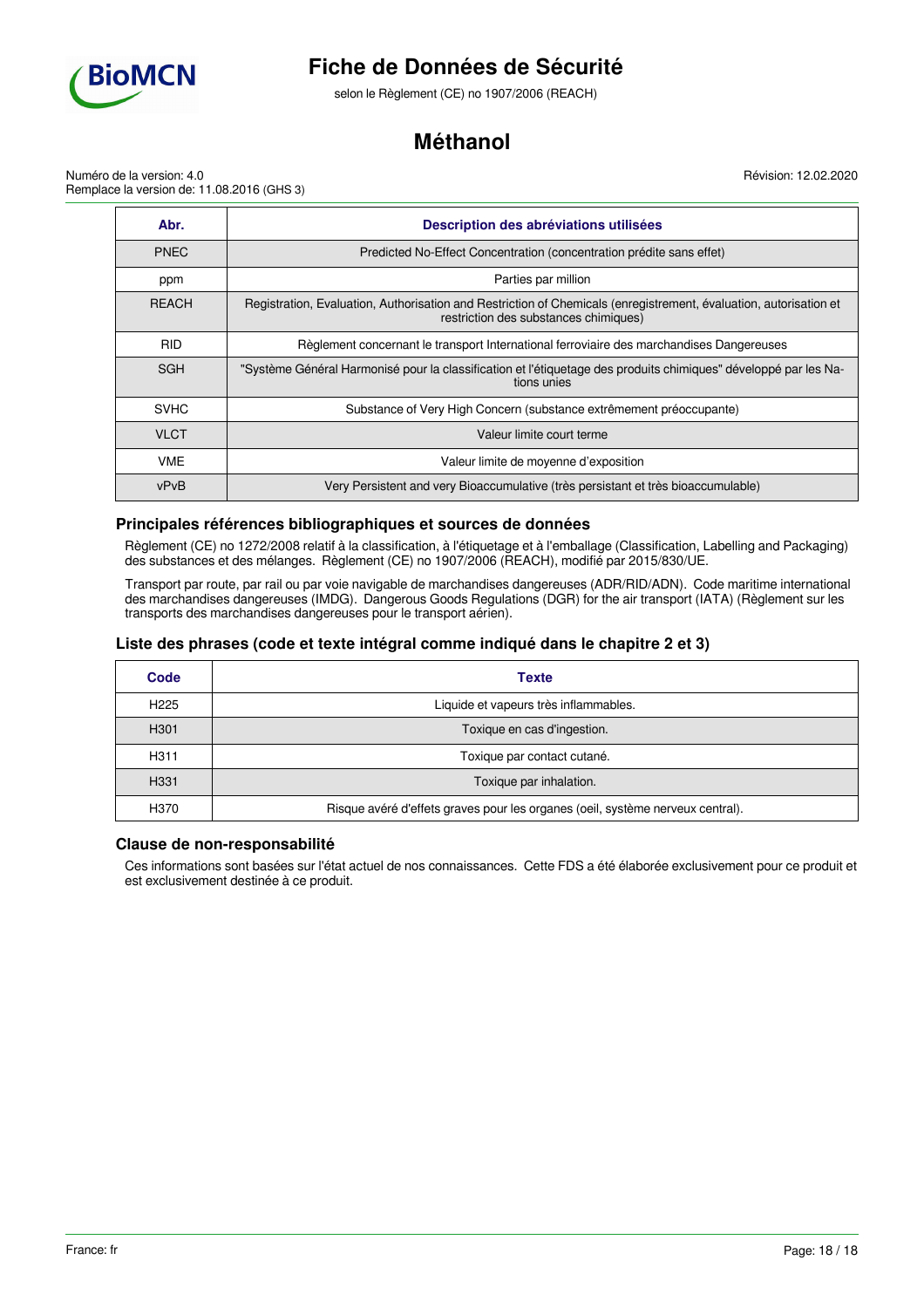

gemäß Verordnung (EG) Nr. 1907/2006 (REACH)

# **Methanol**

**ABSCHNITT 1: Bezeichnung des Stoffs beziehungsweise des Gemischs und des Unternehmens** Nummer der Fassung: 4.0 Ersetzt Fassung vom: 11.08.2016 (GHS 3) Überarbeitet am: 12.02.2020

# **1.1 Produktidentifikator** Handelsname **Methanol** Bezeichnung des Stoffs **Methanol** Registrierungsnummer (REACH) 01-2119433307-44-xxxx EG-Nummer 200-659-6 CAS-Nummer 67-56-1

## **1.2 Relevante identifizierte Verwendungen des Stoffs oder Gemischs und Verwendungen, von denen abgeraten wird**

Relevante identifizierte Verwendungen Gewerbliche Verwendung

Industrielle Verwendung Siehe beigefügte Expositionsszenarien

## **1.3 Einzelheiten zum Lieferanten, der das Sicherheitsdatenblatt bereitstellt**

BioMethanol Chemie Nederland B.V. (BioMCN) Oosterhorn 10 9936 HD Farmsum Postfach: 251 9930 AG Niederlande

Telefon: +31 (0) 88 664 7700 e-Mail: info@biomcn.eu Webseite: http://www.biomcn.eu/

e-Mail (sachkundige Person) info@biomcn.eu

## **1.4 Notrufnummer**

Notfallinformationsdienst +31 (0) 88 664 7700

Diese Nummer ist nur während folgender Dienstzeiten verfügbar: Mo-Fr 09:00 bis 17:00

# **ABSCHNITT 2: Mögliche Gefahren**

# **2.1 Einstufung des Stoffs oder Gemischs**

Einstufung gemäß Verordnung (EG) Nr. 1272/2008 (CLP)

| Ab-<br>schnitt   | <b>Gefahrenklasse</b>                                  | Katego-<br>rie | Gefahrenklasse und<br>-kategorie | Gefahrenhin-<br>weis |
|------------------|--------------------------------------------------------|----------------|----------------------------------|----------------------|
| 2.6              | entzündbare Flüssigkeiten                              | 2              | Flam. Lig. 2                     | H <sub>225</sub>     |
| 3.10             | akute Toxizität (oral)                                 | 3              | Acute Tox, 3                     | H <sub>301</sub>     |
| 3.1 <sub>D</sub> | akute Toxizität (dermal)                               | 3              | Acute Tox, 3                     | H <sub>311</sub>     |
| 3.11             | akute Toxizität (inhalativ)                            | 3              | Acute Tox, 3                     | H <sub>331</sub>     |
| 3.8              | spezifische Zielorgan-Toxizität (einmalige Exposition) |                | STOT SE <sub>1</sub>             | H370                 |

Voller Wortlaut der Abkürzungen in ABSCHNITT 16.

Die wichtigsten schädlichen physikalisch-chemischen Wirkungen, Wirkungen auf die menschliche Gesundheit und die Umwelt

Es ist mit sofort auftretenden Wirkungen nach kurzer Exposition zu rechnen. Produkt ist brennbar und kann durch potenzielle Zündquellen entzündet werden.

# **2.2 Kennzeichnungselemente**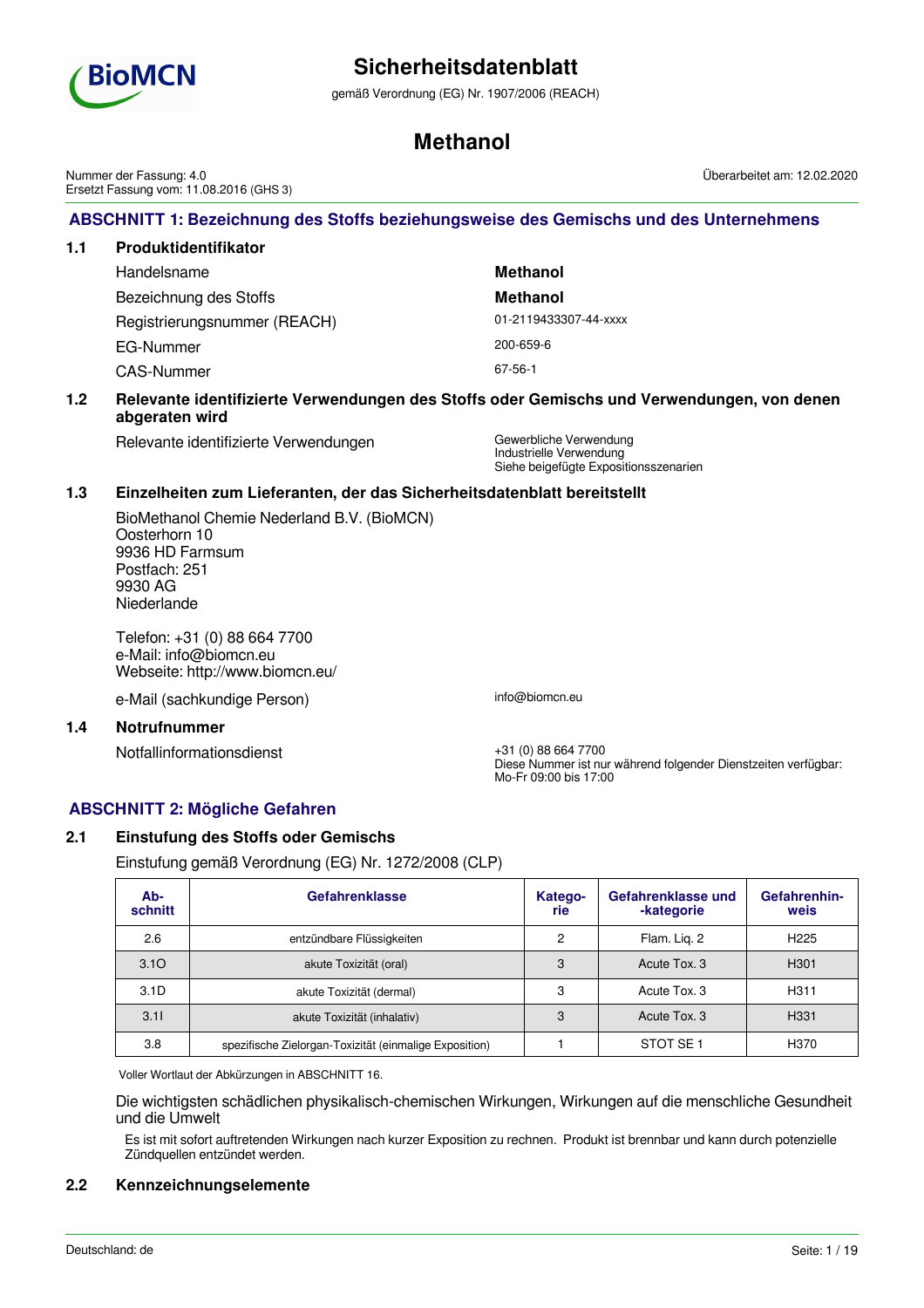

gemäß Verordnung (EG) Nr. 1907/2006 (REACH)

# **Methanol**

Kennzeichnung gemäß Verordnung (EG) Nr. 1272/2008 (CLP) - Signalwort Gefahr - Piktogramme GHS02, GHS06, GHS08 - Gefahrenhinweise H225 Flüssigkeit und Dampf leicht entzündbar. H301+H311+H331 Giftig bei Verschlucken, Hautkontakt oder Einatmen. H370 Schädigt die Organe (Auge, Zentralnervensystem). - Sicherheitshinweise P210 Von Hitze, heißen Oberflächen, Funken, offenen Flammen sowie anderen Zündquellenarten fernhalten. Nicht rauchen. P241 Explosionsgeschützte elektrische Geräte/Lüftungsanlagen/Beleuchtungsanlagen/Werkzeuge verwenden. P260 Nebel/Dampf/Aerosol nicht einatmen. P280 Schutzhandschuhe/Schutzkleidung/Augenschutz/Gesichtsschutz tragen. P301+P310 BEI VERSCHLUCKEN: Sofort GIFTINFORMATIONSZENTRUM/Arzt anrufen. P303+P361+P353 BEI BERÜHRUNG MIT DER HAUT (oder dem Haar): Alle kontaminierten Kleidungsstücke sofort ausziehen. Haut mit Wasser abwaschen/duschen. P304+P340 BEI EINATMEN: Die Person an die frische Luft bringen und für ungehinderte Atmung sorgen. P403+P235 An einem gut belüfteten Ort aufbewahren. Kühl halten. P501 Inhalt/Behälter in Übereinstimmung mit den lokalen/regionalen/nationalen/internationalen Vorschriften der Entsorgung zuführen. Nummer der Fassung: 4.0 Ersetzt Fassung vom: 11.08.2016 (GHS 3) Überarbeitet am: 12.02.2020

# **2.3 Sonstige Gefahren**

Ohne Bedeutung.

Ergebnisse der PBT- und vPvB-Beurteilung

Nach den Ergebnissen seiner Bewertung ist dieser Stoff weder ein PBT- noch ein vPvB-Stoff. Nach den Ergebnissen seiner Bewertung ist dieser Stoff weder ein PBT- noch ein vPvB-Stoff.

# **ABSCHNITT 3: Zusammensetzung/Angaben zu Bestandteilen**

| 3.1 | <b>Stoffe</b>   |                       |
|-----|-----------------|-----------------------|
|     | Stoffname       | Methanol              |
|     | Identifikatoren |                       |
|     | REACH Reg.-Nr.  | 01-2119433307-44-xxxx |
|     | CAS-Nr.         | 67-56-1               |
|     | EG-Nr.          | 200-659-6             |
|     | Index-Nr.       | 603-001-00-X          |
|     | Reinheit        | 100 %                 |
|     | Summenformel    | CH <sub>4</sub> O     |
|     | Molmasse        | 32,04 $\frac{9}{mol}$ |
|     | Strukturformel  |                       |
|     |                 |                       |

 $HO$  -  $CH<sub>3</sub>$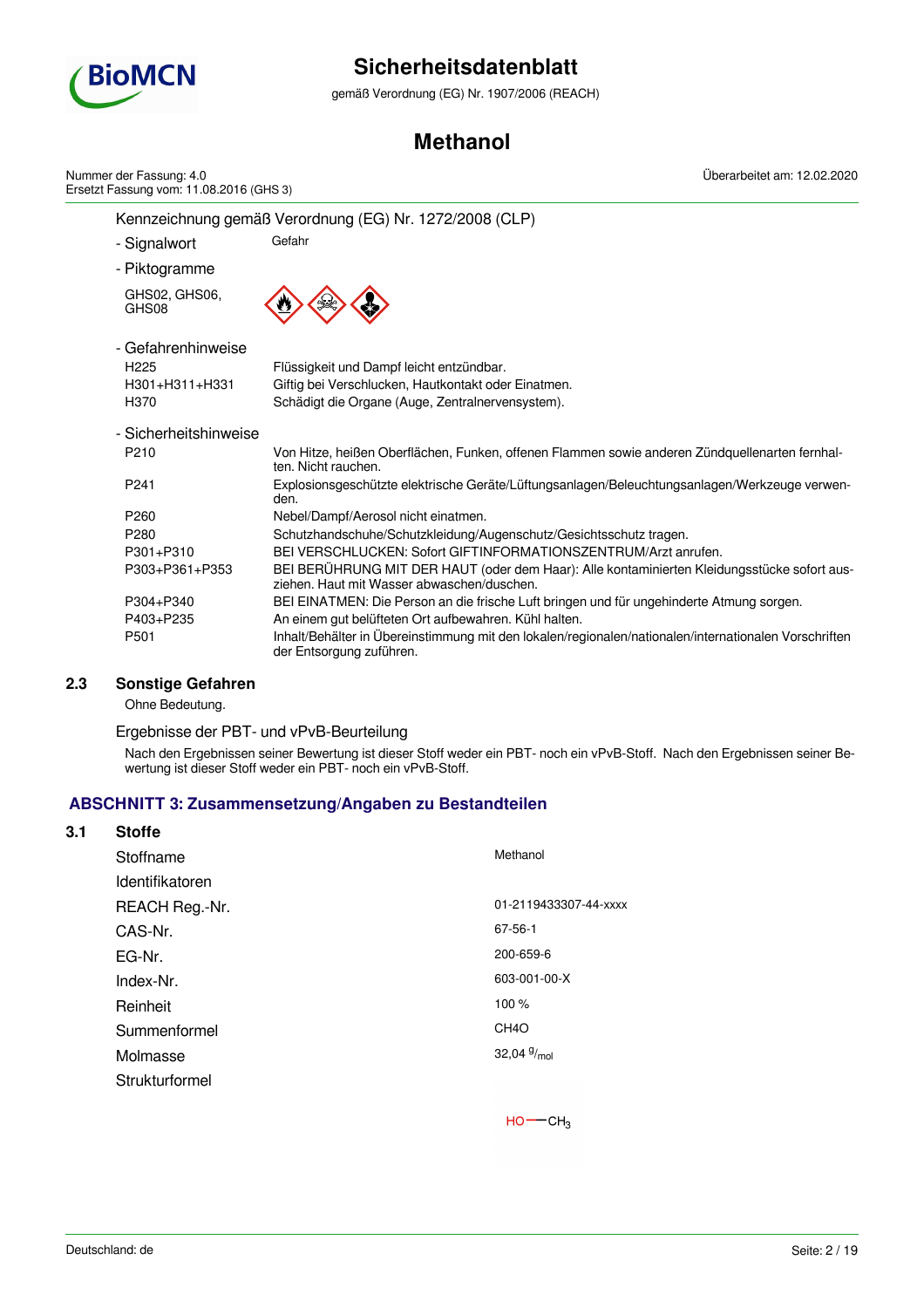

gemäß Verordnung (EG) Nr. 1907/2006 (REACH)

# **Methanol**

Nummer der Fassung: 4.0 Ersetzt Fassung vom: 11.08.2016 (GHS 3) Überarbeitet am: 12.02.2020

# **ABSCHNITT 4: Erste-Hilfe-Maßnahmen**

## **4.1 Beschreibung der Erste-Hilfe-Maßnahmen**

#### Allgemeine Anmerkungen

Betroffenen nicht unbeaufsichtigt lassen. Verunglückten aus der Gefahrenzone entfernen. Bei Bewusstlosigkeit stabile Seitenlage anwenden und nichts über den Mund verabreichen. Beschmutzte, getränkte Kleidung sofort ausziehen. Bei Auftreten von Beschwerden oder in Zweifelsfällen ärztlichen Rat einholen.

#### Nach Inhalation

Mund-zu-Mund-Beatmung vermeiden. Alternative Beatmungsmethoden anwenden, vorzugsweise Sauerstoff- oder Druckluft-Beatmungsgeräte. Für Frischluft sorgen. Bei unregelmäßiger Atmung oder Atemstillstand sofort ärztlichen Beistand suchen und Erste-Hilfe-Maßnahmen einleiten.

#### Nach Kontakt mit der Haut

Alle kontaminierten Kleidungsstücke sofort ausziehen. Bei Berührung mit der Haut beschmutzte, getränkte Kleidung sofort ausziehen und Haut sofort abwaschen mit viel Wasser und Seife.

#### Nach Berührung mit den Augen

Augenlider geöffnet halten und mindestens 15 Minuten lang reichlich mit sauberem, fließendem Wasser spülen. Eventuell vorhandene Kontaktlinsen nach Möglichkeit entfernen. Weiter ausspülen. Bei anhaltender Augenreizung: ärztlichen Rat einholen/ ärztliche Hilfe hinzuziehen.

#### Nach Aufnahme durch Verschlucken

Mund mit Wasser ausspülen (nur wenn Verunfallter bei Bewusstsein ist). Reichlich Wasser in kleinen Schlucken trinken lassen (Verdünnungseffekt). KEIN Erbrechen herbeiführen. Bei Unwohlsein GIFTINFORMATIONSZENTRUM oder Arzt anrufen.

#### **4.2 Wichtigste akute und verzögert auftretende Symptome und Wirkungen**

Bisher sind keine Symptome und Wirkungen bekannt.

### **4.3 Hinweise auf ärztliche Soforthilfe oder Spezialbehandlung**

Für Ratschläge eines Spezialisten sollten Ärzte sich an die Giftnotrufzentrale wenden. Symptomatische Behandlung.

# **ABSCHNITT 5: Maßnahmen zur Brandbekämpfung**

#### **5.1 Löschmittel**

Geeignete Löschmittel

Alkoholbeständiger Schaum; Trockenlöschpulver; Kohlendioxid (CO2)

#### Ungeeignete Löschmittel

Wasser im Vollstrahl.

### **5.2 Besondere vom Stoff oder Gemisch ausgehende Gefahren**

Bei unzureichender Belüftung und/oder bei Gebrauch Bildung explosionsfähiger/leichtentzündlicher Dampf-/Luft-Gemische möglich. Lösemitteldämpfe sind schwerer als Luft und breiten sich über dem Boden aus. Mit dem Vorhandensein von brennbaren Stoffen oder Gemischen ist in Bereichen zu rechnen, die von der Lüftung nicht erfasst sind, z.B. unbelüftete tief liegende Bereiche, wie Gruben, Kanäle, Keller und Schächte.

#### Gefährliche Verbrennungsprodukte

Bei Brand kann gefährliche Dämpfe / Rauch hergestellt werden, Kohlenmonoxid (CO), Kohlendioxid (CO2)

#### **5.3 Hinweise für die Brandbekämpfung**

Explosions- und Brandgase nicht einatmen. Löschmaßnahmen auf die Umgebung abstimmen. Löschwasser nicht in Kanäle und Gewässer gelangen lassen. Kontaminiertes Löschwasser getrennt sammeln. Brandbekämpfung mit üblichen Vorsichtsmaßnahmen aus angemessener Entfernung.

#### Besondere Schutzausrüstung bei der Brandbekämpfung

Umluftunabhängiges Atemschutzgerät (SCBA), Standard-Feuerwehrschutzkleidung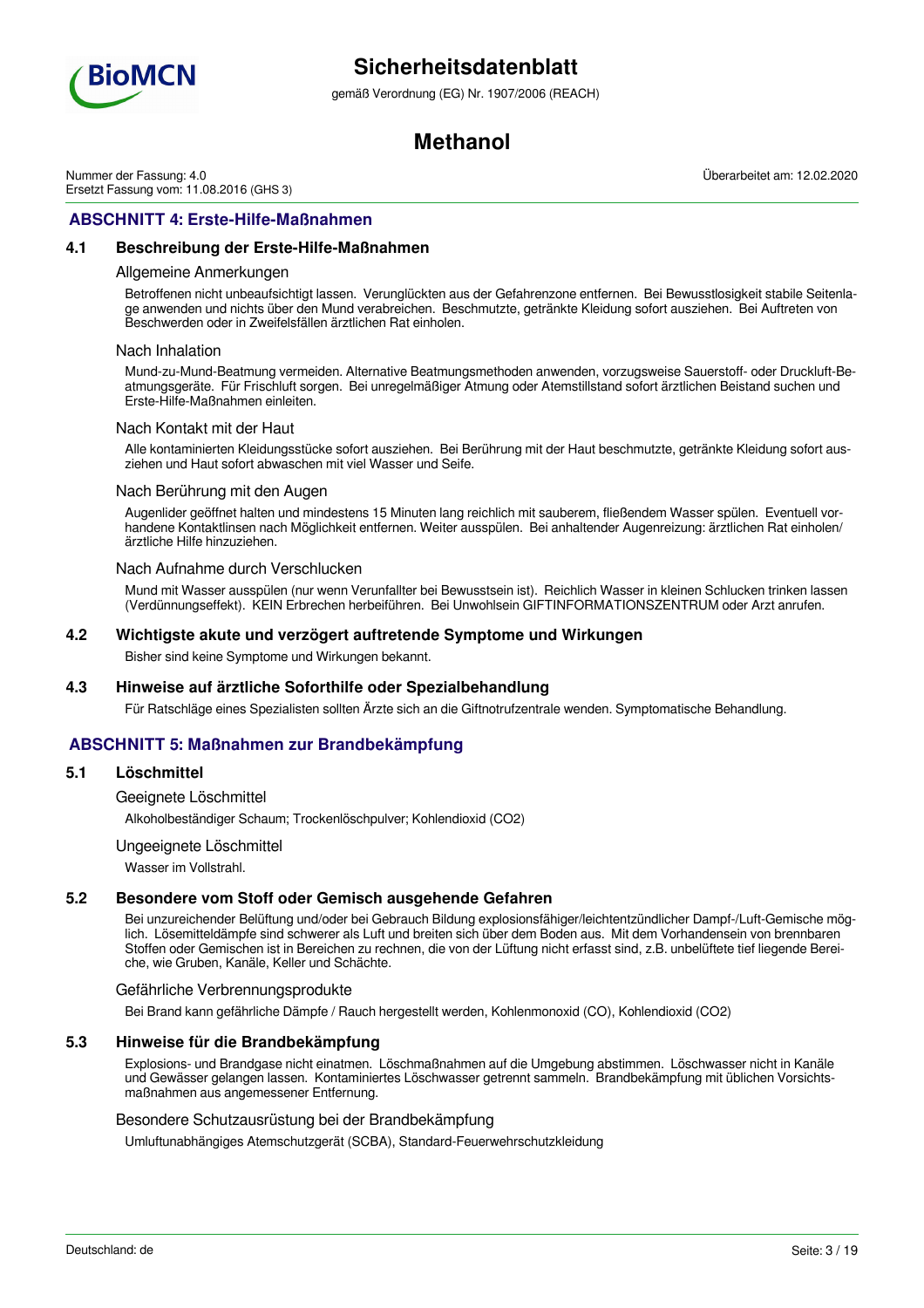

gemäß Verordnung (EG) Nr. 1907/2006 (REACH)

# **Methanol**

Nummer der Fassung: 4.0 Ersetzt Fassung vom: 11.08.2016 (GHS 3) Überarbeitet am: 12.02.2020

# **ABSCHNITT 6: Maßnahmen bei unbeabsichtigter Freisetzung**

## **6.1 Personenbezogene Vorsichtsmaßnahmen, Schutzausrüstungen und in Notfällen anzuwendende Verfahren**

### Nicht für Notfälle geschultes Personal

Notfallpläne beachten, z.B. für eine notwendige Räumung der Gefahrenzone oder die Beiziehung eines Sachverständigen. Personen in Sicherheit bringen. Personen in der Nachbarschaft warnen und evakuieren. Den betroffenen Bereich belüften. Vermeiden von Staubentwicklung. Von Zündquellen fernhalten - Nicht rauchen.

#### Einsatzkräfte

Bei Einwirkungen von Dämpfen, Stäuben, Aerosolen und Gasen ist ein Atemschutzgerät zu tragen. Vorgeschriebene persönliche Schutzausrüstung verwenden.

## **6.2 Umweltschutzmaßnahmen**

Das Eindringen in die Kanalisation oder in Oberflächen- und Grundwasser verhindern. Verunreinigtes Waschwasser zurückhalten und entsorgen.

## **6.3 Methoden und Material für Rückhaltung und Reinigung**

Hinweise wie verschüttete Materialien an der Ausbreitung gehindert werden können

Abdecken der Kanalisationen.

Hinweise wie die Reinigung im Fall von Verschütten erfolgen kann

Mit saugfähigem Material (z.B. Lappen, Vlies) aufwischen.

Geeignete Rückhaltetechniken

Einsatz adsorbierender Materialien.

Weitere Angaben betreffend Verschütten und Freisetzung

In geeigneten Behältern zur Entsorgung bringen. Den betroffenen Bereich belüften.

## **6.4 Verweis auf andere Abschnitte**

Gefährliche Verbrennungsprodukte: siehe Abschnitt 5. Persönliche Schutzausrüstung: siehe Abschnitt 8. Unverträgliche Materialien: siehe Abschnitt 10. Angaben zur Entsorgung: siehe Abschnitt 13.

# **ABSCHNITT 7: Handhabung und Lagerung**

## **7.1 Schutzmaßnahmen zur sicheren Handhabung**

## **Empfehlungen**

- Maßnahmen zur Verhinderung von Bränden sowie von Aerosol- und Staubbildung

Verwendung einer örtlichen und generellen Lüftung. Vermeiden von Zündquellen. Von Zündquellen fernhalten - Nicht rauchen. Maßnahmen gegen elektrostatische Entladungen treffen. Nur in gut gelüfteten Bereichen verwenden. Wegen Explosionsgefahr Eindringen der Dämpfe in Keller, Kanalisation und Gruben verhindern. Behälter und zu befüllende Anlage erden. Explosionsgeschützte elektrische Geräte/Lüftungsanlagen/Beleuchtungsanlagen verwenden. Nur funkenfreies Werkzeug verwenden.

#### - spezifische Hinweise/Angaben

Mit dem Vorhandensein von brennbaren Stoffen oder Gemischen ist in Bereichen zu rechnen, die von der Lüftung nicht erfasst sind, z.B. unbelüftete tief liegende Bereiche, wie Gruben, Kanäle, Keller und Schächte. Dämpfe sind schwerer als Luft, breiten sich am Boden aus und bilden mit Luft ein explosionsfähiges Gemisch. Dämpfe können zusammen mit Luft ein explosives Gemisch bilden.

Hinweise zur allgemeinen Hygiene am Arbeitsplatz

Nach Gebrauch die Hände waschen. In Bereichen, in denen gearbeitet wird, nicht essen, trinken und rauchen. Vor dem Betreten von Bereichen, in denen gegessen wird, kontaminierte Kleidung und Schutzausrüstung ablegen. Bewahren Sie Speisen und Getränke nicht zusammen mit Chemikalien auf. Benutzen Sie für Chemikalien keine Gefäße, die üblicherweise für die Aufnahme von Lebensmitteln bestimmt sind. Von Nahrungsmitteln, Getränken und Futtermitteln fernhalten.

## **7.2 Bedingungen zur sicheren Lagerung unter Berücksichtigung von Unverträglichkeiten**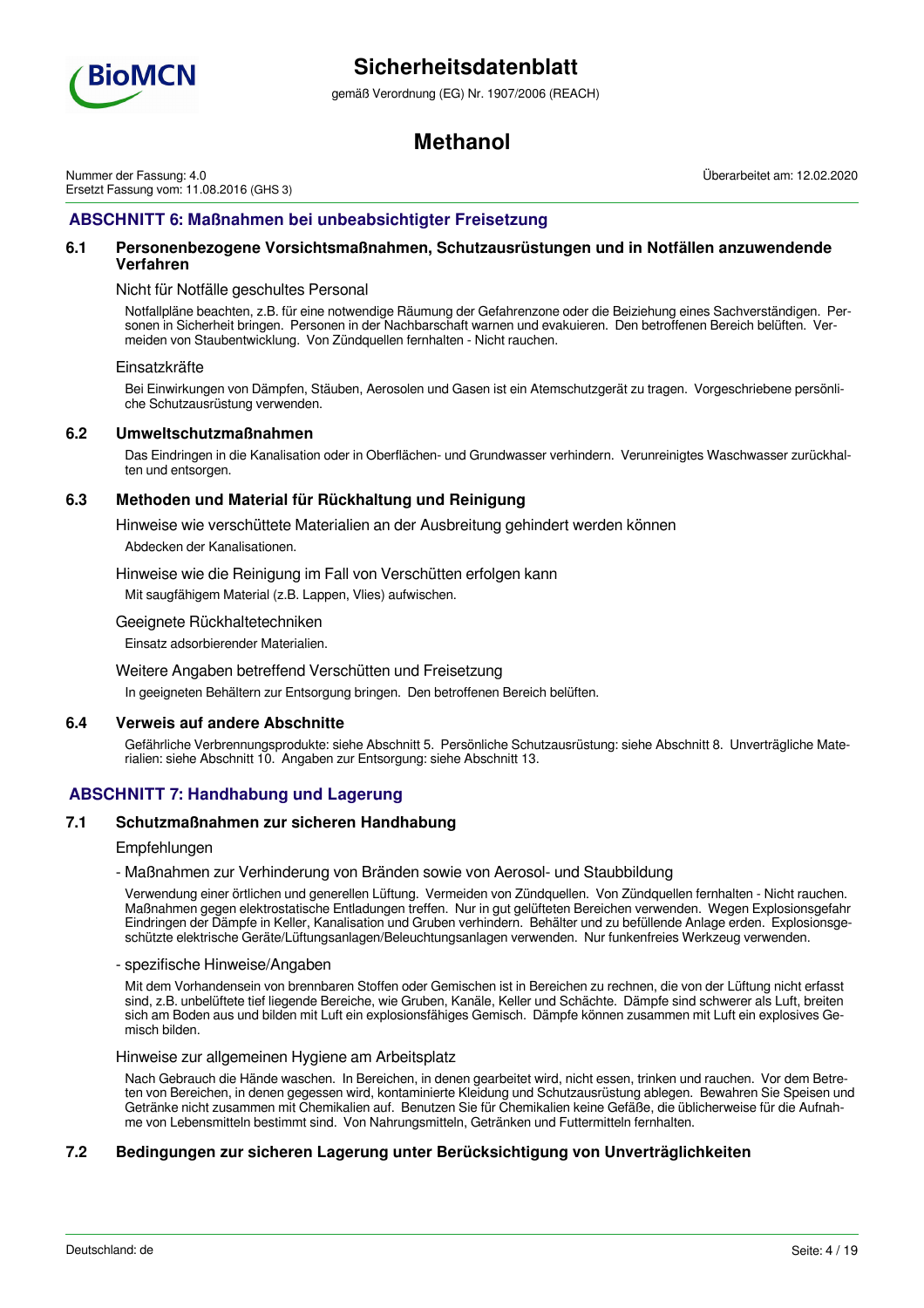

gemäß Verordnung (EG) Nr. 1907/2006 (REACH)

# **Methanol**

Nummer der Fassung: 4.0 Ersetzt Fassung vom: 11.08.2016 (GHS 3) Überarbeitet am: 12.02.2020

## Begegnung von Risiken nachstehender Art

- explosionsfähige Atmosphären

Behälter dicht geschlossen an einem gut gelüfteten Ort aufbewahren. Verwendung einer örtlichen und generellen Lüftung. Kühl halten. Vor Sonnenbestrahlung schützen.

### - durch Entzündbarkeit bedingte Gefahren

Von Zündquellen fernhalten - Nicht rauchen. Von Hitze, heißen Oberflächen, Funken, offenen Flammen sowie anderen Zündquellenarten fernhalten. Nicht rauchen. Maßnahmen gegen elektrostatische Entladungen treffen. Vor Sonnenbestrahlung schützen.

### - unverträgliche Stoffe oder Gemische

Zusammenlagerungshinweise beachten. Unverträgliche Materialien: siehe Abschnitt 10.

### Beherrschung von Wirkungen

#### Gegen äußere Einwirkungen schützen, wie

Hohe Temperaturen. UV-Einstrahlung/Sonnenlicht. Statische Entladungen.

### Beachtung von sonstigen Informationen

An einem gut belüfteten Ort aufbewahren. Behälter dicht verschlossen halten.

### - Anforderungen an die Belüftung

Bewahren Sie Gefahrstoffe, die gesundheitsgefährliche Dämpfe abgeben möglichst an dauerabgesaugten Orten auf. Verwendung einer örtlichen und generellen Lüftung. Behälter und zu befüllende Anlage erden.

### - geeignete Verpackung

Es dürfen nur zugelassene Verpackungen (z.B. gemäß ADR) verwendet werden.

## **7.3 Spezifische Endanwendungen**

Es liegen keine zusätzlichen Angaben vor.

# **ABSCHNITT 8: Begrenzung und Überwachung der Exposition/persönliche Schutzausrüstungen**

## **8.1 Zu überwachende Parameter**

## **Nationale Grenzwerte**

|      | Grenzwerte für die berufsbedingte Exposition (Arbeitsplatzgrenzwerte) |               |                    |                     |                                    |                     |                           |              |                 |
|------|-----------------------------------------------------------------------|---------------|--------------------|---------------------|------------------------------------|---------------------|---------------------------|--------------|-----------------|
| Land | <b>Arbeitsstoff</b>                                                   | CAS-Nr.       | Identi-<br>fikator | <b>SMW</b><br>[ppm] | <b>SMW</b><br>[mg/m <sup>3</sup> ] | <b>KZW</b><br>[ppm] | <b>KZW</b><br>[mg/m $3$ ] | Hin-<br>weis | <b>Quelle</b>   |
| DE   | Methanol                                                              | 67-56-1       | <b>MAK</b>         | 100                 | 130                                | 200                 | 260                       |              | <b>DFG</b>      |
| DE   | Methanol                                                              | $67 - 56 - 1$ | AGW                | 200                 | 270                                | 800                 | 1.080                     | H. Y         | <b>TRGS 900</b> |
| EU   | Methanol                                                              | 67-56-1       | <b>IOELV</b>       | 200                 | 260                                |                     |                           |              | 2006/15/EG      |

Hinweis

H hautresorptiv<br>K7W Kurzzeitwert Kurzzeitwert (Grenzwert für Kurzzeitexposition): Grenzwert der nicht überschritten werden soll, auf eine Dauer von 15 Minuten bezogen (soweit nicht anders angegeben)

SMW Schichtmittelwert (Grenzwert für Langzeitexposition): Zeitlich gewichteter Mittelwert, gemessen oder berechnet für einen Bezugszeitraum von acht Stunden (soweit nicht anders angegeben)

Y ein Risiko der Fruchtschädigung braucht bei Einhaltung des Arbeitsplatzgrenzwertes und des biologischen Grenzwertes (BGW) nicht befürchtet zu werden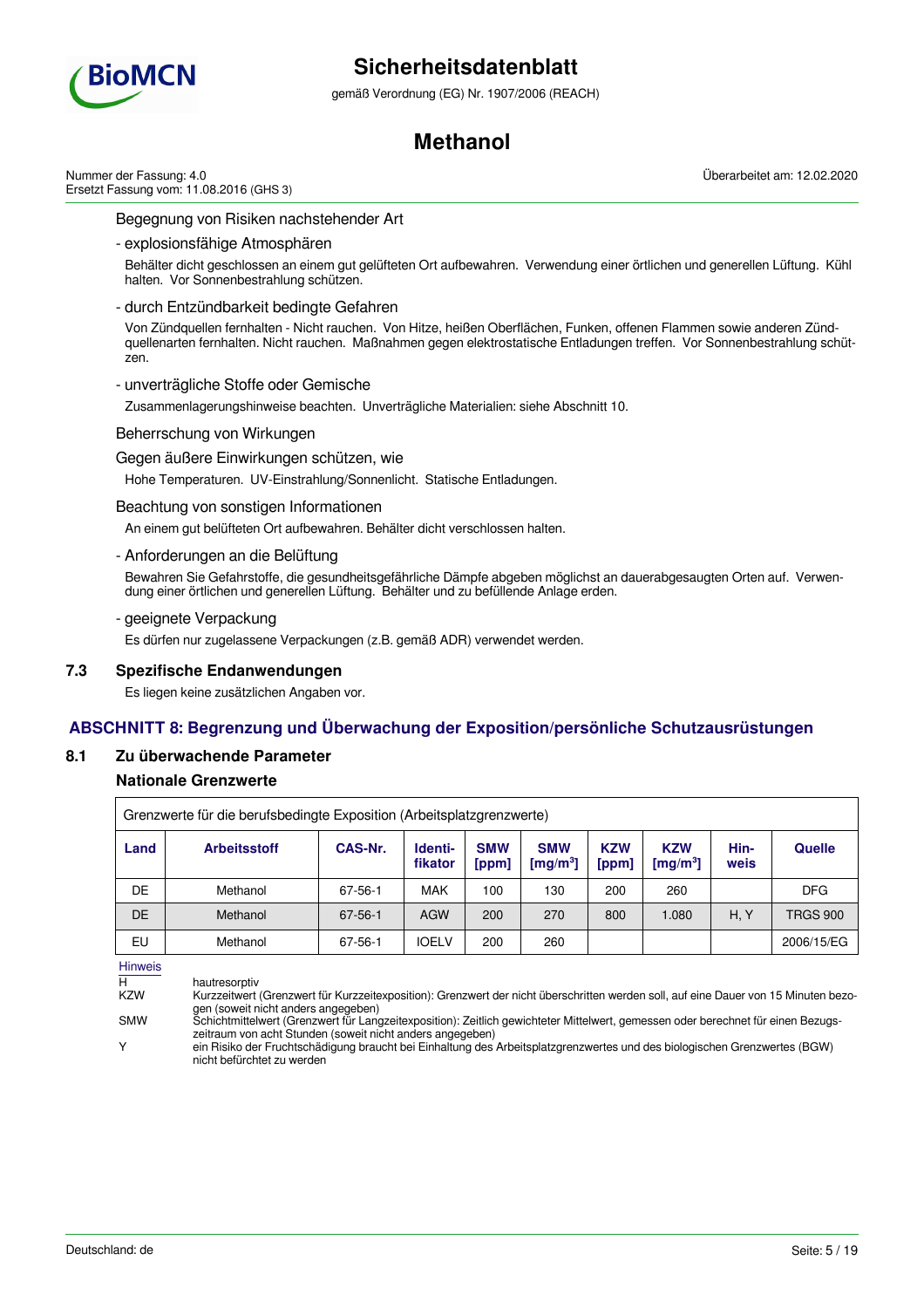

gemäß Verordnung (EG) Nr. 1907/2006 (REACH)

# **Methanol**

Überarbeitet am: 12.02.2020

Nummer der Fassung: 4.0 Ersetzt Fassung vom: 11.08.2016 (GHS 3)

# Biologische Grenzwerte

| <b>Biologische Grenzwerte</b> |                     |                  |                |                    |                   |                 |
|-------------------------------|---------------------|------------------|----------------|--------------------|-------------------|-----------------|
| Land                          | <b>Arbeitsstoff</b> | <b>Parameter</b> | <b>Hinweis</b> | Identifika-<br>tor | Wert              | <b>Quelle</b>   |
| DE                            | Methanol            | Methanol         |                | <b>BAT</b>         | $15 \text{ mg}/l$ | <b>DFG</b>      |
| DE                            | Methanol            | Methanol         |                | <b>BLV</b>         | $30$ mg/l         | <b>TRGS 903</b> |

# **Relevante DNEL-/DMEL-/PNEC- und andere Schwellenwerte**

| Relevante DNEL- und andere Schwellenwerte |                      |                                        |                                      |                                        |  |
|-------------------------------------------|----------------------|----------------------------------------|--------------------------------------|----------------------------------------|--|
| <b>Endpunkt</b>                           | <b>Schwellenwert</b> | <b>Schutzziel, Expositi-</b><br>onsweg | Verwendung in                        | <b>Expositionsdauer</b>                |  |
| <b>DNEL</b>                               | 130 mg/m $3$         | Mensch, inhalativ                      | Arbeitnehmer (Industrie)             | chronisch - systemische Wir-<br>kungen |  |
| <b>DNEL</b>                               | 130 mg/m $3$         | Mensch, inhalativ                      | Arbeitnehmer (Industrie)             | akut - systemische Wirkungen           |  |
| <b>DNEL</b>                               | 130 mg/m $3$         | Mensch, inhalativ                      | Arbeitnehmer (Industrie)             | chronisch - lokale Wirkungen           |  |
| <b>DNEL</b>                               | 130 mg/m $3$         | Mensch, inhalativ                      | Arbeitnehmer (Industrie)             | akut - lokale Wirkungen                |  |
| <b>DNEL</b>                               | 20 mg/kg KG/<br>Tag  | Mensch, dermal                         | Arbeitnehmer (Industrie)             | chronisch - systemische Wir-<br>kungen |  |
| <b>DNEL</b>                               | 20 mg/kg KG/<br>Tag  | Mensch, dermal                         | Arbeitnehmer (Industrie)             | akut - systemische Wirkungen           |  |
| <b>DNEL</b>                               | 26 mg/m $3$          | Mensch, inhalativ                      | Verbraucher (private Haushal-<br>te) | chronisch - systemische Wir-<br>kungen |  |
| <b>DNEL</b>                               | 26 mg/m $3$          | Mensch, inhalativ                      | Verbraucher (private Haushal-<br>te) | akut - systemische Wirkungen           |  |
| <b>DNEL</b>                               | $26 \text{ mg/m}^3$  | Mensch, inhalativ                      | Verbraucher (private Haushal-<br>te) | chronisch - lokale Wirkungen           |  |
| <b>DNEL</b>                               | 26 mg/m $3$          | Mensch, inhalativ                      | Verbraucher (private Haushal-<br>te) | akut - lokale Wirkungen                |  |
| <b>DNEL</b>                               | 4 mg/kg KG/Tag       | Mensch, dermal                         | Verbraucher (private Haushal-<br>te) | chronisch - systemische Wir-<br>kungen |  |
| <b>DNEL</b>                               | 4 mg/kg KG/Tag       | Mensch, dermal                         | Verbraucher (private Haushal-<br>te) | akut - systemische Wirkungen           |  |
| <b>DNEL</b>                               | 4 mg/kg KG/Tag       | Mensch, oral                           | Verbraucher (private Haushal-<br>te) | chronisch - systemische Wir-<br>kungen |  |
| <b>DNEL</b>                               | 4 mg/kg KG/Tag       | Mensch, oral                           | Verbraucher (private Haushal-<br>te) | akut - systemische Wirkungen           |  |

| Relevante PNEC- und andere Schwellenwerte |                      |                   |                           |                         |  |  |
|-------------------------------------------|----------------------|-------------------|---------------------------|-------------------------|--|--|
| End-<br>punkt                             | <b>Schwellenwert</b> | <b>Organismus</b> | <b>Umweltkompartiment</b> | <b>Expositionsdauer</b> |  |  |
| <b>PNEC</b>                               | $20.8$ mg/           | Wasserorganismen  | Süßwasser                 | kurzzeitig (einmalig)   |  |  |
| <b>PNEC</b>                               | $2,08$ mg/           | Wasserorganismen  | Meerwasser                | kurzzeitig (einmalig)   |  |  |
| <b>PNEC</b>                               | $100 \frac{mg}{l}$   | Wasserorganismen  | Kläranlage (STP)          | kurzzeitig (einmalig)   |  |  |
| <b>PNEC</b>                               | $77 \frac{mg}{ka}$   | Wasserorganismen  | Süßwassersediment         | kurzzeitig (einmalig)   |  |  |
| <b>PNEC</b>                               | 7,7 $mg/kq$          | Wasserorganismen  | Meeressediment            | kurzzeitig (einmalig)   |  |  |

٦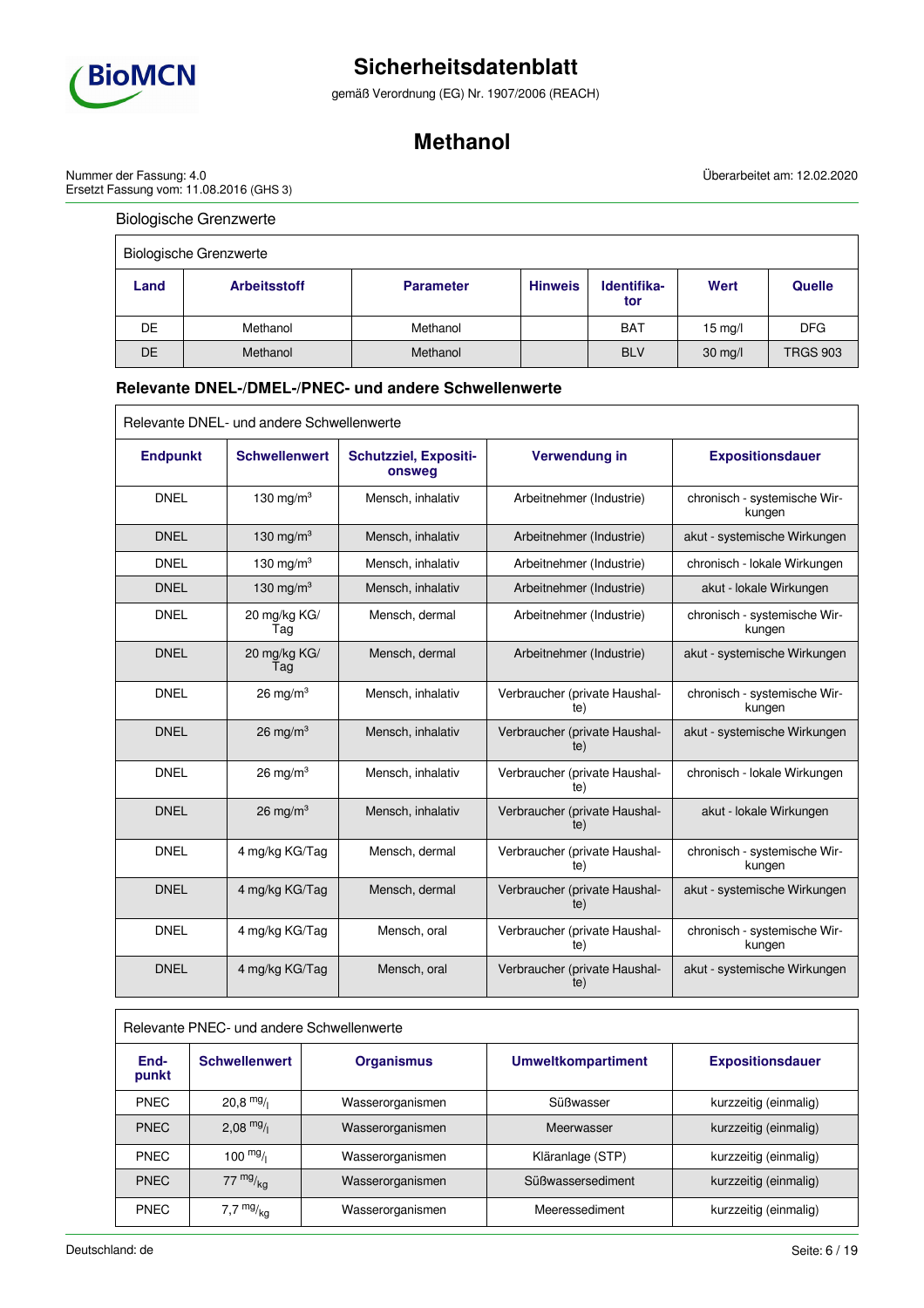

gemäß Verordnung (EG) Nr. 1907/2006 (REACH)

# **Methanol**

Überarbeitet am: 12.02.2020

| Nummer der Fassung: 4.0                 |  |
|-----------------------------------------|--|
| Ersetzt Fassung vom: 11.08.2016 (GHS 3) |  |

| Relevante PNEC- und andere Schwellenwerte |                        |                          |                           |                         |  |  |
|-------------------------------------------|------------------------|--------------------------|---------------------------|-------------------------|--|--|
| End-<br>punkt                             | <b>Schwellenwert</b>   | <b>Organismus</b>        | <b>Umweltkompartiment</b> | <b>Expositionsdauer</b> |  |  |
| <b>PNEC</b>                               | 100 $mg/g_{\text{kg}}$ | terrestrische Organismen | <b>Boden</b>              | kurzzeitig (einmalig)   |  |  |

# **8.2 Begrenzung und Überwachung der Exposition**

Geeignete technische Steuerungseinrichtungen

Generelle Lüftung.

Individuelle Schutzmaßnahmen (persönliche Schutzausrüstung)

Augen-/Gesichtsschutz

Schutzbrille mit Seitenschutz verwenden (EN 166).

**Hautschutz** 

Schutzkleidung (EN 340 & EN ISO 13688).

- Handschutz



Geeignete Schutzhandschuhe tragen. Vor Gebrauch auf Dichtheit/Undurchlässigkeit überprüfen. Es wird empfohlen, die Chemikalienbeständigkeit der oben genannten Schutzhandschuhe für spezielle Anwendungen mit dem Handschuhhersteller abzuklären. Geeignet ist ein nach EN 374 geprüfter Chemikalienschutzhandschuh. VORSICHT: Tragen von feuchtigkeitsdichten Handschuhen (Okklusion) länger als 4 Stunden ist in Deutschland als Risiko definiert. Die Auswahl eines geeigneten Handschuhs ist nicht nur vom Material, sondern auch von weiteren Qualitätsmerkmalen abhängig und ist von Hersteller zu Hersteller unterschiedlich. Da das Produkt eine Zubereitung aus mehreren Stoffen darstellt, ist die Beständigkeit von Handschuhmaterialen nicht im Voraus berechenbar und muss deshalb vor dem Einsatz überprüft werden.

- Art des Materials

Butylkautschuk

- Materialstärke

 $> 0.7$  mm

- Durchbruchszeit des Handschuhmaterials

Verwenden Sie Handschuhe mit einer minimalen Durchbruchszeit des Handschuhmaterials: >480 Minuten (Permeationslevel: 6).

- sonstige Schutzmaßnahmen

Erholungsphasen zur Regeneration der Haut einlegen. Vorbeugender Hautschutz (Schutzcremes/Salben) wird empfohlen. Nach Gebrauch Hände gründlich waschen.

## **Atemschutz**

Bei unzureichender Belüftung Atemschutz tragen. Umluftunabhängiges Atemschutzgerät (autonomes Atemgerät, EN 133).

## Begrenzung und Überwachung der Umweltexposition

Zur Vermeidung einer Kontamination der Umwelt geeigneten Behälter verwenden. Das Eindringen in die Kanalisation oder in Oberflächen- und Grundwasser verhindern.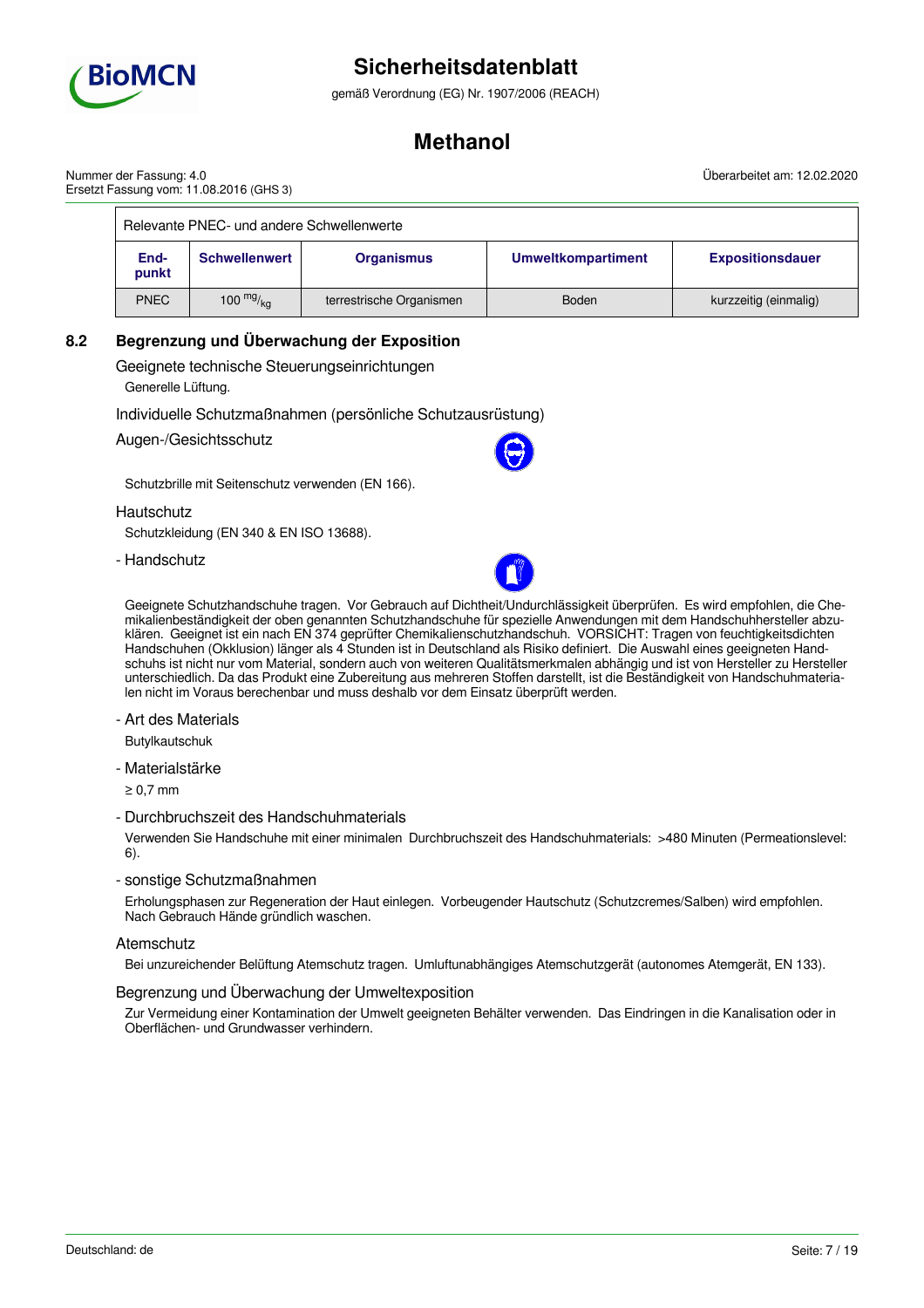

gemäß Verordnung (EG) Nr. 1907/2006 (REACH)

# **Methanol**

Nummer der Fassung: 4.0 Ersetzt Fassung vom: 11.08.2016 (GHS 3) Überarbeitet am: 12.02.2020

# **ABSCHNITT 9: Physikalische und chemische Eigenschaften**

# **9.1 Angaben zu den grundlegenden physikalischen und chemischen Eigenschaften**

| <b>Aussehen</b>                                        |                                  |
|--------------------------------------------------------|----------------------------------|
| Aggregatzustand                                        | flüssig                          |
| Farbe                                                  | farblos                          |
| Geruch                                                 | beißend                          |
| Weitere sicherheitstechnische Kenngrößen               |                                  |
| pH-Wert                                                | nicht bestimmt                   |
| Schmelzpunkt/Gefrierpunkt                              | $-97,8 °C$                       |
| Siedebeginn und Siedebereich                           | 64,7 °C bei 1.013 hPa            |
| Flammpunkt                                             | 9,7 °C bei 1.013 hPa             |
| Verdampfungsgeschwindigkeit                            | 5,3 (Ether = $1$ ) (Lieferant)   |
| Entzündbarkeit (fest, gasförmig)                       | nicht relevant, (Flüssigkeit)    |
| Explosionsgrenzen                                      |                                  |
| - untere Explosionsgrenze (UEG)                        | 4,4 Vol.-%                       |
| - obere Explosionsgrenze (OEG)                         | 38,5 Vol.-%                      |
| Dampfdruck                                             | 169,3 hPa bei 25 °C              |
| <b>Dichte</b>                                          | 0,79 - 0,8 $9/_{cm^3}$ bei 20 °C |
| Dampfdichte                                            | keine Information verfügbar      |
| Löslichkeit(en)                                        |                                  |
| - Wasserlöslichkeit                                    | ≥1.000 $\frac{9}{1}$ bei 20 °C   |
| Verteilungskoeffizient                                 |                                  |
| - n-Octanol/Wasser (log KOW)                           | $-0,77$ (ECHA)                   |
| - organischer Kohlenstoff im Boden/Wasser (log<br>KOC) | $0, 13 - 1$                      |
| Selbstentzündungstemperatur                            | 455 °C bei 1.013 hPa (ECHA)      |
| Viskosität                                             |                                  |
| - dynamische Viskosität                                | >0,544 - <0,59 mPa s bei 25 °C   |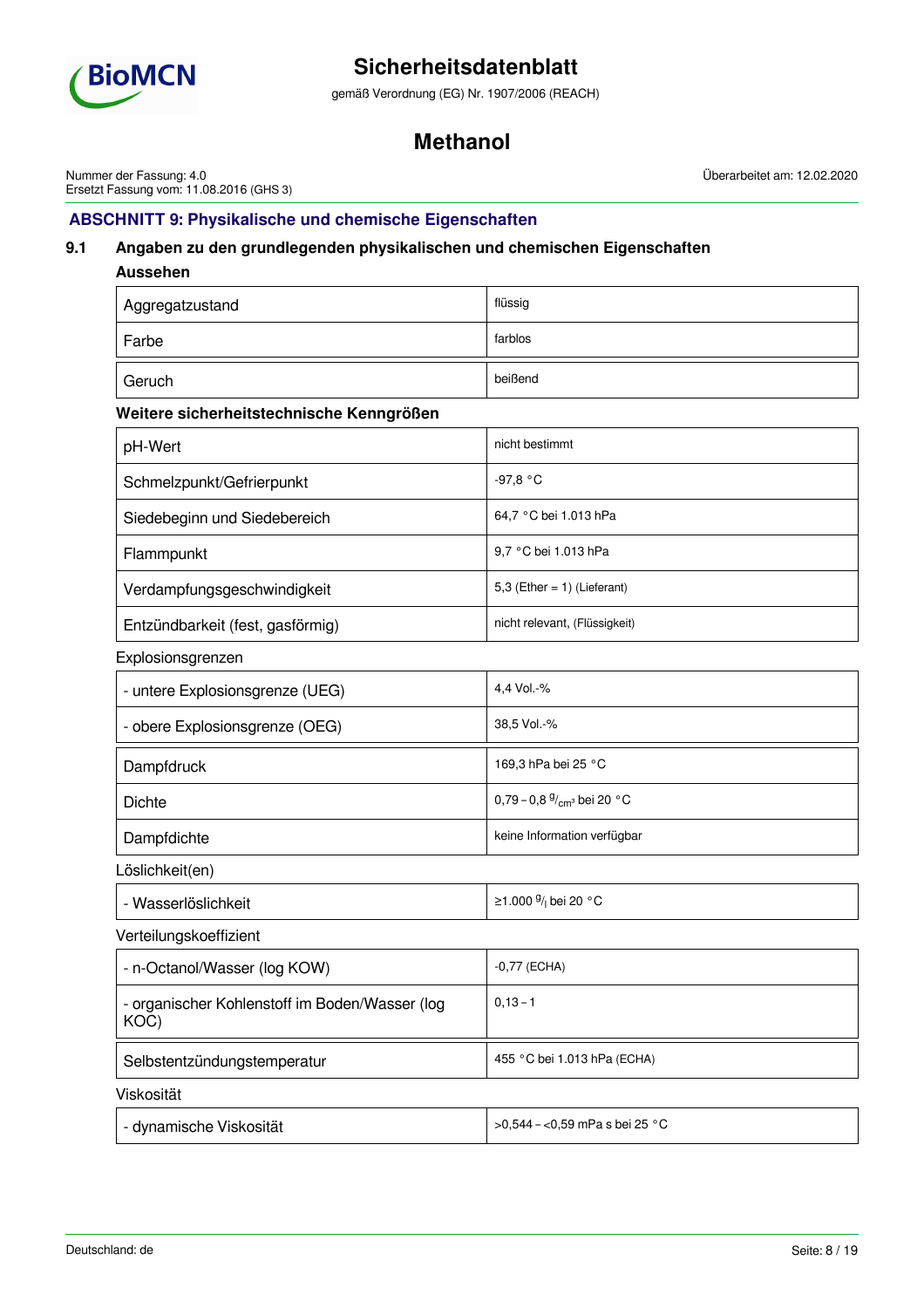

gemäß Verordnung (EG) Nr. 1907/2006 (REACH)

# **Methanol**

Nummer der Fassung: 4.0 Ersetzt Fassung vom: 11.08.2016 (GHS 3) Überarbeitet am: 12.02.2020

| Explosive Eigenschaften          | keine |
|----------------------------------|-------|
| <b>Oxidierende Eigenschaften</b> | keine |

## **9.2 Sonstige Angaben**

Es liegen keine zusätzlichen Angaben vor.

# **ABSCHNITT 10: Stabilität und Reaktivität**

### **10.1 Reaktivität**

Es handelt sich um einen reaktiven Stoff. Entzündungsgefahr.

Bei Erwärmung:

Entzündungsgefahr.

# **10.2 Chemische Stabilität**

Siehe unten "Zu vermeidende Bedingungen".

## **10.3 Möglichkeit gefährlicher Reaktionen**

Es sind keine gefährlichen Reaktionen bekannt.

### **10.4 Zu vermeidende Bedingungen**

Von Hitze, heißen Oberflächen, Funken, offenen Flammen sowie anderen Zündquellenarten fernhalten. Nicht rauchen.

### Hinweise wie Brände oder Explosionen vermieden werden können

Explosionsgeschützte elektrische Geräte/Lüftungsanlagen/Beleuchtungsanlagen verwenden. Nur funkenfreies Werkzeug verwenden. Maßnahmen gegen elektrostatische Entladungen treffen.

#### **10.5 Unverträgliche Materialien**

Oxidationsmittel, Natrium, Magnesium

## **10.6 Gefährliche Zersetzungsprodukte**

Vernünftigerweise zu erwartende, gefährliche Zersetzungsprodukte, die bei Verwendung, Lagerung, Verschütten und Erwärmung entstehen, sind nicht bekannt. Gefährliche Verbrennungsprodukte: siehe Abschnitt 5.

# **ABSCHNITT 11: Toxikologische Angaben**

## **11.1 Angaben zu toxikologischen Wirkungen**

## **Einstufung gemäß GHS (1272/2008/EG, CLP)**

### Akute Toxizität

Giftig bei Verschlucken. Giftig bei Hautkontakt. Giftig bei Einatmen.

| Akute Toxizität       |                 |                         |                |
|-----------------------|-----------------|-------------------------|----------------|
| <b>Expositionsweg</b> | <b>Endpunkt</b> | Wert                    | <b>Spezies</b> |
| inhalativ: Dampf      | <b>LC50</b>     | 128.200 $mg/m^3/4h$     | Ratte          |
| inhalativ: Dampf      | <b>LC50</b>     | 85.400 $mg/1/4h$        | Katze          |
| dermal                | LD50            | 17.100 $mg/kq$          | Kaninchen      |
| oral                  | LD50            | $>7$ mg/ $_{\text{kg}}$ | Affe           |
| oral                  | LD50            | $>1.187 \frac{mg}{kg}$  | Ratte          |

## Ätz-/Reizwirkung auf die Haut

Ist nicht als hautätzend/-reizend einzustufen.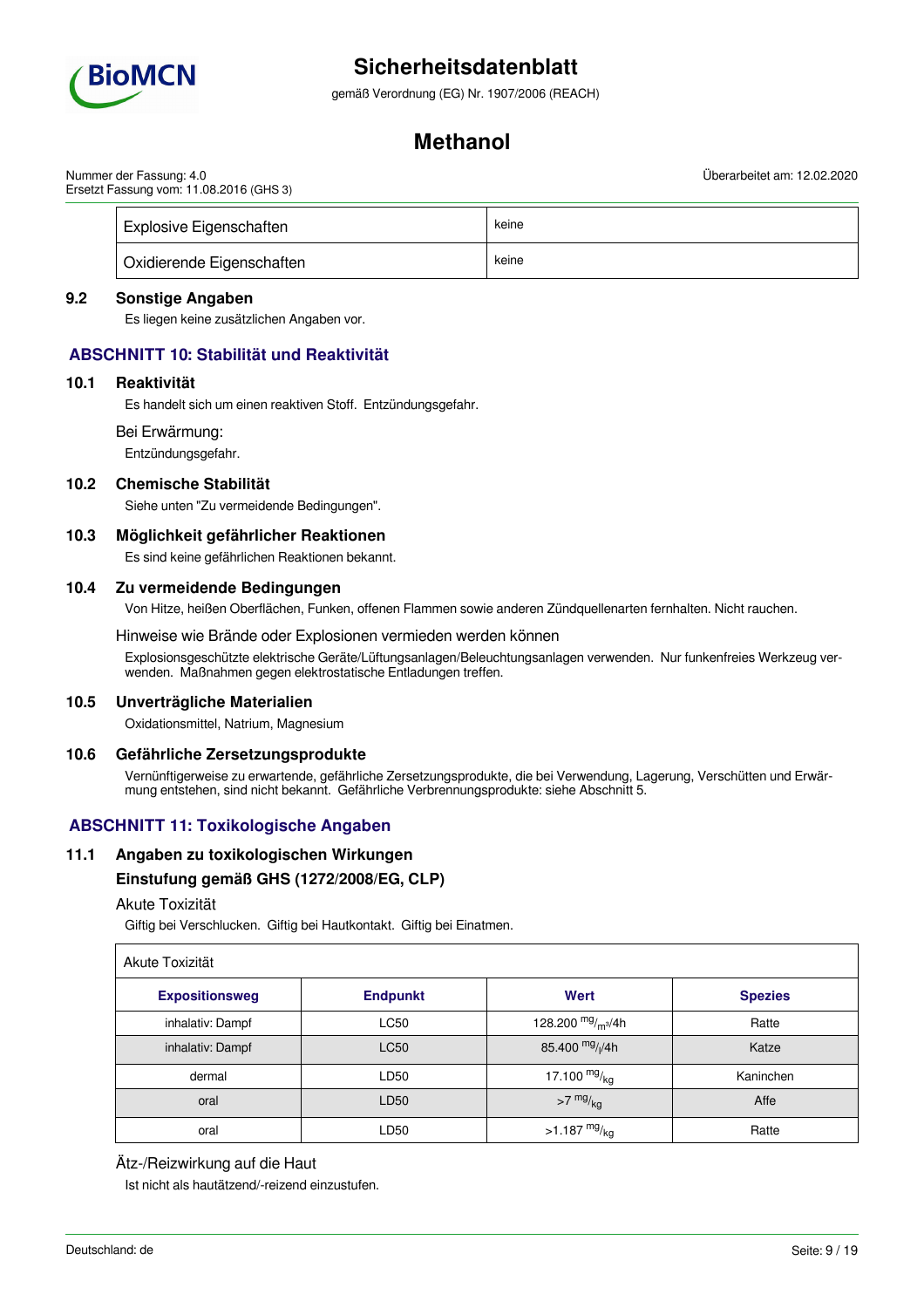

gemäß Verordnung (EG) Nr. 1907/2006 (REACH)

# **Methanol**

Nummer der Fassung: 4.0 Ersetzt Fassung vom: 11.08.2016 (GHS 3)

Schwere Augenschädigung/Augenreizung

Ist nicht als schwer augenschädigend oder augenreizend einzustufen.

### Sensibilisierung der Atemwege oder der Haut

Ist nicht als Inhalations- oder Hautallergen einzustufen.

## Keimzellmutagenität

Ist nicht als keimzellmutagen (mutagen) einzustufen.

### Karzinogenität

Ist nicht als karzinogen einzustufen.

### Reproduktionstoxizität

Ist nicht als reproduktionstoxisch einzustufen. Fruchtbarkeit:  $NOAEC (Rat) = 1,3 mg/L$ NOAEC (Affe) = 2,39 mg / l NOAEL (Oral) Sperm =  $1000$  mg / kg KG / Tag Entwicklungstoxizität : NOAEC (Rat) =  $1,33$  mg / L LOAEL (Maus) =  $1700$  mg / kg Entwicklungstoxizität : NOAEC (Ratte, Maus) =  $1,33$  mg / l LOAEL (Maus) =  $5000$  mg / kg.

## Spezifische Zielorgan-Toxizität bei einmaliger Exposition

Schädigt die Organe (Auge, Zentralnervensystem). Expositionsweg: Oral. Inhalativ.

| Gefahrenkategorie | <b>Zielorgan</b>    | <b>Expositionsweg</b> |
|-------------------|---------------------|-----------------------|
|                   | Auge                | bei Exposition        |
|                   | Zentralnervensystem | bei Exposition        |

## Spezifische Zielorgan-Toxizität bei wiederholter Exposition

Ist nicht als spezifisch zielorgantoxisch (wiederholte Exposition) einzustufen.

| <b>Expositionsweg</b> | <b>Endpunkt</b> | Wert          | <b>Expositions-</b><br>dauer | <b>Spezies</b> | Anm. |
|-----------------------|-----------------|---------------|------------------------------|----------------|------|
| oral                  | LOAEL           | 2.340 $mg/kq$ |                              | nicht genannt  | 3d   |
| inhalativ: Dampf      | <b>NOAEL</b>    | 13 $mg/m3$    |                              | nicht genannt  | 7mth |

## Aspirationsgefahr

Ist nicht als aspirationsgefährlich einzustufen.

Absorptions-, Stoffwechsel-, Verteilungs- und Ausscheidungsstudien

Schnell metabolisiert.

Metabolisiert auf die folgenden: Formaldehyd. Der Stoffwechsel der folgenden: Wasser, Kohlendioxid (CO). Metabolisiert vor Ausscheidung. Ausgeschieden bei der Atmung in die Luft.

Überarbeitet am: 12.02.2020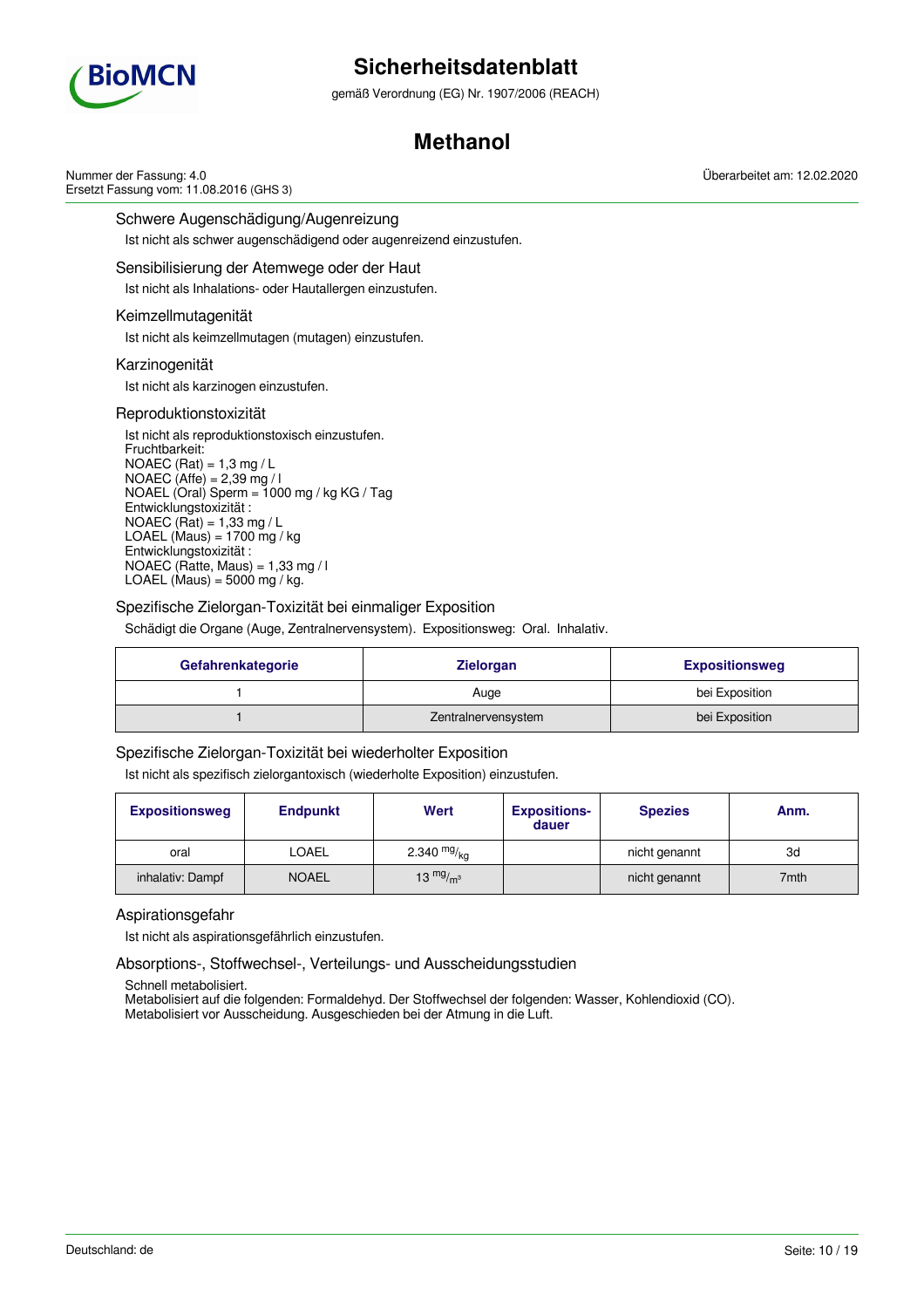

gemäß Verordnung (EG) Nr. 1907/2006 (REACH)

# **Methanol**

Nummer der Fassung: 4.0 Ersetzt Fassung vom: 11.08.2016 (GHS 3) Überarbeitet am: 12.02.2020

# **ABSCHNITT 12: Umweltbezogene Angaben**

# **12.1 Toxizität**

Gemäß 1272/2008/EG: Ist nicht als gewässergefährdend einzustufen.

| (Akute) aquatische Toxizität |              |                 |                                                                  |                              |
|------------------------------|--------------|-----------------|------------------------------------------------------------------|------------------------------|
| <b>Endpunkt</b>              | Wert         | <b>Spezies</b>  | <b>Quelle</b>                                                    | <b>Expositions-</b><br>dauer |
| <b>IC50</b>                  | $>880$ mg/   | Mikroorganismen |                                                                  | 24 h                         |
| <b>LC50</b>                  | 15.400 $mg/$ | Fisch           | Europäische Chemikalien-<br>agentur, http://echa.euro-<br>pa.eu/ | 96 h                         |
| <b>EC50</b>                  | 12.700 $mg/$ | Fisch           | Europäische Chemikalien-<br>agentur, http://echa.euro-<br>pa.eu/ | 96 h                         |
| ErC <sub>50</sub>            | 22.000 $mg/$ | Alge            | Europäische Chemikalien-<br>agentur, http://echa.euro-<br>pa.eu/ | 96 h                         |

## Biologische Abbaubarkeit

Der Stoff ist leicht biologisch abbaubar. Die relevanten Stoffe im Gemisch sind leicht biologisch abbaubar.

## **12.2 Persistenz und Abbaubarkeit**

| Prozess der Abbaubarkeit |                  |             |                                                             |
|--------------------------|------------------|-------------|-------------------------------------------------------------|
| <b>Prozess</b>           | <b>Abbaurate</b> | <b>Zeit</b> | <b>Quelle</b>                                               |
| Sauerstoffverbrauch      | 69%              | 5 d         | Europäische Chemikalienagen-<br>tur, http://echa.europa.eu/ |

# **12.3 Bioakkumulationspotenzial**

| n-Octanol/Wasser (log KOW) | -0,77 (ECHA) |
|----------------------------|--------------|
| <b>BCF</b>                 | <10          |

## **12.4 Mobilität im Boden**

| Henry-Konstante                                                                      | 0,461 $\mathrm{^{Pa}}\mathrm{^{m^3}\!}/_{\mathrm{mol}}$ bei 25 °C |
|--------------------------------------------------------------------------------------|-------------------------------------------------------------------|
| Der auf organischen Kohlenstoff (Organic Carbon)<br>normierte Adsorptionskoeffizient | $0,13 - 1$                                                        |

# **12.5 Ergebnisse der PBT- und vPvB-Beurteilung**

Nach den Ergebnissen seiner Bewertung ist dieser Stoff weder ein PBT- noch ein vPvB-Stoff.

## **12.6 Andere schädliche Wirkungen**

Es sind keine Daten verfügbar.

Potenzial zur Störung der endokrinen Systeme Nicht gelistet.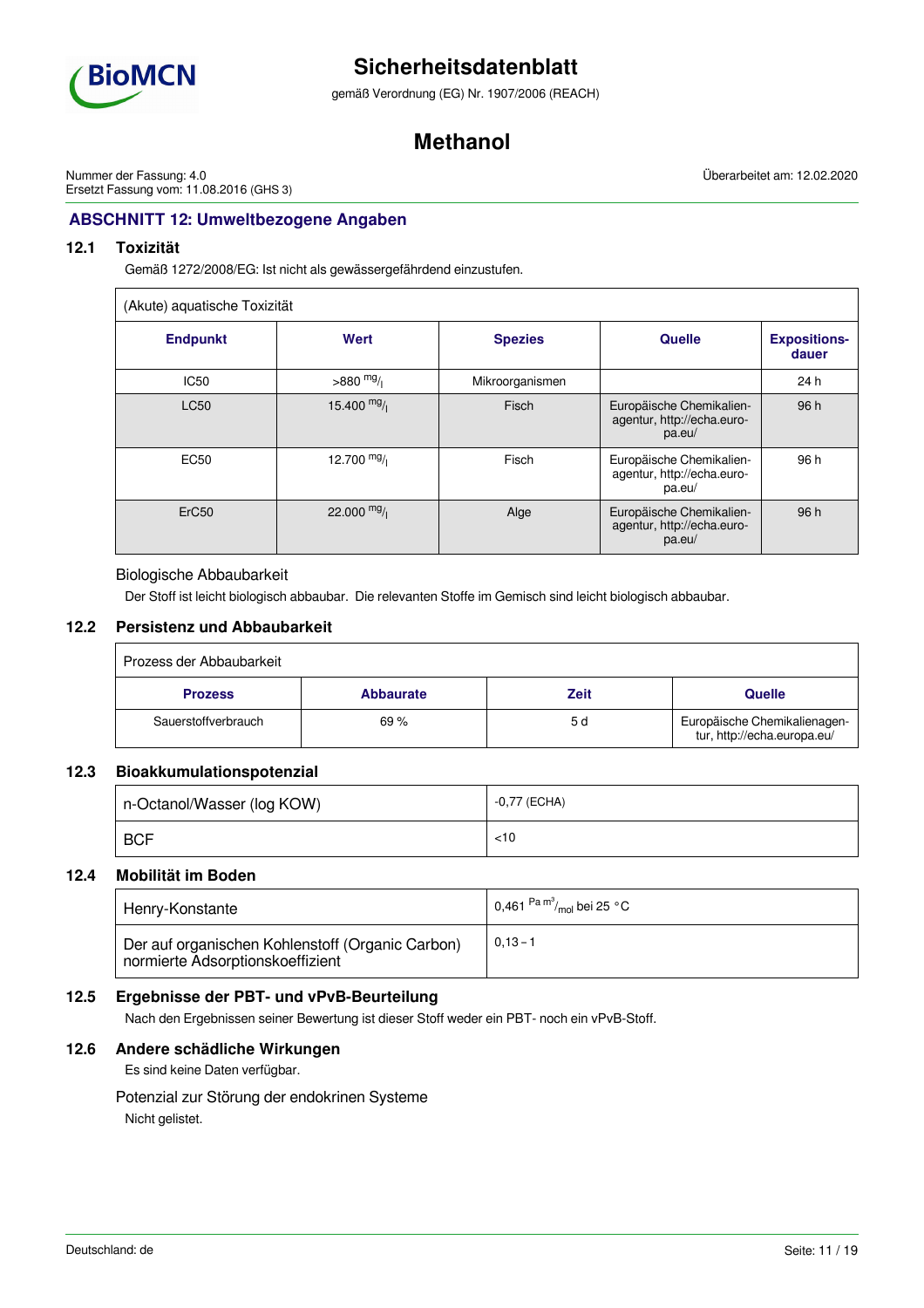

gemäß Verordnung (EG) Nr. 1907/2006 (REACH)

# **Methanol**

Nummer der Fassung: 4.0 Ersetzt Fassung vom: 11.08.2016 (GHS 3) Überarbeitet am: 12.02.2020

# **ABSCHNITT 13: Hinweise zur Entsorgung**

## **13.1 Verfahren der Abfallbehandlung**

Für die Abfallbehandlung relevante Angaben

Rückgewinnung/Regenerierung von Lösemitteln.

### Für die Entsorgung über Abwasser relevante Angaben

Nicht in die Kanalisation gelangen lassen. Freisetzung in die Umwelt vermeiden.

### Abfallbehandlung von Behältern/Verpackungen

Es handelt sich um einen gefährlichen Abfall; es dürfen nur zugelassene Verpackungen (z.B. gemäß ADR) verwendet werden. Vollständig entleerte Verpackungen können einer Verwertung zugeführt werden. Kontaminierte Verpackungen sind wie der Stoff zu behandeln.

### **Anmerkungen**

Bitte beachten Sie die einschlägigen nationalen oder regionalen Bestimmungen. Abfall ist so zu trennen, dass er von den kommunalen oder nationalen Abfallentsorgungseinrichtungen getrennt behandelt werden kann.

# **ABSCHNITT 14: Angaben zum Transport**

| 14.1 | UN-Nummer                            | 1230                                                   |
|------|--------------------------------------|--------------------------------------------------------|
| 14.2 | Ordnungsgemäße UN-Versandbezeichnung | <b>METHANOL</b>                                        |
| 14.3 | Transportgefahrenklassen             |                                                        |
|      | Klasse                               | 3 (entzündbare flüssige Stoffe)                        |
|      | Nebengefahr(en)                      | 6.1 (akute Toxizität)                                  |
| 14.4 | Verpackungsgruppe                    | II (Stoff mit mittlerer Gefahr)                        |
| 14.5 | Umweltgefahren                       | nicht umweltgefährdend gemäß den Gefahrgutvorschriften |

## **14.6 Besondere Vorsichtsmaßnahmen für den Verwender**

Die Vorschriften für gefährliche Güter (ADR) sind auch innerhalb des Betriebsgeländes zu beachten.

## **14.7 Massengutbeförderung gemäß Anhang II des MARPOL-Übereinkommens und gemäß IBC-Code** Es liegen keine Daten vor.

## **Angaben nach den einzelnen UN-Modellvorschriften**

## **Beförderung gefährlicher Güter auf Straße, Schiene oder Binnenwasserstraßen (ADR/RID/ADN)**

| <b>UN-Nummer</b>                         | 1230            |
|------------------------------------------|-----------------|
| Offizielle Benennung für die Beförderung | <b>METHANOL</b> |
| Klasse                                   | 3               |
| Klassifizierungscode                     | FT <sub>1</sub> |
| Verpackungsgruppe                        | Ш               |
| Gefahrzettel                             | $3 + 6.1$       |
| 요                                        |                 |
| Sondervorschriften (SV)                  | 279, 802(ADN)   |
| Freigestellte Mengen (EQ)                | E <sub>2</sub>  |
| Begrenzte Mengen (LQ)                    | 1 <sub>L</sub>  |
| Beförderungskategorie (BK)               | $\overline{2}$  |
| Tunnelbeschränkungscode (TBC)            | D/E             |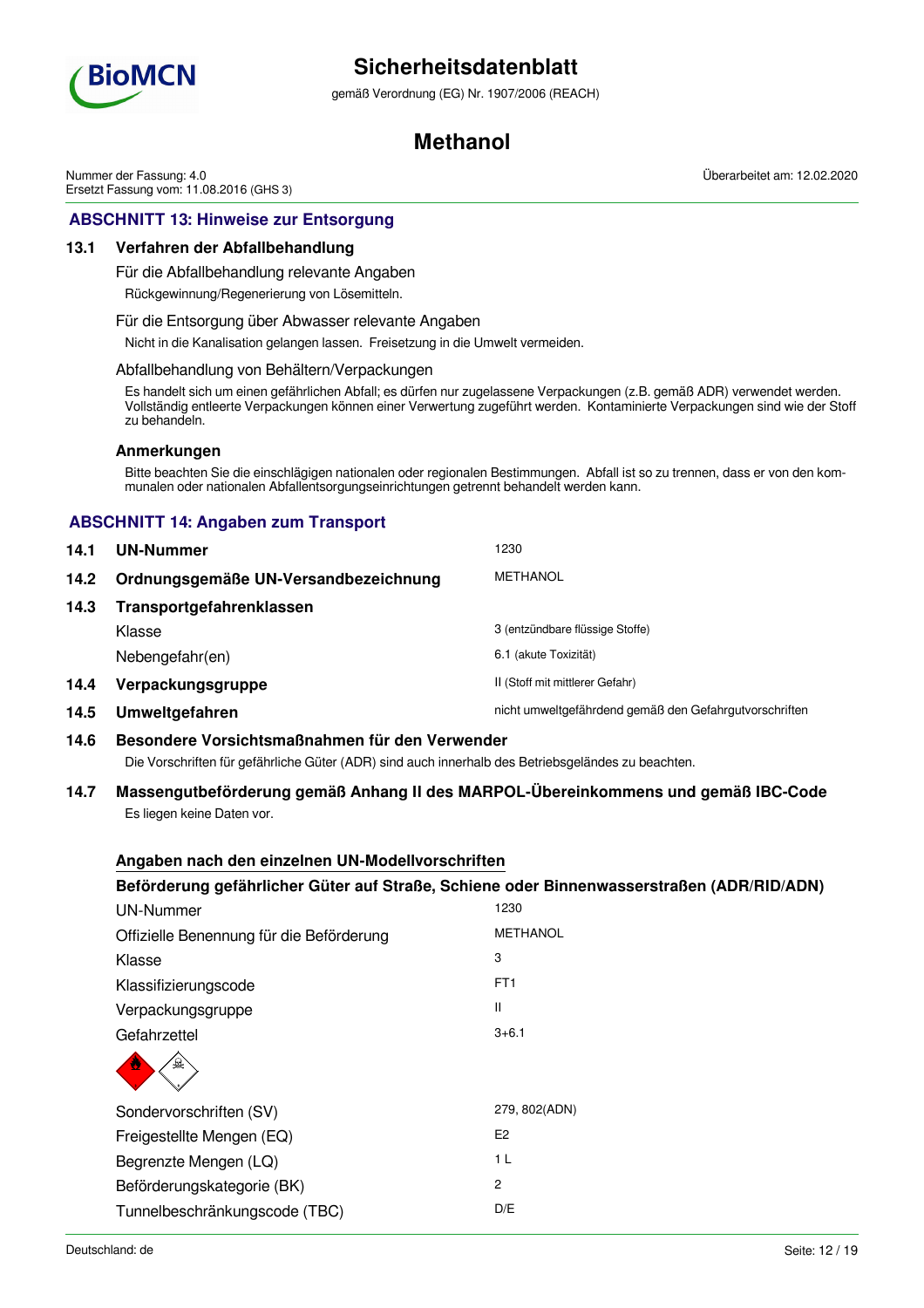

gemäß Verordnung (EG) Nr. 1907/2006 (REACH)

# **Methanol**

| Nummer der Fassung: 4.0<br>Ersetzt Fassung vom: 11.08.2016 (GHS 3)                 | Überarbeitet am: 12.02.2020 |  |
|------------------------------------------------------------------------------------|-----------------------------|--|
| Nummer zur Kennzeichnung der Gefahr                                                | 336                         |  |
| Internationaler Code für die Beförderung gefährlicher Güter mit Seeschiffen (IMDG) |                             |  |
| <b>UN-Nummer</b>                                                                   | 1230                        |  |
| Offizielle Benennung für die Beförderung                                           | <b>METHANOL</b>             |  |
| Klasse                                                                             | 3                           |  |
| Nebengefahr(en)                                                                    | 6.1                         |  |
| Meeresschadstoff (Marine Pollutant)                                                |                             |  |
| Verpackungsgruppe                                                                  | Ш                           |  |
| Gefahrzettel                                                                       | $3 + 6.1$                   |  |
|                                                                                    |                             |  |
| Sondervorschriften (SV)                                                            | 279                         |  |
| Freigestellte Mengen (EQ)                                                          | E <sub>2</sub>              |  |
| Begrenzte Mengen (LQ)                                                              | 1 <sub>L</sub>              |  |
| EmS                                                                                | F-E, S-D                    |  |
| Staukategorie (stowage category)                                                   | В                           |  |
| Internationale Zivilluftfahrt-Organisation (ICAO-IATA/DGR)                         |                             |  |
| <b>UN-Nummer</b>                                                                   | 1230                        |  |
| Offizielle Benennung für die Beförderung                                           | Methanol                    |  |
| Klasse                                                                             | 3                           |  |
| Nebengefahr(en)                                                                    | 6.1                         |  |
| Verpackungsgruppe                                                                  | $\mathbf{H}$                |  |
| Gefahrzettel                                                                       | $3 + 6.1$                   |  |
|                                                                                    |                             |  |
| Sondervorschriften (SV)                                                            | A113                        |  |
| Freigestellte Mengen (EQ)                                                          | E <sub>2</sub>              |  |
| Begrenzte Mengen (LQ)                                                              | 1 <sub>L</sub>              |  |

# **ABSCHNITT 15: Rechtsvorschriften**

**15.1 Vorschriften zu Sicherheit, Gesundheits- und Umweltschutz/spezifische Rechtsvorschriften für den Stoff oder das Gemisch**

**Einschlägige Bestimmungen der Europäischen Union (EU) Beschränkungen gemäß REACH, Anhang XVII**

| Stoffe mit Beschränkungen (REACH, Anhang XVII) |                                                                                                     |                |                     |     |
|------------------------------------------------|-----------------------------------------------------------------------------------------------------|----------------|---------------------|-----|
| <b>Stoffname</b>                               | Name It. Verzeichnis                                                                                | <b>CAS-Nr.</b> | <b>Beschränkung</b> | Nr. |
| Methylalkohol                                  | Methanol                                                                                            | 67-56-1        | R <sub>69</sub>     | 69  |
| Methylalkohol                                  | dieses Produkt erfüllt die Kriterien für die<br>Einstufung gemäß der Verordnung Nr.<br>1272/2008/EG |                | R <sub>3</sub>      | 3   |
| Methylalkohol                                  | entzündbar / selbstentzündlich (pyrophor)                                                           |                | R40                 | 40  |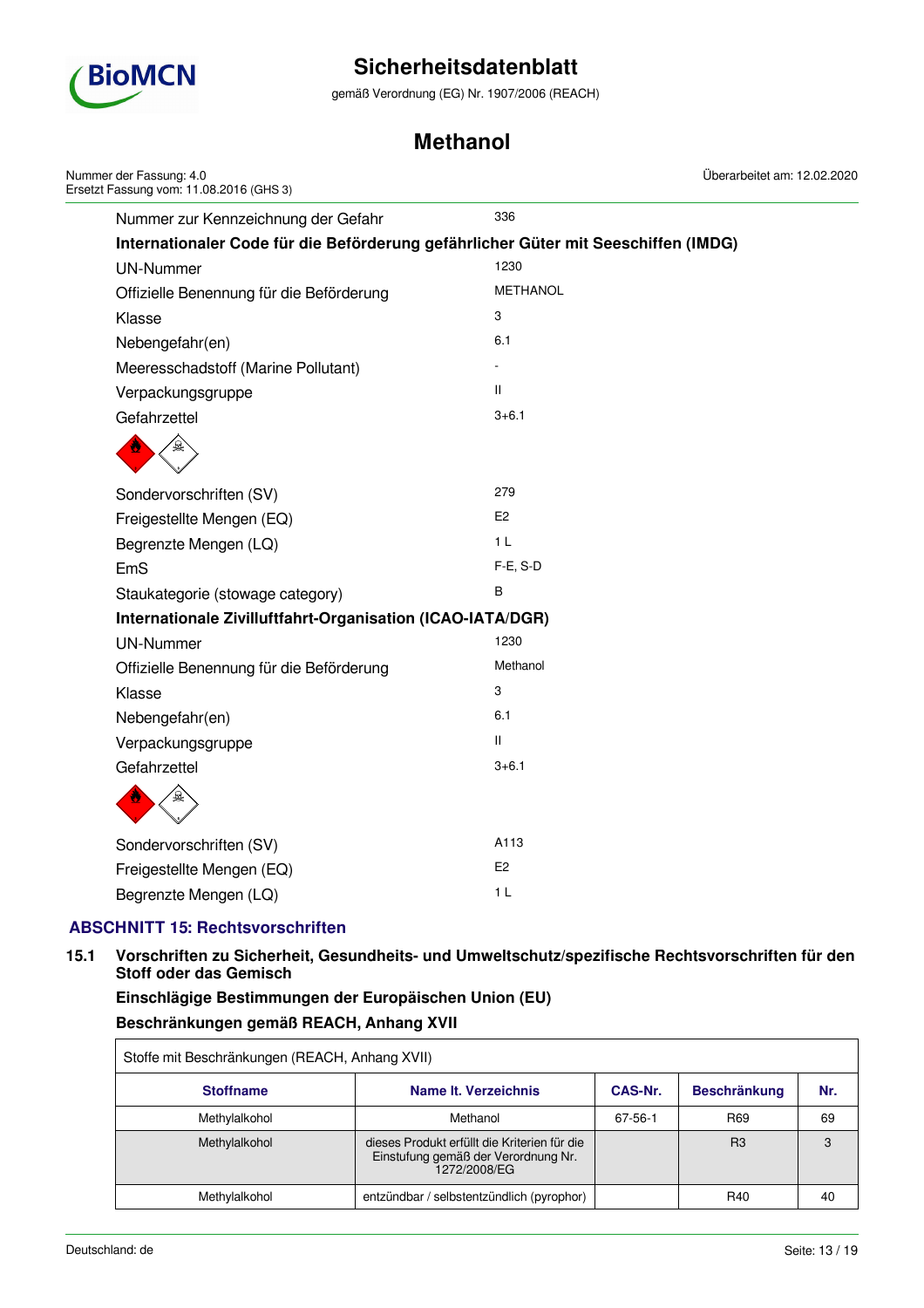

gemäß Verordnung (EG) Nr. 1907/2006 (REACH)

# **Methanol**

Nummer der Fassung: 4.0 Ersetzt Fassung vom: 11.08.2016 (GHS 3) Überarbeitet am: 12.02.2020

#### Legende

R3 1. Dürfen nicht verwendet werden

- in Dekorationsgegenständen, die zur Erzeugung von Licht- oder Farbeffekten (durch Phasenwechsel), z.B. in Stimmungslampen und Aschenbechern, bestimmt sind;

- in Scherzspielen;

- in Spielen für einen oder mehrere Teilnehmer oder in Erzeugnissen, die zur Verwendung als solche, auch zur Dekoration, bestimmt sind.

2. Erzeugnisse, die die Anforderungen von Absatz 1 nicht erfüllen, dürfen nicht in Verkehr gebracht werden.

3. Dürfen nicht in Verkehr gebracht werden, wenn sie einen Farbstoff - außer aus steuerlichen Gründen - und/oder ein Parfüm enthalten, sofern

- sie als für die Abgabe an die breite Öffentlichkeit bestimmter Brennstoff in dekorativen Öllampen verwendet werden können und - ihre Aspiration als gefährlich eingestuft ist und sie mit R65 oder H304 gekennzeichnet sind.

4. Für die Abgabe an die breite Öffentlichkeit bestimmte dekorative Öllampen dürfen nicht in Verkehr gebracht werden, es sei denn, sie erfüllen die vom Europäischen Komitee für Normung (CEN) verabschiedete europäische Norm für dekorative Öllampen (EN 14059). 5. Unbeschadet der Durchführung anderer Gemeinschaftsbestimmungen über die Einstufung, Verpackung und Kennzeichnung gefährli-

cher Stoffe und Gemische stellen die Lieferanten vor dem Inverkehrbringen sicher, dass folgende Anforderungen erfüllt sind: a) Mit R65 oder H304 gekennzeichnete und für die Abgabe an die breite Öffentlichkeit bestimmte Lampenöle tragen gut sichtbar, leserlich und unverwischbar folgende Aufschriften: "Mit dieser Flüssigkeit gefüllte Lampen sind für Kinder unzugänglich aufzubewahren" sowie ab dem 1. Dezember 2010 "Bereits ein kleiner Schluck Lampenöl - oder auch nur das Saugen an einem Lampendocht - kann zu einer lebensbedrohlichen Schädigung der Lunge führen".

b) Mit R65 oder H304 gekennzeichnete und für die Abgabe an die breite Öffentlichkeit bestimmte flüssige Grillanzünder tragen ab dem 1. Dezember 2010 leserlich und unverwischbar folgende Aufschrift: "Bereits ein kleiner Schluck Grillanzünder kann zu einer lebensbedrohlichen Schädigung der Lunge führen".

c) Mit R65 oder H304 gekennzeichnete und für die Abgabe an die breite Öffentlichkeit bestimmte Lampenöle und Grillanzünder werden ab dem 1. Dezember 2010 in schwarzen undurchsichtigen Behältern mit höchstens 1 Liter Füllmenge abgepackt.

6. Bis spätestens 1. Juni 2014 ersucht die Kommission die Europäische Chemikalienagentur, ein Dossier gemäß Artikel 69 dieser Verordnung auszuarbeiten, damit gegebenenfalls ein Verbot von mit R65 oder H304 gekennzeichneten und für die Abgabe an die breite Öffentlichkeit bestimmten flüssigen Grillanzündern und Brennstoffen für dekorative Lampen erlassen wird.

7. Natürliche oder juristische Personen, die mit R65 oder H304 gekennzeichnete Lampenöle und flüssige Grillanzünder erstmals in Verkehr bringen, übermitteln bis 1. Dezember 2011 sowie danach jährlich der zuständigen Behörde des betreffenden Mitgliedstaats Daten über Alternativen zu mit R65 oder H304 gekennzeichneten Lampenölen und flüssigen Grillanzündern. Die Mitgliedstaaten machen diese Daten der Kommission zugänglich.

R40 1. Dürfen weder als Stoff noch als Gemisch in Aerosolpackungen verwendet werden, die dazu bestimmt sind, für Unterhaltungs- und Dekorationszwecke an die breite Öffentlichkeit abgegeben zu werden, wie z. B. für

- Dekorationen mit metallischen Glanzeffekten, insbesondere für Festlichkeiten,

- künstlichen Schnee und Reif,
- unanständige Geräusche,
- Luftschlangen,
- Scherzexkremente,
- Horntöne für Vergnügungen,
- Schäume und Flocken zu Dekorationszwecken, - künstliche Spinnweben,
- Stinkbomben.

2. Unbeschadet der Anwendung sonstiger gemeinschaftlicher Vorschriften auf dem Gebiet der Einstufung, Verpackung und Etikettierung von Stoffen muss der Lieferant vor dem Inverkehrbringen gewährleisten, dass die Verpackung der oben genannten Aerosolpackungen gut sichtbar, leserlich und unverwischbar mit folgender Aufschrift versehen ist:

"Nur für gewerbliche Anwender".

3. Abweichend davon gelten die Absätze 1 und 2 nicht für die in Artikel 8 Absatz 1 a der Richtlinie 75/324/EWG des Rates (2) genannten Aerosolpackungen.

4. Die in Absatz 1 und 2 genannten Aerosolpackungen dürfen nur in Verkehr gebracht werden, wenn sie den dort aufgeführten Anforderungen entsprechen.

R69 Darf nach dem 9. Mai 2019 nicht in Scheibenwaschflüssigkeiten oder Scheibenfrostschutzmitteln in einer Konzentration von 0,6 Gew.-% oder mehr für die allgemeine Öffentlichkeit in den Verkehr gebracht werden.

# **Verzeichnis der zulassungspflichtigen Stoffe (REACH, Anhang XIV) / SVHC - Kandidatenliste**

Nicht gelistet.

#### **Seveso Richtlinie**

| 2012/18/EU (Seveso III) |                                       |                                                                                                                |       |  |  |
|-------------------------|---------------------------------------|----------------------------------------------------------------------------------------------------------------|-------|--|--|
| Nr.                     | Gefährlicher Stoff/Gefahrenkategorien | Mengenschwelle (in Tonnen) für die Anwen-<br>Anm.<br>dung in Betrieben der unteren und oberen<br><b>Klasse</b> |       |  |  |
| 22                      | Methanol                              | 500                                                                                                            | 5.000 |  |  |

# **Verordnung 166/2006/EG über die Schaffung eines Europäischen Schadstofffreisetzungs- und verbringungsregisters (PRTR)**

Nicht gelistet.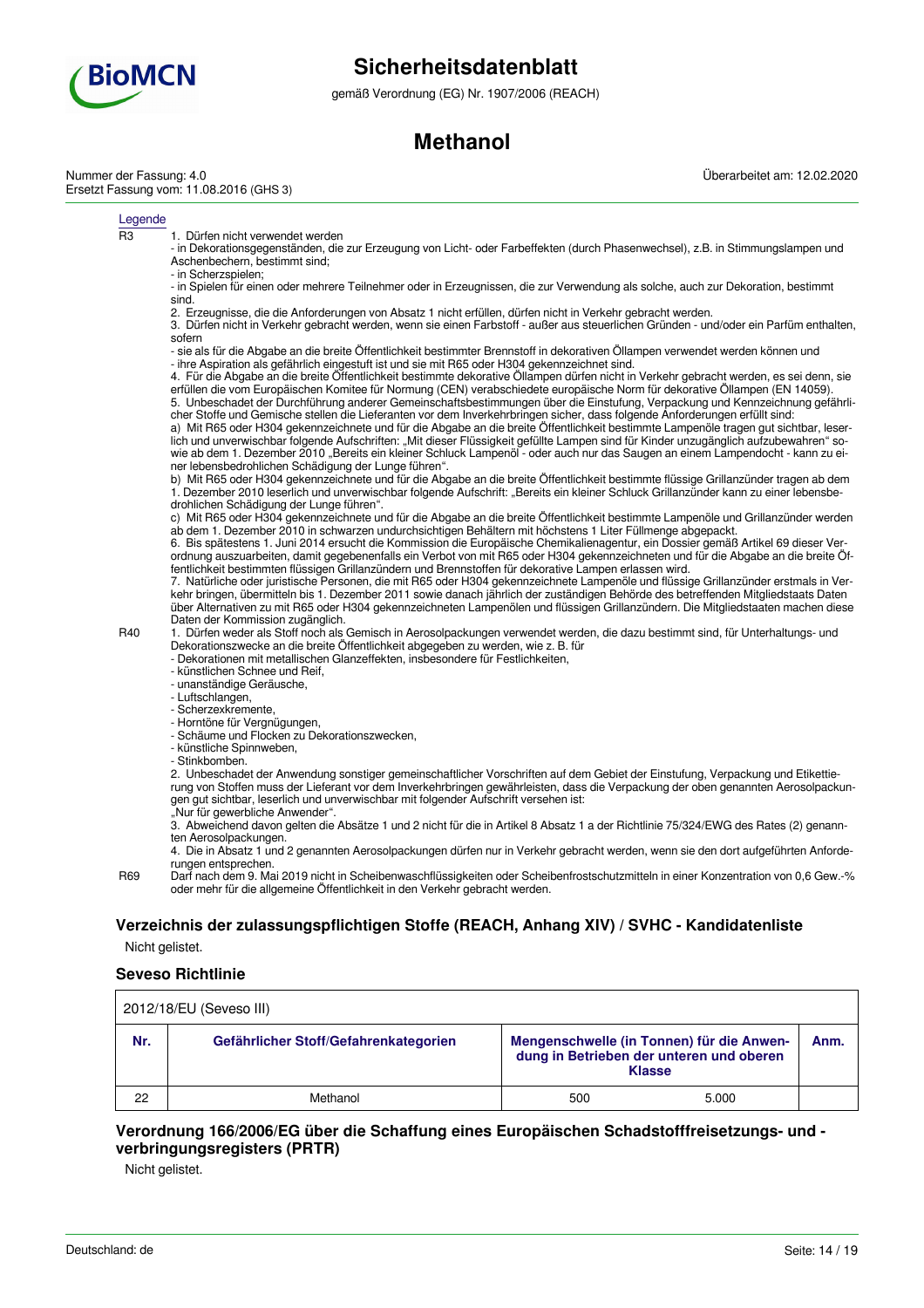

gemäß Verordnung (EG) Nr. 1907/2006 (REACH)

# **Methanol**

Nummer der Fassung: 4.0 Ersetzt Fassung vom: 11.08.2016 (GHS 3) Überarbeitet am: 12.02.2020

**Richtlinie 2000/60/EG zur Schaffung eines Ordnungsrahmens für Maßnahmen der Gemeinschaft im Bereich der Wasserpolitik (WRR)**

Nicht gelistet.

**Verordnung 98/2013/EU über die Vermarktung und Verwendung von Ausgangsstoffen für Explosivstoffe**

Nicht gelistet.

## **Nationale Vorschriften (Deutschland)**

## **Verordnung über Anlagen zum Umgang mit wassergefährdenden Stoffen (AwSV)**

Wassergefährdungsklasse (WGK) 2 wassergefährdend

Kennnummer 145

# **Technische Anleitung zur Reinhaltung der Luft (Deutschland)**

| <b>Nummer</b> | <b>Stoffgruppe</b> | <b>Klasse</b> | Konz.                   | <b>Massenstrom</b> | Massenkon-<br>zentration | <b>Hinweis</b> |
|---------------|--------------------|---------------|-------------------------|--------------------|--------------------------|----------------|
| 5.2.5         | organische Stoffe  | Klasse I      | $\geq$ 25 Gew.-<br>$\%$ | $0,1 \frac{kg}{h}$ | $20 \frac{mg}{m^3}$      | 3              |

Hinweis

 $\overline{3}$  der Massenstrom 0,50 kg/h oder die Massenkonzentration 50 mg/m<sup>3</sup> darf, jeweils angegeben als Gesamtkohlenstoff, insgesamt nicht überschritten werden (ausgenommen staubförmige organische Stoffe)

## **Lagerung von Gefahrstoffen in ortsbeweglichen Behältern (TRGS 510) (Deutschland)**

Lagerklasse (LGK) 3 (entzündliche Flüssigkeiten)

# **15.2 Stoffsicherheitsbeurteilung**

Eine Stoffsicherheitsbeurteilung wurde für diesen Stoff durchgeführt.

# **ABSCHNITT 16: Sonstige Angaben**

## **Vorgenommene Änderungen (überarbeitetes Sicherheitsdatenblatt)**

Vollständige Überarbeitung des Sicherheitsdatenblattes.

| <b>Abschnitt</b> | <b>Ehemaliger Eintrag (Text/Wert)</b>                                                                                                                                                                                                                                                                                                                                                                                  | <b>Aktueller Eintrag (Text/Wert)</b>                                                                                                                                                                                                                                                                                                                        |
|------------------|------------------------------------------------------------------------------------------------------------------------------------------------------------------------------------------------------------------------------------------------------------------------------------------------------------------------------------------------------------------------------------------------------------------------|-------------------------------------------------------------------------------------------------------------------------------------------------------------------------------------------------------------------------------------------------------------------------------------------------------------------------------------------------------------|
| 2.2              |                                                                                                                                                                                                                                                                                                                                                                                                                        | - Gefahrenhinweise:<br>Änderung in der Auflistung (Tabelle)                                                                                                                                                                                                                                                                                                 |
| 3.1              | Strukturformel:<br>structure.jpeg image/jpeg                                                                                                                                                                                                                                                                                                                                                                           | Strukturformel:<br>structure.png image/jpeg                                                                                                                                                                                                                                                                                                                 |
| 3.1              | Anmerkungen:<br>Alle Prozentangaben sind Gewichtsprozente, sofern nicht<br>anders angegeben.                                                                                                                                                                                                                                                                                                                           |                                                                                                                                                                                                                                                                                                                                                             |
| 4.1              | Allgemeine Anmerkungen:<br>Betroffenen nicht unbeaufsichtigt lassen. Verunglückten<br>aus der Gefahrenzone entfernen. Betroffenen ruhig la-<br>gern, zudecken und warm halten. Beschmutzte, getränk-<br>te Kleidung sofort ausziehen. Bei Auftreten von Be-<br>schwerden oder in Zweifelsfällen ärztlichen Rat einholen.<br>Bei Bewusstlosigkeit stabile Seitenlage anwenden und<br>nichts über den Mund verabreichen. | Allgemeine Anmerkungen:<br>Betroffenen nicht unbeaufsichtigt lassen. Verunglückten<br>aus der Gefahrenzone entfernen. Bei Bewusstlosigkeit<br>stabile Seitenlage anwenden und nichts über den Mund<br>verabreichen. Beschmutzte, getränkte Kleidung sofort<br>ausziehen. Bei Auftreten von Beschwerden oder in Zwei-<br>felsfällen ärztlichen Rat einholen. |
| 4.1              | Nach Berührung mit den Augen:<br>Eventuell vorhandene Kontaktlinsen nach Möglichkeit ent-<br>fernen. Weiter ausspülen. Augenlider geöffnet halten und<br>mindestens 15 Minuten lang reichlich mit sauberem, flie-<br>ßendem Wasser spülen.                                                                                                                                                                             | Nach Berührung mit den Augen:<br>Augenlider geöffnet halten und mindestens 15 Minuten<br>lang reichlich mit sauberem, fließendem Wasser spülen.<br>Eventuell vorhandene Kontaktlinsen nach Möglichkeit ent-<br>fernen. Weiter ausspülen. Bei anhaltender Augenreizung:<br>ärztlichen Rat einholen/ärztliche Hilfe hinzuziehen.                              |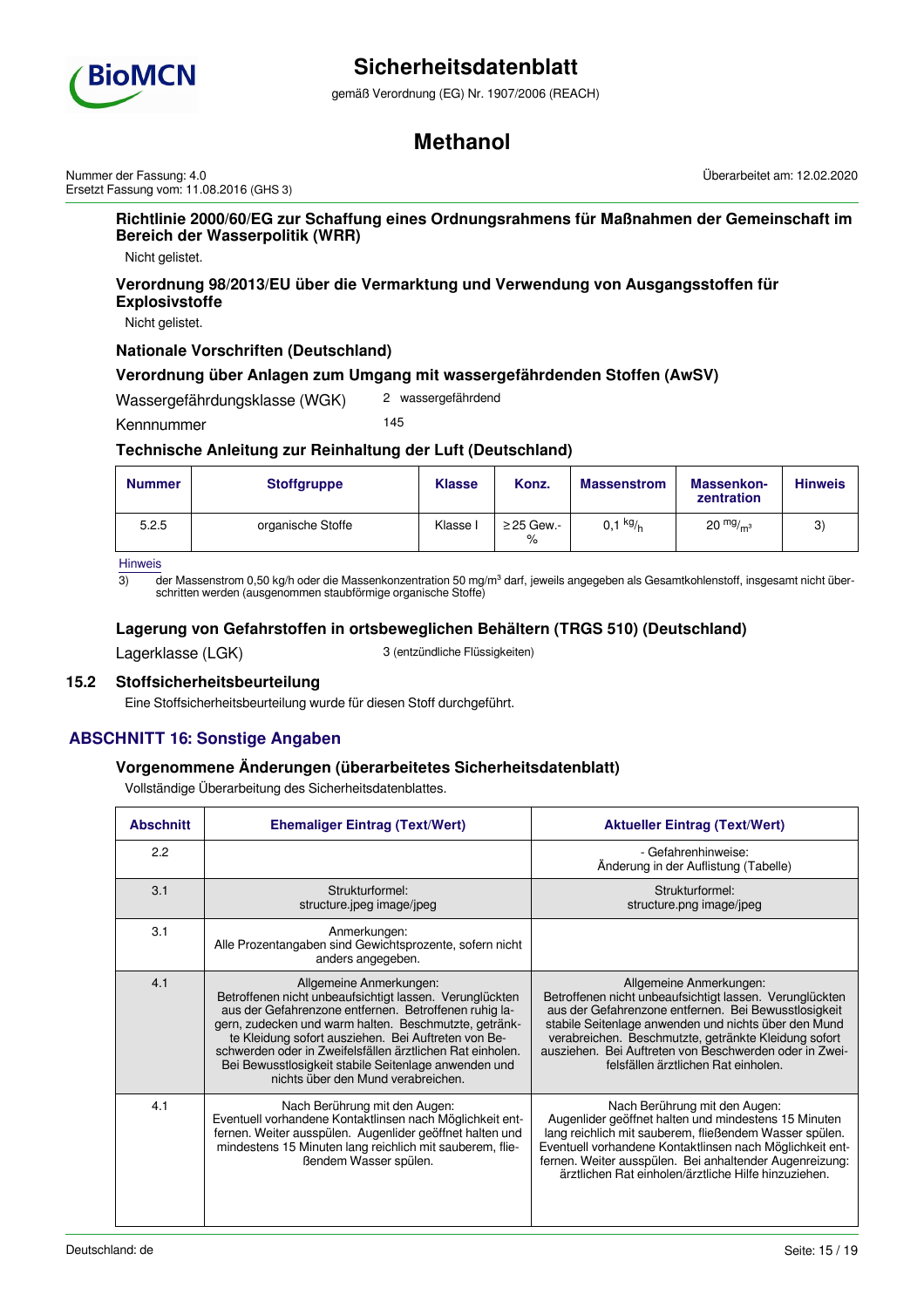

gemäß Verordnung (EG) Nr. 1907/2006 (REACH)

# **Methanol**

Nummer der Fassung: 4.0 Ersetzt Fassung vom: 11.08.2016 (GHS 3) Überarbeitet am: 12.02.2020

| <b>Abschnitt</b> | <b>Ehemaliger Eintrag (Text/Wert)</b>                                                                                                                                                                                                                                                                                                                                                                                                                                                                                                                                                                                                                                                                                                                                                                                                                                                                                                                                                                      | <b>Aktueller Eintrag (Text/Wert)</b>                                                                                                                                                                                                                                                                                                                                                                                                                                                                                                                                                                                                                                                                                                                                                                                                                                                           |
|------------------|------------------------------------------------------------------------------------------------------------------------------------------------------------------------------------------------------------------------------------------------------------------------------------------------------------------------------------------------------------------------------------------------------------------------------------------------------------------------------------------------------------------------------------------------------------------------------------------------------------------------------------------------------------------------------------------------------------------------------------------------------------------------------------------------------------------------------------------------------------------------------------------------------------------------------------------------------------------------------------------------------------|------------------------------------------------------------------------------------------------------------------------------------------------------------------------------------------------------------------------------------------------------------------------------------------------------------------------------------------------------------------------------------------------------------------------------------------------------------------------------------------------------------------------------------------------------------------------------------------------------------------------------------------------------------------------------------------------------------------------------------------------------------------------------------------------------------------------------------------------------------------------------------------------|
| 5.1              | Geeignete Löschmittel:<br>Alkoholbeständiger Schaum. Trockenlöschpulver. Koh-<br>lendioxid (CO2). Schaum.                                                                                                                                                                                                                                                                                                                                                                                                                                                                                                                                                                                                                                                                                                                                                                                                                                                                                                  | Geeignete Löschmittel:<br>Alkoholbeständiger Schaum; Trockenlöschpulver; Koh-<br>lendioxid (CO2)                                                                                                                                                                                                                                                                                                                                                                                                                                                                                                                                                                                                                                                                                                                                                                                               |
| 5.3              | Besondere Schutzausrüstung bei der Brandbekämpfung:<br>Umluftunabhängiges Atemschutzgerät (SCBA), Stan-<br>dard-Schutzkleidung für die Feuerwehr.                                                                                                                                                                                                                                                                                                                                                                                                                                                                                                                                                                                                                                                                                                                                                                                                                                                          | Besondere Schutzausrüstung bei der Brandbekämpfung:<br>Umluftunabhängiges Atemschutzgerät (SCBA), Stan-<br>dard-Feuerwehrschutzkleidung                                                                                                                                                                                                                                                                                                                                                                                                                                                                                                                                                                                                                                                                                                                                                        |
| 8.1              |                                                                                                                                                                                                                                                                                                                                                                                                                                                                                                                                                                                                                                                                                                                                                                                                                                                                                                                                                                                                            | Grenzwerte für die berufsbedingte Exposition (Arbeits-<br>platzgrenzwerte):<br>Änderung in der Auflistung (Tabelle)                                                                                                                                                                                                                                                                                                                                                                                                                                                                                                                                                                                                                                                                                                                                                                            |
| 8.1              |                                                                                                                                                                                                                                                                                                                                                                                                                                                                                                                                                                                                                                                                                                                                                                                                                                                                                                                                                                                                            | Biologische Grenzwerte:<br>Änderung in der Auflistung (Tabelle)                                                                                                                                                                                                                                                                                                                                                                                                                                                                                                                                                                                                                                                                                                                                                                                                                                |
| 8.1              |                                                                                                                                                                                                                                                                                                                                                                                                                                                                                                                                                                                                                                                                                                                                                                                                                                                                                                                                                                                                            | Relevante DNEL- und andere Schwellenwerte:<br>Änderung in der Auflistung (Tabelle)                                                                                                                                                                                                                                                                                                                                                                                                                                                                                                                                                                                                                                                                                                                                                                                                             |
| 8.2              | Hautschutz:<br>Schutzkleidung (EN 340).                                                                                                                                                                                                                                                                                                                                                                                                                                                                                                                                                                                                                                                                                                                                                                                                                                                                                                                                                                    | Hautschutz:<br>Schutzkleidung (EN 340 & EN ISO 13688).                                                                                                                                                                                                                                                                                                                                                                                                                                                                                                                                                                                                                                                                                                                                                                                                                                         |
| 8.2              | Handschutz:<br>Schutzhandschuhe tragen                                                                                                                                                                                                                                                                                                                                                                                                                                                                                                                                                                                                                                                                                                                                                                                                                                                                                                                                                                     | Handschutz:<br>Schutzhandschuhe tragen                                                                                                                                                                                                                                                                                                                                                                                                                                                                                                                                                                                                                                                                                                                                                                                                                                                         |
|                  | Geeignete Schutzhandschuhe tragen. Vor Gebrauch auf<br>Dichtheit/Undurchlässigkeit überprüfen. Bei beabsichtig-<br>ter Wiederverwendung Handschuhe vor dem Ausziehen<br>reinigen und danach gut durchlüften. Es wird empfohlen,<br>die Chemikalienbeständigkeit der oben genannten<br>Schutzhandschuhe für spezielle Anwendungen mit dem<br>Handschuhhersteller abzuklären. Geeignet ist ein nach<br>EN 374 geprüfter Chemikalienschutzhandschuh. VOR-<br>SICHT: Tragen von feuchtigkeitsdichten Handschuhen<br>(Okklusion) länger als 4 Stunden ist in Deutschland als<br>Risiko definiert. Die Auswahl eines geeigneten Hand-<br>schuhs ist nicht nur vom Material, sondern auch von wei-<br>teren Qualitätsmerkmalen abhängig und ist von Herstel-<br>ler zu Hersteller unterschiedlich. Da das Produkt eine Zu-<br>bereitung aus mehreren Stoffen darstellt, ist die Bestän-<br>digkeit von Handschuhmaterialen nicht im Voraus bere-<br>chenbar und muss deshalb vor dem Einsatz überprüft<br>werden. | Geeignete Schutzhandschuhe tragen. Vor Gebrauch auf<br>Dichtheit/Undurchlässigkeit überprüfen. Es wird empfoh-<br>len, die Chemikalienbeständigkeit der oben genannten<br>Schutzhandschuhe für spezielle Anwendungen mit dem<br>Handschuhhersteller abzuklären. Geeignet ist ein nach<br>EN 374 geprüfter Chemikalienschutzhandschuh. VOR-<br>SICHT: Tragen von feuchtigkeitsdichten Handschuhen<br>(Okklusion) länger als 4 Stunden ist in Deutschland als<br>Risiko definiert. Die Auswahl eines geeigneten Hand-<br>schuhs ist nicht nur vom Material, sondern auch von wei-<br>teren Qualitätsmerkmalen abhängig und ist von Herstel-<br>ler zu Hersteller unterschiedlich. Da das Produkt eine Zu-<br>bereitung aus mehreren Stoffen darstellt, ist die Bestän-<br>digkeit von Handschuhmaterialen nicht im Voraus bere-<br>chenbar und muss deshalb vor dem Einsatz überprüft<br>werden. |
| 8.2              | Durchbruchszeit des Handschuhmaterials:<br>>480 Minuten (Permeationslevel: 6)                                                                                                                                                                                                                                                                                                                                                                                                                                                                                                                                                                                                                                                                                                                                                                                                                                                                                                                              | Durchbruchszeit des Handschuhmaterials:<br>Verwenden Sie Handschuhe mit einer minimalen Durch-<br>bruchszeit des Handschuhmaterials: >480 Minuten (Per-<br>meationslevel: 6).                                                                                                                                                                                                                                                                                                                                                                                                                                                                                                                                                                                                                                                                                                                  |
| 9.1              | Verdampfungsgeschwindigkeit:<br>nicht bestimmt                                                                                                                                                                                                                                                                                                                                                                                                                                                                                                                                                                                                                                                                                                                                                                                                                                                                                                                                                             | Verdampfungsgeschwindigkeit:<br>5,3 (Ether = $1$ ) (Lieferant)                                                                                                                                                                                                                                                                                                                                                                                                                                                                                                                                                                                                                                                                                                                                                                                                                                 |
| 9.1              | Dichte:<br>795 kg/ <sub>m3</sub> bei 15 °C                                                                                                                                                                                                                                                                                                                                                                                                                                                                                                                                                                                                                                                                                                                                                                                                                                                                                                                                                                 | Dichte:<br>0,79 - 0,8 $\frac{9}{cm}$ bei 20 °C                                                                                                                                                                                                                                                                                                                                                                                                                                                                                                                                                                                                                                                                                                                                                                                                                                                 |
| 9.1              | Wasserlöslichkeit:<br>1000 <sup>g</sup> / <sub>l</sub> bei 20 °C                                                                                                                                                                                                                                                                                                                                                                                                                                                                                                                                                                                                                                                                                                                                                                                                                                                                                                                                           | Wasserlöslichkeit:<br>≥1.000 $\frac{9}{1}$ bei 20 °C                                                                                                                                                                                                                                                                                                                                                                                                                                                                                                                                                                                                                                                                                                                                                                                                                                           |
| 9.1              | Selbstentzündungstemperatur:<br>455 °C (ECHA)                                                                                                                                                                                                                                                                                                                                                                                                                                                                                                                                                                                                                                                                                                                                                                                                                                                                                                                                                              | Selbstentzündungstemperatur:<br>455 °C bei 1.013 hPa (ECHA)                                                                                                                                                                                                                                                                                                                                                                                                                                                                                                                                                                                                                                                                                                                                                                                                                                    |
| 9.1              | Dynamische Viskosität:<br>0.544 - 0.59 mPa s bei 25 °C                                                                                                                                                                                                                                                                                                                                                                                                                                                                                                                                                                                                                                                                                                                                                                                                                                                                                                                                                     | Dynamische Viskosität:<br>>0,544 - <0,59 mPa s bei 25 °C                                                                                                                                                                                                                                                                                                                                                                                                                                                                                                                                                                                                                                                                                                                                                                                                                                       |
| 9.2              | Sonstige Angaben:<br>Ohne Bedeutung.                                                                                                                                                                                                                                                                                                                                                                                                                                                                                                                                                                                                                                                                                                                                                                                                                                                                                                                                                                       | Sonstige Angaben:<br>Es liegen keine zusätzlichen Angaben vor.                                                                                                                                                                                                                                                                                                                                                                                                                                                                                                                                                                                                                                                                                                                                                                                                                                 |
| 11.1             | Spezifische Zielorgan-Toxizität bei einmaliger Exposition:<br>Schädigt die Organe (Auge, Herz, Gehirn, Leber, Zentral-<br>nervensystem). Expositionsweg: Oral. Inhalativ.                                                                                                                                                                                                                                                                                                                                                                                                                                                                                                                                                                                                                                                                                                                                                                                                                                  | Spezifische Zielorgan-Toxizität bei einmaliger Exposition:<br>Schädigt die Organe (Auge, Zentralnervensystem). Ex-<br>positionsweg: Oral. Inhalativ.                                                                                                                                                                                                                                                                                                                                                                                                                                                                                                                                                                                                                                                                                                                                           |
| 11.1             |                                                                                                                                                                                                                                                                                                                                                                                                                                                                                                                                                                                                                                                                                                                                                                                                                                                                                                                                                                                                            | Spezifische Zielorgan-Toxizität bei einmaliger Exposition:<br>Änderung in der Auflistung (Tabelle)                                                                                                                                                                                                                                                                                                                                                                                                                                                                                                                                                                                                                                                                                                                                                                                             |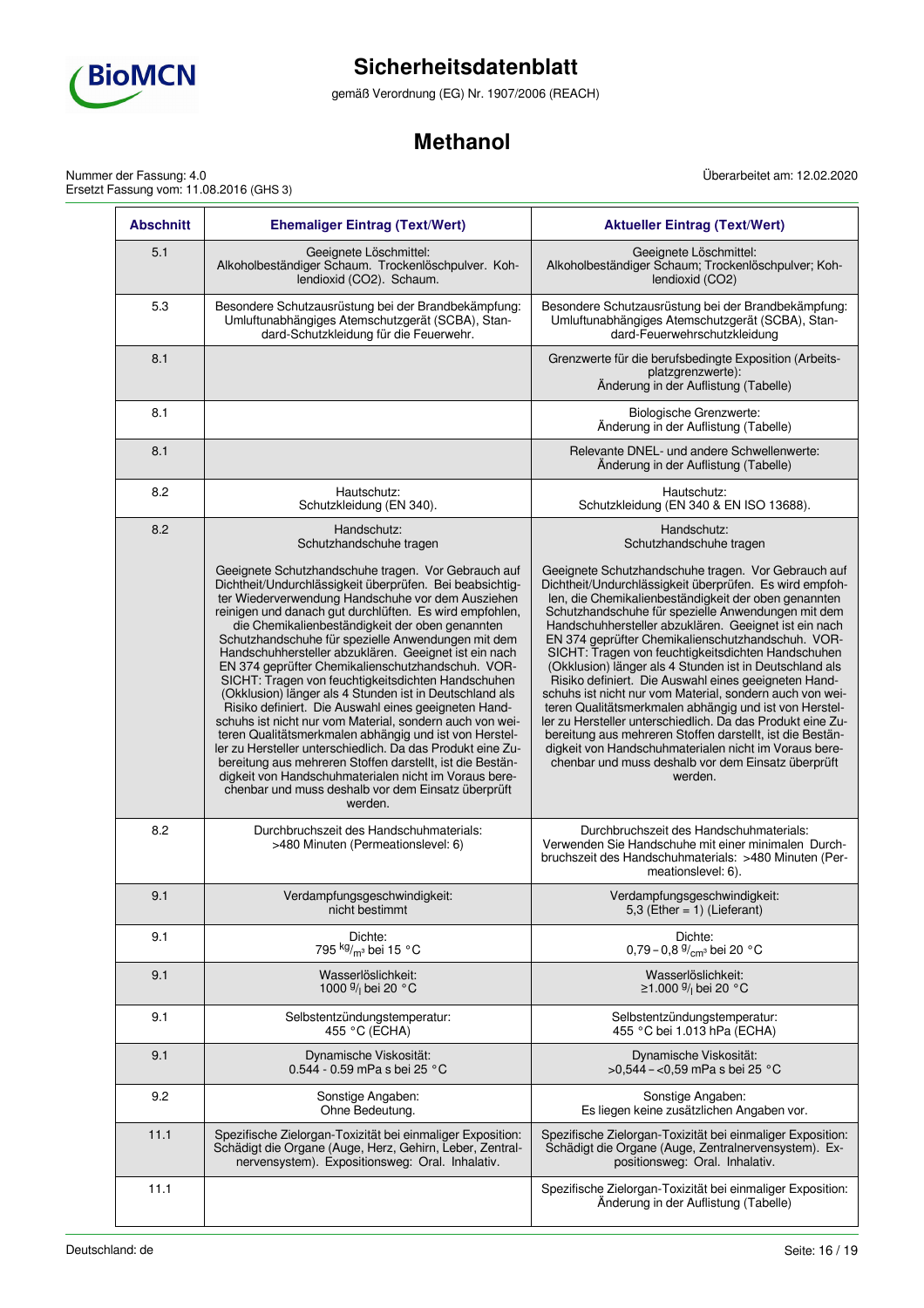

gemäß Verordnung (EG) Nr. 1907/2006 (REACH)

# **Methanol**

Nummer der Fassung: 4.0 Ersetzt Fassung vom: 11.08.2016 (GHS 3)

12.1 Toxizität:

einzustufen.

**Abschnitt Ehemaliger Eintrag (Text/Wert) Aktueller Eintrag (Text/Wert)** Gemäß 1272/2008/EG: Ist nicht als gewässergefährdend Verwaltungsvorschrift wassergefährdende Stoffe Toxizität: Gemäß 1272/2008/EG: Ist nicht als gewässergefährdend einzustufen.

Überarbeitet am: 12.02.2020

|      | (VwVwS). WGK 1, schwach wassergefährdend<br>(Deutschland)                          |                                                                                                                                |
|------|------------------------------------------------------------------------------------|--------------------------------------------------------------------------------------------------------------------------------|
| 12.1 |                                                                                    | (Akute) aquatische Toxizität:<br>Änderung in der Auflistung (Tabelle)                                                          |
| 12.2 | Persistenz und Abbaubarkeit:<br>Es sind keine Daten verfügbar.                     | Persistenz und Abbaubarkeit                                                                                                    |
| 12.2 |                                                                                    | Prozess der Abbaubarkeit:<br>Änderung in der Auflistung (Tabelle)                                                              |
| 12.3 | Bioakkumulationspotenzial:<br>Es sind keine Daten verfügbar.                       | Bioakkumulationspotenzial                                                                                                      |
| 12.4 | Mobilität im Boden:<br>Es sind keine Daten verfügbar.                              | Mobilität im Boden                                                                                                             |
| 14.7 |                                                                                    | Meeresschadstoff (Marine Pollutant):                                                                                           |
| 14.7 | Gefahrzettel:<br>3                                                                 | Gefahrzettel:<br>$3 + 6.1$                                                                                                     |
| 14.7 |                                                                                    | Gefahrzettel:<br>Änderung in der Auflistung (Tabelle)                                                                          |
| 14.7 | Sondervorschriften (SV):<br>A104, A113                                             | Sondervorschriften (SV):<br>A113                                                                                               |
| 15.1 | Beschränkungen gemäß REACH, Anhang XVII:<br>nicht gelistet                         | Beschränkungen gemäß REACH, Anhang XVII                                                                                        |
| 15.1 |                                                                                    | Stoffe mit Beschränkungen (REACH, Anhang XVII):<br>Änderung in der Auflistung (Tabelle)                                        |
| 15.1 | Wassergefährdungsklasse (WGK):<br>1 schwach wassergefährdend - Listenstoff (VwVwS) | Wassergefährdungsklasse (WGK):<br>2 wassergefährdend                                                                           |
| 15.1 |                                                                                    | Technische Anleitung zur Reinhaltung der Luft (Deutsch-<br>land)                                                               |
| 15.1 |                                                                                    | Technische Anleitung zur Reinhaltung der Luft (Deutsch-<br>land):<br>Änderung in der Auflistung (Tabelle)                      |
| 16   |                                                                                    | Abkürzungen und Akronyme:<br>Änderung in der Auflistung (Tabelle)                                                              |
| 16   |                                                                                    | Liste der einschlägigen Sätze (Code und Wortlaut wie in<br>Kapitel 2 und 3 angegeben):<br>Änderung in der Auflistung (Tabelle) |

# **Abkürzungen und Akronyme**

| Abk.       | Beschreibungen der verwendeten Abkürzungen                                                                                                                                                                                              |
|------------|-----------------------------------------------------------------------------------------------------------------------------------------------------------------------------------------------------------------------------------------|
| 2006/15/EG | Richtlinie der Kommission zur Festlegung einer zweiten Liste von Arbeitsplatz-Richtgrenzwerten in Durchführung<br>der Richtlinie 98/24/EG des Rates und zur Änderung der Richtlinien 91/322/EWG und 2000/39/EG                          |
| <b>ADN</b> | Accord européen relatif au transport international des marchandises dangereuses par voies de navigation<br>intérieures (Europäisches Übereinkommen über die internationale Beförderung gefährlicher Güter auf Binnenwas-<br>serstraßen) |
| <b>ADR</b> | Accord européen relatif au transport international des marchandises dangereuses par route (Europäisches Über-<br>einkommen über die internationale Beförderung gefährlicher Güter auf der Straße)                                       |
| <b>AGW</b> | Arbeitsplatzgrenzwert                                                                                                                                                                                                                   |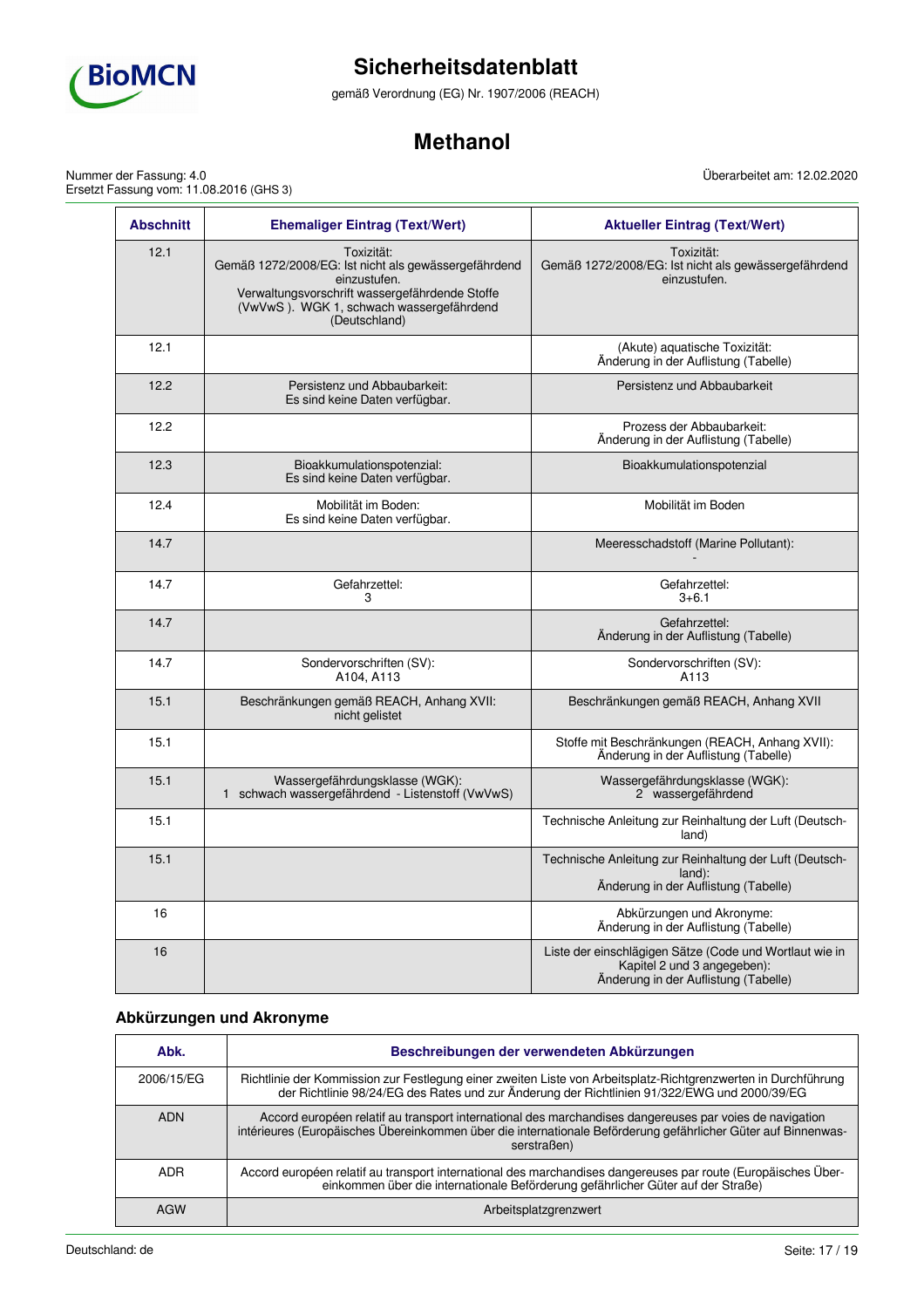

gemäß Verordnung (EG) Nr. 1907/2006 (REACH)

# **Methanol**

Nummer der Fassung: 4.0 Ersetzt Fassung vom: 11.08.2016 (GHS 3) Überarbeitet am: 12.02.2020

| Abk.            | Beschreibungen der verwendeten Abkürzungen                                                                                                                                                                          |
|-----------------|---------------------------------------------------------------------------------------------------------------------------------------------------------------------------------------------------------------------|
| <b>BCF</b>      | Bioconcentration factor (Biokonzentrationsfaktor)                                                                                                                                                                   |
| CAS             | Chemical Abstracts Service (Datenbank von chemischen Verbindungen und deren eindeutigem Schlüssel, der<br><b>CAS Registry Number)</b>                                                                               |
| <b>CLP</b>      | Verordnung (EG) Nr. 1272/2008 über die Einstufung, Kennzeichnung und Verpackung (Classification, Labelling<br>and Packaging) von Stoffen und Gemischen                                                              |
| <b>DFG</b>      | Deutsche Forschungsgemeinschaft MAK-und BAT-Werte-Liste, Senatskommission zur Prüfung gesundheits-<br>schädlicher Arbeitsstoffe, Wiley-VCH, Weinheim                                                                |
| <b>DGR</b>      | Dangerous Goods Regulations (Gefahrgutvorschriften) Regelwerk für den Transport gefährlicher Güter, siehe IA-<br>TA/DGR                                                                                             |
| <b>DMEL</b>     | Derived Minimal Effect Level (abgeleitete Expositionshöhe mit minimaler Beeinträchtigung)                                                                                                                           |
| <b>DNEL</b>     | Derived No-Effect Level (abgeleitete Expositionshöhe ohne Beeinträchtigung)                                                                                                                                         |
| <b>EC50</b>     | Effective Concentration 50 % (Wirksame Konzentration 50 %). Die EC50 entspricht der Konzentration eines ge-<br>prüften Stoffes, die eine Wirkung (z.B. auf das Wachstum) in einem gegebenen Zeitraum um 50 % ändert |
| EG-Nr.          | Das EG-Verzeichnis (EINECS, ELINCS und das NLP-Verzeichnis) ist die Quelle für die siebenstellige EC-Num-<br>mer als Kennzahl für Stoffe in der EU (Europäische Union)                                              |
| <b>EINECS</b>   | European Inventory of Existing Commercial Chemical Substances (europäisches Verzeichnis der auf dem Markt<br>vorhandenen chemischen Stoffe)                                                                         |
| <b>ELINCS</b>   | European List of Notified Chemical Substances (europäische Liste der angemeldeten chemischen Stoffe)                                                                                                                |
| EmS             | Emergency Schedule (Notfall Zeitplan)                                                                                                                                                                               |
| ErC50           | ≡ EC50: bei diesem Verfahren diejenige Konzentration der Prüfsubstanz, die im Vergleich zur Kontrolle zu einer 50<br>%igen Abnahme entweder des Wachstums (EbC50) oder der Wachstumsrate (ErC50) führt              |
| <b>GHS</b>      | "Globally Harmonized System of Classification and Labelling of Chemicals" "Global harmonisiertes System zur Ein-<br>stufung und Kennzeichnung von Chemikalien", das die Vereinten Nationen entwickelt haben         |
| <b>IATA</b>     | International Air Transport Association (Internationale Flug-Transport-Vereinigung)                                                                                                                                 |
| <b>IATA/DGR</b> | Dangerous Goods Regulations (DGR) for the air transport (IATA) (Regelwerk für den Transport gefährlicher Güter<br>im Luftverkehr)                                                                                   |
| <b>ICAO</b>     | International Civil Aviation Organization (internationale Zivilluftfahrt-Organisation)                                                                                                                              |
| <b>IMDG</b>     | International Maritime Dangerous Goods Code (internationaler Code für die Beförderung gefährlicher Güter mit<br>Seeschiffen)                                                                                        |
| Index-Nr.       | Die Indexnummer ist der in Anhang VI Teil 3 der Verordnung (EG) Nr. 1272/2008 angegebene Identifizierungs-Co-<br>de                                                                                                 |
| <b>IOELV</b>    | Arbeitsplatz-Richtgrenzwert                                                                                                                                                                                         |
| <b>KZW</b>      | Kurzzeitwert                                                                                                                                                                                                        |
| <b>LC50</b>     | Lethal Concentration 50 % (Letale Konzentration 50 %): LC50 ist die Konzentration eines geprüften Stoffes, die in<br>einem vorgegebenen Zeitraum zu einer Letalität von 50 % führt                                  |
| LD50            | Lethal Dose 50 % (Letale Dosis 50 %): LD50 ist die Dosis eines geprüften Stoffes, die in einem vorgegebenen<br>Zeitraum zu einer Letalität von 50 % führt                                                           |
| LGK             | Lagerklasse gemäß TRGS 510, Deutschland                                                                                                                                                                             |
| <b>LOAEL</b>    | Lowest Observed Adverse Effect Level (niedrigste Dosis mit beobachtbarer schädlicher Wirkung)                                                                                                                       |
| <b>MARPOL</b>   | Internationales Übereinkommen zur Verhütung der Meeresverschmutzung durch Schiffe (Abk. von "Marine Pollu-<br>tant")                                                                                                |
| <b>NLP</b>      | No-Longer Polymer (nicht-länger-Polymer)                                                                                                                                                                            |
| <b>NOAEL</b>    | No Observed Adverse Effect Level (Dosis ohne beobachtbare schädliche Wirkung)                                                                                                                                       |
| <b>PBT</b>      | Persistent, Bioakkumulierbar und Toxisch                                                                                                                                                                            |
| <b>PNEC</b>     | Predicted No-Effect Concentration (abgeschätzte Nicht-Effekt-Konzentration)                                                                                                                                         |